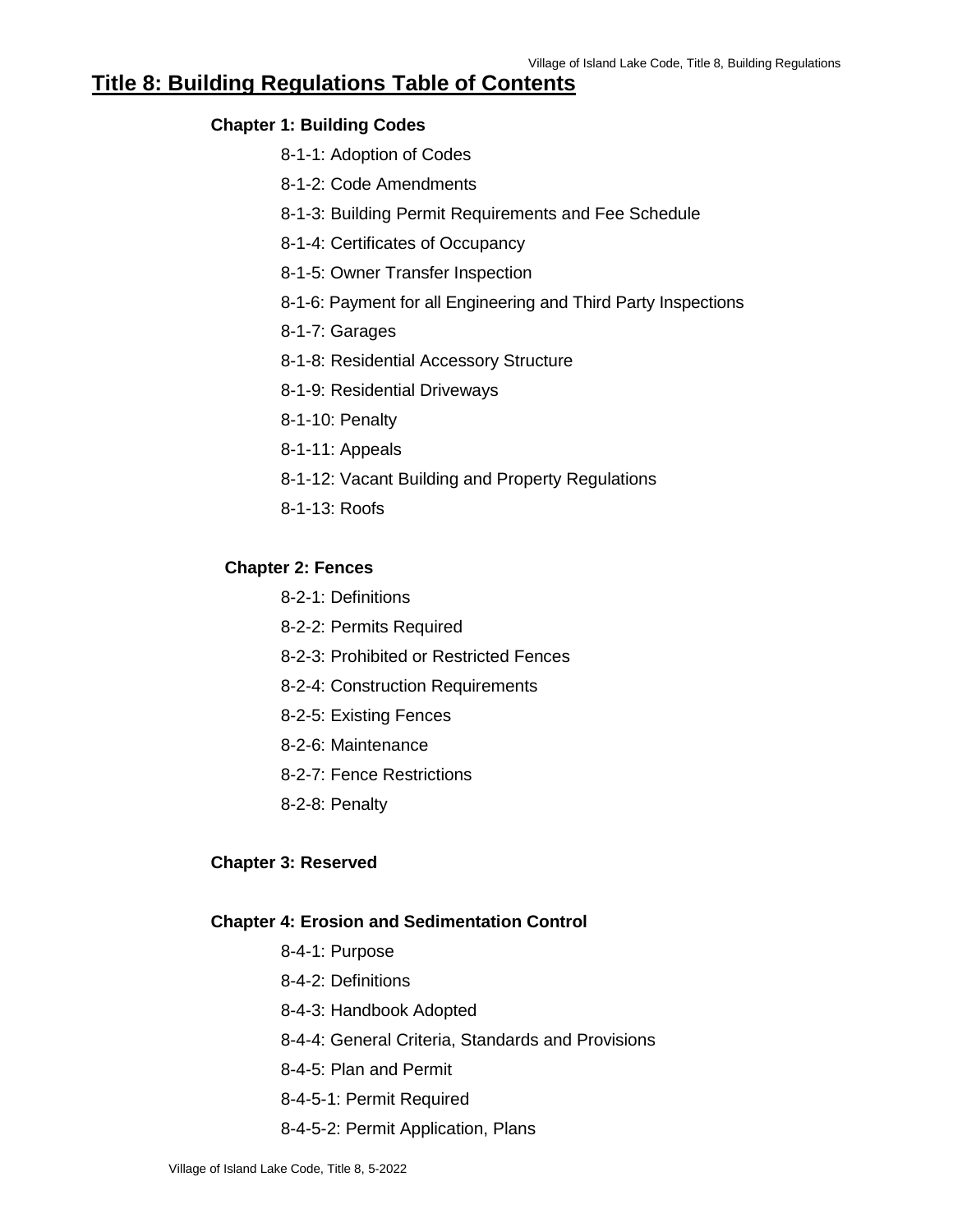8-4-5-3: Review 8-4-5-4: Fees 8-4-5-5: Permit Expiration 8-4-5-6: Revocation or Suspension of Permit 8-4-6: Bond 8-4-7: Inspections

- 8-4-8: Special Precautions
- 8-4-9: Responsibility
- 8-4-10: Exceptions
- 8-4-11: Appeals
- 8-4-12: Violations and Penalties

### **Chapter 5: Special Flood Hazard Areas**

8-5-1: Regulations Adopted by Reference

### **Chapter 6: Swimming Pools**

- 8-6-1: Title; Purpose
- 8-6-2: Definition
- 8-6-3: Application of Provisions
- 8-6-4: Permit
- 8-6-5: Fees
- 8-6-6: Bond
- 8-6-7: Types of Construction
- 8-6-8: General Requirements
- 8-6-9: Operation and Maintenance
- 8-6-10: Inspection
- 8-6-11: Penalty
- 8-6-12: Private Residential Swimming Pools

### **Chapter 7: Street Names and House Numbering**

- 8-7-1: House Numbers Required
- 8-7-2: Noncompliance Penalty

### **Chapter 8: Storm Water Drainage**

- 8-8-1: Applicability
- 8-8-2: Definitions
- 8-8-3: Storm Sewers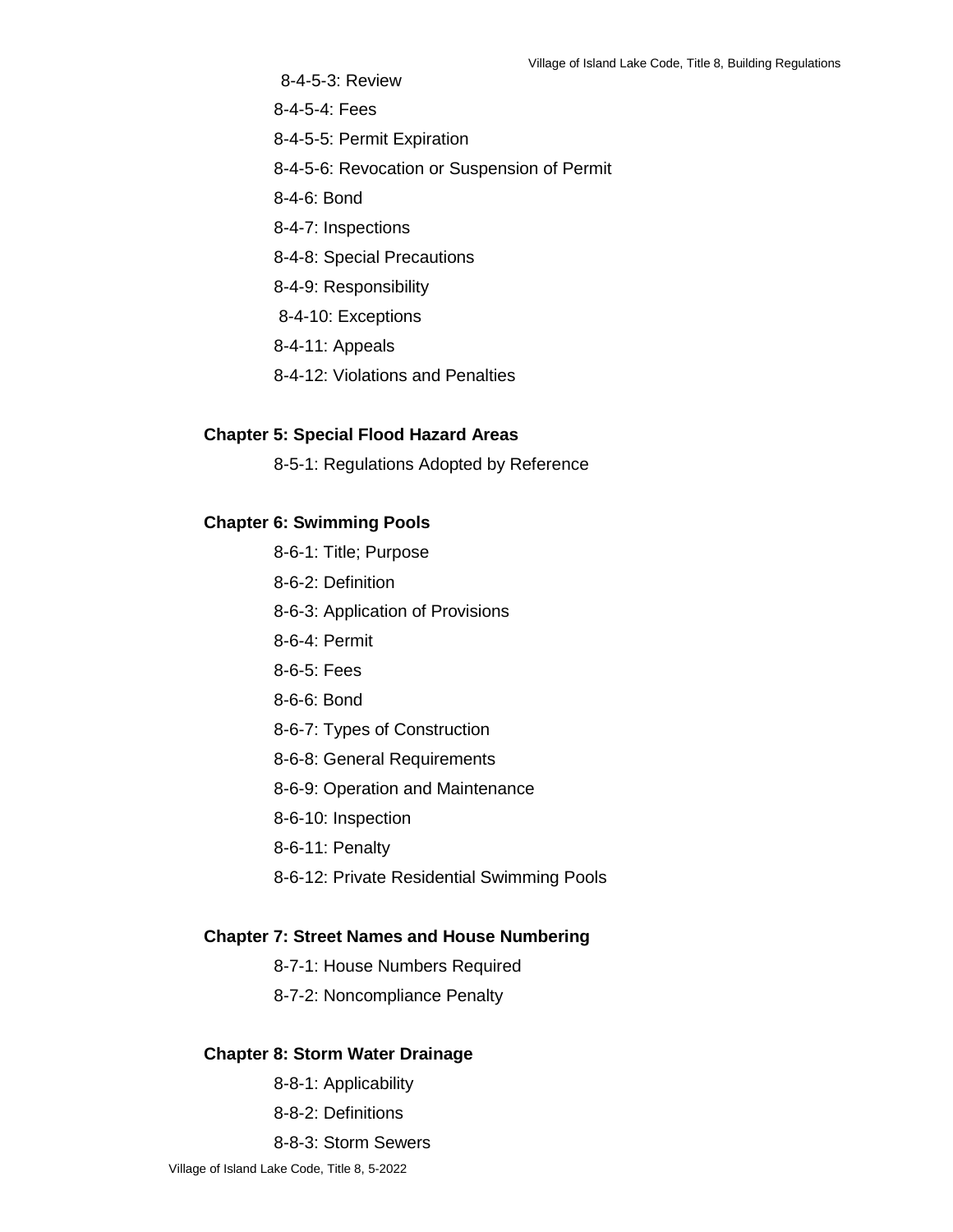- 8-8-4: Land Drainage Requirements
- 8-8-5: Storm Water Runoff Release Rate
- 8-8-6: Bypass Storm Water Flow
- 8-8-7: Excess Storm Water Storage
- 8-8-8: Ground Water Recharge
- 8-8-9: Construction of Storm Water Control Facilities
- 8-8-10: Submittal of Engineering Design Data
- 8-8-11: Surface Water Runoff

### **Chapter 9: Rooftop Antennas and Solar Panels**

- 8-9-1: Parabolic or Dish Type Television Antennas
- 8-9-2: Solar Panels

### **Chapter 10: Boat Docks and Piers**

- 8-10-1: Purpose
- 8-10-2: Definitions
- 8-10-3: Applicability
- 8-10-4: General Criteria, Standards and Provisions
- 8-10-5: Existing Docks and Piers
- 8-10-6: Maintenance
- 8-10-7: Special Conditions
- 8-10-8: Permit Application Requirements
- 8-10-9: Penalty

#### **Chapter 11: Shoreline Protection**

- 8-11-1: Purpose
- 8-11-2: Applicability
- 8-11-3: General Criteria
- 8-11-4: Design Guidelines
- 8-11-5: Review
- 8-11-6: Exceptions
- 8-11-7: Appeals
- 8-11-8: Violations and Penalties

#### **Chapter 12: Fire Prevention**

8-12-1: Purpose

8-12-2: Establishment and Duties of the Fire Marshall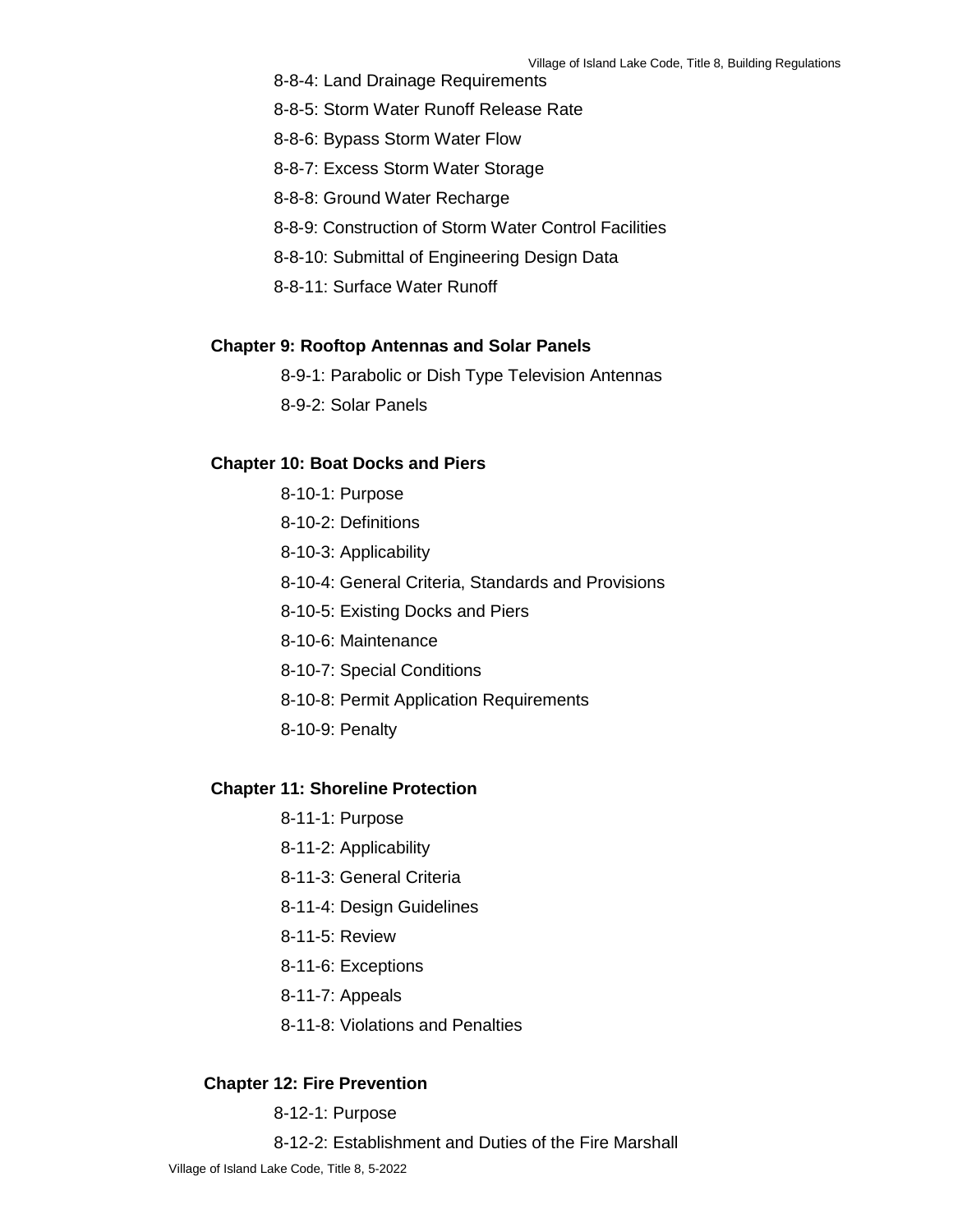- 8-12-3: Amendments to the International Fire Code
- 8-12-4: Water Supplies for Fire Department Use
- 8-12-5: Emergency Access Keys
- 8-12-6: Gasoline and Volatile Oils
- 8-12-7: Liquefied Petroleum Gas; Regulations; Use; Permit
- 8-12-8: Hazardous Materials Response
- 8-12-9: Elevators
- 8-12-10: NFPA Standards
- 8-12-11: Smoke Detectors Required in all Residences
- 8-12-12: Penalty; Other Remedies

### **Chapter 13: Residential Rental Property Registration and Inspection**

- 8-13-1: Definitions
- 8-13-2: Prohibited Conduct
- 8-13-3: Residential Rental Property Registration Conditions and Terms
- 8-13-4: Residential Rental Property Registration Application
- 8-13-5: Inspections, Appeals
- 8-13-6: Appeals
- 8-13-7: [Reserved]
- 8-13-8: Effect on Existing Residential Rental Property
- 8-13-9: No Warranty of Habitability
- 8-13-10: Penalty

#### **Chapter 14: Landscaping and Trees**

- 8-14-1: Intent and Scope
- 8-14-2: Provisions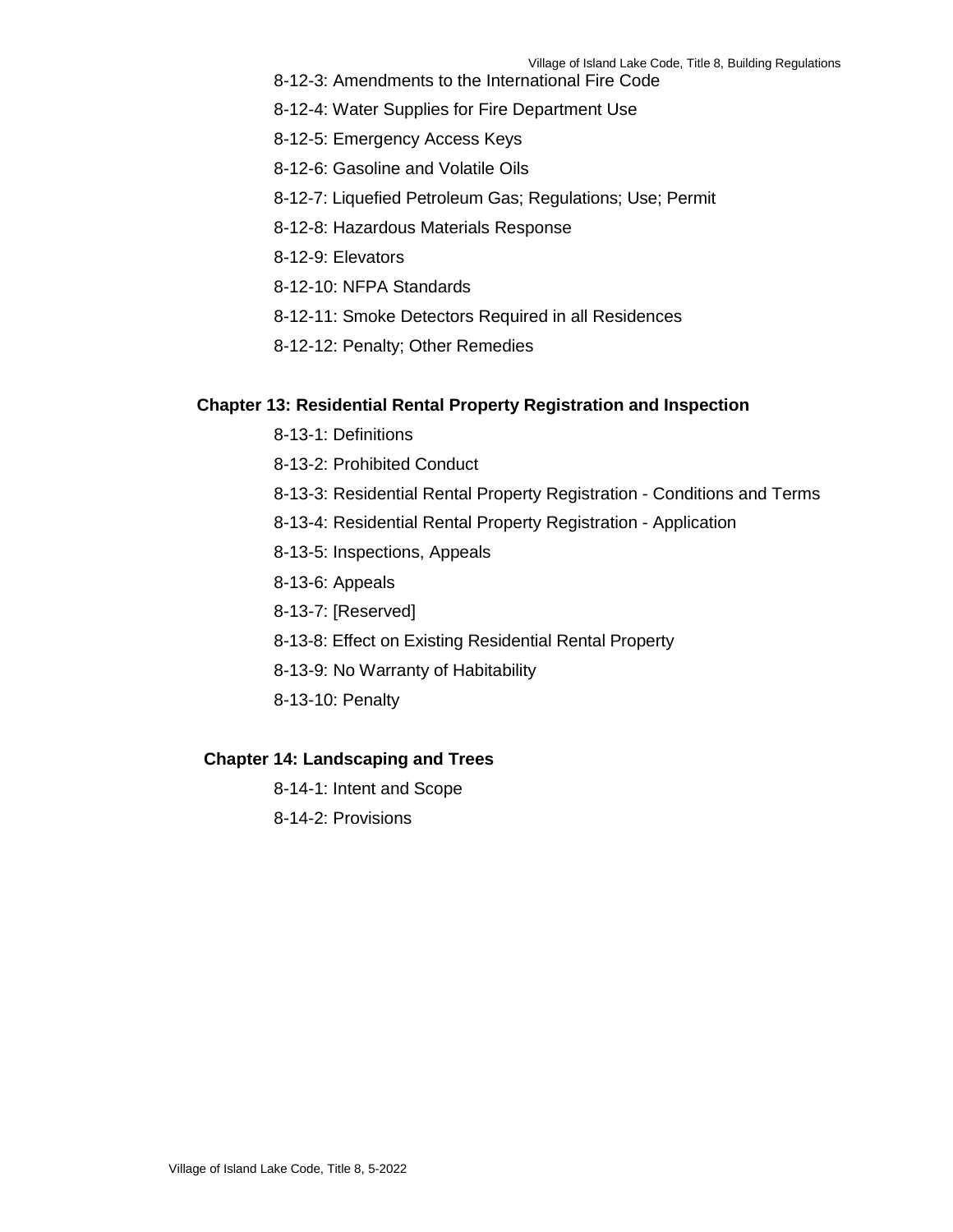### **Title 8 BUILDING REGULATIONS**

## **Chapter 1**

## **BUILDING CODES**

### **8-1-1 ADOPTION OF CODES:**

- A. Adoption of The International Building Code, 2009 Edition: A certain document, three (3) copies of which are on file in the office of the village clerk, being marked and designated as the international building code, 2009 edition, as published by the International Code Council, Inc., is hereby adopted as the building code of the village for the control of buildings and structures as therein provided. Each and all of the regulations, provisions, penalties, conditions and terms of the international building code, 2009 edition, are hereby referred to, adopted and made a part hereof as if fully set forth in this section.
- B. Adoption of Additional Codes: The following list of codes is hereby adopted as part of the building code of the village for the control of buildings and structures as therein provided in each code. Each and all of the regulations, provisions, penalties, conditions and terms contained in each code described below are hereby referred to, adopted and made a part hereof as if fully set forth in this section:
	- 1. International Mechanical Code, 2009 edition
	- 2. International Fuel Gas Code, 2000 edition.
	- 3. International Fire Code, 2018 edition. **(3/12/2020)**
	- 4. International Residential Code, 2009 edition. 2009 International Residential Code (IRC) | [ICC Digital Codes \(iccsafe.org\)](https://codes.iccsafe.org/content/IRC2009)

5. International Electrical Code, 2009 edition. [2009 International Residential Code \(IRC\) | ICC](https://codes.iccsafe.org/content/IRC2009)  [Digital Codes \(iccsafe.org\)](https://codes.iccsafe.org/content/IRC2009)

- 6. The National Electrical Code, 2009 NFPA 70.
- 7. The State of Illinois Plumbing Code, 2009
- 8. International Energy Conservation Code, 2009 edition.
- 9. International Property Maintenance Code, 2009 edition, but excluding in their entirety the following paragraphs: ES-107.2.5, ES-109.2 and ES-111.0 through and including ES-111.3.
- 10. Illinois Accessibility Code ADA 2009 with local amendments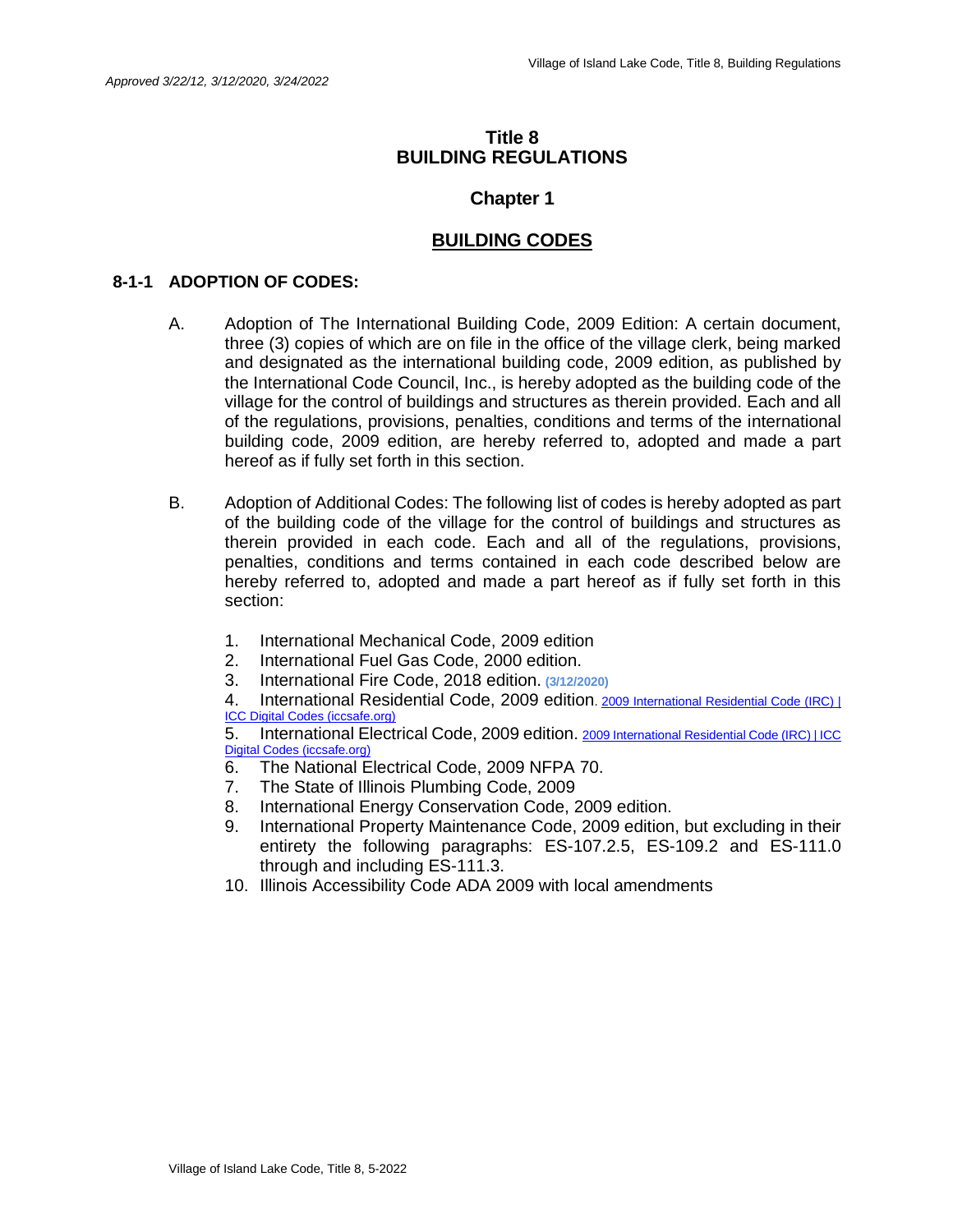## **8-1-2 CODE AMENDMENTS**

The following provisions shall further apply and shall supersede any and all references listed within the adopted editions:

A. Building Code Amendments: 101.1 Insert the Village of Island Lake 903.2.1 Delete 903.2.1 - 9032.11 and insert the following 903.2.1:

New Construction **(Revised 3/12/2020)** 

### **Residential Sprinkler System.**

All builders of newly constructed single family detached homes shall offer the home buyer(s) the option of installing a Fire Suppression System. The buyer(s) may only decline by signing a written waiver. The waiver must be submitted with the building permit application. Sprinkler systems installed shall adhere to NFPA 13R or 13D. All new attached garages shall have automatic sprinklers installed, where feasible. Dry sidewall or dry pendant sprinklers should be used. The area of coverage and placement shall be approved by the fire code official.

An automatic fire sprinkler system, approved by the Wauconda Fire Protection District shall be installed in all new construction of buildings of the following use groups as defined by the *International Building Code and International Fire Code*; Assembly, Business, Education, Factory and Industrial, High Hazard, Institutional, Mercantile, Residential single family detached, and Storage. Automatic sprinkler systems shall be installed in accordance with applicable NFPA standards, manufacturer's recommendations, UL listings, and good fire safety procedures throughout the entire building. Automatic sprinkler systems shall be maintained in full operating condition at all times.

Provide a strobe above the fire department connection for all sprinkler and stand-pipe systems.

Sprinkler hydraulic designs for all NFPA sprinkler systems shall be designed with a minimum of a five (5) pound difference between sprinkler system design including hose requirements and the available water supply. The five (5) pound safety factor shall be applied to the water flow test after any adjustments for seasonal low.

Existing Buildings:

- 1. If a structure is larger than two thousand five hundred (2,500) square feet gross building area and if the structure is enlarged in any manner, a sprinkler system shall be installed.
- 2. If any existing structure is enlarged to two thousand five hundred (2,500) square feet or more gross building area, a sprinkler system shall be installed.
- 3. Interior Alterations: Existing buildings, two thousand five hundred (2,500) square feet or larger gross building area: Interior alterations to an existing structure which are structural or effect any structural member or any part of the structure having a required fire resistance rating and effect ten per cent (10%) or more of the structure shall be evaluated by the Building Commissioner, in conjunction with the Fire Marshal. The Building Commissioner and the Fire Marshal shall determine if fire and life safety have been effected to the degree to necessitate a sprinkler system.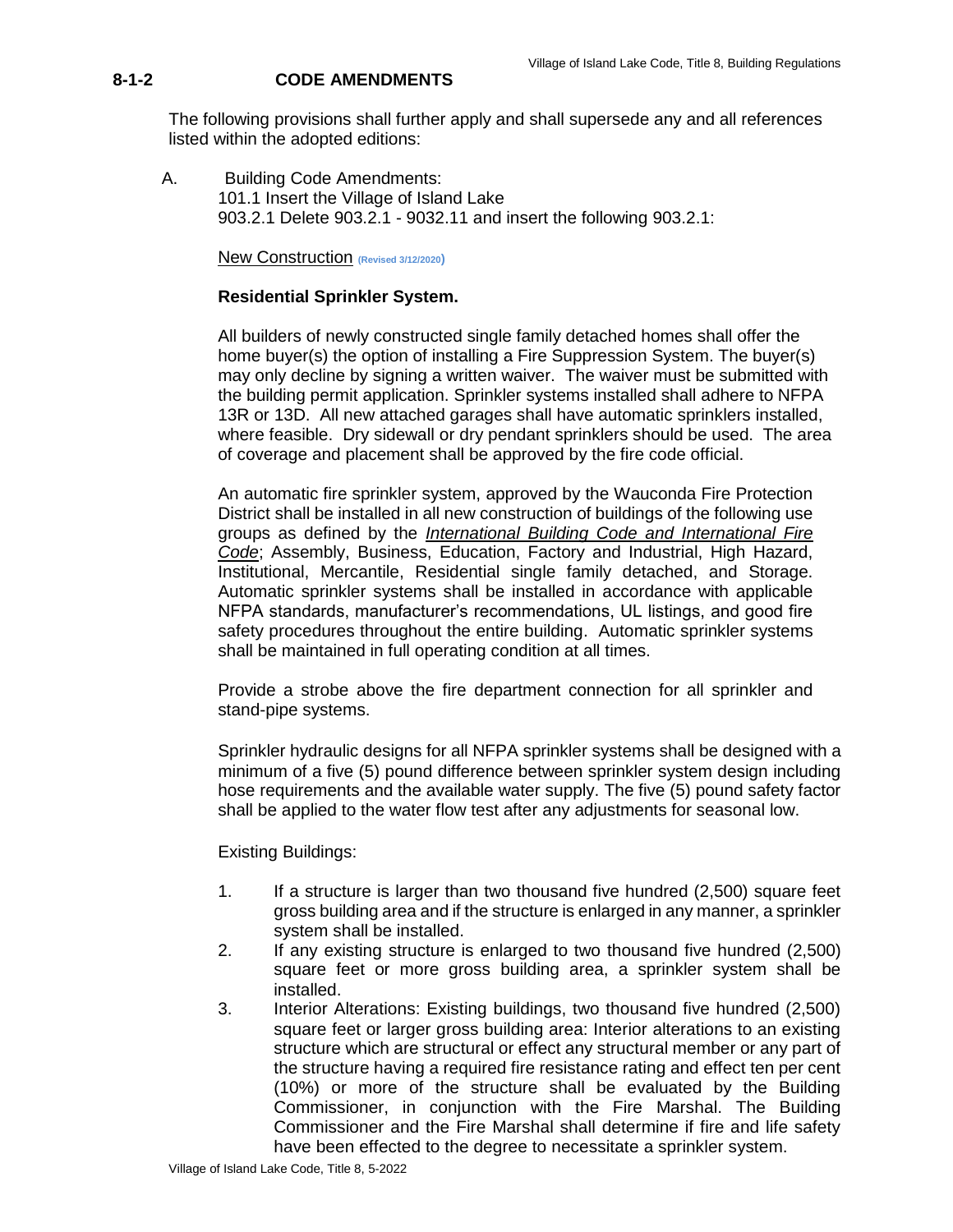4. Change of Occupancy: When there is a change in use or occupancy of an existing building two thousand five hundred (2,500) square feet or larger gross building area; the Building Commissioner in conjunction with the Fire Marshal shall determine if fire and life safety have been effected to the degree to necessitate a sprinkler system.

Sections 903.2.2 - 903.2.11 are not used

Section 903.5 Add Floor plans A diagram showing area served by control valves shall be submitted. The same diagram shall be placed in the building adjacent to the system risers.

Delete sections 907.2.1 - 907.2.9 and add the following 907.2.1.

- a. Fire Alarm Systems in new construction: A fire alarm system shall be installed in all new assembly, business, educational, factory, industrial, high hazard, institutional, mercantile, storage, utility, miscellaneous, health care, hotel, motel, dormitories, nonresidential day care, bed and breakfast facilities, mixed use, and buildings with four or more dwelling units.
	- 1. The system shall contain automatic detecting devices, manual pull boxes, horn/strobe, and a remote signaling system connected to the Municipal Alarm Panel.
	- 2. The system shall be designed, installed, and maintained according to National Fire Protection Association No. 72 1999 Edition.
	- 3. All tamper switches and control valves shall be electronically supervised with the alarm being transmitted to a location approved by the fire official.
	- 4. All fire alarm systems, including water flow switches, trouble alarms, and supervisory alarms shall transmit an alarm to a location approved by the fire official.
- b. Fire Alarm Systems in Existing Construction: The listed structures and occupancies shall install an approved fire alarm system with a remote signaling connection to the Municipal Alarm Panel. When there is a change of occupancy, or a modification, alteration, or enlargement of the structure. (\*See exception herein.)
	- 1. Residential Hotels, motels, lodging homes, dormitories and buildings with four or more dwelling units sharing a common area, assembly, health care, factory, high hazard, institutional, utility, miscellaneous, and mixed uses.
	- 2. Schools All schools with more than thirty students in attendance at one time.
	- 3. Business All mercantile, industrial or business buildings and any building used for the manufacture, sale or storage of combustible materials.
	- 4. Day Care Facilities other than Home Day Care.
	- 5. Mixed occupancies Any combination of the listed occupancies or combination of those listed with residential occupancies.

Exceptions: In buildings accessory to the principal use on lot and existing buildings of less than two thousand five hundred (2,500) square feet, the Fire Marshal, with the advice of the Building Commissioner, shall determine the extent of compliance necessary to maintain reasonable life safety.

Sections 907.2.2 - 907.2.9 are not used.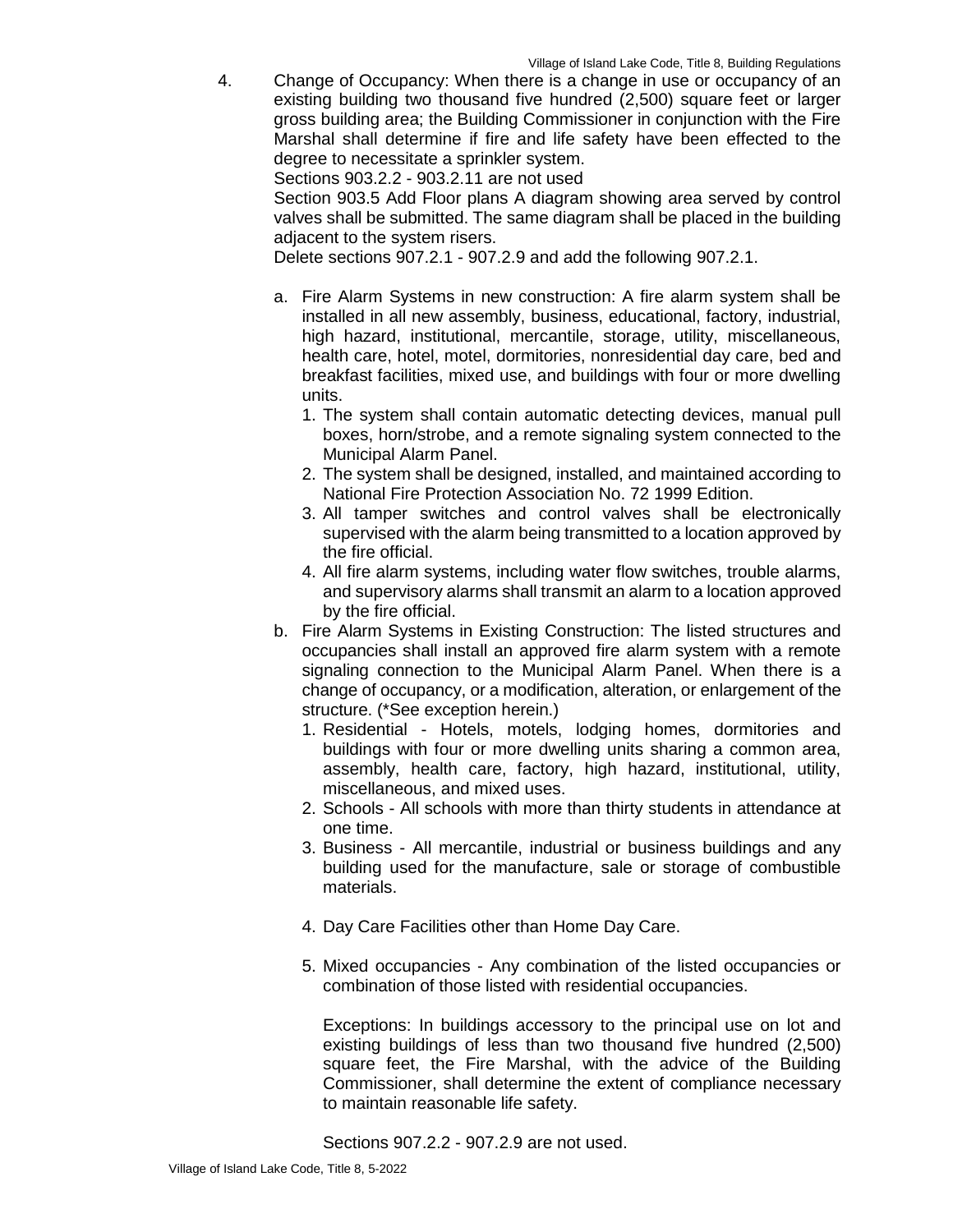1612.3 Insert Village of Island Lake 1612.3 1986 3409.2 1990

Chapter 35 NFPA standards see the Fire Code for the current year of the standards

Appendices Adopt the following appendix A, B, C, H-105, H-106 and H-107.

- B. Mechanical Code Amendments:
- 01.1 Insert the Village of Island Lake

106.5.2 See section on fees 106.5.3 Insert 75% 108.4 See penalties section 108.5 See penalties section

- C. Fuel Gas Code Amendments: 101.1 Insert The Village of Island Lake
- D. International Fire Code Amendments: See Chapter 12
- E. International Residential Code Amendments:

101.1 Insert the Village of Island Lake

| <b>Ground</b><br><b>Snow</b> | Wind<br><b>Speed</b> | <b>Seismic</b><br><b>Design</b><br>Category | <b>Subject to Damage From</b> |                                      |                      |                       | <b>Winter</b><br><b>Design</b> | <b>Flood</b><br><b>Hazard</b> |
|------------------------------|----------------------|---------------------------------------------|-------------------------------|--------------------------------------|----------------------|-----------------------|--------------------------------|-------------------------------|
| Load                         |                      |                                             | Weathering                    | <b>Frost</b><br>Line<br><b>Depth</b> | <b>Termite</b>       | <b>Decay</b>          | <b>Temp</b>                    |                               |
| 25                           | 75                   | С                                           | Moderate                      | 42<br>inches                         | moderate<br>to heavy | slight to<br>moderate | $-5$                           | See Flood<br>Requirements     |

3801.1 Insert: All wiring systems which carry 110 volt or larger shall be installed in rigid pipe, intermediate metallic conduit (IMC) or electric metallic Tubing (EMT). Appendices Adopt Appendix A, B, C, G, I, J and K

- F. International Electrical Code Amendments: 101.1 Insert the Village of Island Lake. 404.2 See fee section.
- G. National Electrical Code Amendments:
- H. Illinois Plumbing Code Amendments: No amendments
- I. International Energy Code Amendments: No amendments
- J. International Property Maintenance Code Amendments:

101.1 Insert the Village of Island Lake 103.5 See fee section 304.14 Insert May 15 and Oct 15 602.3 Insert September 15 and May 15 602.14 Insert September 15 and May 15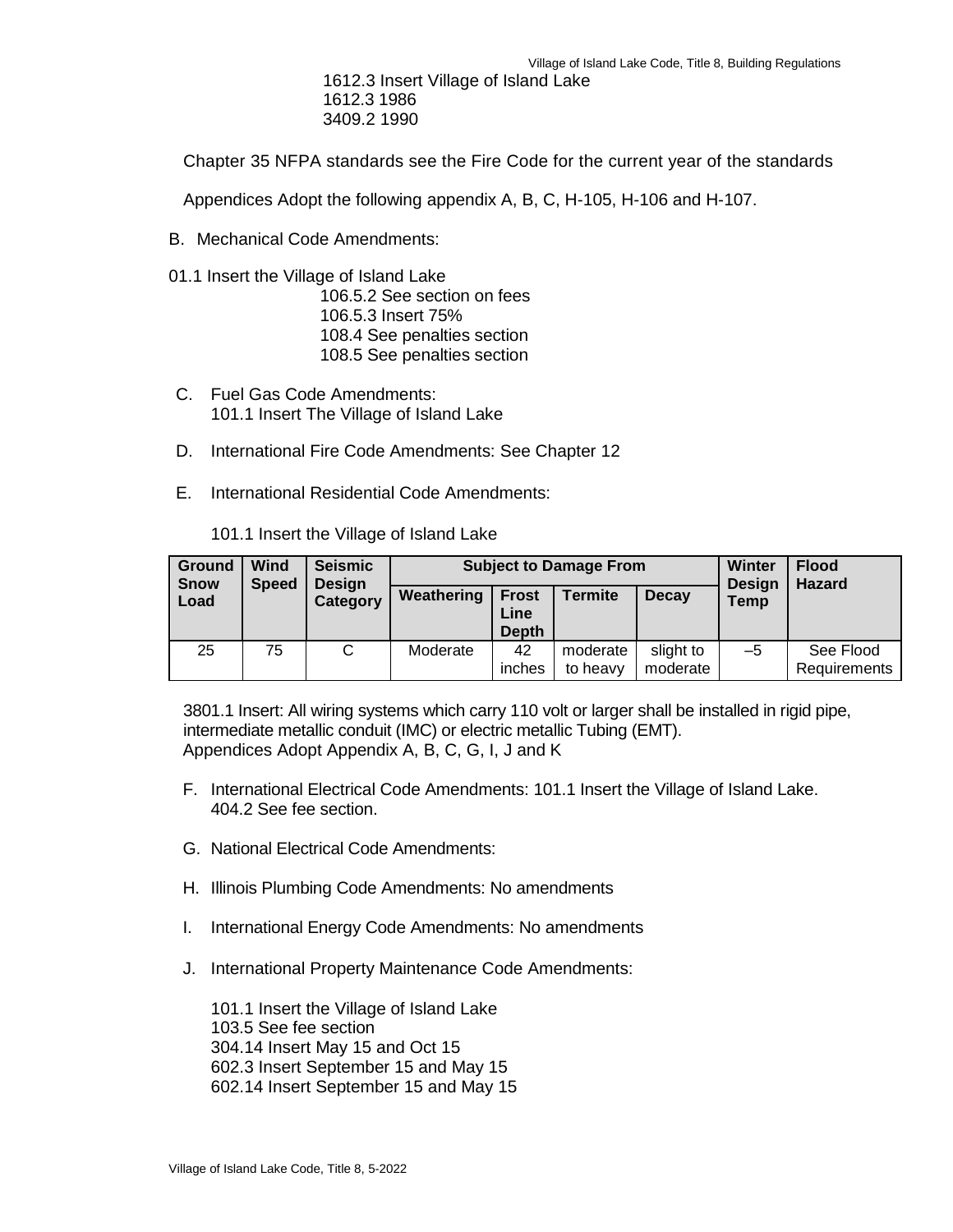### **8-1-3 BUILDING PERMIT REQUIREMENTS AND FEE SCHEDULE**

Owner or owner's agent shall apply for a permit for all of the below described construction or work and shall pay the appropriate permit fee at the time of issuance of the permit in the amount set forth in the annual fee ordinance schedule contained in section 1-16-3 of this code.

- A. Application and Conditions of Permit Issuance: The owner or owner's agent shall apply for a permit for all of the projects described in Title 8 Building Regulations and other projects as described in Title 1 Chapter 16 Section 3, Schedule of Fees of this code, specifically the tables relating to Commercial and Residential Building Permit/Inspection Fees. After approval of the building commissioner, all invoiced fees shall be paid in the amount set forth in Title 1 Chapter 16 Section 3 of this code before the permit will be issued. Fees for Contractor Registration, Business Registration and past due village invoices must be paid before a permit will be issued. If applicable, a Homeowner Association approval must also accompany the permit application. No work shall start before the issuance of the permit.
- B. Specific Permit Circumstances: A permit is required when there is an addition or alteration of a foundation, rough framing, rough plumbing or rough electric. A permit is NOT required for 1) the replacement of plumbing or lighting fixtures if the rough location is not being altered; 2) the replacement or addition of cabinets, countertops, floor covering, painting, insulation, residential driveway sealcoating, or the residential replacement of up to two windows and/or exterior doors; and 3) routine repairs or maintenance done by the property owner; or for retaining walls under 30" high or landscaping when there is no change in water diversion.
- C. Expiration Of Permits: A permit shall expire if the work covered by the permit is not commenced within two (2) months after issuance of the permit or if the work is not completed within twelve (12) months after issuance of the permit, unless an extension is granted by the building department because of delays resulting from strikes, fire, windstorms or other circumstances beyond the applicant's control. In the event that a permit expires, and the permit holder requests an extension he or she must state in writing the purpose and reason the extension should be granted. If granted, the permit will be extended for six (6) months beginning the day after the permit expires. If the project is not completed within the extended time or no such extension is granted the permit holder shall be required to resubmit in its entirety a new application for permit and all fees will be required at that time. No permit fees shall be refunded because of the expiration of any permit.
- D. Permits, False Statements/Misrepresentations: In the event the building commissioner has reasonable cause to believe that a permit was issued based on any false statement or misrepresentation of fact contained in the application for permit or supporting documents, the building commissioner may issue a stop work order for all or any portion of the work covered by the permit. Said stop order may remain in effect until such time as the permit holder: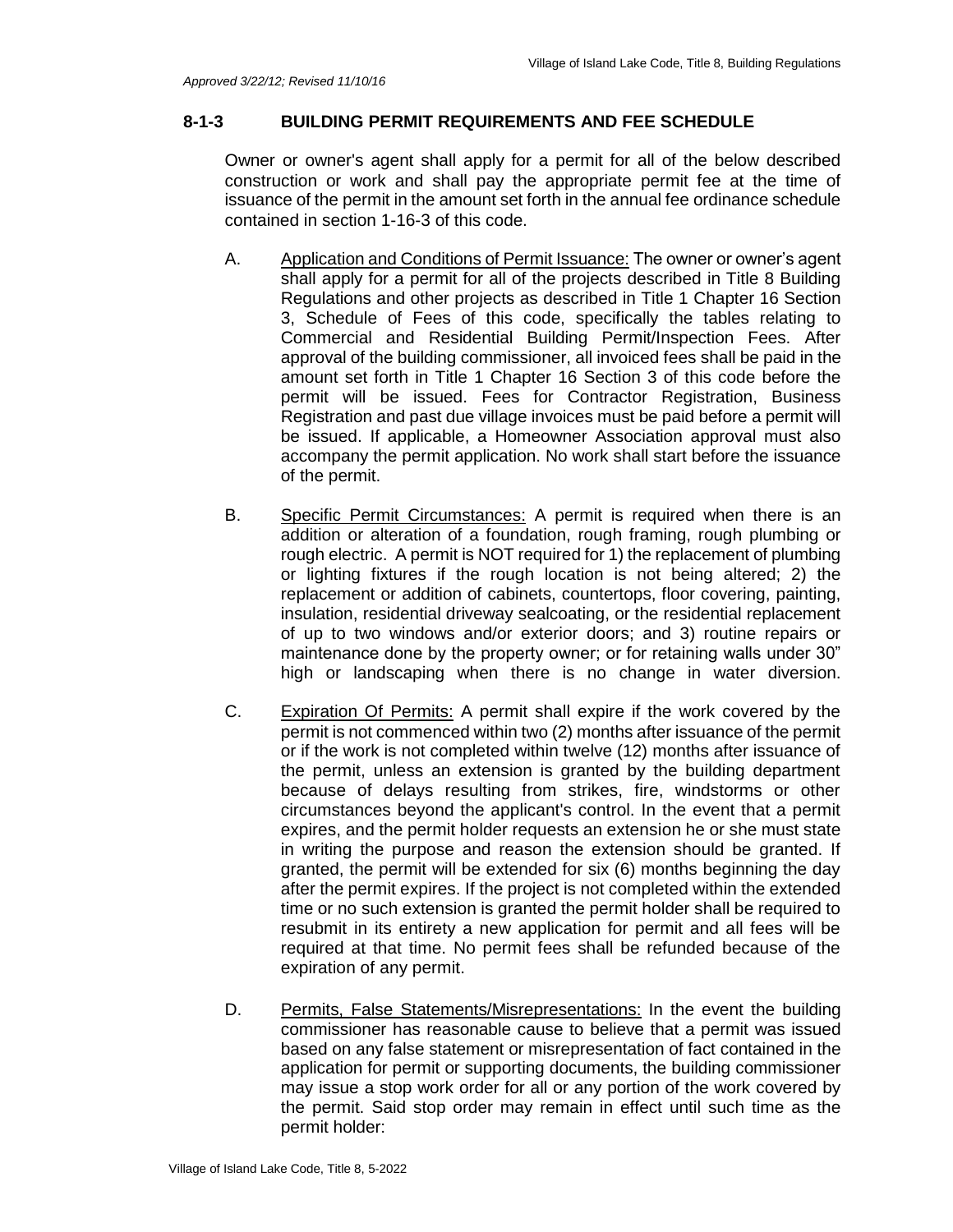- 1. Submits sufficient evidence of the truthfulness or accuracy of the application or supporting documents; or
- 2. Submits a corrected application or supporting documents.
- E. Plan Review Fee Schedule: Prior to issuance of a building permit the owner or owner's agent must submit a copy of the proposed building plans for review by the building department. The owner or owner's agent shall pay a nonrefundable deposit in the amount set forth in the annual fee ordinance schedule contained in section 1-16-3 of this code for review of the plans at the time of submittal of the plans for review. The balance due, if any, of the review fee will be applied to the cost of the permit. The fee schedule set forth in the annual fee ordinance schedule contained in section 1-16-3 of this code shall apply to all zoning classifications:

When plans and/or specifications for construction of unusual design and magnitude are submitted, the building department may require the advice and recommendation of a consultant. In such cases the plans for review may be submitted to an outside consultant. The fees for this service will vary and are the responsibility of the applicant.

F. Fire Safety Review and Inspection: When plans and/or specifications for construction or the applicable building code calls for sprinkler systems, fire alarm systems or other fire suppression systems, no building permit shall be issued until and unless such plans and specifications have been reviewed by the applicable fire district or department. No certificate of occupancy for such structures shall be issued until and unless the applicable fire district or department has inspected the sprinkler systems, fire alarm systems or other fire suppression systems as installed and approved the same. All review and inspection fees charged by the applicable fire district or department shall be paid by the applicant directly to such fire district or department, and shall be the sole responsibility of the applicant.

## **8-1-4 CERTIFICATES OF OCCUPANCY**

- A. Filing of Unexecuted Certificates of Occupancy:
	- 1. Prior to the issuance of a certificate of occupancy pursuant to the ordinances of this village, the building commissioner shall file an unexecuted certificate of occupancy with the Lake and/or McHenry County supervisor of assessments. The owner of the property for which said occupancy permit is requested shall obtain from said county supervisor of assessments, in the form prescribed by said official, a receipt showing that the unexecuted certificate of occupancy has been duly filed and that the property is subject to increased assessment from the date of issue of the certificate on a proportionate basis for the year in which the improvement was completed.
	- 2. The owner of said property shall file said receipt with the building department of this village and the building commissioner shall file a certified copy of the certificate of occupancy, when issued, with the county supervisor of assessments.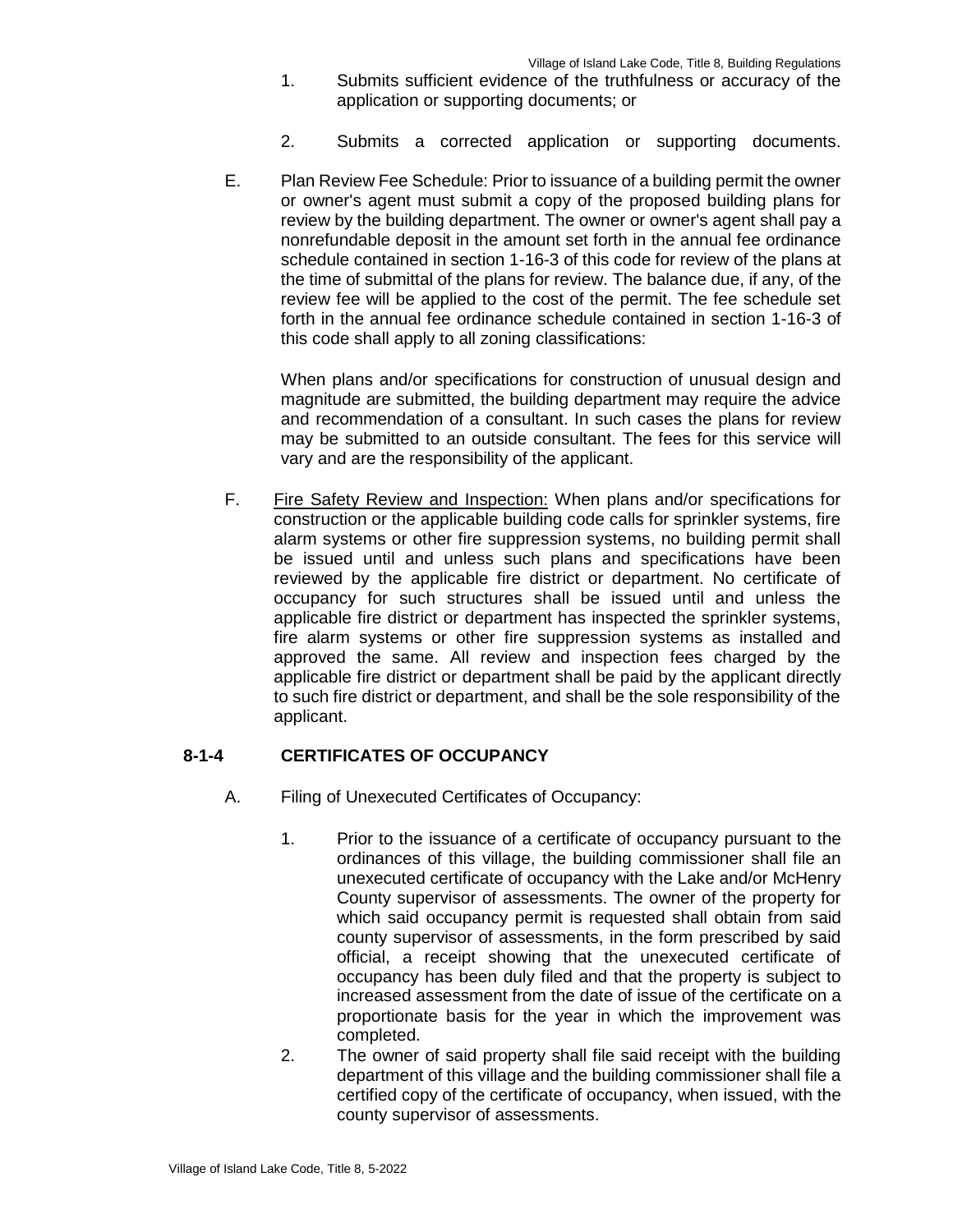- B. Requirements to Receive Certificate: No dwelling unit shall receive a temporary certificate of occupancy or a final certificate of occupancy unless:
	- 1. A kitchen has been fully installed including, but not limited to, a stove/oven, sink with all plumbing connected, cabinets and countertops.
	- 2. All washrooms and lavatories are completed to the approved plans with all plumbing fixtures installed and all plumbing connected to sinks, tubs, toilets, showers and the like. Washrooms do not need to be fully completed in cellars or basements where approved plans show such facilities as "future" or "roughed in".
	- 3. The code officials shall have authority to determine whether a fully functional kitchen has been installed and all washrooms and lavatories are fully functional under this provision of this code.

*Approved 3/22/12; Revised 10/16/2016, 3/25/2021*

## **8-1-5 OWNER TRANSFER INSPECTION: RENTAL PROPERTY**

No later than seven (7) days prior to the transfer of ownership of rental real estate property within the village, the transferor shall schedule an inspection of the property with the Building Department. Violations of code requirements as adopted by the village will be noted and if a re-inspection is required, an additional inspection fee must be paid before the closing. A Certificate of Compliance will only be issued for an inspection which has passed before closing. If the property is being sold "*as is*" the buyer will be required to submit a letter of intent representing that the violations will be corrected within 90 days of closing and a re-inspection shall be scheduled with the Building Department. See Section 1-16-3 for the required inspection fee. **(3/25/2021)**

## **8-1-6 PAYMENT FOR ALL ENGINEERING AND THIRD PARTY INSPECTIONS**

- A. Any time that the building commissioner determines that it is in the best interests of the village that a particular inspection as required by the codes previously adopted in section 8-1-1 of this chapter be performed by another party other than the building commissioner, the building commissioner shall then take all reasonable steps necessary to effect and complete the inspection by the party designated by him.
- B. It shall be the responsibility of the owner of the property being inspected to pay all costs incurred in completing the inspection. Payment of the cost incurred by the village in undertaking the inspection shall be made in accordance with the provisions contained in the applicable codes previously described in section 8-1-1 of this chapter.

## **8-1-7 GARAGES**

A. Residential: In residentially zoned areas a single attached or detached garage, but not both, may be constructed. Attached garages shall be on footings in conformance with the requirements for residential structures, and detached garages may be constructed on footings or on a concrete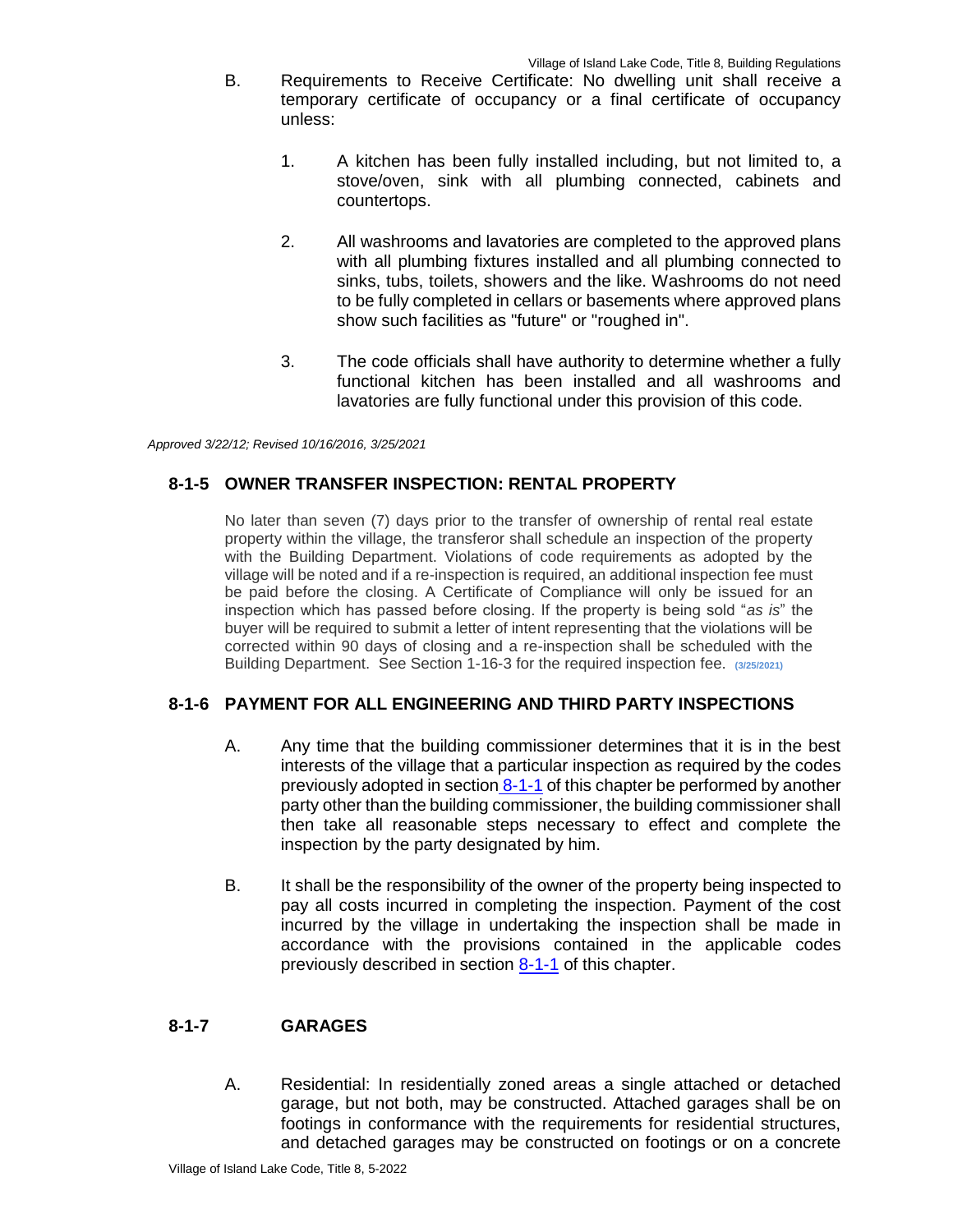slab. Attached garages shall conform to the setback lines for the residential zone in which the lot is located.

- B. Requirements for Detached Garages: The ground area of detached garages shall not exceed five hundred seventy six (576) square feet or fifty percent (50%) of the first floor improved living space, whichever is more. Detached garages shall be separated from the principal structure by at least ten feet (10'). Side yard setbacks shall be at least four feet (4') from the side lot line on interior lots except that on corner lots the setback shall be ten feet (10') from the street side lot line.
- C. Detached Garage: No detached garage shall be constructed closer to any adjoining street than the principal building or residence, except that a detached garage may be build closer to the adjoining street than the principal building or residence only on those properties with frontage on the body of water known as Island Lake. All other building requirements of this code shall apply.
- D. Setbacks on Property near Waterways: No building or structure (except boat docks and piers) shall be erected within twenty five feet (25') of any waterway. For purposes of this subsection, a waterway shall include any lake, river, stream or pond including any area or lot platted, designed or used for the retention of storm water. The twenty five foot (25') setback required hereby shall be measured from the closest point of the structure to the mean high water level of the waterway.
- E. Temporary Structures: Temporary garages or storage structures are prohibited, except that one portable storage structure per residential address shall be allowed seasonally between November 15 and April 1 in districts zoned residential where not prohibited by Home Owners Association Covenants.

A "portable storage structure" commonly known as a carport, is defined as a framed structure or enclosure constructed of tensioned fabric or another type of membrane, which is not permanently affixed to the ground or a foundation, and can be readily assembled or disassembled and/or relocated.

Said portable structures shall not exceed twelve feet (12') in width, twenty feet (20') in depth, and ten feet (10') in height, and shall be enclosed on all sides. Such structure shall be separated from the principal building by at least ten feet (10'). The structure shall not be located within thirty feet (30') of the street to the front of the property, and side and rear yard setback shall be at least four feet (4'), except on corner lots where the side yard setback shall be at least ten feet (10'). No such structure shall encroach on any municipal or utility easement. The setback restrictions for waterway property in subsection 8-1-7D of this chapter shall apply to portable structures.

Written approval is required from any applicable home owner association. A plat of survey and construction plans with the required list of materials shall be submitted with a permit application. Pre-manufactured structures and anchoring methods must be installed per manufacturer specifications.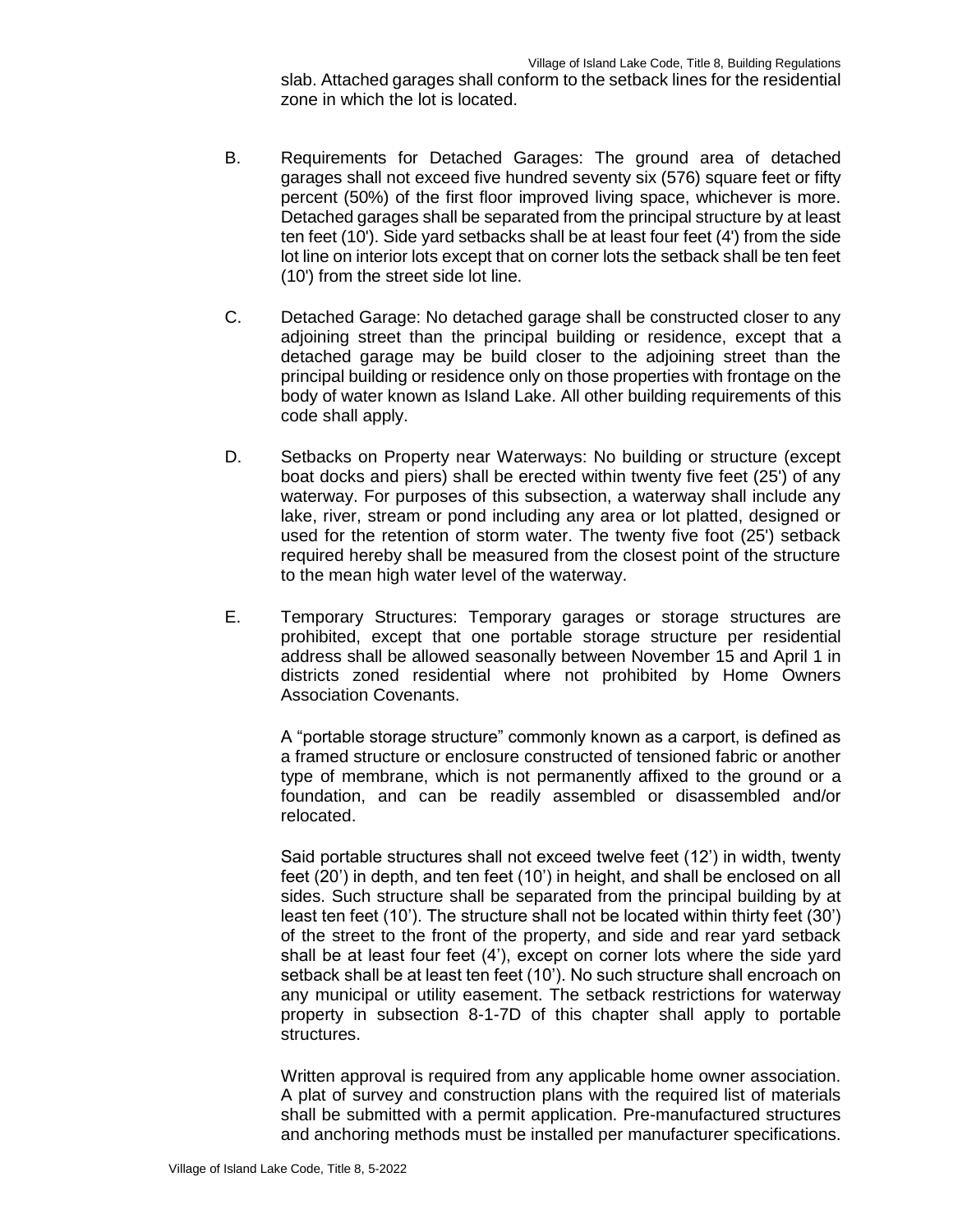*Approved 3/1212*

## **8-1-8 RESIDENTIAL ACCESSORY STRUCTURE**

One accessory structure shall be allowed in districts zoned residential, and said structure shall not exceed twelve feet (12') in length, twelve feet (12') in width and ten feet (10') in height. Such structures shall be separated from the principal building by at least ten feet (10'). Side and rear yard setbacks shall be at least four feet (4') except on corner lots where the side yard setback shall be at least ten feet (10'). No such structure shall encroach on any municipal or utility easement. The setback restrictions for waterway property in subsection 8-1-7D of this chapter shall apply to accessory structures.

No accessory structure shall be constructed closer to any adjoining street than the principal building (or residence).

Written approval is required from any applicable homeowner association. A plat of survey and construction plans with the required list of materials shall be submitted with the permit application. Pre-manufactured structures and anchoring methods must be installed per manufacture specifications and approved by the state testing agencies for the intended use. If concrete is used the pad must be 4" thick and foundation columns must be installed at least 42" deep. Materials in contact with the ground must be rot resistant. Final approval of construction and materials will be made by the building official.

## **8-1-9 RESIDENTIAL DRIVEWAYS**

- A. Driveway Construction: Bituminous drives shall be constructed on a solid, thoroughly compacted subgrade. The paved section shall consist of six inches (6") of compacted CA6 grade #9 gravel base, or equal and at least two inches (2") of class I bituminous paved surface. The paved surface may also consist of minimum of four inches (4") of concrete on a four inch (4") CA6 grade #9 gravel base, or equal. The concrete shall be a six (6) bag mix, meeting the standards of type X concrete. The driveway must be graded in such a manner that it will drain from the lot line to the storm water drainage system if at all possible. Brick drives require building department approval.
- B. Public Works Approval: The public works department requirements must be met for all conditions pertaining to residential driveways that are to be on village rights of way. These requirements include, but are not limited to, culvert requirements, drainage, and sawcutting at road edge. In certain cases, the direction of the village engineer may be needed. In such cases, the costs incurred will be borne by the applicant.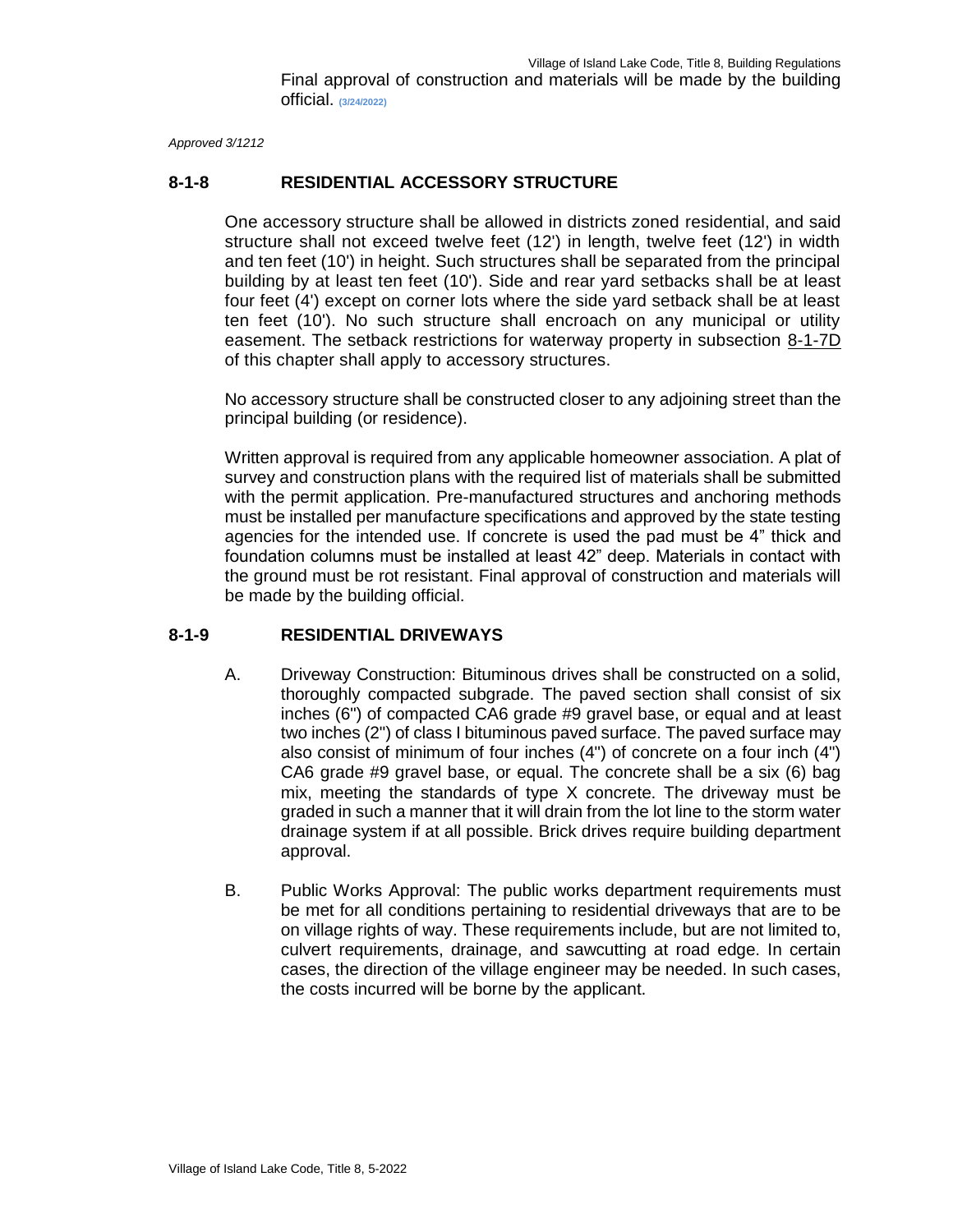- C. Size Restrictions:
	- 1. The maximum width of any driveway from its intersection with the street to a point equal to one-half  $(1/2)$  of the total length of the driveway, shall be twenty four feet (24').
	- 2. The maximum width of any driveway, including any parking areas alongside a garage, from a point at one-half  $(1/2)$  the total length of the driveway to the end of the driveway furthest from the street shall be thirty four feet (34').
- D. Special Conditions:
	- 1. Completion time to pave new driveways shall be three (3) months from the date of the expiration of the building permit for the residence or other primary structure.
	- 2. No stand-alone parking areas are permitted on village rights of way.
	- 3. Preexisting gravel driveways must be resurfaced with asphalt, concrete or brick within six (6) months of the sale of the property.

## **8-1-10 PENALTY**

Any person violating any of the provisions of this chapter shall be fined in accordance with the general penalty provisions contained in section 1-4-1 of this code. Each day such violation is committed or is permitted to continue shall be constituted as a separate offense and shall be punishable as such hereunder. Permit fees for any work that is performed without a permit shall be double the amount.

*Approved 3/22/12; Revised 4/10/14, 5/1/14*

## **8-1-11 APPEALS**

- A. Right of Appeal: Any person shall have the right to appeal a decision of the code official (also known as the Zoning Enforcement Officer in this Code) to the Planning and Zoning Commission ("Commission"). The means of appeal shall be as provided hereunder, notwithstanding any contrary provisions in any building codes that are adopted by reference. An application for appeal shall be based on a claim that the true intent of this code or the rules adopted thereunder have been incorrectly interpreted, the provisions of this code do not fully apply, or an equally good or better method of construction, fire prevention, etc., is used. The application shall be filed on such forms as may be approved by the code official. The application for appeal shall be accompanied by a deposit for fees or retained personnel, such fees to be determined by the code official upon application.
- B. Commission: Pursuant to state statute, the Commission shall be the body authorized to hear and decide appeals under this chapter.
- C. Procedure: The Commission's initial review shall be on the basis of the documents submitted by the appellant and by any other interested parties. The chairman shall circulate such materials to each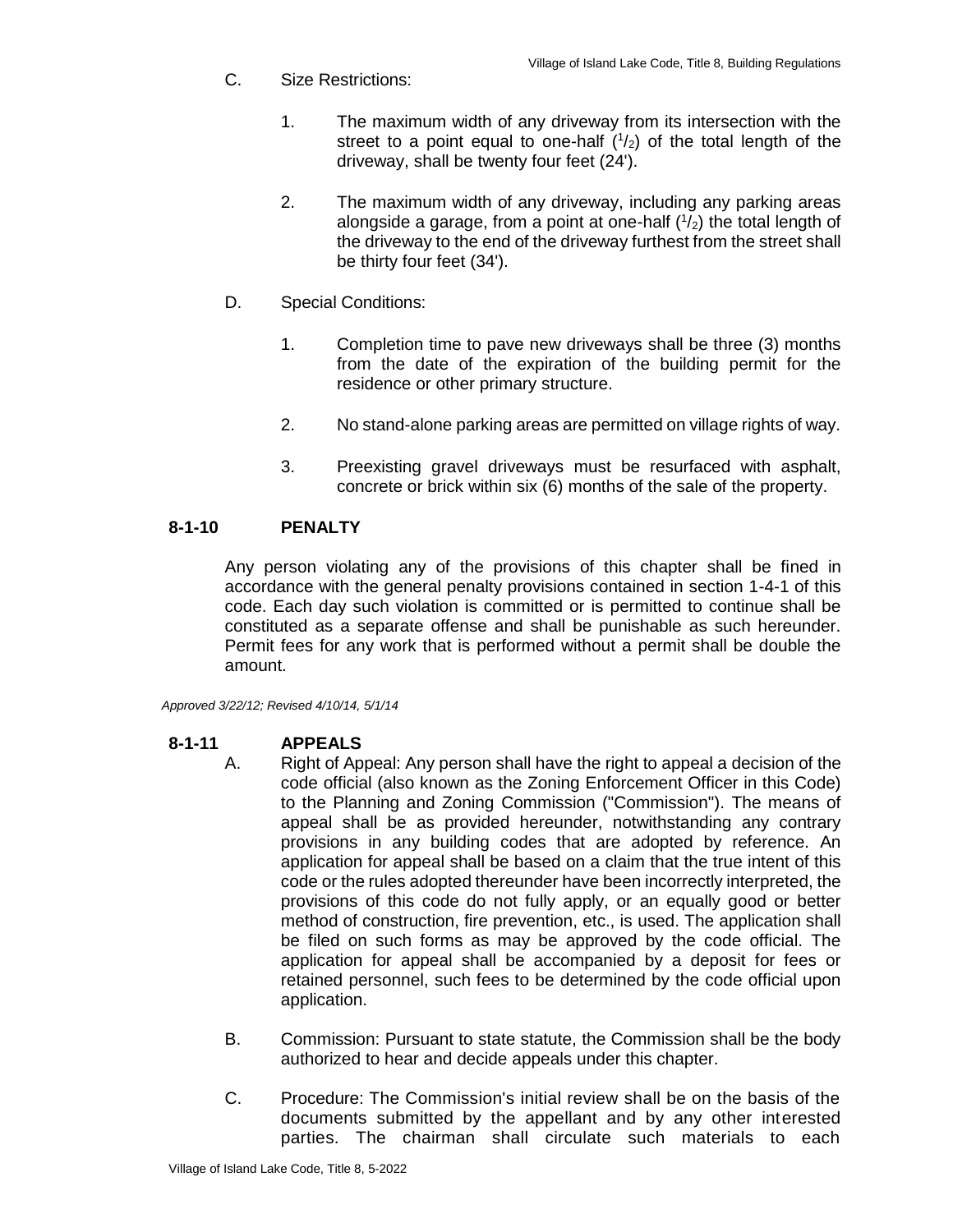commissioner and solicit their comments and decision. The Commission shall conduct an open hearing on the appeal pursuant to the Open Meetings Act. The appellant, the appellant's representative, and any person whose interests are affected shall be given an opportunity to be heard. The Commission may adopt, in addition to the foregoing, any other procedures or rules concerning appeals and hearings that it may deem fit.

D. Commission Decision: The Commission may affirm, modify, or reverse the decision of the code official or any requirements of the building code. The Commission shall issue its decision in writing.

## **8-1-12 VACANT BUILDING AND PROPERTY REGULATIONS:**

- A. Declaration of Policy: The purpose of this section 8-1-12 is to protect the public health, safety, and welfare by enactment of this section which:
	- 1. Establishes a program for identification, registration, and regulation of buildings which are or become vacant on and after the effective date of this section 8-1-12.
	- 2. Determines the responsibilities of owners of vacant buildings.
	- 3. Provides for administration, enforcement, including abatement of public nuisances, and imposition of penalties.

This section 8-1-12 shall be construed liberally to affect its purposes.

- B. Other Ordinances: This section 8-1-12 shall not be construed to prevent the enforcement of other applicable ordinances, codes, legislation, and regulations which prescribe standards other than are provided herein, and in the event of conflict, the most restrictive shall apply.
- C. Definitions: Unless otherwise expressly stated or clearly indicated by the context, the following terms shall, for the purpose of this section 8-1-12, have the meanings indicated in this section:

BOARDED BUILDING: A building which has had, in a manner intended to be temporary or permanent, any or all openings, which openings are windows or doors which were present for the purpose of light, ventilation or egress, some material whether opaque, solid or transparent, affixed to such openings, from the interior or exterior of the building, for the purpose of securing or preventing access or damage to the building or its components

BUILDING: Any structure occupied or intended for supporting or sheltering any occupancy.

CODE ENFORCEMENT OFFICIAL: The Code Enforcement Official or his or her designee.

DANGEROUS BUILDING: A building defined as a "dangerous building" in the village building code, as it may be amended. Such buildings are public nuisances.

OWNER: Any person, agent, operator, firm, or corporation having a legal or equitable interest in the property; or recorded in the official records of the state, county, or municipality as holding title to the property; or otherwise having control of the property, including the guardian of the estate of any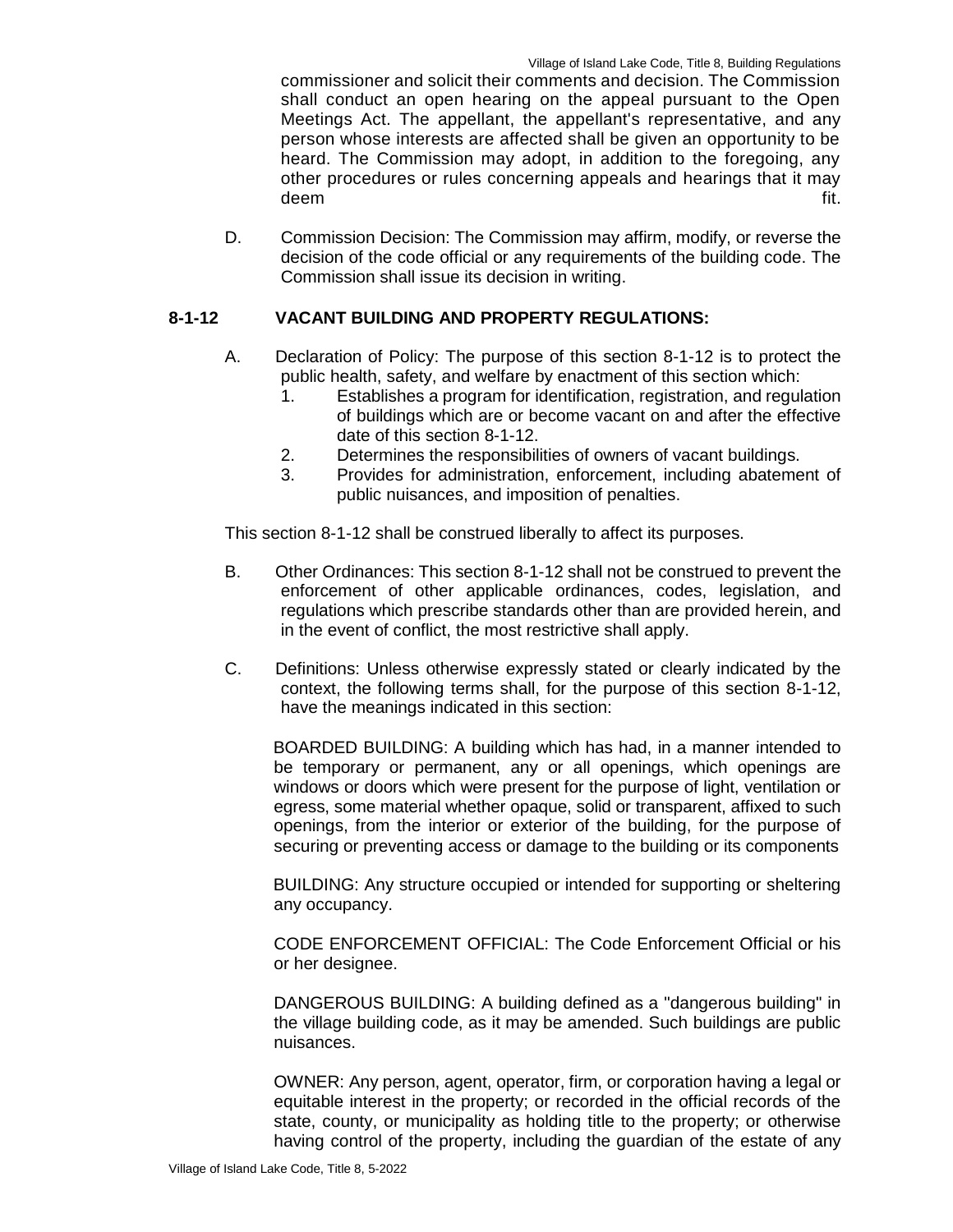such person, and the executor or administrator of the estate of such person if ordered to take possession of real property by a court.

PERSON: Includes a corporation, a partnership, or other entity as well as an individual.

PREMISES: A lot, plot, or parcel of land including any structure thereon.

PUBLIC NUISANCE: Includes the following:

- 1. The physical condition, or uses of any building regarded as a public nuisance at common law, under the Illinois Compiled Statutes, or under this code; or
- 2. Any physical condition, use or occupancy or any building or its appurtenances considered an attractive nuisance to children, including, but not limited to, abandoned wells, shafts, basements, excavations, and unsafe fences or structures; or
- 3. Any building which has unsanitary sewerage or plumbing facilities; or
- 4. Any building designated by the Code Enforcement Official as unsafe for human habitation or use; or
- 5. Any building which is manifestly capable of being a fire hazard, or manifestly unsafe or insecure as to endanger life, limb or property; or
- 6. Any building which is unsanitary, or which is littered with rubbish or garbage, or which has an uncontrolled growth of weeds; or
- 7. Any building that is dangerous, in a state of dilapidation, deterioration or decay; faulty construction; open or vacant and the doors, windows, or other openings are boarded up or secured, by any means other than conventional methods used in the design of the building or permitted for new construction of similar type; damaged by fire to the extent as not to provide shelter, in danger of collapse or failure and dangerous to anyone on or near the premises; or
- 8. Any building defined as a "dangerous building" by section 8-1-12 of this code, as it may be amended.

UNOCCUPIED BUILDING: A building or portion thereof which lacks the habitual presence of human beings who have a legal right to be on the premises, including buildings ordered vacated by the Code Enforcement Official pursuant to authority granted to him by this code in determining whether a building is "unoccupied", the Code Enforcement Official may consider these factors, among others:

1. A building at which substantially all lawful residential or business activity has ceased.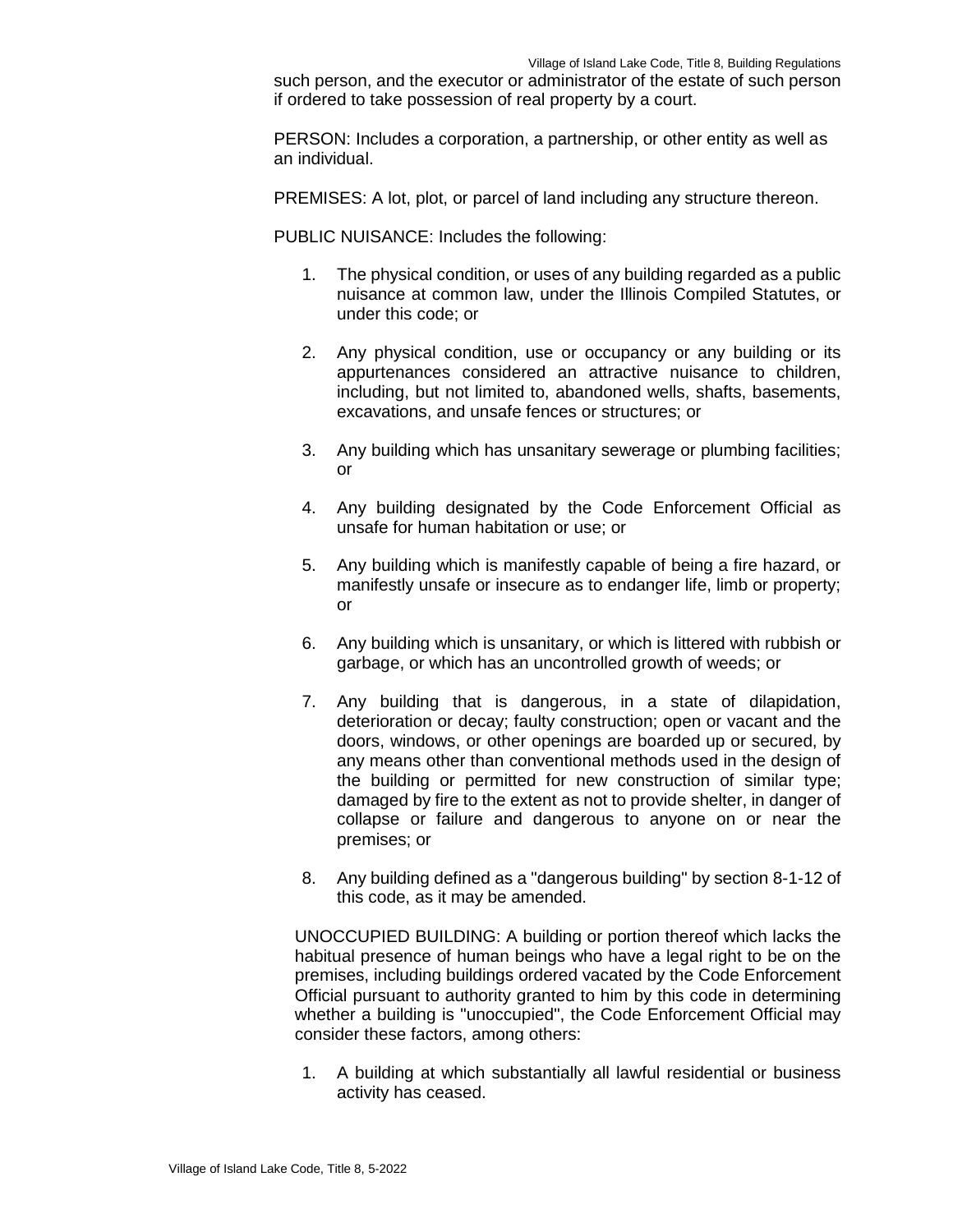- 2. The percentage of the overall square footage of occupied to unoccupied space or the overall number of occupied and unoccupied units shall be considered.
- 3. The building is substantially devoid of contents. The condition and value of fixtures or personal property in the building are relevant to this determination.
- 4. The building lacks utility services, i.e., water, sewer, electric or natural gas.
- 5. The building is the subject of a foreclosure action.
- 6. The building is not actively for sale as part of a contractual agreement to sell the building, the building lacks "for sale", "for rent" or similar signage.
- 7. The presence or recurrence of uncorrected code violations.

VACANT BUILDING: A building or portion of a building which is:

- 1. Unoccupied and unsecured; or
- 2. Unoccupied and secured by boarding or other similar means; or
- 3. Unoccupied and a dangerous structure; or
- 4. Unoccupied and condemned by the Code Enforcement Official pursuant to applicable provisions of this code; or
- 5. Unoccupied and has multiple code violations; or
- 6. Unoccupied and the building or its premises has been the site of unlawful activity within the previous six (6) months; or
- 7. Condemned by the Code Enforcement Official and unlawfully occupied; or
- 8. Unoccupied for over one hundred eighty (180) days and during which time the Code Enforcement Official has issued an order to correct public nuisance conditions and same have not been corrected in a code compliant manner; or
- 9. Unoccupied for over two (2) years.
- 10. An "abandoned residential property," as defined in 65 ILCS 5/11- 20-15.1 as a residential dwelling unit that has been unoccupied by any lawful occupant or occupants for at least 90 days, and for which after such 90 day period the village has made good faith efforts to contact the legal owner or owners of the property or, if known, the agent of the owner, and no contact has been made.

### But not including:

Unoccupied buildings which are undergoing construction, renovation, or rehabilitation and which are in compliance with all applicable ordinances, codes,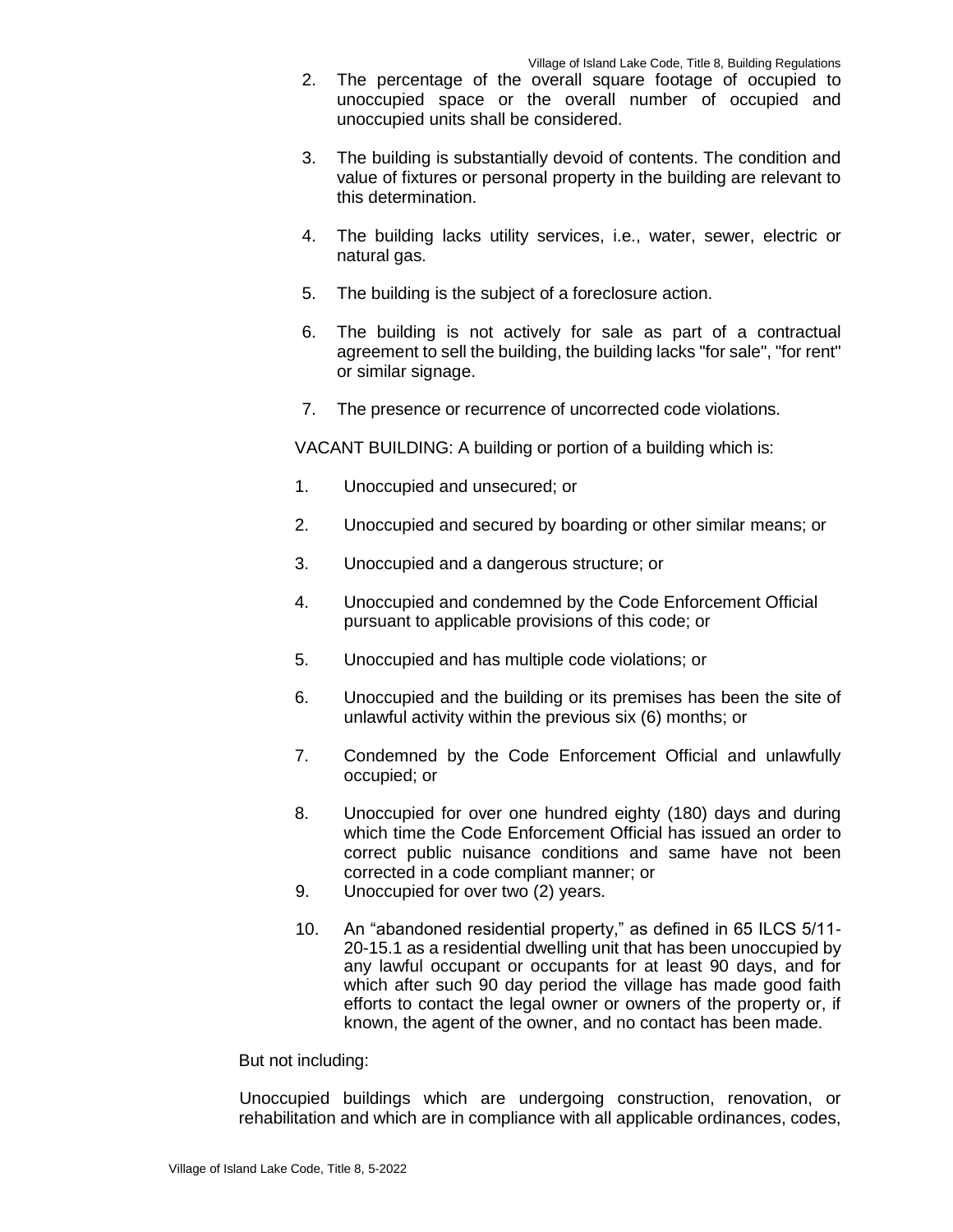legislation, and regulations, and for which construction, renovation or rehabilitation is proceeding diligently to completion.

D. Determination: Within sixty (60) days after the effective date of this section 8-112, the Code Enforcement Official shall evaluate all buildings in the village he believes to be unoccupied on the effective date of this section 8- 1-12 and make a determination for each as to whether the building is a "vacant building" within the meaning of section 8-1-12C of this code. The Code Enforcement Official may determine that a building which meets any of the criteria set forth in this section is not to be regulated under this section 8-1-12 for a stated period, if upon consideration of reliable, substantiated and sufficient evidence, he or she determines that regulation of the building under this section 8-1-12 would not serve the public health, welfare, and safety and makes written findings in support of his decision. The determination shall be in writing and shall state the factual basis for the determination. For buildings the Code Enforcement Official determines to be "vacant buildings", notice of the determination will be sent to the last taxpayer of record listed on the most recent Lake or McHenry County tax roll. The notice of determination shall be sent first class United States mail. Failure of delivery shall not excuse a person from complying with this section 8-1-12. The Code Enforcement Official may personally serve or cause personal service of the notice of determination. Any person making such service shall execute an affidavit attesting to the facts of service. The Code Enforcement Official shall maintain a record of such mailing for each notice of determination sent.

The notice shall specify a date and time on which the owner shall allow for a code compliance inspection of the interior of the vacant building to determine the extent of compliance with village property, building codes, health, fire, water and sewer codes. The owner shall pay an inspection fee in the amount set forth in the annual fee ordinance schedule contained in section 1-16-3 of this code to the village within thirty (30) days of the inspection. An unpaid fee shall be a lien upon the premises.

The notice shall contain a statement of the obligations of the owner of a building determined to be a vacant building, a copy of the registration form the owner is required to file pursuant to section 8-1-12F of this code, and a notice of the owner's right to appeal the Code Enforcement Official's determination.

- E. Appeal of Determination: An owner of a building determined by the Code Enforcement Official to be a vacant building as provided for in this section 8-1-12 may appeal that determination to the village board. Such appeal shall be in writing and shall be filed with the village board within fifteen (15) days of the date of mailing of the notice of determination. The filing of an appeal stays the owner's obligation to register his building as required by Section 8-1-12F of this code.
	- 1. The burden is upon the owner to present sufficient evidence to persuade the village board that had the evidence been known to the Code Enforcement Official at the time the Code Enforcement Official made the determination, the Code Enforcement Official would more likely than not have determined that the subject building was not a "vacant building" within the meaning of this section 8-1-12.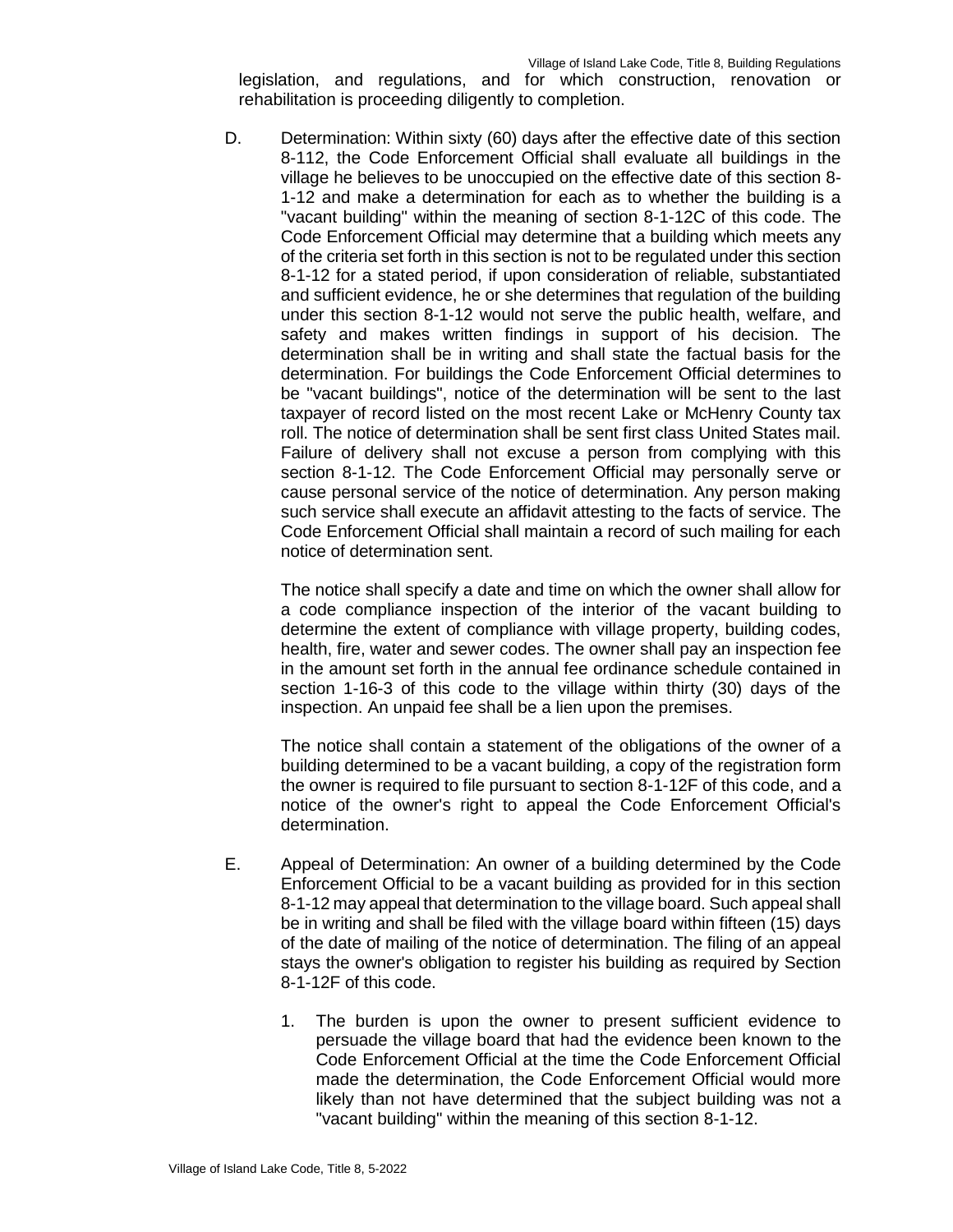- 2. The village board shall send written notice of his decision to the owner within ten (10) days of his or her receipt of the appeal. The village board may, but is not required to, seek additional information from the owner. The village board may, upon written notice thereof to the owner, take no more than ten (10) additional days, to decide the appeal if he or she determines that such additional time is required for consideration of the appeal.
- 3. An owner who wishes to challenge applicability of this section 8-1-12 to his/her building without the Code Enforcement Official's determination having been made, shall set forth specific facts to support nonapplicability in a writing to the Code Enforcement Official. In the event the Code Enforcement Official determines that the subject building is a "vacant building", the owner shall have the right to appeal the Code Enforcement Official's determination to the village board as provided for herein.
- F. Obligation To Register: The owner of a building who knows, or from all the facts and circumstances should know, that his or her building is or has become a "vacant building" within the meaning of this section 8-1-12 after the effective date of this section 8-1-12 or the owner of a building, which the Code Enforcement Official determines at any time to be a "vacant building", or the owner of a building whose appeal from the Code Enforcement Official's determination has been denied by the village board shall take the actions provided for in this section within fifteen (15) days after either the date of the Code Enforcement Official's notice of determination or occurrence of the facts which would cause a reasonable person to believe that the building was a "vacant building", or denial of the appeal, whichever is applicable. Registration does not exonerate the owner from compliance with all applicable codes and ordinances, including this section, nor does it preclude any of the actions the village is authorized to take pursuant to this section 8-1-12 or elsewhere in this code.
	- 1. Registration Requirements:
		- a. Register the building with the Code Enforcement Official, on a form provided by the Code Enforcement Official and pay an annual non-prorated vacant building registration fee in the amount set forth in the annual fee ordinance schedule contained in section 1-16-3 of this code. The form shall include, as a minimum, the name, street address, and telephone number of the owner; the case name and number of any litigation pending concerning or affecting the building, including bankruptcy cases; and the name, street address, and telephone number of all persons with any legal interest in the building or the premises. The form shall require the owner to identify a natural person twenty one (21) years of age or older who maintains a permanent address in Lake or McHenry County, Illinois, to accept service on behalf of the owner with respect to any notices the Code Enforcement Official sends pursuant to this section 8-1-12 or service of process in any proceeding commenced to enforce any provision of this section 81-12, and file with the Code Enforcement Official on the registration form, the name,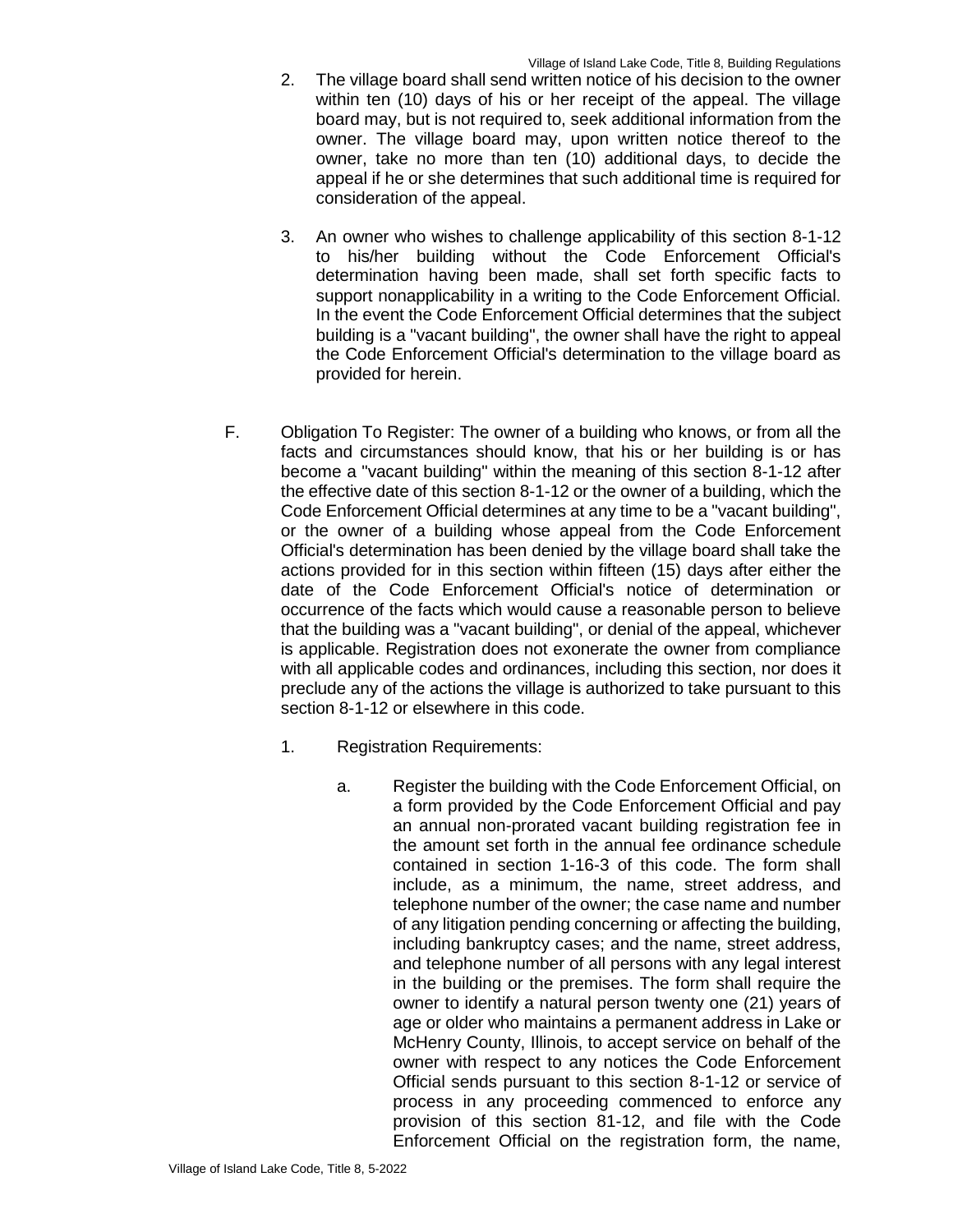address, telephone number, of said person. A street address is required. A post office box is not an acceptable address.

- b. Renew the vacant building registration each year on the anniversary date of the first filing for the time the building remains vacant and pay the required annual registration fee; and
- c. File an amended registration within fifteen (15) days of any change in the information contained in the annual registration. A new registration is required for any change in ownership whatsoever.
- 2. Notice; Inspection: The form shall require the owner to indicate his or her "acceptance of notice by posting" consenting to service of notices sent or required to be sent, pursuant to this section 8-1-12, by posting on the building if the owner fails to renew the registration if required, or maintain as current with the Code Enforcement Official the information required regarding the person designated to accept notice and service of process.

The owner shall allow for a code compliance inspection of the interior of the vacant building and shall pay the inspection fee therefore within thirty (30) days of the inspection. Such inspection will determine the extent of compliance with village property, building codes, health, fire, water and sewer codes. The village shall send the inspection report to the owner within thirty (30) days.

- 3. Insurance: Obtain liability insurance and maintain such insurance for as long as the building is vacant, and file evidence of such insurance with the Code Enforcement Official, as follows: five hundred thousand dollars (\$500,000.00) for a vacant residential building of one to three (3) units; seven hundred fifty thousand dollars (\$750,000.00) for a vacant residential building of four (4) to eleven (11) units; one million dollars (\$1,000,000.00) for a vacant residential building of twelve (12) to forty eight (48) units; two million dollars (\$2,000,000.00) for a vacant residential building of more than forty eight (48) units; and two million dollars (\$2,000,000.00) for a vacant manufacturing, industrial, storage, or nonresidential commercial building.
- 4. Vacant Building Plan: At the time a building is registered as required herein, the owner shall submit a vacant building plan. The Code Enforcement Official may prescribe a form for the plan. If the owner fails to submit the plan as provided for by this section 8-1-12, the Code Enforcement Official may determine the plan. The plan shall contain the following as a minimum:
	- a. A plan of action to repair any doors, windows, or other openings which are boarded up or otherwise secured by any means other than conventional methods used in the design of the building or permitted for new construction or similar type. The proposed repair shall result in openings being secured by conventional methods used in the design of the building or by methods permitted for new construction of similar type with board removed. Boarding shall be accomplished with materials and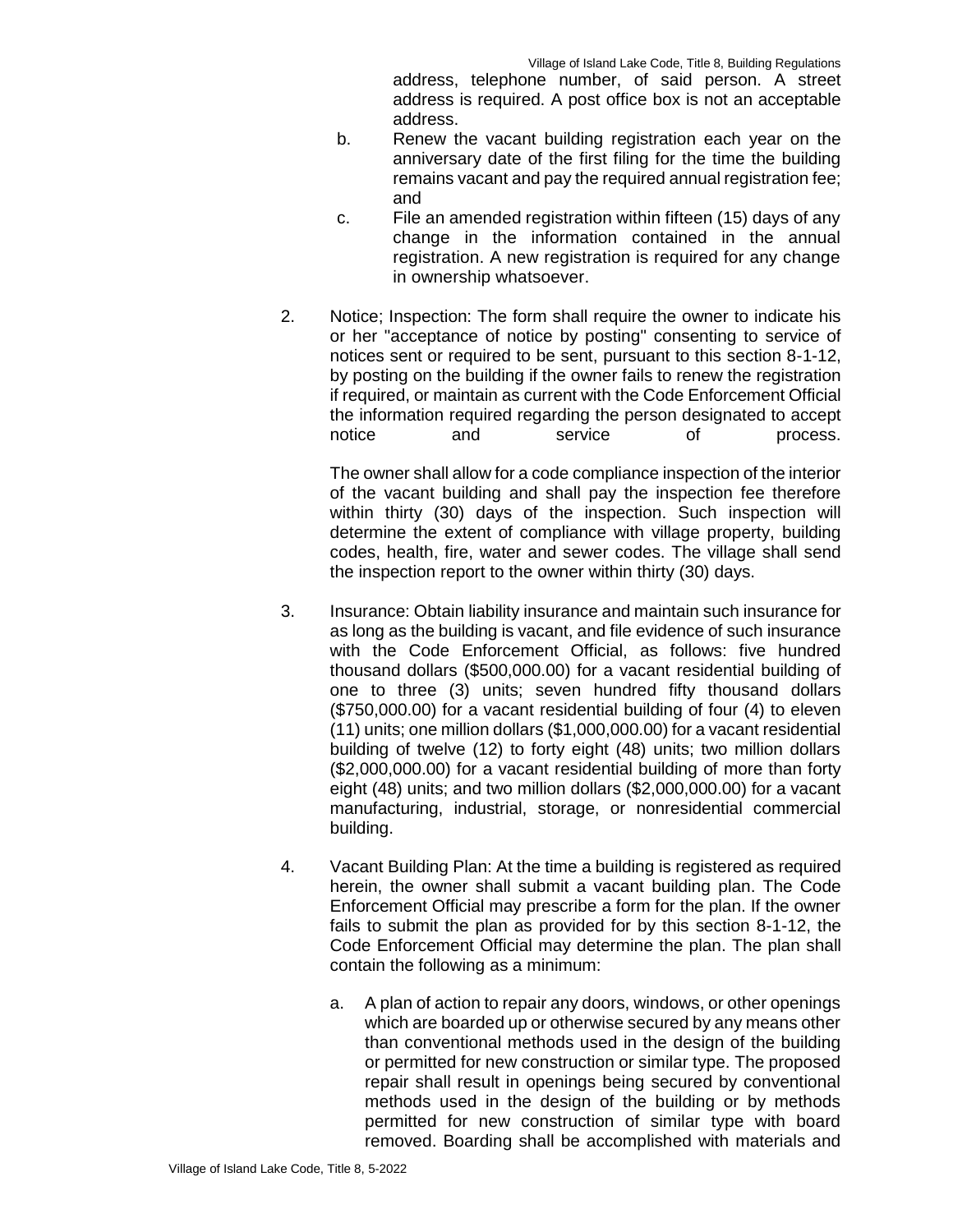methods described by the Code Enforcement Official and available from the Code Enforcement Official. The owner shall maintain the building in an enclosed and secure state until the building is reoccupied or made available for immediate occupancy. If the owner demonstrates that securing of the building will provide adequate protection to the public, the Code Enforcement Official may waive the requirement of an enclosure.

- b. For buildings and premises thereof which are determined by the Code Enforcement Official as being or containing public nuisances, as defined in section 8-1-12C of this code, then the vacant building plan shall contain a plan of action to remedy such public nuisance(s).
- c. A time schedule identifying a date of commencement of repair and date of completion of repair for each improperly secured opening and nuisance identified by the Code Enforcement Official.
- d. When the owner proposes to demolish the vacant building, then the owner shall submit a plan and time schedule for such demolition.
- e. A plan of action to maintain the building and premises thereof in conformance with this section 8-1-12.
- f. A plan of action, with a time schedule, identifying the date the building will be habitable and occupied or offered for occupancy or sale. The time schedule shall include date(s) of commencement and completion of all actions required to achieve habitability. No plan which provides for compliance with this section 8-1-12 or, which will not, as determined by the Code Enforcement Official, achieve such compliance, within six (6) months, in the case of a vacant boarded building, and two (2) years, in the case of a vacant, unboarded, and code compliant building will be approved.
- g. All premises upon which unoccupied or vacant buildings are located and the exteriors shall at all times be maintained in compliance with this code.
- h. Exterior lighting according to standards established by the Code Enforcement Official and available from the Code Enforcement Official.
- 5. Security Guard Service: On written notice of the Code Enforcement Official, provide bonded, licensed, and insured security guard service at the building between the hours of three o'clock (3:00) P.M. and eight o'clock (8:00) A.M. Such service to remain in place until the Code Enforcement Official gives written notice that the service is no longer required. Such service shall be required when the Code Enforcement Official makes a written determination that the vacant building constitutes a fire hazard, is otherwise dangerous to human life or the public welfare, involves illegal or improper use, occupancy, or maintenance, under such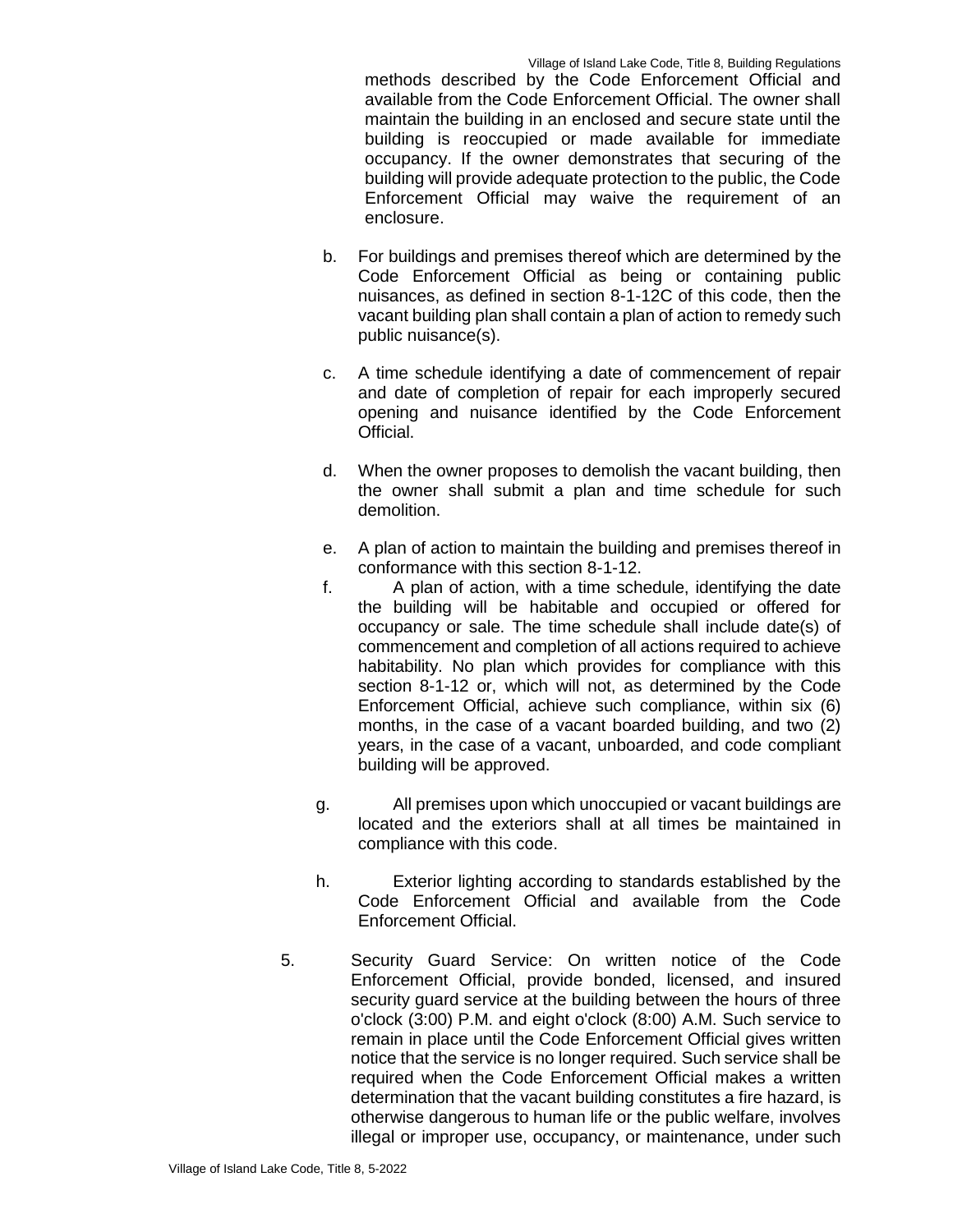conditions that boarding and securing the building are insufficient to prevent the actual or threatened harm.

- 6. Approval of Plan.
	- a. Review Building Plan: The Code Enforcement Official shall review the proposed vacant building plan in accordance with the standards below. The Code Enforcement Official shall send notice to the owner of the vacant building of his determination.
	- b. Standards For Plan Approval: In considering the appropriateness of a vacant building plan, the Code Enforcement Official shall include the following in his or her consideration and shall make written findings as to each:
		- (1) The purposes of this section 8-1-12 and intent of the village to minimize the time a building is boarded or otherwise vacant.
		- (2) The effect of the building and the proposed plan on adjoining property.
		- (3) The length of time the building has been vacant.
		- (4) The presence of any public nuisances on the

property.

- (5) The likelihood that the plan or portion(s) thereof will prevent or ameliorate the condition it is designed to address.
- 7. Authority to Modify Plan, Right of Appeal. The Code Enforcement Official shall, upon notice to the vacant building owner, have the right to modify the vacant building plan by modifying the dates of performance, the proposed methods of action, or by imposing additional requirements consistent with this section 8-1-12 he or she deems necessary to protect the public health, safety, or welfare.
- 8. Failure to Comply With Plan. Failure to have an approved plan within thirty (30) days of filing the registration form or failure to comply with the approved plan shall constitute a violation of this section 8-1-12 subjecting the owner of the building to penalties as provided in this section 8-1-12 and to any remedies the village may avail itself of as provided for herein and elsewhere in this code, including, but limited to, an action to compel correction of property maintenance violations.
- G. Other Enforcement:
	- 1. The registration of a vacant building shall not preclude action by the village to demolish or to take other action against the building pursuant to other provisions of this section 8-1-12, this code, or other applicable legislation, including the activities authorized by subsection H.
	- 2. This section 8-1-12 is not intended to take the place of enforcement rights or maintenance responsibilities of a condominium association, homeowner association, or town home association under a private declaration of covenants. In cooperation with these associations, the village agrees to provide notice to an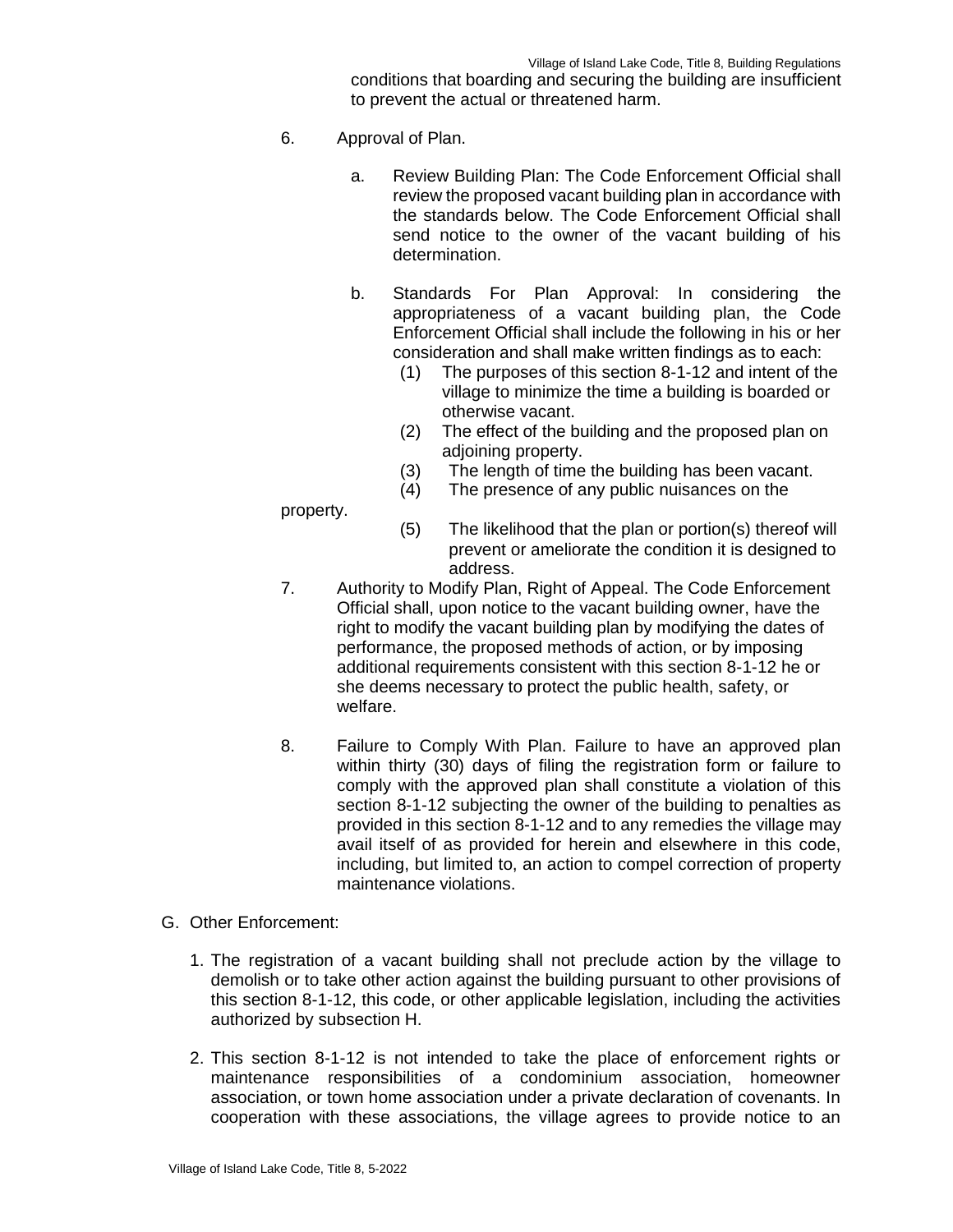association when a building within the association's jurisdiction has been registered as a vacant building under subsection F.

- H. Property Maintenance:
	- 1. Nuisance Abatement. The village is authorized to perform or provide for property maintenance activities to abate a nuisance caused by a vacant building, including the following:
		- a. Cutting and removal of neglected weeds, grass, trees, and bushes as authorized by section 5-3-1 of this code and 65 ILCS 5/11-207;
		- b. Pest control activities, as authorized by 65 ILCS 5/11-20-8;
		- c. Removal of infected trees as authorized by section 4-2-1 of this code and 65 ILCS 5/11-20-12;
		- d. Removal of garbage, debris, and graffiti as authorized by section 5-2-1 of this code and 65 ILCS 5/11-20-13, and
		- e. Removal, securing, and enclosing abandoned residential properties, as authorized by 65 ILCS 5/11-31-1.01.
	- 2. Charges for Nuisance Abatement. The Village shall have the authority to collect from the property owner the costs incurred in performing the property maintenance activities to abate the nuisances described in this subsection 8-1-12H. The Village shall send a bill for the cost to the property owner, his agent, legal representative, or occupant in legal possession or control of the premises.
	- 3. Traditional Lien Procedure. If a bill sent pursuant to paragraph 2 is not paid in full within 30 days of the date of the bill, the village shall have the authority to file and record a lien against the property, pursuant to Section 11-20-15 of the Illinois Municipal Code, 65 ILCS 5/11-20-15. If, for any one property, the village engaged in any nuisance abatement activity described in paragraph 1 on more than one occasion during the course of one year, then the village may combine any or all of the costs of those activities into a single notice of lien. The lien must be filed in accordance with the lien procedure established by the specific Code provision of which the property is alleged to be in violation or, if no such procedure exists, then the following procedure shall apply
		- a. Notice of Lien. The village or the person performing the service by authority of the village, in its, his or her own name, may file a notice of lien in the office of the recorder of deeds in the Counties in which the real estate is located. The notice of lien shall be filed within one year after the cost and expense is incurred. If, for any one property, the village engaged in any nuisance abatement activity described in paragraph 2 on more than one occasion during the course of one year, then the village may combine any or all of the costs of those activities into a single notice of lien.

The notice of lien shall consist of a sworn statement setting forth:

- (1) A description of the real estate that sufficiently describes the parcel;
- (2) The amount of the cost and expense incurred or payable for the activities; and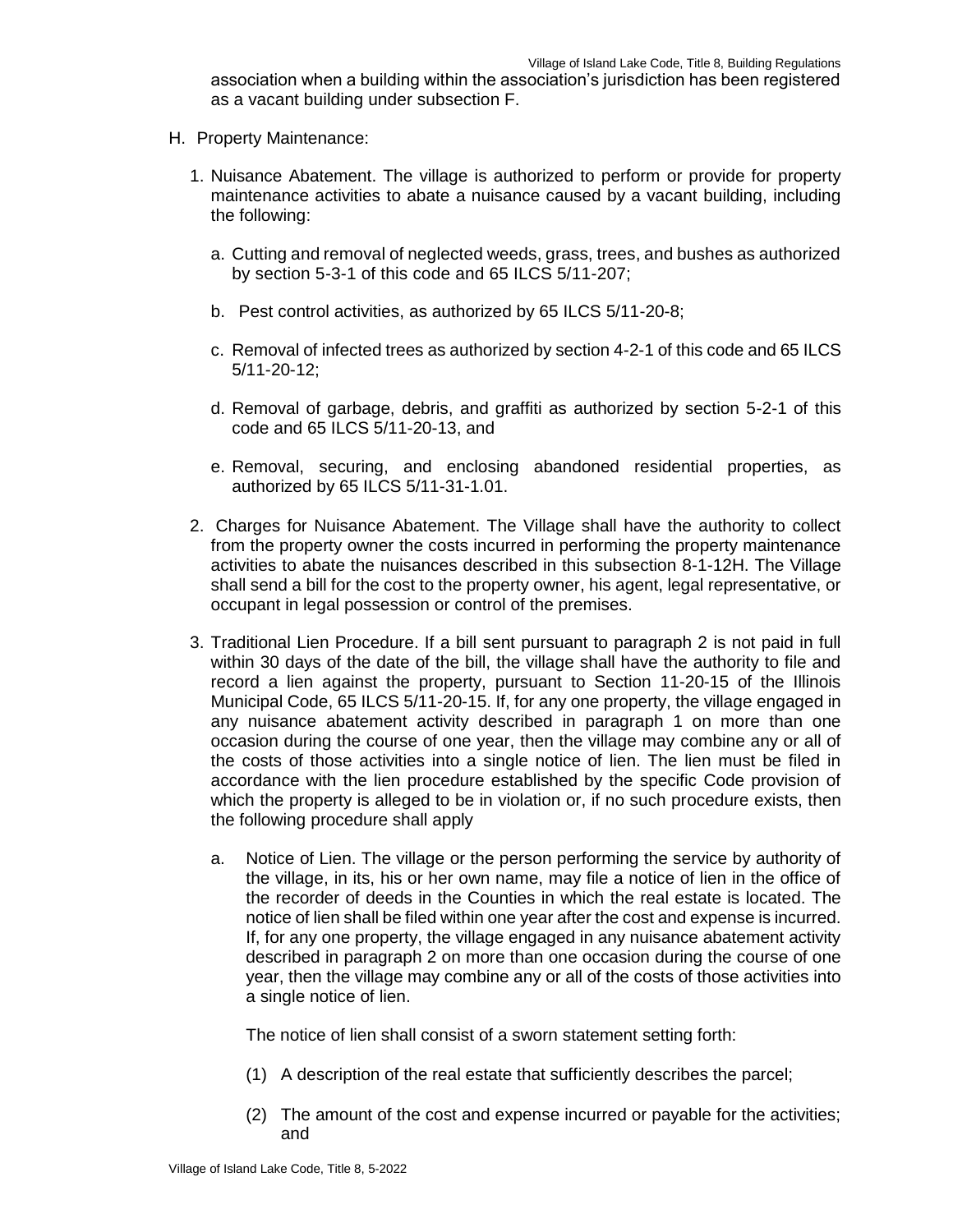(3) The date or dates when such cost and expense was incurred by the village or someone working on behalf of the village.

After recording, the notice of lien shall be sent by certified mail to the property owner, his agent or legal representative or occupant in legal possession or control of the premises and, if different, to the person who received the tax bill for the preceding year.

- b. Release of Lien. Upon payment of the cost after the notice of lien has been filed as provided herein, the lien shall be released by the village or person in whose name the lien has been filed, and the release shall be recorded of record in the same manner as recording the notice of lien.
- c. Foreclosure of Lien. Subsequent to the filing of the above-described lien, the village may cause to be filed a complaint for foreclosure of such lien, or upon becoming a defendant in a pending lawsuit affecting the premises or real estate, by answer to the complaint or in the nature of an intervening petition or crosscomplaint the village may proceed in its corporate name to foreclose such lien. An action to foreclose a lien under this section must be commenced within two years after the date of filing notice of lien. The property subject to a lien arising under this article shall be sold for nonpayment of the same, and the proceeds of such sale shall be applied to pay the monies owing the village.
- 4. Priority Lien Procedure. The priority lien procedure described in this paragraph 4 shall apply only to costs incurred for activities performed on abandoned residential properties, as defined in subsection 8-1-12C and is an alternative to the traditional lien authorized by paragraph 3. If a bill sent pursuant to paragraph 2 is not paid in full within 60 days of the date of the bill, the village shall have the authority to file and record a priority lien against the property, pursuant to section 11-20-15.1 of the Illinois Municipal Code, 65 ILCS 5/11-20-15.1, in the following manner:
	- a. Notice of Lien. The village or the person performing the service by authority of the village, in its, his or her own name, may file a notice of a priority lien in the office of the recorder of deeds in the Counties in which the real estate is located. The notice of lien shall be filed within one year after the cost and expense is incurred. If, for any one property, the village engaged in any nuisance abatement activity described in paragraph 2 on more than one occasion during the course of one year, then the village may combine any or all of the costs of those activities into a single notice of lien.

The notice of lien shall consist of a sworn statement setting forth:

- (1) A description of the abandoned residential property that sufficiently describes the parcel;
- (2) The amount of the cost incurred or payable for the activities; and
- (3) The date or dates when such cost was incurred by the village or someone working on behalf of the village; and
- (4) A statement that the lien has been filed pursuant to one or more of the property maintenance activities described in paragraph 2 and authorized by 65 ILCS 5/11-20-7D, 65 ILCS 5/11-20-8D, 65 ILCS 5/11-20-12D, 65 ILCS 5/11-2013E, 65 ILCS 5/11-31-1.01, as applicable.

After recording, the notice of lien shall be sent by certified mail to the property owner, his agent or legal representative or occupant in legal possession or control of the premises and, if different, to the person who received the tax bill for the preceding year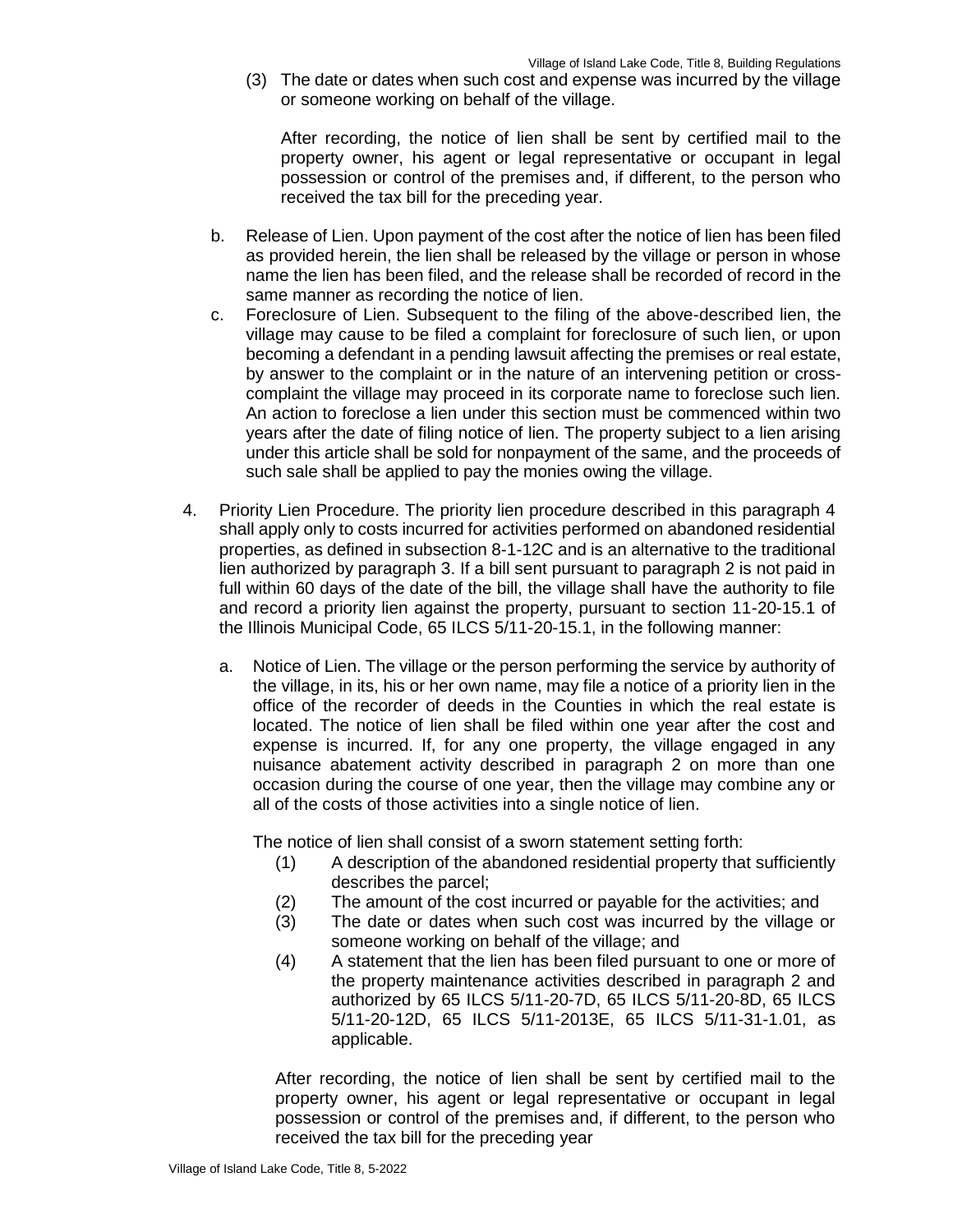The village may not file a lien if the lender has provided notice to the village that the lender has performed, or will perform, remedial actions; provided, however, that the remedial actions must be performed or initiated in good faith within 30 days of the lender's notice to the village.

- b. Recordkeeping. To enforce a lien pursuant to this paragraph 4, the village must maintain contemporaneous records that include, at a minimum:
	- (1) a dated statement of a finding by the village that the property has become abandoned residential property;
	- (2) the date when the property was first observed to be unoccupied by any lawful occupant;
	- (3) a description of the actions taken by the village to contact the legal owner of the property, or if known, any agent of the owner;
	- (4) a statement that no contacts were made with the legal owner or, if known, any agent of the owner;
	- (5) a dated certification by a village official of the necessity and specific nature of the work performed;
	- (6) a copy of the agreement with the person or company performing the work and the rates and estimated cost of the work, if applicable;
	- (7) detailed invoices and payment vouchers for the work;
	- (8) a statement whether the work was competitively bid, and if so, a copy of all proposals submitted by the bidders.
- c. Release of Lien. Upon payment of the cost after the notice of lien has been filed as provided herein, the lien shall be released by the village or person in whose name the lien has been filed, and the release shall be recorded of record in the same manner as recording the notice of lien.
- d. Enforcement of Lien. A lien under this paragraph 4 is enforceable by the village, or entity or person who performs work on behalf of the village, at the hearing for confirmation of the foreclosure sale of the abandoned residential property and is limited to a claim of interest in the proceeds of the sale. The priority lien is superior to all other liens and encumbrances, except tax liens.
- I. Certification: A certificate of code compliance for vacant buildings issued by the Village and payment in full of all fees imposed pursuant to this section 8-1-12 are required prior to any occupancy of a vacant building.
- J. Boarding of Buildings: It is the policy of the Village of Island Lake that boarding is a temporary solution to prevent unauthorized entry into a vacant building and that boarded buildings are a public nuisance. A vacant building may not remain boarded longer than six (6) months unless an extension of that time is part of a plan approved by the Code Enforcement Official. A vacant building which is unboarded and code compliant and for which boarding is determined by the Code Enforcement Official on the basis of police reports, citizen complaints, and other information of other type considered reliable by reasonable persons, to not require boarding to prevent unauthorized entry may not remain vacant for more than two (2) years without an approved plan for occupancy, sale, demolition, or other disposition of the building.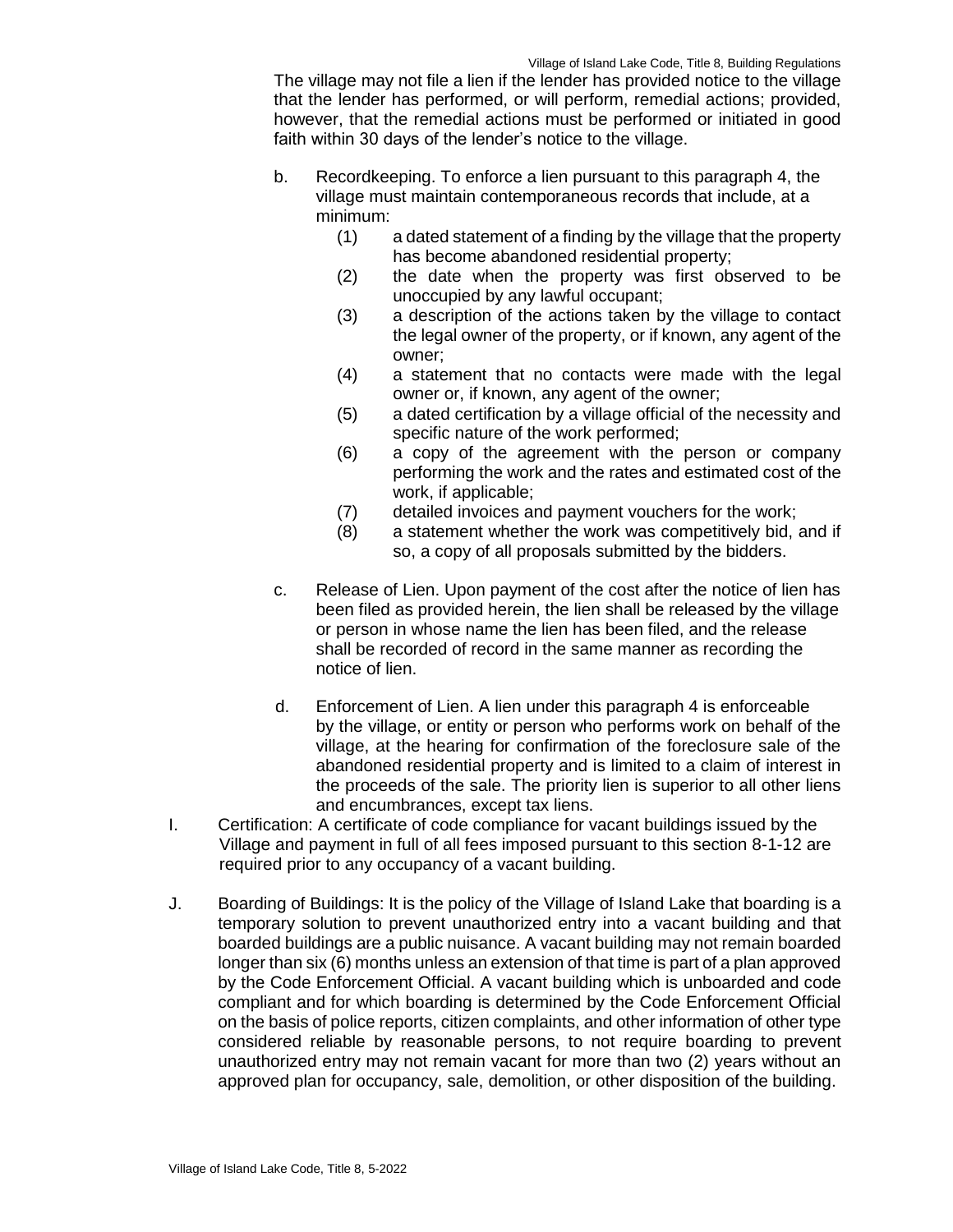- K. Enforcement and Penalties:
	- 1. Any person found to have violated any provision of this section 8-1-12 shall be subject to in the amount set forth in the annual fee ordinance schedule contained in section 1-16-3 of this code, in addition to any other legal or equitable remedies available to the village. Such other remedies include, but are not limited to, injunctive relief, application to a court of competent jurisdiction for a receiver, demolition, or condemnation, contracting for the repair or purchase of the premises, or foreclosure of any lien the village may have thereon.
	- 2. A separate and distinct offense shall be committed each day on which such person or persons shall violate the provisions of this section 8-1-12.
	- 3. Nothing herein contained shall prohibit the village from immediately condemning as provided for in this code a building or taking other immediate action upon a determination that the building is a public nuisance or poses an imminent danger to the occupants of the building, or the public, health, safety and welfare.

## **8-1-13 ROOFS**

A complete tear off of the existing roof will be required for all roofs before a new roof and roofing materials are applied and commercial flat roofs will require evaluation by a certified roofing contractor before an end layer can be applied.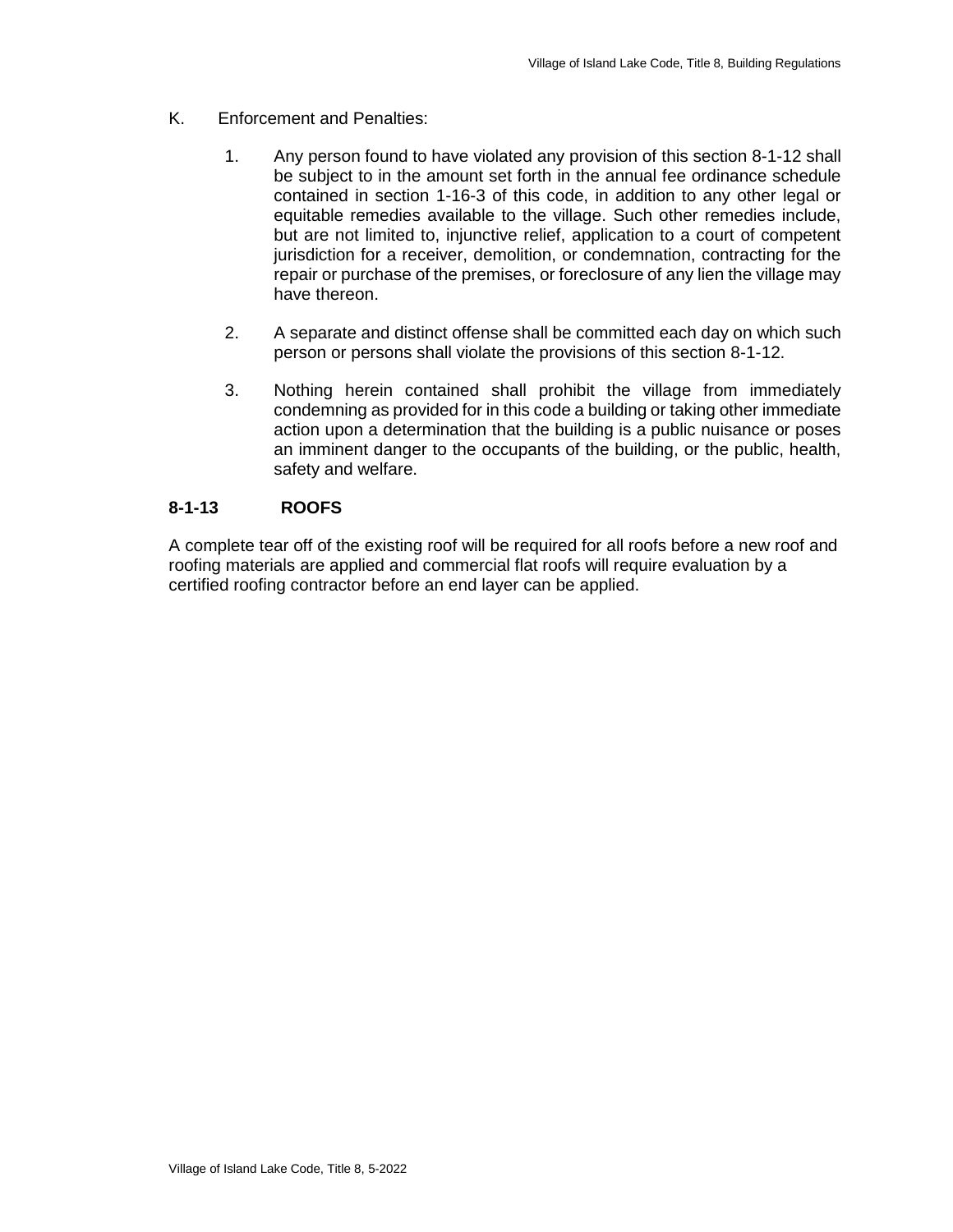### **Chapter 2**

### **FENCES**

### **8-2-1 DEFINITIONS**

CORNER LOT: Any lot that abuts each of two (2) intersecting roadway rights of way. A corner lot is considered to have two (2) front lots, one on each intersecting roadway right-of way.

FENCE: Any structure forming a barrier or enclosure composed of manufactured or processed materials.

FRONT YARD: The area between side lot lines from the closest point of the house or building to the abutting roadway right of way.

HEIGHT: The distance measured from the surface of the ground to the highest point of the fence along the entire fence line.

OPEN SURFACE: That percentage of the fence area encompassed by the area between the ground and the highest point of the fence, multiplied by its total length, not occupied by the materials by which the fence is constructed.

REAR YARD: The area between the side lot lines as measured from the rear line of the house or building to the rear property lot line. Rear lot line shall be the lot line furthest from any abutting roadway right of way. Yards abutting a waterway shall be deemed not to have a "rear yard" for purposes of this chapter.

SIDE YARD: The area between the side lot line and the house or building as measured from the front line of the house or building to the rear line of the house or building.

WATERWAY: Any lake, river, pond, channel, bay or stream.

### **8-2-2 PERMITS REQUIRED**

- A. Repair or Construction Permit Required: A building permit is required for the construction, erection or repair of any fence in "substantial disrepair" (as defined in section 8-2-5 of this chapter), and for the construction or erection of any new fence. Permits shall be obtained from the Building Department.
- B. Permit Requirements: The following requirements must be met prior to the issuance of a fence permit:
	- 1. Submit completed building permit application.
	- 2. Submit plat of survey showing location of proposed fence thereon.
	- 3. Submit sketch of proposed fence and description of building materials therefor.
- C. Permit Fees: Permit fees shall be in the amount set forth in the annual fee ordinance schedule contained in section 1-16-3 of this code.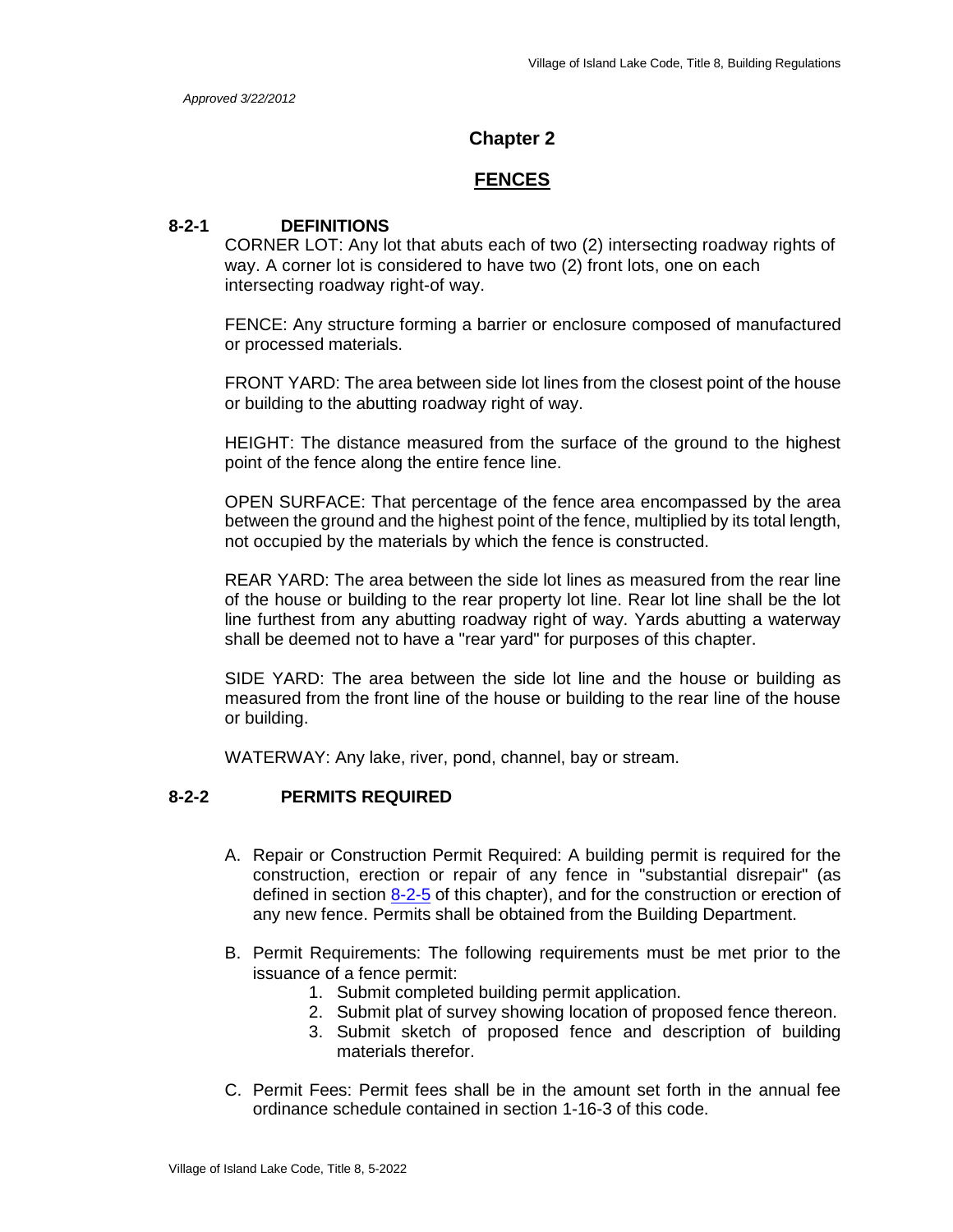- D. The fact that a building permit has been issued for any fence shall not relieve the holder thereof of responsibility for compliance with provisions of this chapter of the requirements of any other ordinance applicable thereto at the time that said fence was constructed or repaired.
- E. Decorative Landscaping Fence: A permit shall be required for construction or erection of a decorative landscaping fence. A "decorative landscaping fence" is defined as a fence consisting of not more than two (2) sections of split rail or timber fencing, each section of which shall not exceed ten feet (10') in length and not more than four feet (4') in height for the vertical members. Each horizontal or vertical member may not exceed eight inches (8") in width or diameter, and no decorative landscaping fence may be constructed with pickets, latticework or other nonstructural types of materials impeding visibility through the fence. There shall be no setback requirement except no decorative landscaping fence shall be located off the owner's property or between any publicly used sidewalk and street, whether or not said area is owned by the fence owner.

## **8-2-3 PROHIBITED OR RESTRICTED FENCES**

- A. Any fences or portions thereof of the stockade or solid faced type are prohibited, except that a solid faced fence other than stockade may be erected on that side of residentially zoned property facing and/or abutting any commercially or industrially zoned property or an alley abutting such commercially or industrially zoned property.
- B. Barbed wire, barbs or sharp protrusions, or any electric charge security fences may be considered by the corporate authorities only upon proper application therefor.
- C. Two inch by four inch  $(2'' \times 4'')$  welded wire, field wire, chicken wire, landscape type wire, and other similar materials are prohibited.

## **8-2-4 CONSTRUCTION REQUIREMENTS**

Fences must be constructed so that the posts and other supporting members face to the interior of the owner's lot. (This side is referred to as the "rough" side.) The finished or dressed side shall face away from the property on which the fence is constructed. This restriction shall not apply in the case of a fence erected on that side of residentially zoned property facing and abutting any commercially or industrially zoned property or an alley abutting such commercially or industrially zoned property.

## **8-2-5 EXISTING FENCES**

No fence existing prior to the effective date of this chapter may hereafter be extended or altered without a permit having been secured therefor. All alterations or extensions must comply with the provisions of this chapter. Normal maintenance shall be allowed on such preexisting fences without securing a permit. However, fences in substantial disrepair (defined as a fence which requires repair or replacement of 50 percent or more of the materials of which it is constructed) may not be maintained, repaired, restored or altered except upon issuance of a permit therefor in conformity with the provisions of this chapter.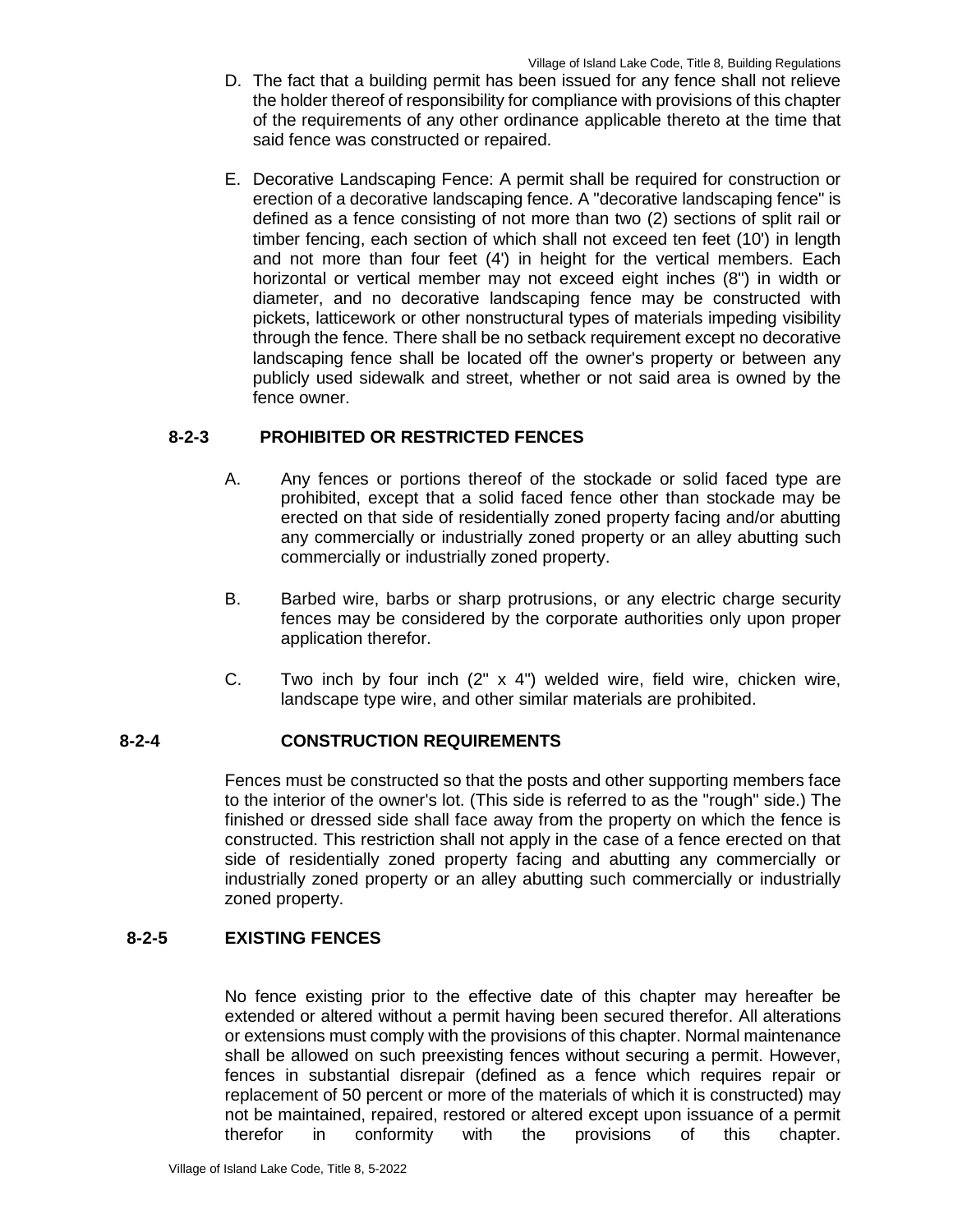Fences in substantial disrepair as defined herein shall be repaired, pursuant to the foregoing, or improved within ten (10) days after receipt of notice to do so by the Building Department.

### **8-2-6 MAINTENANCE**

Fences shall be maintained in good condition as determined by the Building Department. The owner shall repair or replace the fence which is determined to be in disrepair upon ten (10) days' notice to do so from the Building Department.

### **8-2-7 FENCE RESTRICTIONS**

- A. All Fences: All fences shall be of the open-face type and must have at least a thirty percent (30%) "open surface", as defined herein.
- B. Height and Other Restrictions:
	- 1. Rear Yards: No fence located in the rear yard of a lot shall exceed six feet (6') in height.
	- 2. Side Yards: No fence located in a side yard shall exceed four feet (4') in height.
	- 3. Front Yards: No fence located in a front yard shall exceed four feet (4') in height.
	- 4. Yards Fronting Upon Waterway (Waterfront Lots): No waterfront lots shall have any fence erected thereon which exceeds four feet (4') in height.
	- 5. Roadway: No fence may be erected within twenty five feet (25') of any roadway right of way or within thirty feet (30') of the intersection of any roadway right of way.
	- 6. Property Abutting the Waterway: No fence may be erected within twenty five feet (25') of any waterway. Such measurement shall be made from the nearest point of the fence to the mean high water level of the waterway. "Waterways", as such term is used herein, include any area or lot platted, designated or used for the retention or detention of storm water.
	- 7. Easements: No fence may be erected on or over any portion of any property that is subject to a defined easement running to a third party, including, but not limited to, utility easements, municipal easements, conservation district easements, army corps of engineers' easements, and the like. However, if written permission from the holder of the easement is obtained, the provisions of this subsection B7 shall not apply.
- C. Construction Restrictions: No fence may be constructed or maintained on any berm, embankment or other manmade ridge or elevation of the ground where the maximum elevation of same is two feet (2') or more over the average elevation of the surrounding land within a twenty foot (20') radius.
- D. Fence Posts: All fence posts shall be at least 42" in depth except for decorative fences, which shall have a posthole depth of not less than two feet (2').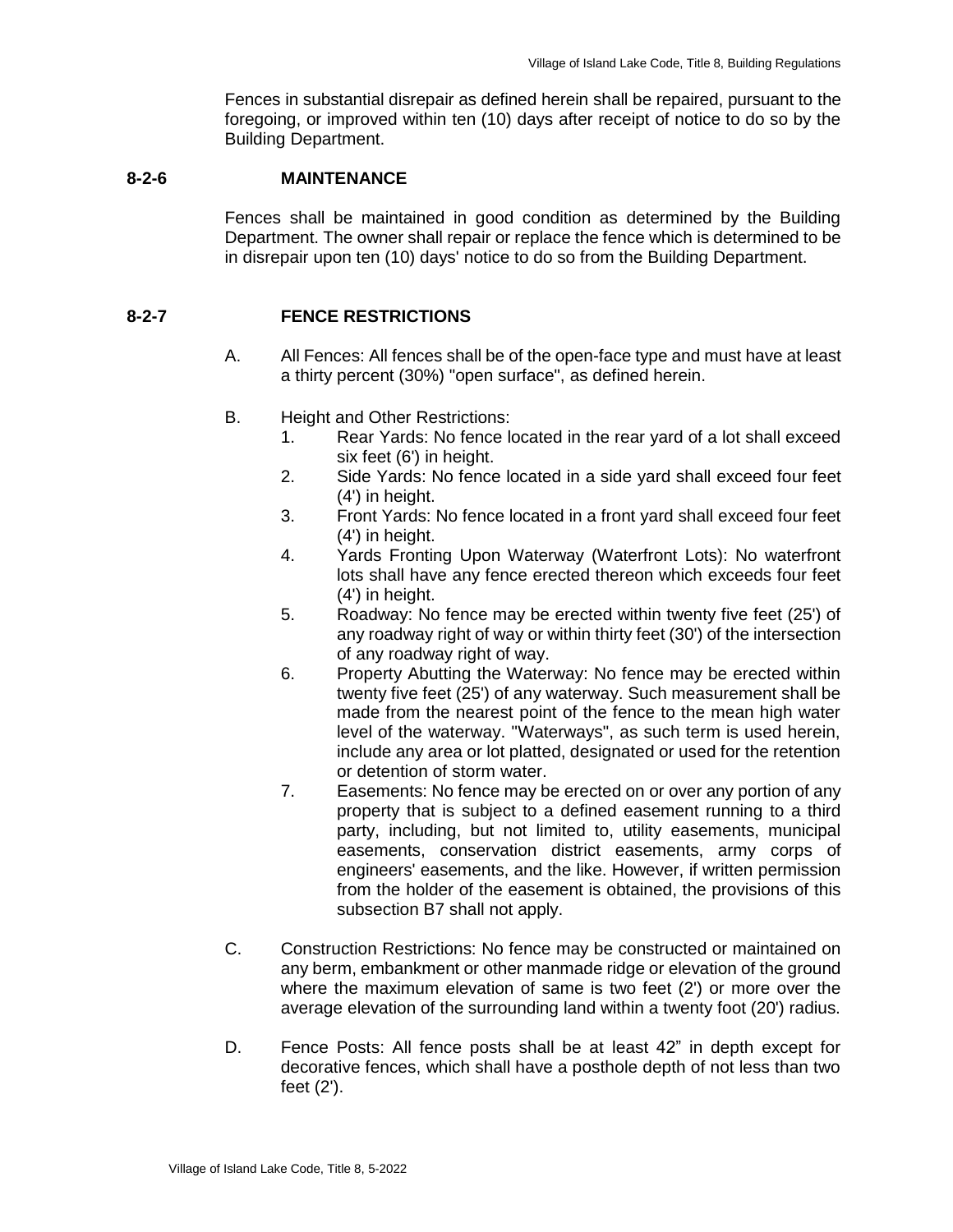## **8-2-8 PENALTY**

Any person violating the provisions of this chapter shall have ten (10) days from the date of written notification by the building department or representative of the village to remedy such violation. "Notice", as used in this chapter, shall be deemed given if written notice of the violation is mailed or personally served upon the owner or occupant of the lot or lots in violation. The owner and the occupant shall be equally liable for any violations of this chapter. Any person who violates any of the provisions of this chapter shall be fined in accordance with the general penalty provisions contained in section 1-41 of this code. Each day such violation continues shall be deemed a separate offense.

In addition to the foregoing penalty provisions, all fences erected, repaired or maintained in violation of the provisions of this or any other ordinance applicable thereto shall be deemed a nuisance, and may be abated or enjoined as in the case of other nuisances.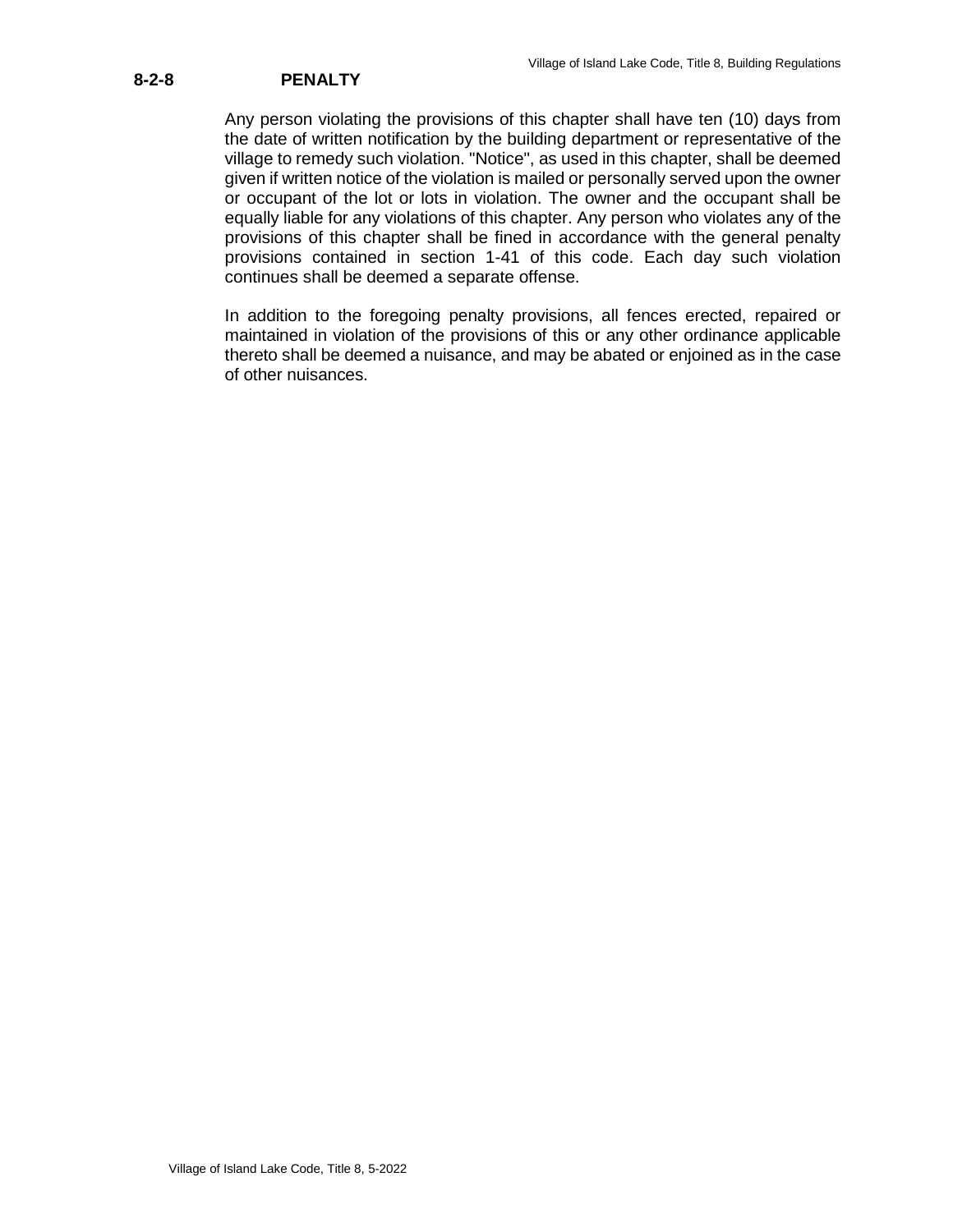## **Chapter 3**

## **RESERVED**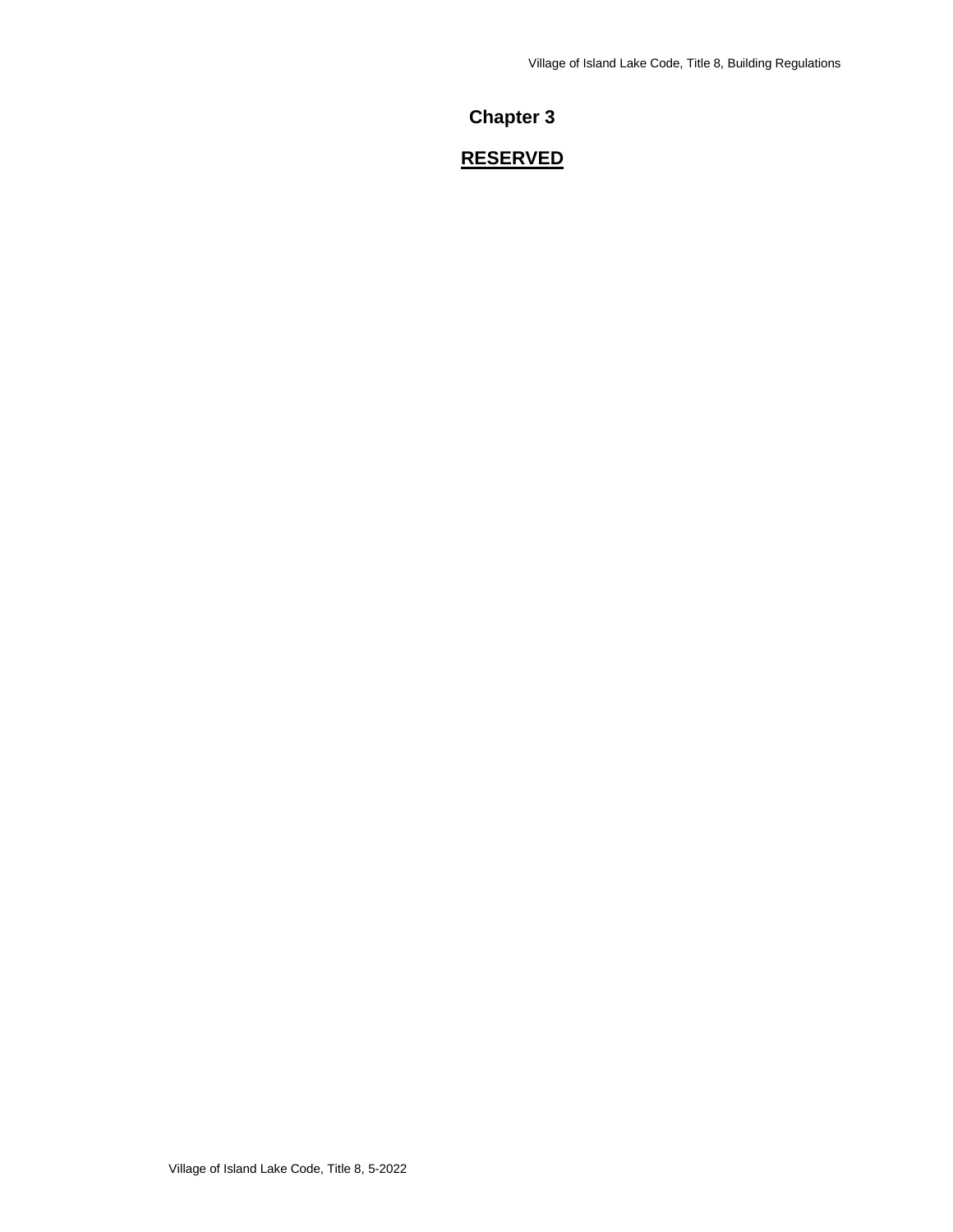## **Chapter 4**

### **EROSION AND SEDIMENTATION CONTROL**

### **8-4-1 PURPOSE**

- A. Excessive quantities of soil are eroding from areas that are undergoing development for certain nonagricultural uses, including but not limited to, the construction of dwelling units, commercial buildings and industrial plants, the building of roads and highways, and the creation of recreational facilities.
- B. The washing, blowing and falling of eroded soil across and upon roadways endangers the health and safety of users thereof by decreasing vision and reducing traction of road vehicles.
- C. Said soil erosion necessitates the costly repairing of gullies, washed-out fills and embankments.
- D. The sediment from said soil erosion tends to clog sewers and ditches and to pollute and silt rivers, streams, lakes and reservoirs.
- E. Said sediment limits the use of water and waterways for most beneficial purposes, destroying fish and other aquatic life, and sediment is costly and difficult to remove.
- F. The mayor and board of trustees of the village therefor declare that the purpose of this chapter is to provide minimum standards to safeguard persons, to protect property and prevent the despoliation of the environment, and to promote the public welfare, by regulating and controlling the design, construction, quality of materials and use and maintenance of any development or other activity which disturbs or breaks the topsoil or otherwise results in the movement of earth on land situated in the village.

### **8-4-2 DEFINITIONS**

For the purpose this chapter, certain terms used herein as set forth below

BUILDING PERMIT: A permit issued by the village for the construction, erection or alteration of a structure or building.

CERTIFY or CERTIFICATION: The specific inspections and tests where required have been performed, and such tests comply with the applicable requirements of this chapter.

CUBIC YARDS: The amount of material in excavation and/or fill measured by the method of "average end areas".

ENGINEER: A registered engineer of the State of Illinois.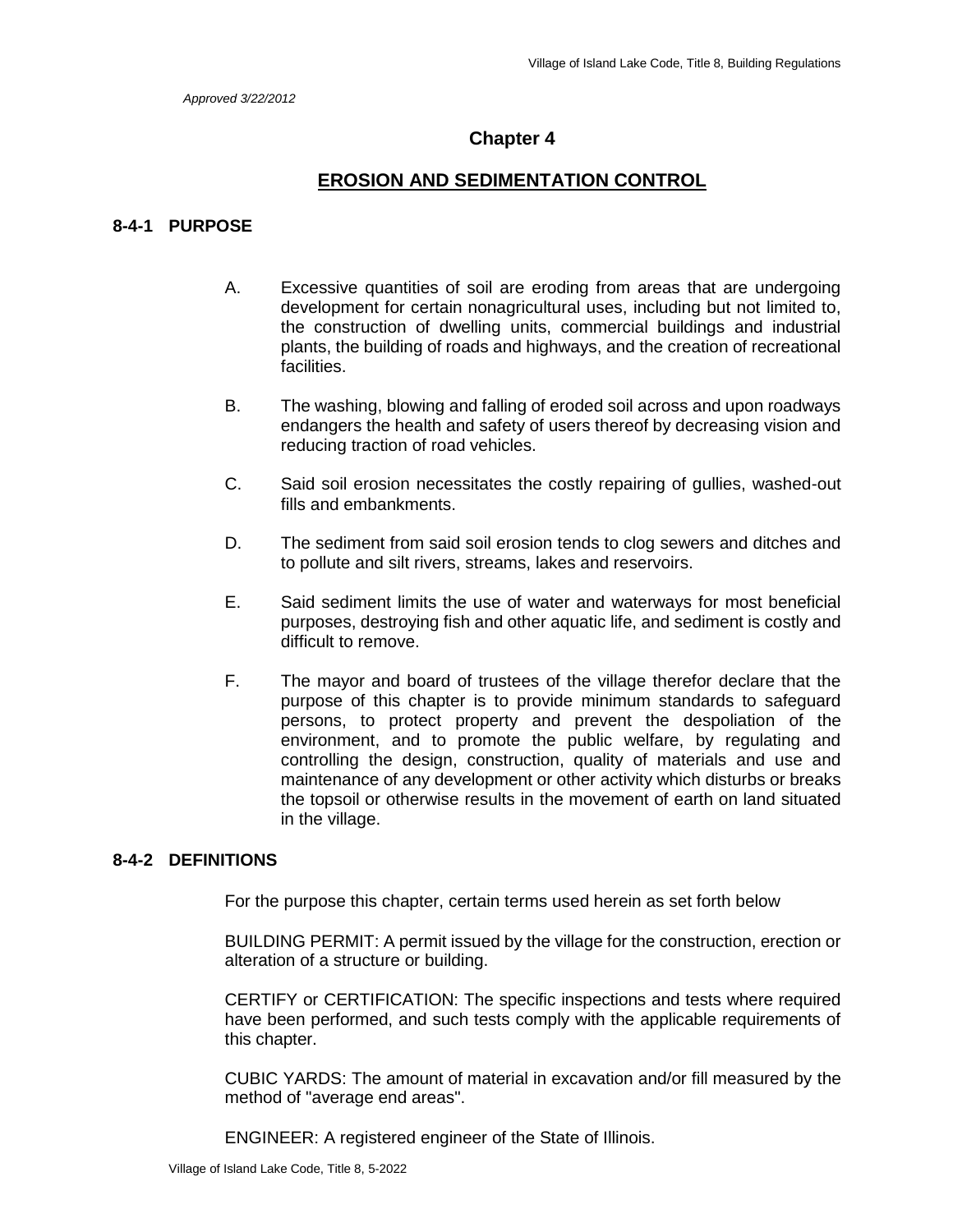EXCAVATION: Any act by which organic matter, earth, sand, gravel, rock or any other similar material is cut into, dug, quarried, uncovered, removed, displaced, relocated or bulldozed and shall include the conditions resulting therefrom.

EXISTING GRADE: The vertical location of the existing ground surface prior to excavation or filling.

FILL: Any act by which earth, sand, gravel, rock or any other material is deposited, placed, replaced, pushed, dumped, pulled, transported or moved by man to a new location and shall include the conditions resulting therefrom.

GRADING: Excavation or fill or any combination thereof and includes the conditions resulting from any excavation or fill.

LAND SURVEYOR: A registered surveyor of the State of Illinois.

PARCEL: All contiguous land in one ownership.

PERMITTEE: Any person to whom a site development permit is issued.

PERSON: Any person, firm or corporation, public or private, the State of Illinois and its agencies or political subdivisions, and the United States of America, its agencies and instrumentalities, and any agent, servant, officer or employee of any of the foregoing.

REMOVAL: Cutting vegetation to the ground or stumps, complete extraction or killing by spraying

SITE: A lot or parcel of land, or a contiguous combination thereof, where grading work is performed as a single unified operation.

SITE DEVELOPMENT: Altering terrain and/or vegetation, constructing driveways, or performing any other construction upon or making any other material changes in a land site.

VACANT: Land on which there are no structures or only structures which are secondary to the use or maintenance of the land itself.

VILLAGE: The Village of Island Lake, Counties of Lake and McHenry, Illinois.

### **8-4-3 HANDBOOK ADOPTED**

The standards and specifications of "Standards and Specifications for Soil Erosion and Sediment Control in Northeastern Illinois, First Edition", as compiled by the Lake and McHenry Soil and Water Conservation District and approved by the village, are hereby incorporated into this chapter and made a part hereof by this reference, for the purpose of delineating procedures and methods of operation under development plans approved in this chapter. In the event of conflict between provisions of the handbook and other provisions of this chapter, the said provisions of this chapter shall govern.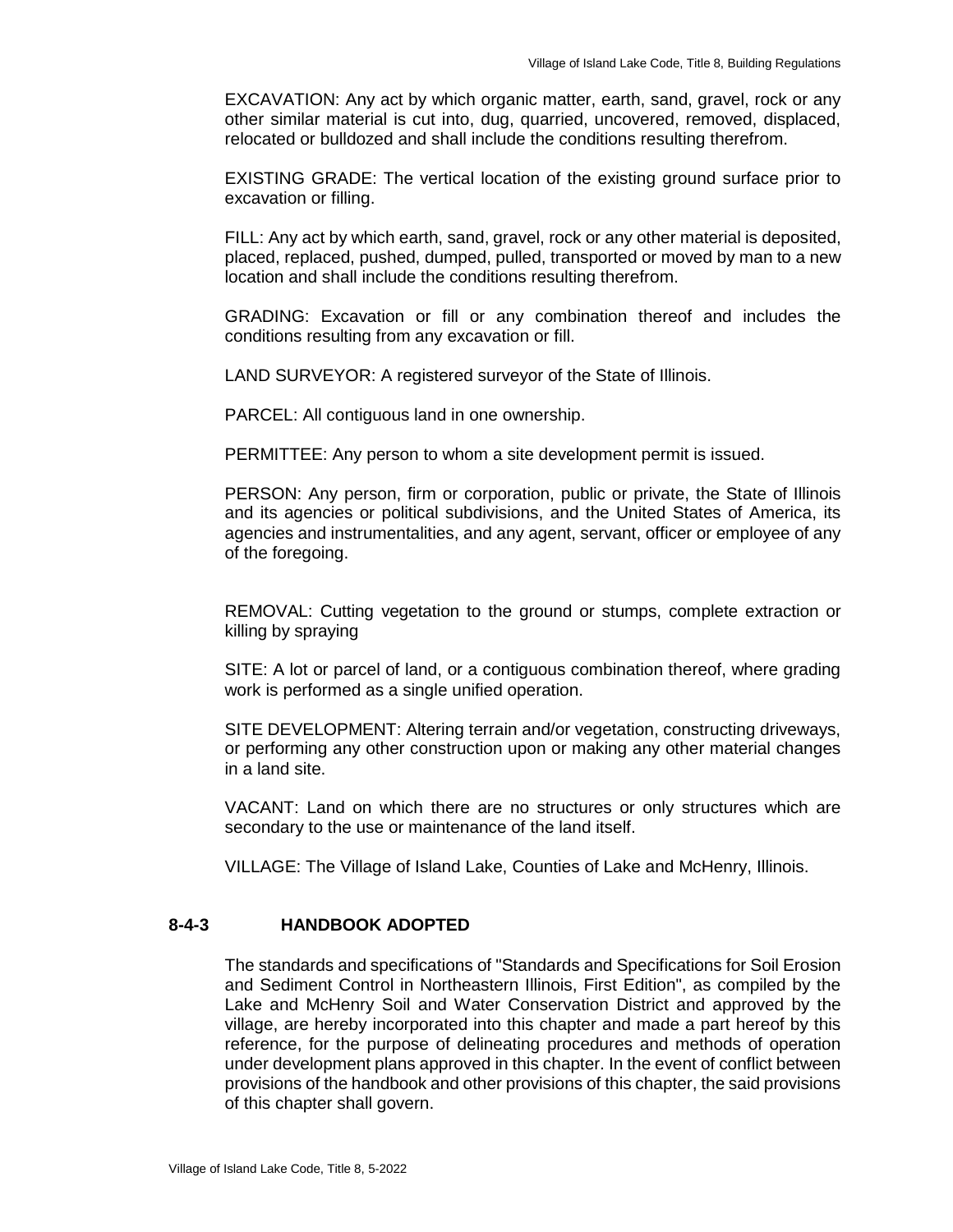## **8-4-4 GENERAL CRITERIA, STANDARDS AND PROVISIONS**

- A. The following general principles shall apply to any movement of earth and any sedimentation and erosion control plan and the granting of a permit for the execution of said plan as hereinafter provided:
	- 1. The smallest practical area of land shall be exposed at any given time during development.
	- 2. Such minimum area exposure shall be kept to as short a duration of time as is practical.
	- 3. Temporary vegetation or, where appropriate, mulching or other nonviable cover shall be used to protect areas exposed during development.
	- 4. Sediment basins, debris basins, desilting basins, or silt traps shall be installed and maintained to remove sediment from runoff waters from land undergoing development.
	- 5. Provision shall be made to effectively accommodate the increased runoff caused by changed soil and surface conditions during and after development.
	- 6. Permanent, final plant covering or structures shall be installed as soon as possible.
	- 7. The plan of development shall relate to the topography and soils of the site so that the lowest potential for erosion is created.
	- 8. Natural plant covering shall be retained and protected so far as is consistent with developing the site.
- B. Applicability to Grading Operations: All earth moving grading and grading operations not specifically exempted by the provisions of this chapter shall comply with the applicable standards and requirements set forth in the sections 8-4-3, 8-4-5-5 and 8-4-8 in addition to the other requirements of this chapter.
- C. Landscaping:
	- 1. Notwithstanding any provision of this chapter to the contrary, before a certificate of occupancy is issued with respect to a new residence, the front and side yards of such residence must be landscaped in one of the three (3) following manners:
		- a. Black dirt spread and seeded with grass.
		- b. Black dirt spread and hydroseeded for grass.
		- c. Black dirt spread and sodded.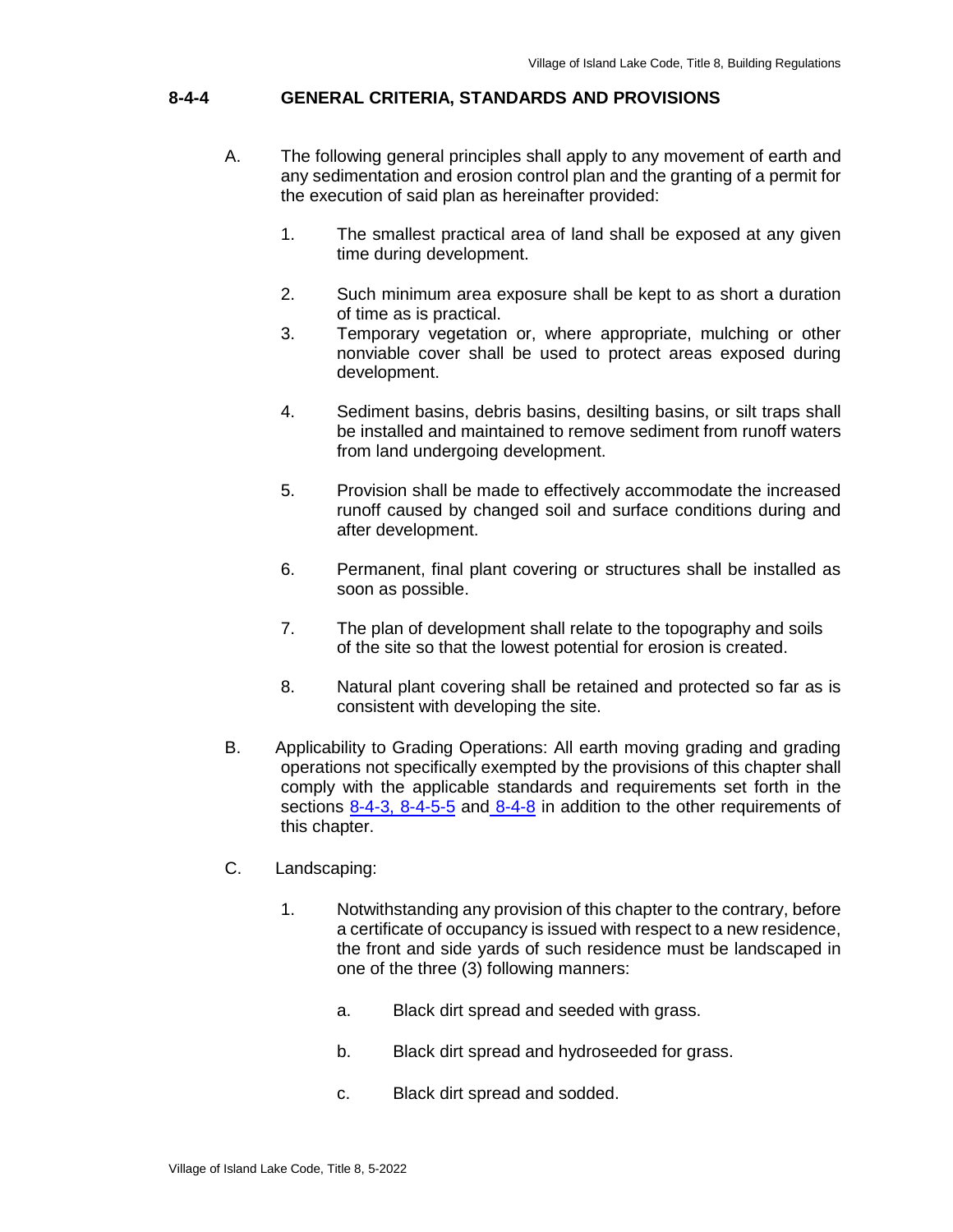- 2. The back yard of the subject new residence, as part of the obligation to landscape, must be rough graded before an occupancy certificate is issued.
- 3. Landscaping Bond Requirement: Said application for a building permit shall be accompanied by a deposit in the amount set forth in the annual fee ordinance schedule contained in section 1-16-3 of this code, or in a negotiable instrument which can be readily converted to cash, such as a cashier's check or bank draft.
- 4. Such deposit shall be returned to the applicant upon compliance with the landscaping provisions.
- D. Nuisances: This chapter shall not be construed as authorizing any person to maintain a private or public nuisance upon their property, and compliance with the provisions of this chapter shall not be a defense in any action to abate such nuisance.

## **88-4-5 PLAN AND PERMIT**

### **8-4-5-1 PERMIT REQUIRED**

- A. Before land is cleared, filled in, graded, transported or otherwise disturbed by the movement of earth for purposes including, but not limited to, the construction of buildings, the mining of minerals, including sand and gravel, the development of golf courses, and the construction of roads and streets by any person within the village, a site development permit embodying the proposed earth movement shall be obtained from the village, where development comes under any one or more of the following provisions, unless such development is exempted therefrom by subsection B of this section:
	- 1. Excavation, fill or any combination thereof, will exceed one hundred (100) cubic yards.
	- 2. Fill will exceed three feet (3') in vertical depth at its deepest point measured from the natural ground surface.
	- 3. Excavation will exceed four feet (4') in vertical depth at its deepest point.
	- 4. Excavation, fill or any combination thereof will exceed an area of five thou sand (5,000) square feet.
	- 5. Plant cover is to be removed from an area exceeding five thousand (5,000) square feet on any vacant parcel of land or any parcel of land in excess of ten (10) acres.
- B. A site development permit shall not be required in the following cases:
	- 1. Any excavation below finished grade for a septic tank and drain field, tank, tunnel, basement, swimming pool, cellar or footing of a building or structure for which a building permit shall have been issued by the village, unless the excavation is part of the larger development which would otherwise require such a permit.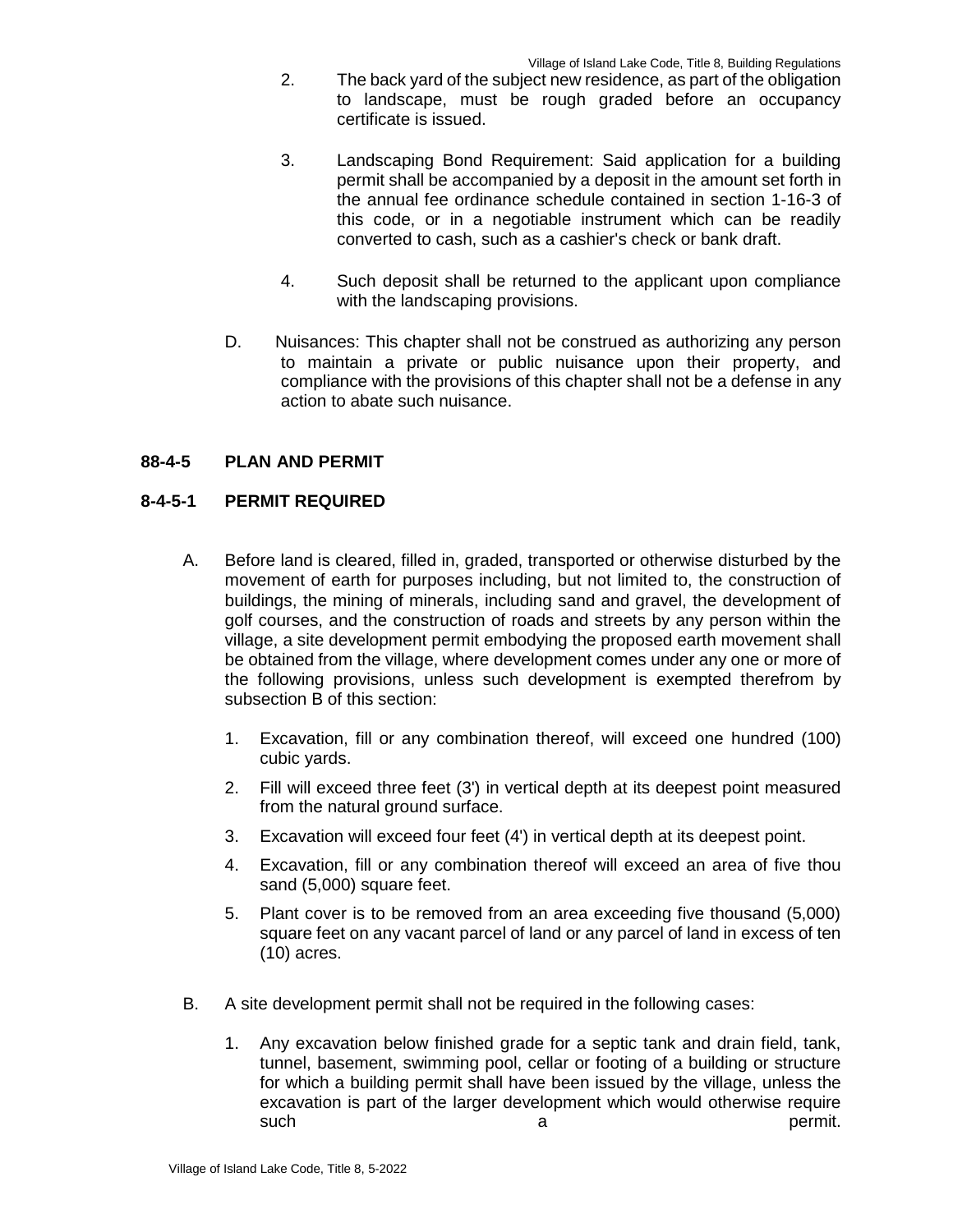- 2. Excavation or removal of vegetation in public utility easements by public utility companies for the purpose of installing underground utilities.
- 3. Dredging in public right of way by village for flood control.
- 4. Tilling of the soil for fire protection purposes.
- 5. Engaging in the following, but only if in connection with a farming or other agricultural or conservation enterprise and upon property zoned solely for farming or agricultural purposes and uses:
	- a. The construction of sod waterways;
	- b. The construction of terraces;
	- c. The construction of surface water diversions;
	- d. The construction of grade stabilization structures; or
	- e. The tilling of the soil

### **8-4-5-2 PERMIT APPLICATION, PLANS**

- A. No site development or building permit shall be issued until the applicant submits a site development plan prepared by or under the direction of an engineer, together with other submissions required by this chapter, and certifies that any land-clearing construction or development involving the movement of earth shall be in accordance with such plan and submissions.
- B. Each application for a site development permit shall be made by the owner of the property or his authorized agent to the village engineer on a form furnished for that purpose. When grading or plant cover removal is proposed as a part of a building permit application, it may be combined, and one plot plan, (in the number of copies required by the village engineer), may be submitted showing building plans and site development plans. In instances where application is made to the village for a building permit and grading or plant cover removal is proposed in connection with such application, the application for a site development permit may be combined with the building permit application and a final site development plan (including the number of copies required by the village engineer) may be submitted. In the latter instances, a land surveyor shall certify as to the accuracy of the existing and proposed contour lines. Each application shall be accompanied by the following, unless the village engineer finds any item unnecessary to insure compliance with the provisions of this chapter; provided, however, that no exemption from subparagraph a hereof shall be granted to any applicant who intends to move in excess of five hundred (500) cubic yards of dirt:
	- 1. With respect to site developments, a vicinity sketch, showing acreage of site, boundary line survey, zoning, type of proposed sewer and water facilities, location of existing utilities, buildings and drains on and within one hundred feet (100') of the site, together

with a legend and scale. There shall be included on or with such a vicinity sketch: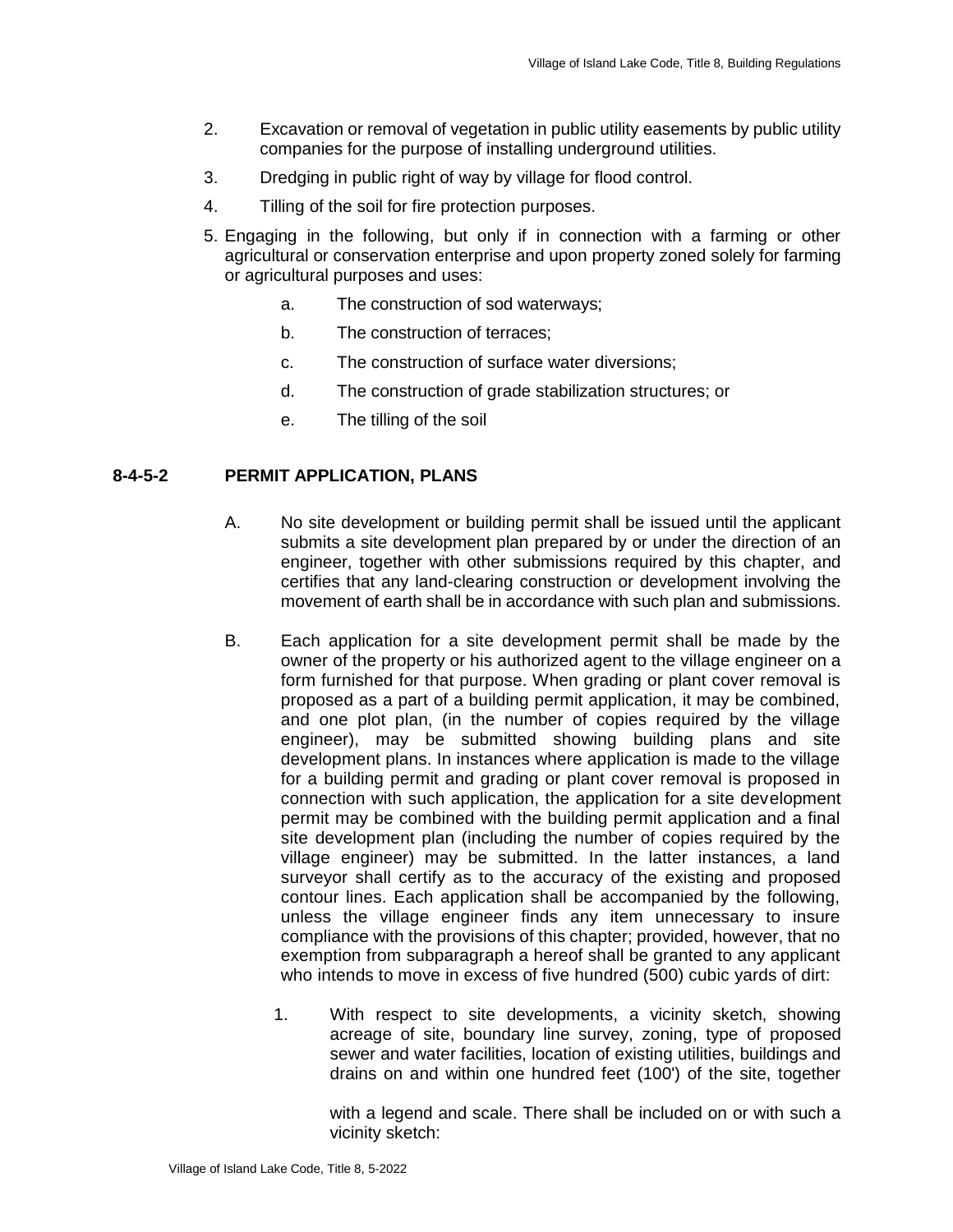- a. A soil map of the subject property showing the predominant soil types on the site.
- b. Information regarding those areas abutting or adjacent to the site sufficient to show existing drainage patterns and the drainage course that may affect, or be affected by the development of the site.
- c. The name and address of the developer and owner.
- d. The name and address of any consulting firm retained by the applicant, together with the name of applicant's principal contact at such firm.
- e. Limits of natural flood plain(s).
- f. Areas to be sodded, seeded, mulched, or paved.
- g. Acreage of area to be vegetatively stabilized, if any.
- h. Areas to be left undisturbed.
- 2. With respect to site grading, existing topography of the site and one hundred foot (100') adjacent peripheral strip, proposed contours and final grades, street profiles and an indication of what measures will be employed to protect cut and fill slopes from surface runoff.
- 3. Storm drainage by means of a plan based upon a competent storm drainage study, including a drainage area map and computations, and indicating what conditions now prevail at proposed and natural outlets such as:
	- a. Whether the drainage course is bare earth or vegetated.
	- b. Whether the constructed outlet will be in open sun, open shade or dense shade.
	- c. Whether the natural or proposed outlet is subject to long-term or continuous flow.
	- d. Whether there is evidence of a high water table (permanent or seasonal).
	- e. Whether the existing outlet is actively eroding.
	- f. Whether the area is subject to seepage or spring flow.
	- g. The elevation of normal water level in all proposed and natural outlets.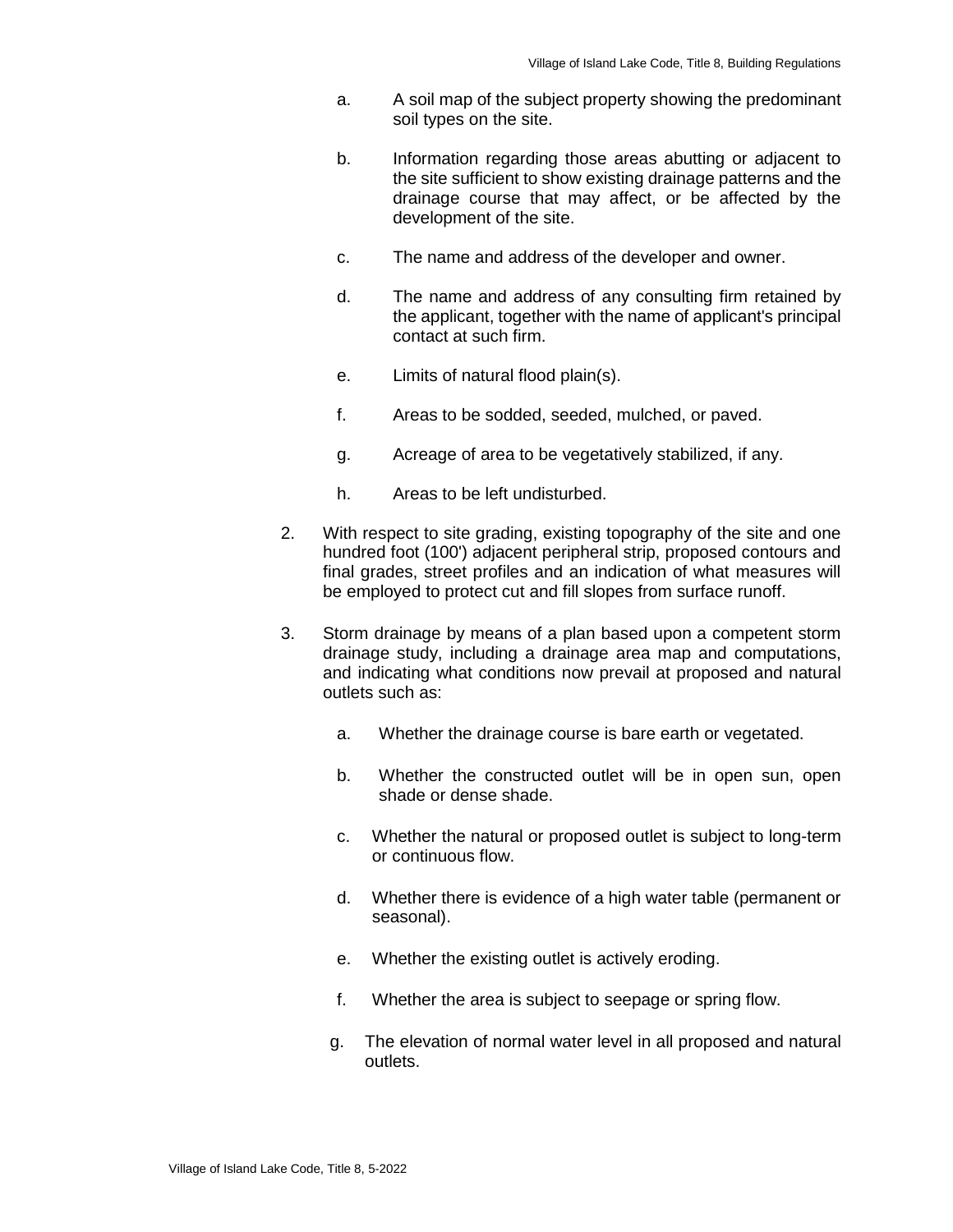- h. A profile below outlet for a sufficient distance to indicate the natural gradient of the accepting natural outlet and/or stream channel.
- i. A cross-section and profile of existing stream channels where applicable.
- j. A ditch design and computations for all seeded, sodded, or bare earth outlets, ditches and similar water conduction facilities.
- 4. Estimated Time Schedule and Phasing of Development of the Site:

Phase I - Stripping and/or clearing

Phase II - Rough grading and construction

Phase III - Final grading and vegetative establishment

Phase IV – Maintenance - All erosion and sediment control plans submitted to the village engineer for approval shall show all the erosion and sediment control measures needed to provide protection throughout all the phases of construction listed herein. These plans shall also include any off-site burrow and spoil areas, sewer lines, utility lines and haul and access roads, and shall further indicate:

- a. The date when clearing of the site will convene.
- b. Duration of exposure of disturbed areas.
- c. Installation of temporary sediment control measures (vegetative and structural) by phase and date.
- d. Installation of storm drainage by phase and date.
- e. Paving of streets and parking areas, if any, by phase and date.
- f. Establishments of permanent vegetative cover (plans will show what will be done to shorten the duration of exposure of disturbed areas as soon after grading as possible), including seeding mixes and rates, type of sod, seedbed preparation, seeding dates, lime and fertilizer application, temporary seedings, if needed, mulching, or similar stabilization procedures.
- g. Details of all structural sediment control measures.
- h. Computations for sediment basins, if any.
- 5. The standards and requirements of "Standards and Specifications for Soil Erosion and Sediment Control in Northeastern Illinois, First Edition"**<sup>1</sup>** as compiled by the Lake and McHenry Soil and Water Conservation District and approved by the village, are hereby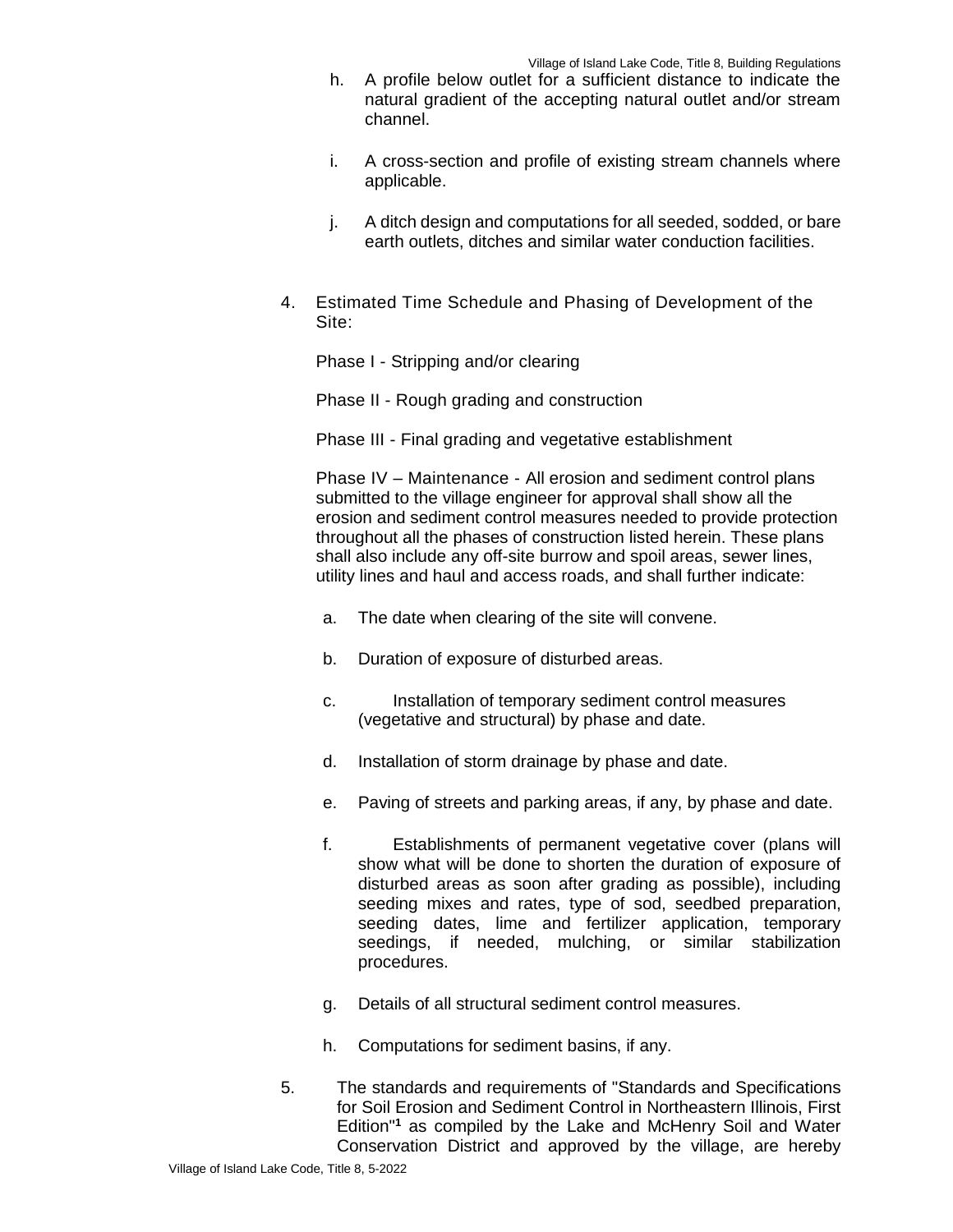Village of Island Lake Code, Title 8, Building Regulations incorporated into this section and made a part hereof by this reference, for purpose of exemplifying the considerations and factors which should enter into the preparation of a site development plan.

C. Retention of Plans: Plans, specifications and reports for all site developments shall be retained in original form or on microfilm by the village engineer.

# **8-4-5-3 REVIEW**

To further the specific purposes of this chapter the following review procedures are established.

- A. Processing of Site Development Application: The village engineer shall review all site development applications. Following such review, the village engineer, in writing, shall:
	- 1. Approve the site development application if he finds it to be in accordance (conformance) with the provisions of this chapter and issue a permit.
	- 2. Approve the site development application subject to such reasonable conditions as he may deem necessary to secure substantially the objectives of this chapter, and issue a permit subject to those conditions.
	- 3. Disapprove the site development application.
- B. If the village engineer fails to make a determination within forty five (45) days after receipt of the application, such failure shall constitute an approval of the application, unless such forty five (45) days is extended with the consent of the applicant.
- C. Prohibition of Earth Removal: No site development permit shall be issued for an intended building site unless:
	- 1. Such permit is accompanied by or combined with a valid building permit issued by the village.
	- 2. The proposed earth moving is coordinated with any over-all plan previously approved by the village for the area in which the site is situated.

## **8-4-5-4 FEES**

Filing fees and deposits for services shall be as set forth in separate Municipal resolutions or ordinances.

# **8-4-5-5 PERMIT EXPIRATION**

Every site development permit shall expire by limitation and become null and void if the work authorized by such permit has not been commenced within one hundred eighty (180) days, or is not completed within one year from date of issue, except that the village engineer may, if the permit holder presents satisfactory evidence that unusual difficulties have prevented work being started or completed within the specified time limits, grant a reasonable extension of time if written application is made before the expiration date of the permit.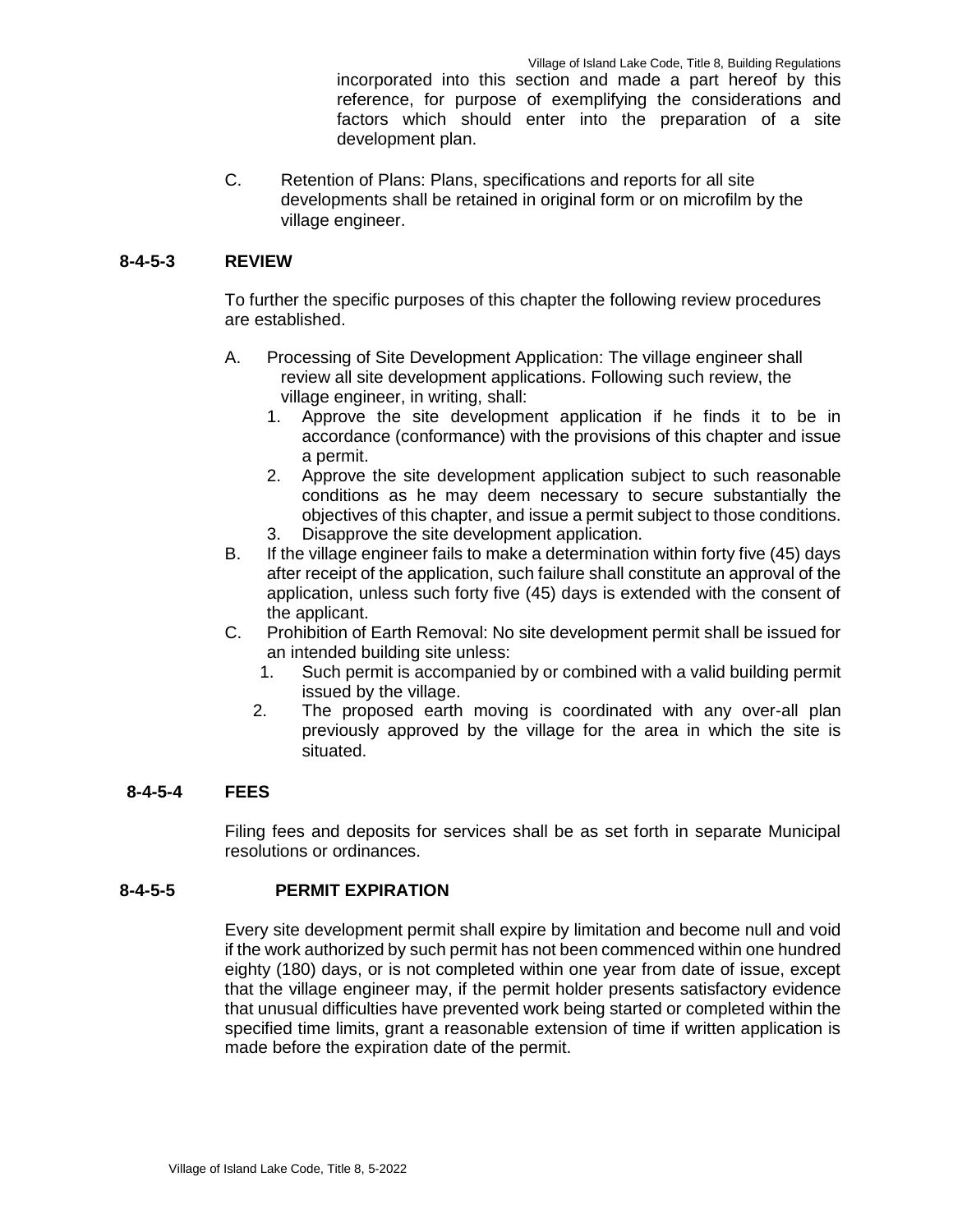## **8-4-5-6 REVOCATION OR SUSPENSION OF PERMIT**

A. Authority: In the event any person holding a site development permit pursuant to this chapter violates the terms of the permit, or conducts or carries on said site development in such a manner as to materially or adversely affect the health

welfare or safety of persons residing or working in the neighborhood of the property of the said permittee, or conducts or carries on said site development so that it is materially detrimental to the public welfare or injurious to property or improvements in the neighborhood, the village engineer shall recommend revocation of or suspension of the site development permit.

- B. Procedure for Revoking, Suspending or Reinstating a Site Development Permit: No site development permit shall be revoked or suspended, nor shall a previously revoked or suspended permit be reinstated, until a hearing is held by the Island Lake Plan Commission. Written notice of such hearing shall be served upon the permittee, either personally or by registered mail, and shall state:
	- 1. The grounds for complaint or reasons for the revocation, suspension or reinstatement in clear and concise language.
	- 2. The time when, and the place where, such hearing is to be held. Such notice shall be served by registered mail or personal service on the permittee at least five (5) days prior to the date set for the hearing. At any such hearing the permittee shall be given an opportunity to be heard, and he may call witnesses and present evidence on his behalf. Upon conclusion of such hearing the plan commission shall transmit to the mayor and board of trustees for final action its findings and recommendations.
	- 3. The hearing provided for in paragraph 2 of this subsection shall be held at the regularly scheduled meeting of the plan commission occurring not less than fifteen (15) days after receipt by the plan commission of the village engineer's recommendation for revocation or suspension, or the permittee's request for reinstatement, as the case may be.

## **8-4-6 BOND**

The applicant may be required to file with the village clerk a performance bond or other improvement security, approved by the village board of trustees and in form satisfactory to the village attorney, in the amount deemed sufficient by the village engineer to cover all the costs of improvements, landscaping, maintenance of landscaping, engineering, inspection fees and incidental expenses for such periods as specified by the village.

## **8-4-7 INSPECTIONS**

The village engineer shall make inspections as herein required and shall either approve that portion of the work completed or shall notify the permittee wherein the same fails to comply with the site development plan. Where it is found by inspection that conditions are not substantially as stated or shown in the said plan,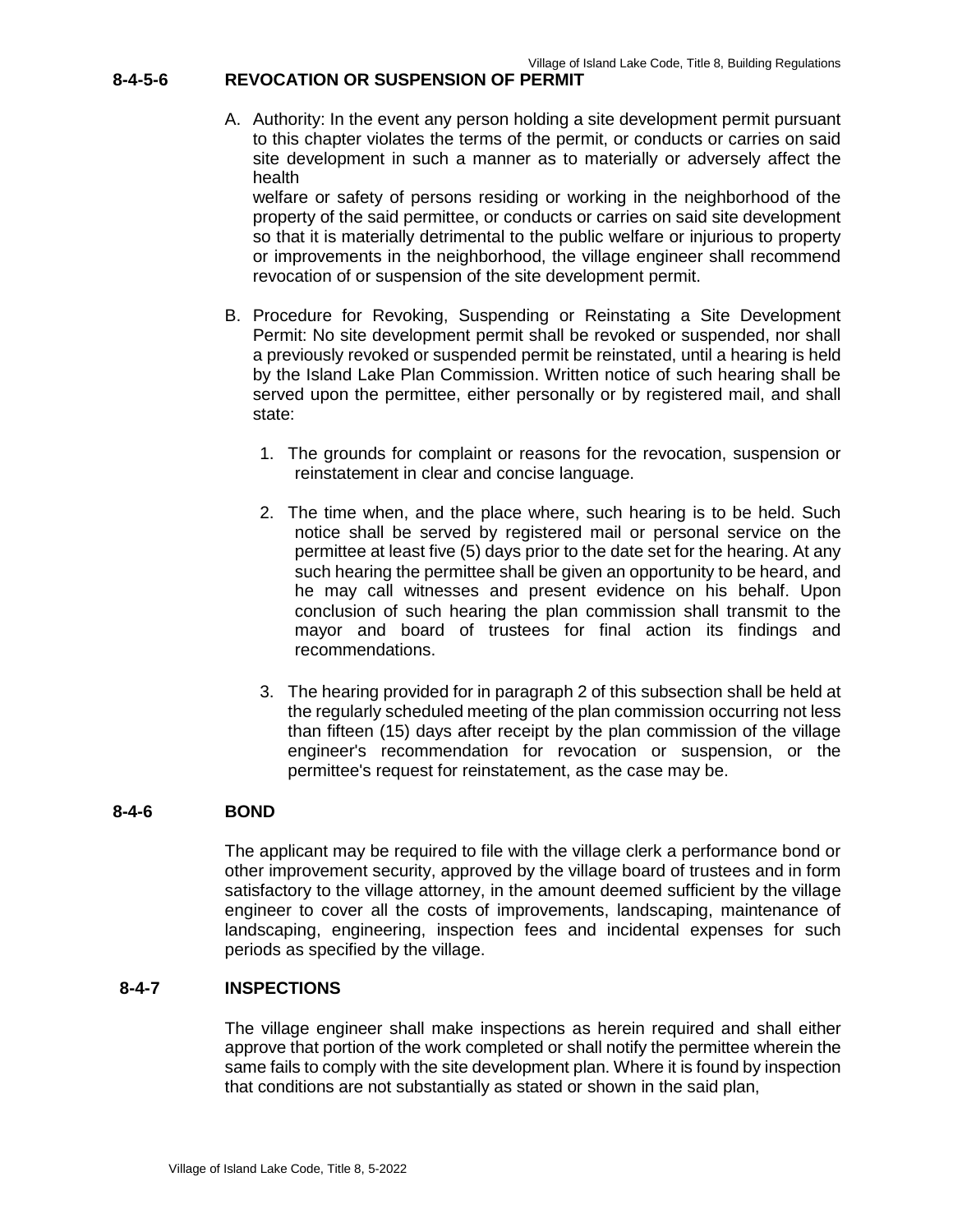the village engineer may stop further work until approval is obtained for a revised grading plan conforming to the existing conditions. Plans for grading work, bearing the stamp of approval of the village engineer, shall be maintained at the site during progress of the grading. Until the final inspection is made, a sign issued by the village indicating permission to grade has been granted by the village shall be prominently displayed on the front property line of the property involved so as to be visible from the street on which the property fronts. In order to obtain inspections in accordance with the following schedule, the permittee shall notify the village engineer at least two (2) full working days before the said inspection is to be made:

- A. Rough Grading: When all rough grading has been completed.
- B. Final Inspection: When all work, including installation of all drainage and other structures and required planting, has been completed.

# **8-4-8 SPECIAL PRECAUTIONS**

- A. If at any stage of the grading, the village engineer determines by inspection that the nature of the formation is such that further work as authorized by an existing permit is likely to imperil any property, public way, watercourse or drainage structure, the village engineer may require, as a condition to allowing the work to be done, that such reasonable safety precautions be taken as he considers advisable to avoid the likelihood of such peril. "Special precaution" may include, but shall not be limited to, specifying a more level exposed slope, construction of additional drainage facilities, berms, terracing, compaction, or cribbing, installation of plant materials for erosion control and reports of a registered professional engineer whose recommendations may be made requirements for further work.
- B. Where it appears that storm damage may result because the grading is not complete, work may be stopped and the permittee required to install temporary planting to control erosion, install temporary structures or take such other measures as may be required to protect adjoining property or the public safety. On large operations or where unusual site conditions prevail, the village engineer may specify the time of starting grading and time of completion or may require that the operation be conducted in specified stages so as to insure completion of protective measures or devices prior to the advent of seasonal rains.

## **8-4-9 RESPONSIBILITY**

Failure of the village officials to observe or recognize hazardous or unsightly conditions or to recommend denial of the site development permit, or of the village engineer or Plan Commission to deny said permit, shall not relieve the permittee from responsibility for the condition or damage resulting therefrom, and shall not result in the village, its officers or agents being responsible for any condition or damage resulting therefrom.

## **8-4-10 EXCEPTIONS**

The mayor and board of trustees, after recommendation by the Island Lake Plan Commission, may authorize exceptions to any of the requirements and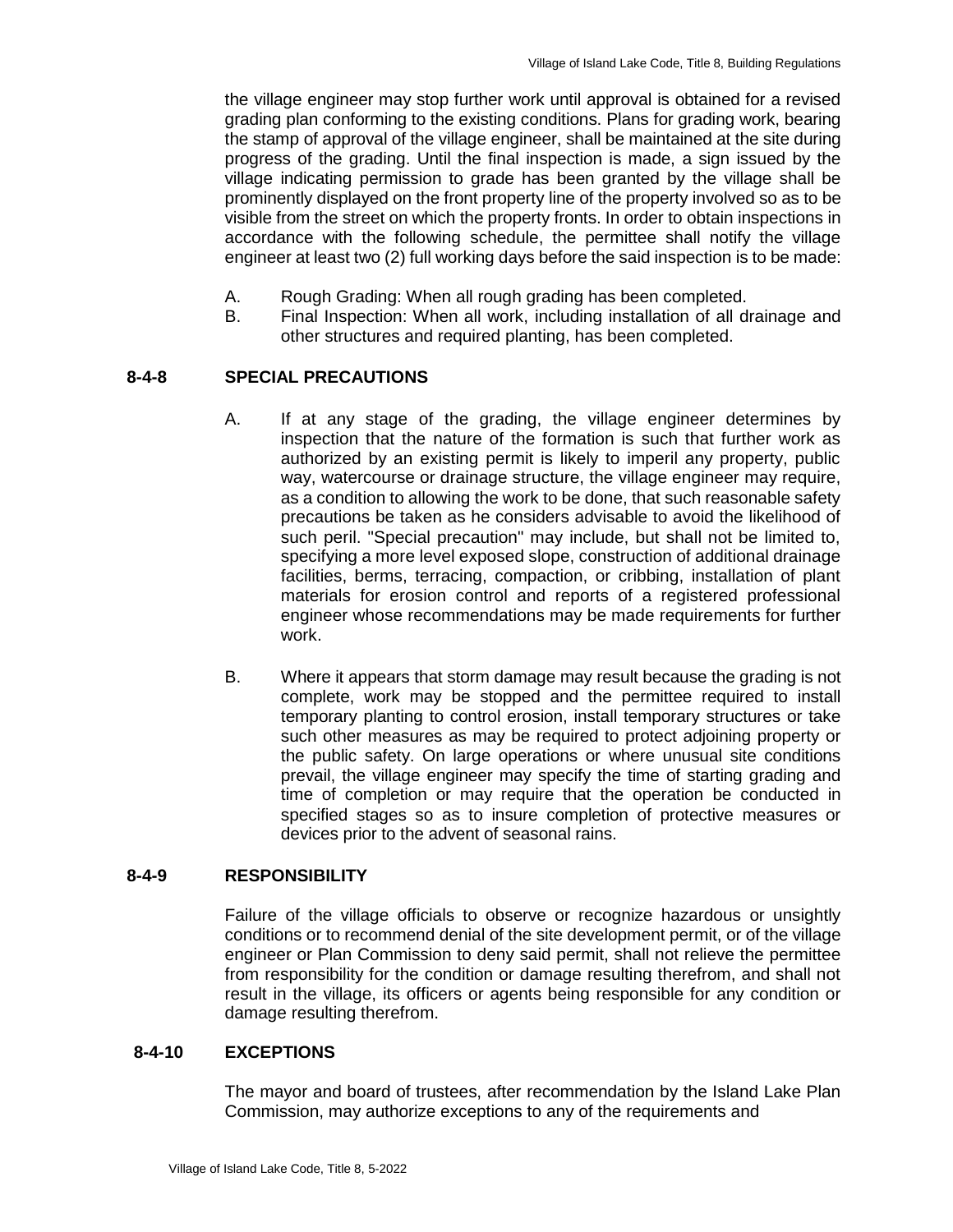regulations set forth in this chapter upon the conditions set forth herein:

- A. Application for Exception: Application for any exception shall be made by a verified petition of applicant stating fully the grounds of the application and the facts relied upon by the petitioner. Such petition shall be filed with the site development permit application. In order for the land referred to in the petition to come within the provisions of this section, it shall be necessary that the plan commission find all of the following facts with respect thereto:
	- 1. The land is of such shape or size or is affected by such physical conditions or is subject to such title limitations or record that it is impossible or impractical for the subdivider to comply with all of the regulations of this chapter.
	- 2. The exception is necessary for the preservation and enjoyment of a substantial property right of the petitioner.
	- 3. The granting of the exception will not be detrimental to the public welfare or injurious to other property in the vicinity of the subject property.
- B. Referral of Proposed Exception: Each proposed exception shall be referred to the officers or agencies involved and such officers or departments shall transmit to the plan commission their recommendations, which recommendations shall be reviewed prior to the granting of any exception.
- C. Plan Commission: After public hearing thereon, the plan commission, by resolution, may recommend approval of the site development permit application with the exceptions and conditions it deems necessary or it may recommend disapproval of such site development permit application and exception application or it may take such other action as is appropriate. Recommendations of the plan commission shall be submitted for final action to the mayor and board of trustees. If the mayor and board of trustees fail to make a determination within forty five (45) days after receipt of the plan commission's recommendations, such failure shall constitute an approval of the application, unless such said forty five (45) days is extended with the consent of the applicant.

# **8-4-11 APPEALS**

The applicant, as well as any person who has received notice of the filing of the application for site development permit, may appeal the decision of the village engineer, including any approval resulting from lack of action by the village engineer as provided in subsection 8- 4-5-3A of this chapter to the plan commission. Upon receipt of an appeal, the plan commission shall schedule and hold a public hearing, after giving fifteen (15) days' published notice thereof. Within thirty (30) days following said hearing, the plan commission shall transmit its findings and recommendations to the mayor and board of trustees for final disposition. Factors to be considered on review shall include, but not be limited to:

- A. Possible saturation of fill and unsupported cuts by water, both natural and domestic.
- B. Runoff surface waters that produce erosion and silting of drainageways.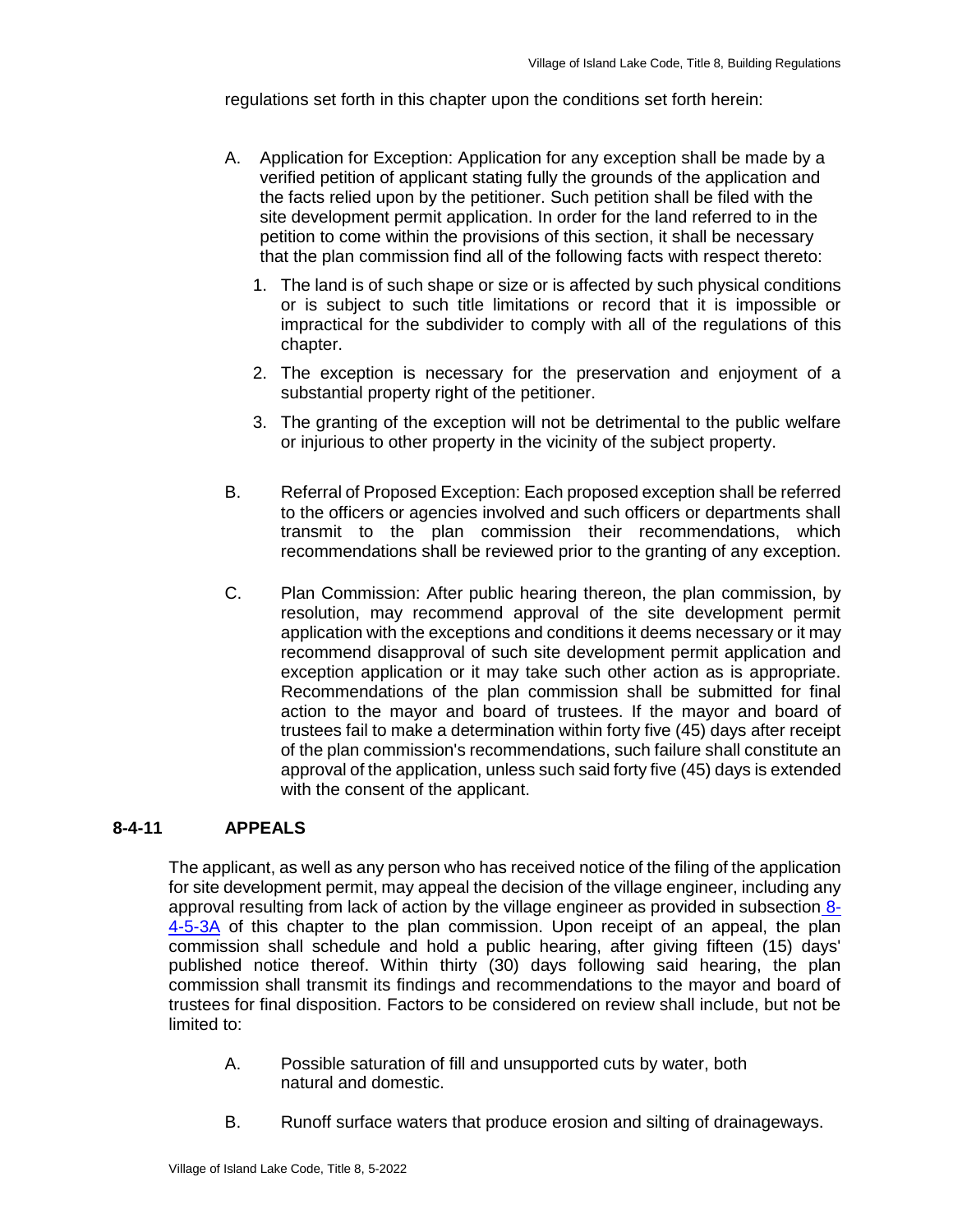- C. Nature and type of soil or rock that, when disturbed by the proposed grading, may create earth movement and produce slopes that cannot be landscaped
- D. Excessive and unnecessary scarring of the natural landscape through grading or removal of vegetation.

#### **8-4-12 VIOLATIONS AND PENALTIES**

No person shall construct, enlarge, alter, repair or maintain any grading, excavation or fill, or cause the same to be done, contrary to or in violation of any provisions of this chapter. Any person violating any of the provisions of this chapter shall be deemed guilty of a misdemeanor, and each such person shall be deemed guilty of a separate offense for each and every day or portion thereof during which any violation of any of the provisions of this chapter is committed, continued, or permitted. Upon conviction of any such violation, such person shall be punished by a fine in accordance with the general penalty provisions contained in section 1-4-1 of this code. In addition to any other penalty authorized by this section, any person convicted of violating any of the provisions of this chapter shall be required to restore the property to the condition existing prior to the commission of the violation, or to bear the expense of such restoration.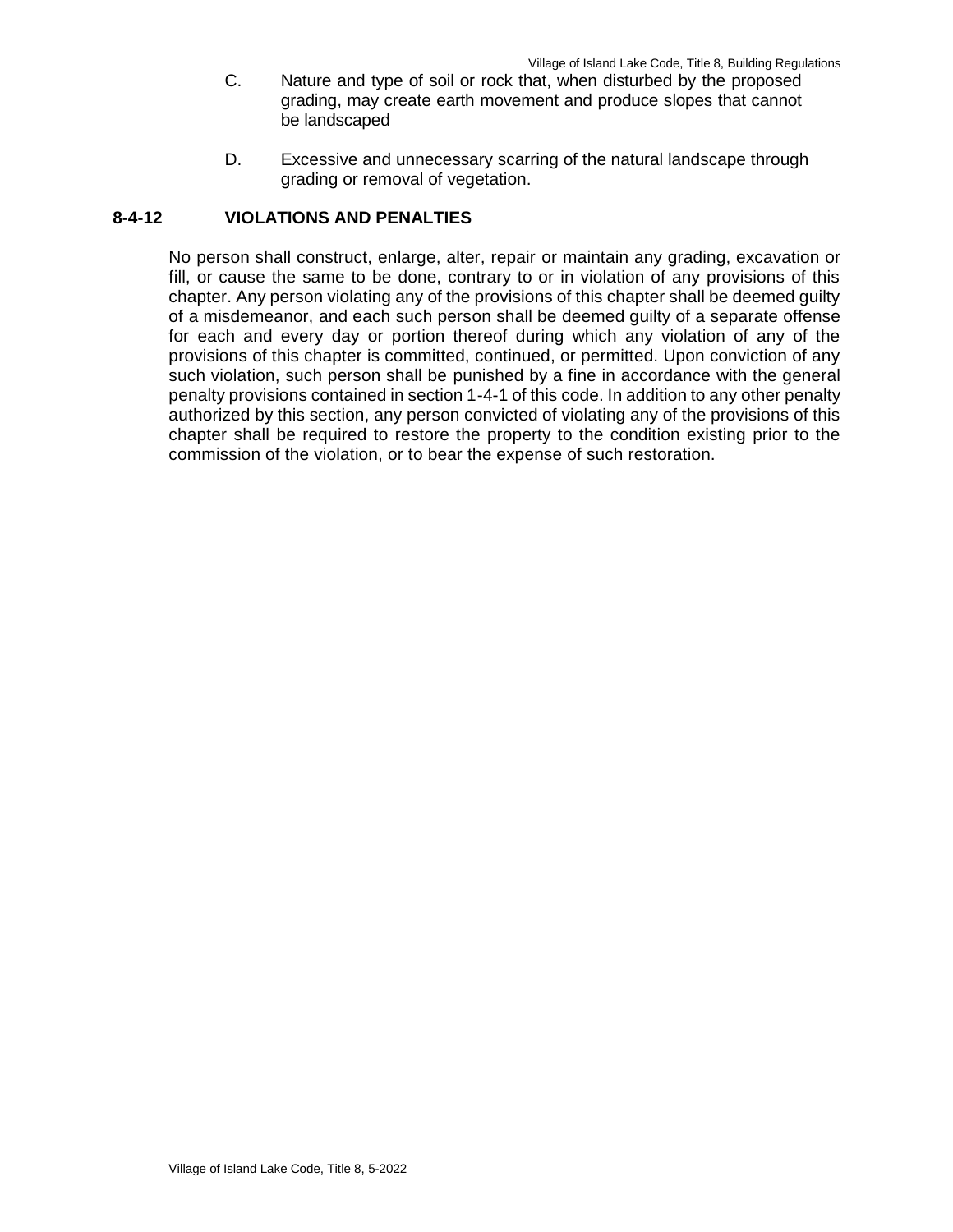# **SPECIAL FLOOD HAZARD AREAS**

## **8-5-1 REGULATIONS ADOPTED BY REFERENCE**

The regulations pertaining to flood control are published separately from this code in an ordinance known as the Lake County Watershed Development Ordinance, adopted by the Village. The Lake County Watershed Development Ordinance, as it is amended from timeto-time, is incorporated herein by reference.

The Lake County Watershed Development Ordinance, as most recently amended by the County of Lake on October 13, 2020, is hereby adopted by reference and is in full force and effect within the Village of Island Lake and is found in its own compilation. **(Revised 12/10/2020**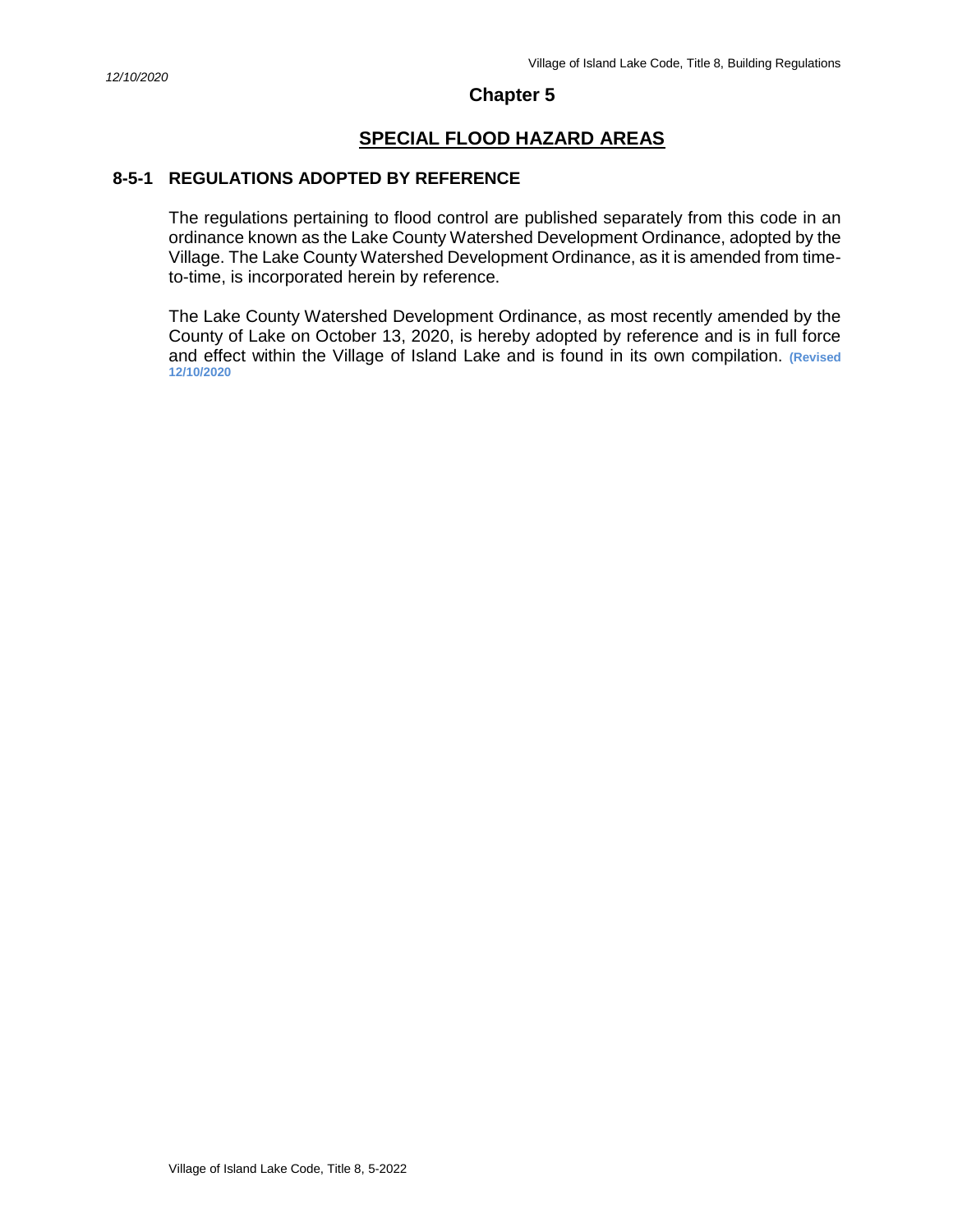# **SWIMMING POOLS**

# **8-6-1 TITLE; PURPOSE**

This chapter shall be known as the *SWIMMING POOL CHAPTER* of the village and may be so cited. The intent and purpose of this chapter is to protect the health and safety of persons constructing, using or maintaining public or private swimming pools for use within the village by the establishment of minimum standards of construction and maintenance for such pools.

# **8-6-2 DEFINITION**

"Commercial swimming pools" shall mean any swimming pool which is operated as a business or any swimming pool which is owned or operated and a fee or charge is levied by the owner or operator for the use of said pool.

# **8-6-3 APPLICATION OF PROVISIONS**

All provisions of this chapter pertaining to maintenance and sanitation shall apply to all swimming pools in the village, heretofore or hereafter constructed. Provisions pertaining to construction shall apply to pools constructed after the effective date hereof.

# **8-6-4 PERMIT**

No person shall construct or install any swimming pool in the village without first obtaining a permit therefor from the building commissioner. Each application for permit shall be accompanied by plans and specifications to be submitted for approval by the village board.

# **8-6-5 FEES**

A license fee in the amount set forth in the annual fee ordinance schedule contained in section 1-16-3 of this code shall be and is hereby established for commercial swimming pools. The license fee shall be due and payable on or before May 1 of each year. There shall be no license fee required for swimming pools other than commercial swimming pools.

# **8-6-6 BOND**

Every person as contractor, manufacturer or distributor of or dealer in swimming pools who shall construct or install any swimming pool in the village shall first file with the building commissioner a bond in the penal sum of ten thousand dollars (\$10,000.00) with good and sufficient surety to be approved by the village board, conditioned upon compliance with the provisions of this chapter. This section shall not apply to persons who have filed or who may hereafter file with the village a general contractor's bond, so long as such contractor's bond shall remain in effect.

# **8-6-7 TYPES OF CONSTRUCTION**

Village of Island Lake Code, Title 8, 5-2022 A. Concrete Pools: Pools may be of watertight reinforced concrete, with walls and bottoms designed to withstand earth and water pressures and resist upheaval by frost. Certification of plans and specifications by a licensed architect or professional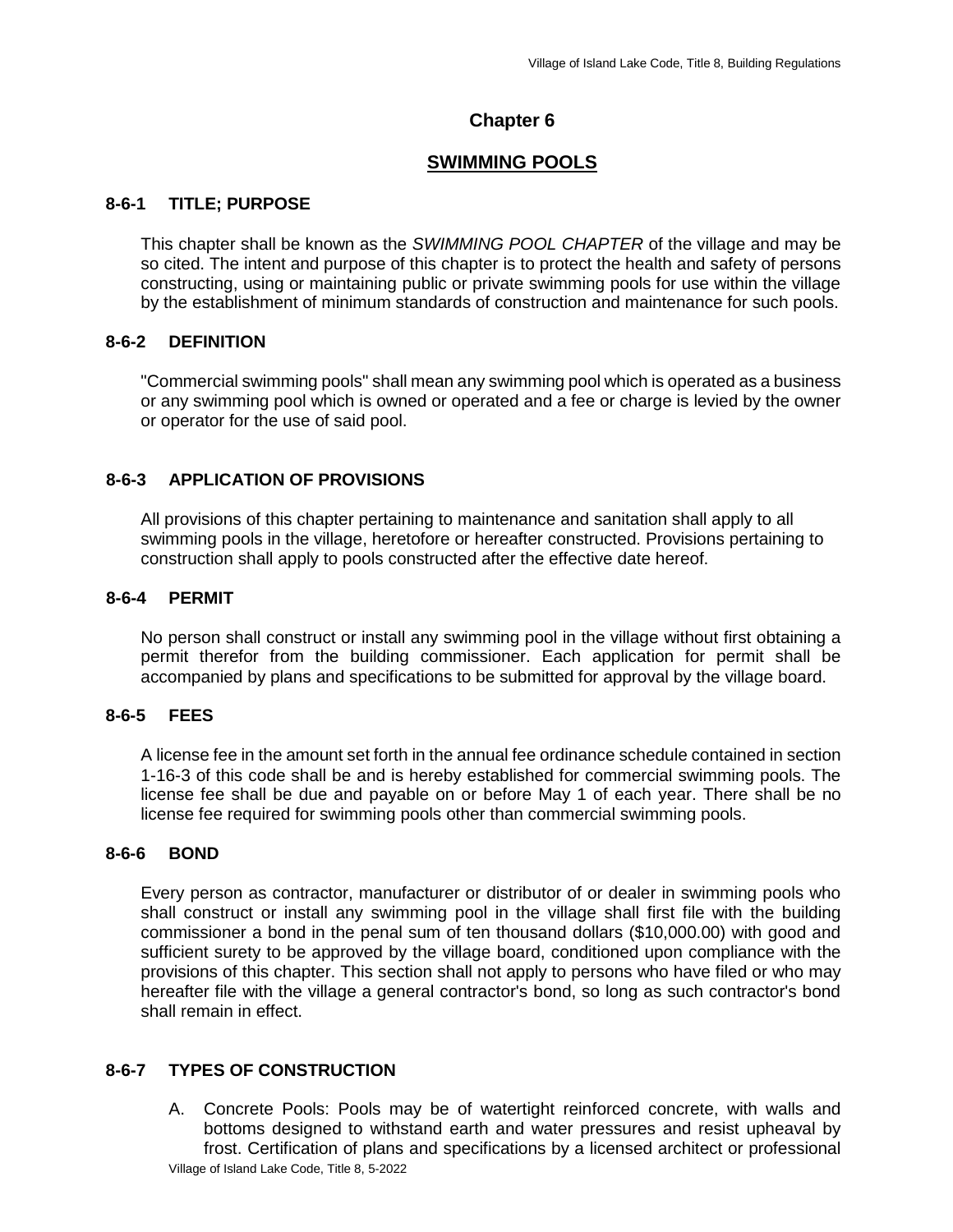or structural engineer shall be sufficient evidence of compliance with the requirements of this section.

- B. Approval Of Other Types Of Construction: Approval of any other type of construction or of any manufactured or prefabricated pool may be obtained from the village board upon proof that the same is durable, will withstand earth, water and frost pressure, is not deleterious to health and safety, that impervious materials are not used, and that the design is such as to maintain sanitary conditions and meets the general requirements of this chapter. Such approval by the village board shall be in the form of an amendment to this chapter. All applications for such approval shall first be submitted to the village board for investigation and recommendation.
- C. Code Compliance: All provisions of this chapter shall be subject to and not less than the state and national code governing construction and operation of such pools.

# **8-6-8 GENERAL REQUIREMENTS**

- A. Aprons and Scum Disposal: An apron of impervious material at least four feet (4') wide shall encircle the pool and shall slope away from the pool, to drain surface water. Scum gutters or other effective method of removing scum shall be provided for all pools.
- B. Safety Equipment: Pools shall be equipped with grab rails and approved metal ladders firmly fastened to the construction. Diving boards will not be permitted in depths less than seven feet (7') of water. Pools shall be equipped with at least one standard lifesaver ring float hung and easily demountable on four (4) sides of the pool where readily accessible. Pool area shall be entirely enclosed with a fence which shall meet the requirements of other applicable ordinances. Gates must be kept closed and locked at all times, except when the pool is in use and under direct supervision of an attendant qualified in lifesaving and first aid procedure.
- C. Plumbing: Swimming pools shall not be drained into sanitary sewers, but may be connected to storm drains or gutters, or pumped or siphoned into ravines or natural watercourses. Any permanent water supply to pool shall be equipped with a vacuum breaker to prevent back siphonage to water supply system. The rate of discharge flow shall not exceed two hundred fifty (250) gallons per minute with no direct connection permitted.
- D. Water Supply: All pools shall be equipped to provide constant recirculation and filtration of water. Such system shall have an hourly capacity equal to the pool volume divided by eight (8).
- E. Electrical Requirements:
	- 1. All electrical installations provided for, installed and used in conjunction with private residential swimming pools shall be in conformance with the national building code.
	- 2. No current carrying electrical conductors shall cross private residential swimming pools, either overhead or underground or within fifteen feet (15') of such pools unless specifically approved in writing by the building commissioner. Conductors may be brought to the pool for underwater lighting and equipment ground fault interrupter current protection will be provided for all swimming pools.
- Village of Island Lake Code, Title 8, 5-2022 3. All metal fences, enclosures or railings near or adjacent to private residential swimming pools, which might become electrically alive as a result of contact with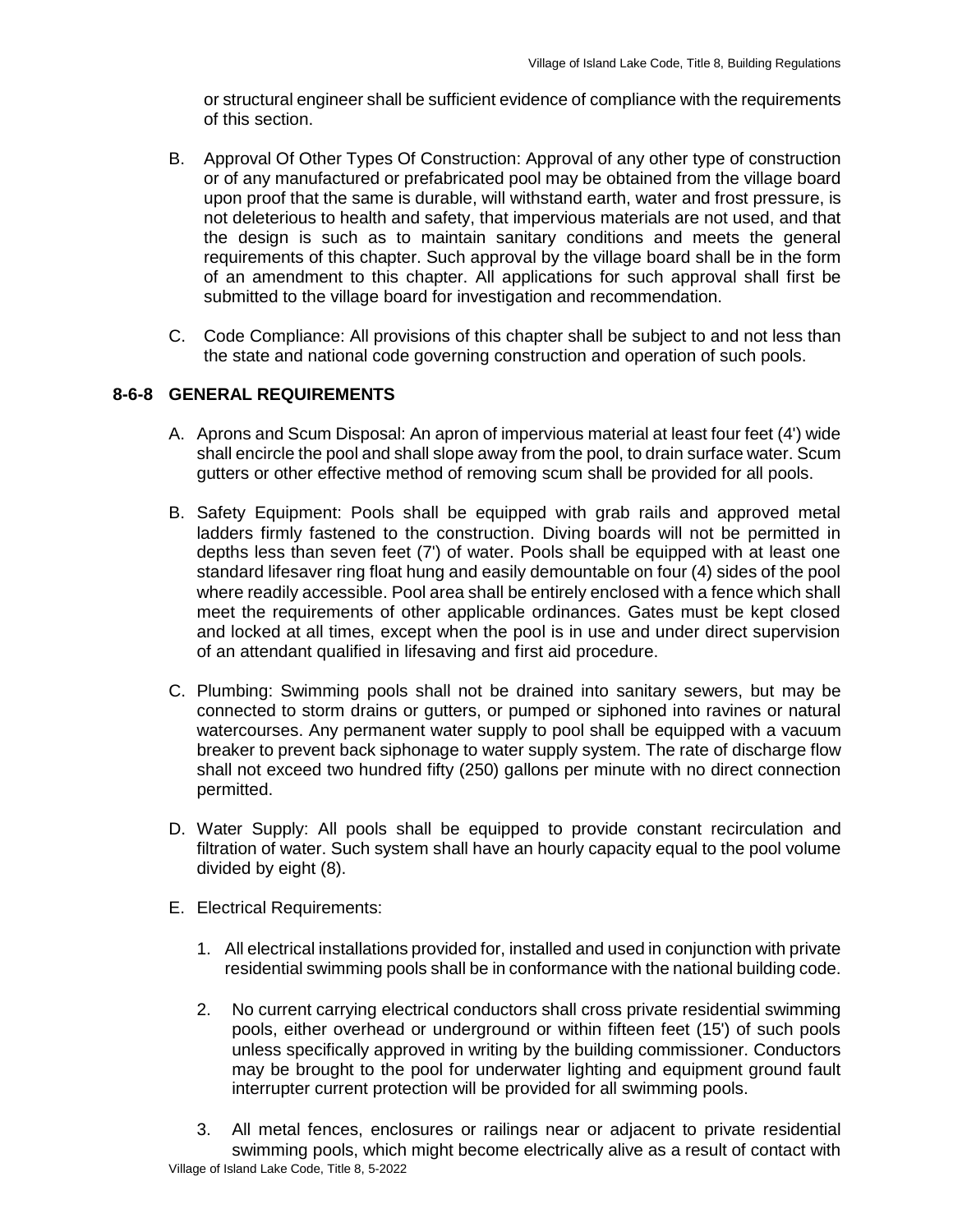broken overhead conductors or from any other cause, shall be effectively grounded.

## **8-6-9 OPERATION AND MAINTENANCE**

- A. Maintenance: All public and private swimming pools shall be maintained in a clean and sanitary condition, and all equipment shall be maintained in a satisfactory operating condition during periods the pool is in use.
- B. Operation: No public or private swimming pool shall be used, kept, maintained or operated in the village, if such use, keeping, maintaining or operating shall be the occasion of a nuisance or shall be dangerous to life or detrimental to health.
- C. Infectious Disease: It shall be unlawful for any person having an infectious or contagious disease to use any swimming pool, and no person in charge of any pool shall knowingly permit such use.

#### **8-6-10 INSPECTION**

The village board may from time to time instruct the building commissioner or any other qualified representative of the village or county to inspect privately owned swimming pools and to make recommendations with respect to the operation and maintenance thereof for the purpose of keeping the same sanitary and protecting the health of persons using the same.

## **8-6-11 PENALTY**

Violation of this chapter shall subject a violator to fines in accordance with the general penalty provisions contained in section 1-4-1 of this code.

## **8-6-12 PRIVATE RESIDENTIAL SWIMMING POOLS**

- A. Application: The provisions of this section shall control the design of barriers for residential swimming pools, spas and hot tubs. These design controls are intended to provide protection against potential drownings and near drownings to children under the age of five (5) by restricting access to swimming pools, spas and hot tubs.
- B. Definitions:

ABOVEGROUND/ONGROUND POOL: See definition of Swimming Pool.

BARRIER: A fence, a wall, a building wall or a combination thereof which completely surrounds the swimming pool and obstructs access to the swimming pool. HOT TUB: See definition of Spa - Portable, Nonportable, Hot Tub. INGROUND POOL: See definition of Swimming Pool.

RESIDENTIAL: That which is situated on the premises of a detached one- or twofamily dwelling or a one-family townhouse not more than three (3) stories in height.

SPA - PORTABLE, NONPORTABLE, HOT TUB: A nonpermanent structure intended for recreational bathing, in which all controls, water heating, and water circulating equipment are an integral part of the product.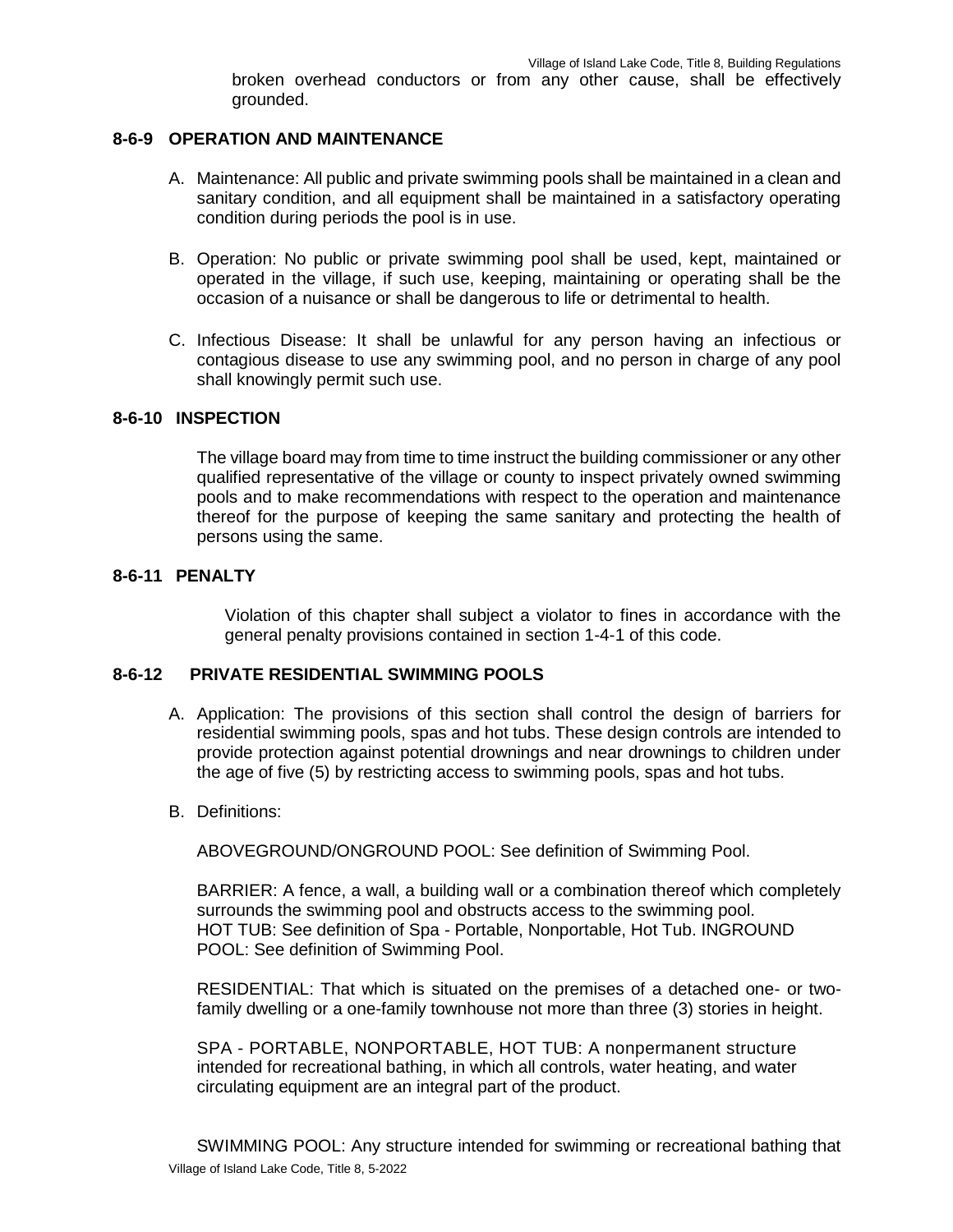is capable of holding water twenty four inches (24") in depth. This includes in ground, aboveground, and on ground swimming pools, hot tubs and spas.

- 1. Indoor: A swimming pool which is totally contained within a structure and surrounded on all four (4) sides by walls of said structure.
- 2. Outdoor: Any swimming pool which is not an indoor pool.
- C. Requirements:
	- 1. Usage: Generally, in no case shall a swimming pool, hot tub or spa be put into use until it is in compliance with the following requirements and any applicable building code.
	- 2. Outdoor Swimming Pool: An outdoor swimming pool, including an inground, aboveground or onground pool, hot tub, or spa shall be provided with a barrier which shall comply with the following:
		- a. Barrier: The top of the barrier shall be at least forty eight inches (48") above grade measured on the side of the barrier which faces away from the swimming pool. The maximum vertical clearance between grade and the bottom of the barrier shall be four inches (4") measured on the side of the barrier which faces away from the swimming pool. Where the top of the pool structure is above grade, such as an underground pool, the barrier may be at ground level, such as the pool structure, or mounted on top of the pool structure, the maximum vertical clearance between the top of the pool structure and the bottom of the barrier shall be four inches (4").
		- b. Openings in Barrier: Openings in the barrier shall not allow passage of a four inch (4") diameter sphere.
		- c. Solid Barriers: Solid barriers which do not have openings, such as a masonry or stone wall, shall not contain indentions or protrusions except for normal construction tolerances and tooled masonry joints.
		- d. Barrier Horizontal and Vertical Members Less Than Forty Five Inches or More: Where the barrier is composed of horizontal and vertical members and the distance between the tops of the horizontal members is less than forty five inches (45"), the horizontal members shall not exceed one and three-fourths inches  $(1^3/4^n)$  in width. Where there are decorative cutouts within the vertical members, spacing within the cutouts shall not exceed one and three-fourths inches  $(1 \frac{3}{4})$  in width.
		- e. Barrier Horizontal and Vertical Members Forty Five Inches or More: Where the barrier is composed of horizontal and vertical members of forty five inches (45") or more, spacing between vertical members shall not exceed four inches (4"). Where there are decorative cutouts within vertical members, spacing within the cutouts shall not exceed one and three-fourths inches  $(1<sup>3</sup>/<sub>4</sub>")$  in width.
		- f. Mesh Size for Chainlink: Maximum mesh size for chainlink fences shall be one and one-fourth inch  $(1<sup>1</sup>/<sub>4</sub>)$  square unless the fence is provided with slats fastened at the top or the bottom which reduce the openings to no more than one and three-fourths inches  $(1^3/4")$ .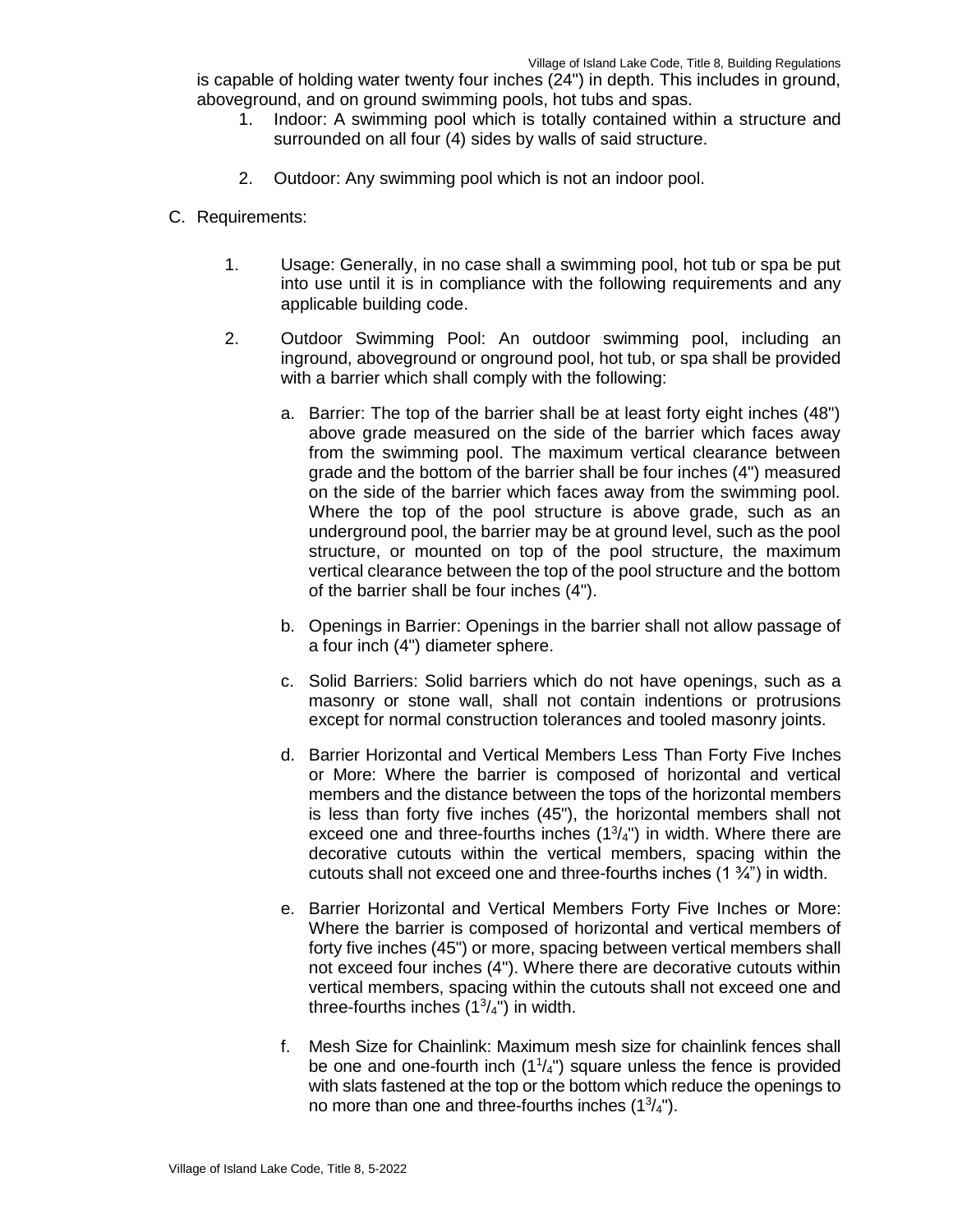- g. Barrier Diagonal Members: Where the barrier is composed of diagonal members, such as a lattice fence, the maximum opening formed by the diagonal members shall be no more than one and three-fourths inches  $(1^3/4")$ .
- h. Access Gates: Access gates shall comply with the requirements of section 1, paragraphs 1.28 through 1.28.8, and shall be equipped to accommodate a locking device. Pedestrian access gates shall open outwards away from the pool and shall be self-closing and have a selflatching device. Gates other than pedestrian access gates shall have a self-latching device. Where the release mechanism of the self-latching device is located less than fifty four inches (54") from the bottom of the gate: 1) the release mechanism shall be located on the pool side of the gate at least three inches (3") below the top of the gate and 2) the gate and barrier shall have no opening greater than one-half inch  $(1/z)$  within eighteen inches (18") of the release mechanism.
- i. Aboveground Pool Structure Used As Barrier: Where an aboveground pool structure is used as a barrier or where the barrier is mounted on top of the pool structure, and the means of access is a ladder or steps, then: 1) the ladder or steps shall be capable of being secured, locked or removed to prevent access, or 2) the ladder or steps shall be surrounded by a barrier which meets the requirements of subsections C2a through C2h of this section. When the ladder or steps are secured, locked, or removed, any opening created shall not allow the passage of a four inch (4") diameter sphere.
- j. Moat Used to Obtain Clearance: Where a moat is used to obtain the forty eight inch (48") clearance from ground surface to the top of pool, it shall be forty eight inches (48") from the outside rim of the moat to the top of the barrier (or rim of the pool).
- k. Prohibited Locations: Barrier shall be located so as to prohibit permanent structures, equipment or similar objects from being used to climb the barriers.
- D. Exemptions: A spa with a solid lockable safety cover which complies with ASTM ES 13-89 listed below shall be exempt from the provisions of this document. Swimming pools with safety covers shall not be exempt. *ASTM ES 13-89. Emergency Standard Performance Specification for Safety Covers and Labeling Requirements for all covers for Swimming Pools, Spas and Hot Tubs.*
- E. Fence And Gate Diagrams: See following page for fence and gate diagram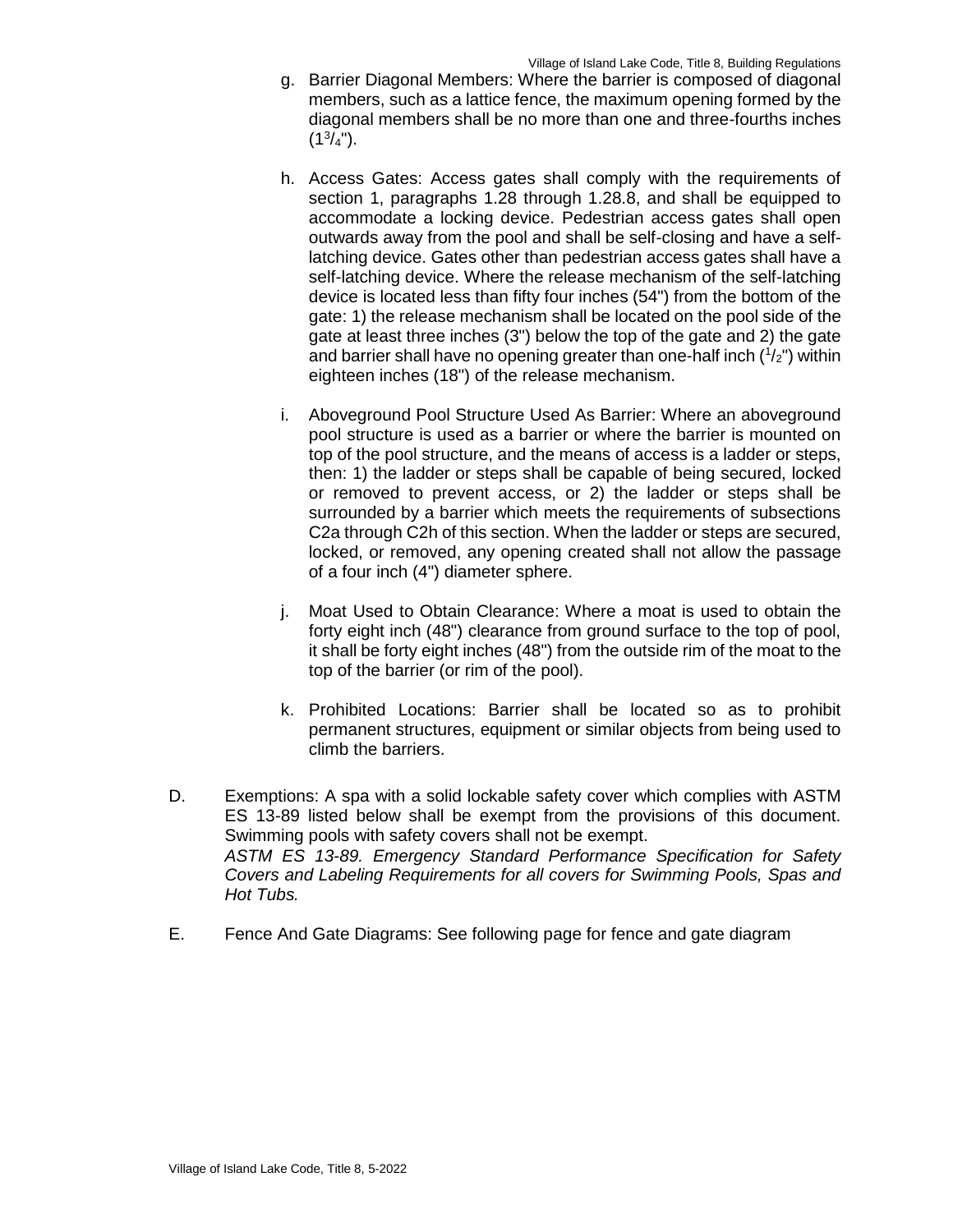



**LATCH RELEASE MECHANSM**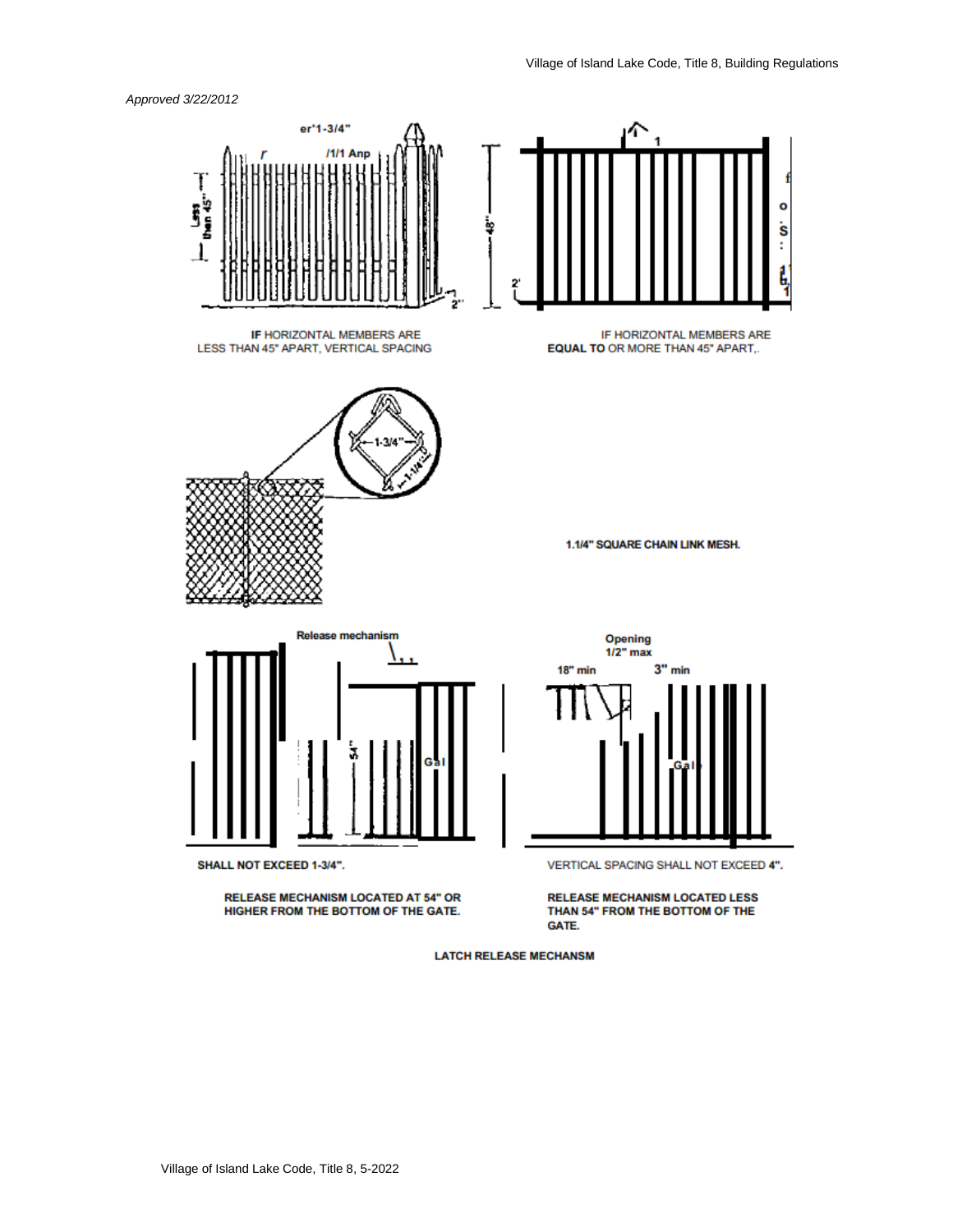# **STREET NAMES AND HOUSE NUMBERING**

## **8-7-1 HOUSE NUMBERS REQUIRED**

It is hereby made the duty of the owner, agent or occupant of every building now existing, or hereafter erected, to number each building. Each of the figures of every number shall be not less than two and one-half inches  $(2^{1}/2^{n})$  in height so marked as to be easily and distinctly read or as required by the United States Postal Service. The numbers shall be placed in a conspicuous place on, at the side of, or above the front door of the buildings to which the same are attached.

## **8-7-2 NONCOMPLIANCE, PENALTY**

Any agent, owner or occupant of any building now or hereafter erected in the village who shall, for thirty (30) days, neglect or refuse to number any building owned or occupied by him in conformity with the plat hereinbefore referred to, shall be subject to a penalty in accordance with the general penalty provisions contained in section 1-4-1 of this code and a similar penalty for every thirty (30) days thereafter that he shall neglect or refuse to number said building; or that the said building shall be without its number according to the provisions of this chapter.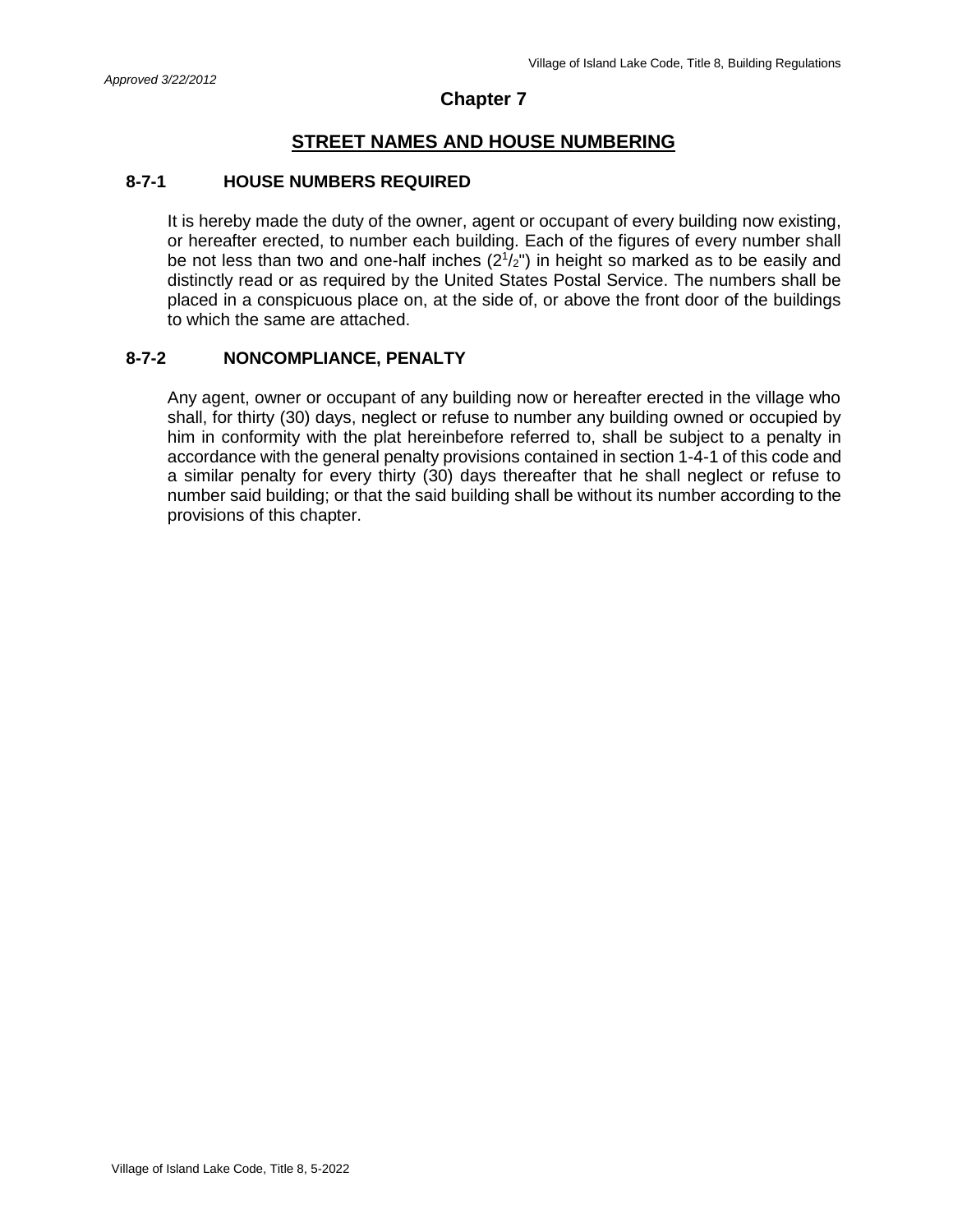# **STORM WATER DRAINAGE**

## **8-8-1 APPLICABILITY**

This chapter shall be applicable to and hereby considered to be part of the requirements for the construction, alteration, repair and conversion of all buildings and structures and portions thereof used for industrial, storage, business, institutional, public and residential purposes, and the requirements for the subdivision of land.

#### **8-8-2 DEFINITIONS**

When used in this chapter, the following words shall have the meanings given: BYPASS CHANNEL: A channel formed by the topography of the earth's surface to carry storm water runoff through a specific area.

CONTROL STRUCTURES: A structure designed to control the volume of storm water runoff that passes through it during a specific length of time.

DRY BOTTOM STORM WATER STORAGE AREA: A facility that is designed to be normally dry and contains water only when excess storm water runoff occurs.

EXCESS STORM WATER: That portion of storm water runoff which exceeds the transportation capacity of the storm sewers or natural drainage channels serving a specific watershed.

FLOOD PLAIN: The continuous area adjacent to a lake, stream or stream bed, the of which is greater than the normal water level of pool elevation, but equal to or lower than the base flood elevation.

FLOOD TABLE LAND: The continuous land area adjacent to the flood plain, the elevation of which is greater than the base flood elevation by two feet (2') or less.

GROUND WATER RECHARGE: Replenishment of existing natural underground water supplies.

NATURAL DRAINAGE: Channels formed by the existing surface topography of the earth prior to changes made by unnatural causes.

POSITIVE GRAVITY OUTLET: A term used to describe the drainage of an area by means of natural gravity so that it lowers the free water surface to a point below the existing grade or invert of storm drains within the area.

RECOGNIZED AGENCY: An agency or governmental unit that has statistically and consistently examined local and climatic and geological conditions and maintained records as they apply to storm water runoff, e.g., metropolitan sanitary district of greater Chicago, U.S. weather bureau, University of Illinois engineering experiment station, Illinois state water survey, etc.

SAFE STORM DRAINAGE CAPACITY: A term used to describe the quantity of storm water runoff that can be transported by a channel or conduit without having the water surface rise above the level of the earth's surface over the conduit or adjacent to the waterway.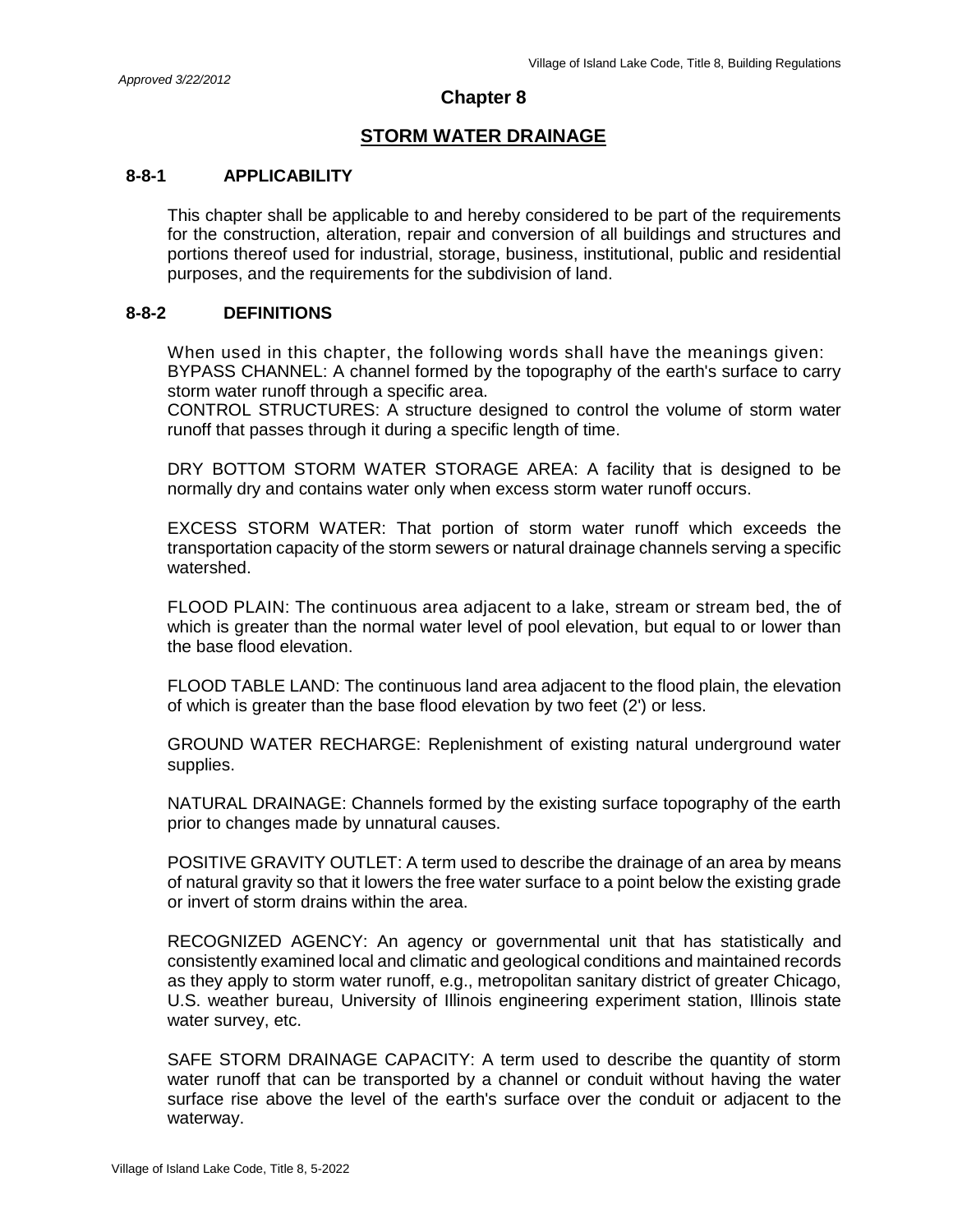STORM WATER RUNOFF: Water that results from precipitation which is not absorbed by the soil or plant material.

STORM WATER RUNOFF RELEASE RATE: The rate at which storm water runoff is released from dominant to servient land.

STORM WATER STORAGE AREA: Areas designated to store excess storm water.

STREAM: Any continuously flowing natural watercourse.

TRIBUTARY WATERSHED: All of the area that contributes storm water runoff to a given point.

WET BOTTOM STORM WATER STORAGE AREA: A facility that is designed to be maintained as free water surface or pond.

#### **8-8-3 STORM SEWERS**

A. Storm sewers shall be designed to carry a rate of flow not less than the runoff rate computed by the McMath formula modification of the rational method as follows:  $Q = Cl (S/A)^{1/4}$  where  $Q =$  Runoff rate in cubic feet per second  $A =$ Tributary drainage area in acres S = Slope of drainage area in feet per thousand  $I =$  Rainfall intensity for a ten (10) year storm frequency in inches per hour  $C =$  Rainfall-runoff coefficient using the following values:

Roofs and pavements: 0.95 Lawns and unimproved land: 0.15

B. The size of storm sewers shall be determined on the basis of Kutters formula or the Mannings formula using an "n" roughness coefficient of 0.013 for smooth pipe and 0.021 for corrugated pipe.

## **8-8-4 LAND DRAINAGE REQUIREMENTS**

All land developments and improvements within the jurisdictional control of the village must have adequate outlet with safe storm drainage capacity for storm water drainage as determined by the village engineer. If the storm water drainage outlet is not adequate, then detention facilities for storm water runoff shall be provided as determined by the village engineer to store the excess storm water. A combination of on-site excess storm water storage and controlled release of storm water runoff shall be provided for all of the following land uses:

- A. Commercial and industrial building developments of two (2.0) acres or larger in area.
- B. Multiple-family dwelling developments of five (5.0) acres and larger in area.
- C. Single-family dwelling developments of ten (10.0) acres and larger in area.

# **8-8-5 STORM WATER RUNOFF RELEASE RATE**

The storm water runoff release rate from all land developments and improvements required to provide detention facilities for excess storm water shall not exceed the storm water runoff rate from the area calculated for a rainfall storm of three (3) year frequency with a rainfall runoff coefficient of 0.15, unless the permit applicant can show by detailed calculations of an Illinois registered professional engineer which are approved by the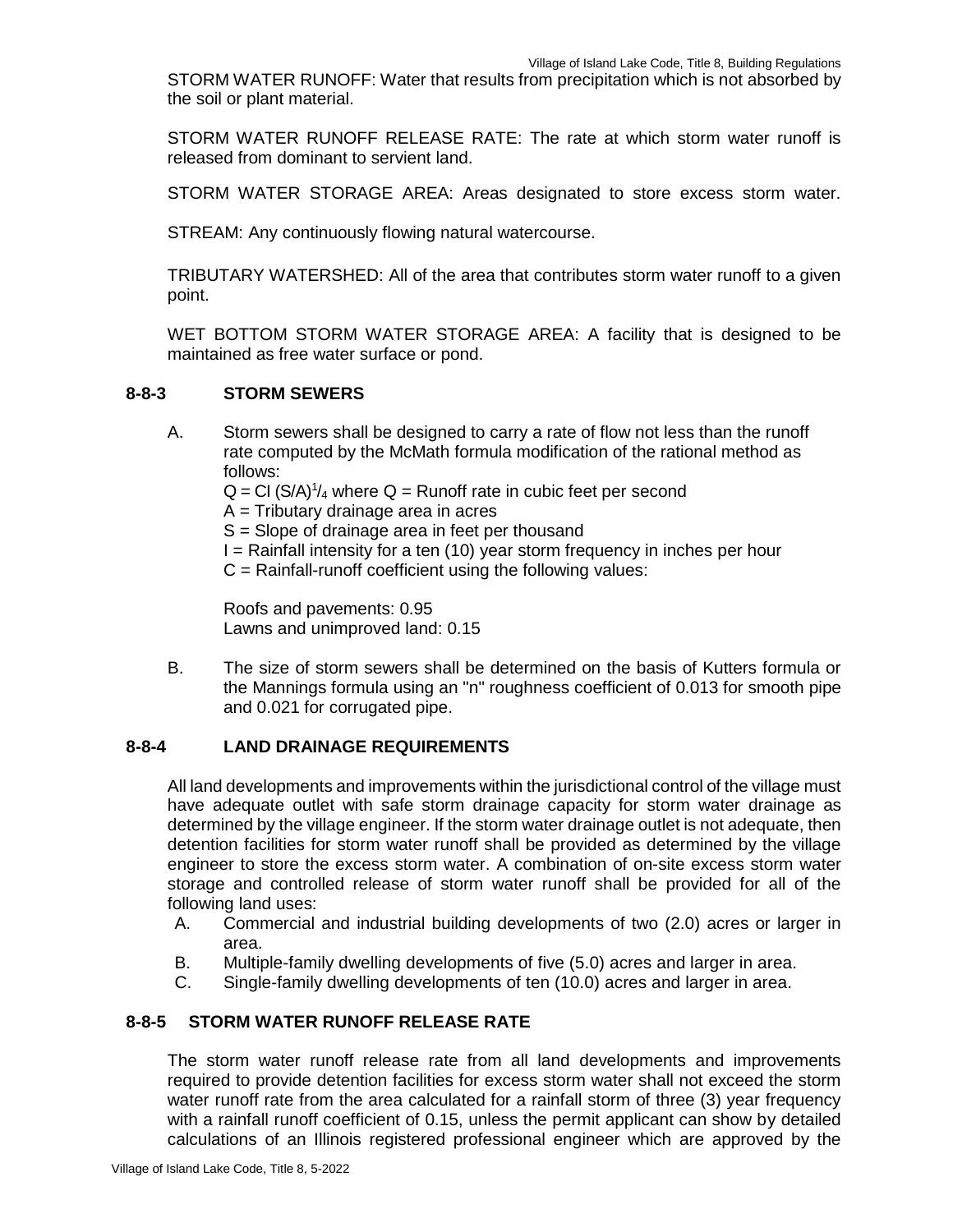village engineer that the safe storm drainage capacity of the existing outlet serving the tributary watershed is greater.

# **8-8-6 BYPASS STORM WATER FLOW**

The storm water drainage system for all land developments and improvements shall be designed with adequate bypass capacity to convey the storm water runoff flow from all tributary watershed areas through the land development area to the existing drainage outlet. The bypass storm water flow rate for upstream tributary watershed areas shall be computed to carry the peak rate of runoff from a one hundred (100) year storm with a rainfall-runoff coefficient of 0.35. An allowance will be made for upstream detention storage when such upstream storage and runoff release rate has previously been approved by the village and has been constructed.

# **8-8-7 EXCESS STORM WATER STORAGE**

A. The required volume of live detention storage of excess storm water shall be calculated on the basis of the runoff from a one hundred (100) year frequency rainfall of any duration, as published by a recognized agency from the fully developed watershed that is tributary to the storm water storage area less the volume discharged from the watershed during the same duration at the allowable storm water release rate. The live detention storage (LDS) required for all excess storm water flows shall be calculated by the following formula:

 $LDS = Cl<sub>100</sub>T - 0.15$  I<sub>3</sub>T

where

LDS = Live detention storage in inches of depth which can be converted to acrefeet by multiplying by the drainage area in acres and by the factor of 0.0833.

C = Rainfall-runoff coefficient calculated for the ultimate development of the total tributary watershed area using the following values:

Roofs and pavements: 0.95

Lawns and unimproved land: 0.15

I100 = Rainfall intensity in inches per hour determined by a recognized agency for a 100 year storm frequency for any and all durations.

I3 = Rainfall intensity in inches per hour determined by a recognized agency for a 3 year storm frequency for any and all durations.

 $T =$  Time of duration in hours of the 100 year storm varied to determine the most critical runoff rate and therefore the maximum live detention storage.

B. Dry bottom storm water storage areas shall be designed to serve a secondary purpose for recreation, open space or other types of uses that will not be adversely affected by occasional or intermittent flooding. A method of carrying the low flow through these areas shall be as provided in addition to a system of drains, and both shall be provided with a positive gravity outlet to natural channel or storm water.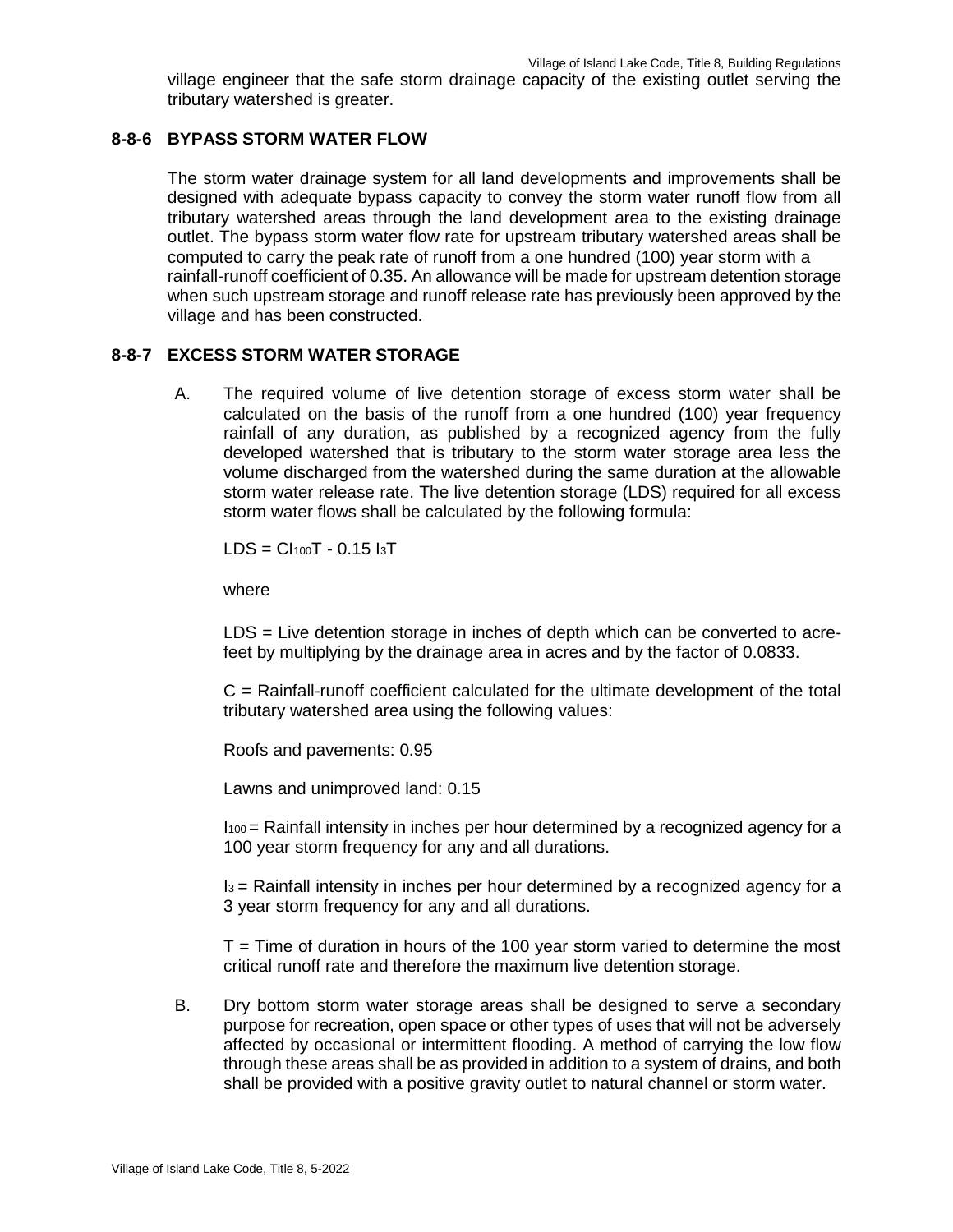- 1. The combination of storage of water from a one hundred (100) year storm and the design release rate shall not result in a storage duration in excess of seventy two (72) hours.
- 2. Maximum depth of planned storm water storage shall not exceed four feet (4') unless the existing natural ground contours and other conditions lend to greater storage depth, which shall be approved by the Village.
- 3. Minimum grades for turf areas shall be two percent (2%) and maximum slopes shall be ten percent (10%) (ten [10] units horizontally to one unit vertically). Storage area side slopes shall be kept as close to the natural land contours as practical and a ten percent (10%) slope or less shall be used wherever possible. If slopes greater than ten percent (10%) are necessary to meet storage requirements or area restrictions, approval shall be obtained from the village and suitable erosion control provided in addition to the protection required to insure public health, safety and welfare.
- 4. Outlet control structures shall be designed as simply as possible and shall require little or no attention for proper operation. Each storm water storage area shall be provided with a method of emergency overflow in the event that a storm in excess of the one hundred (100) year frequency storm occurs. This emergency overflow facility shall be designed to function without attention and shall become part of the "natural" or surface channel system. Hydraulic calculations shall be submitted to the village engineer to substantiate all design features. Both outlet control structures and emergency overflow facilities shall be designed and constructed to fully protect the public health, safety and welfare. Storm water runoff velocities shall be kept at a minimum and turbulent conditions at an outfall control structure will not be permitted without complete protection for the public safety. The use of restrictive fences shall be kept to a minimum and used only as a last resort when no other method is feasible.
- C. Wet bottom storm water storage areas shall be designed in accordance with all of the requirements for dry bottom storm water storage areas except that a low flow conduit and system of drains with a positive gravity outlet shall be eliminated. However, the following additional conditions shall be complied with:
	- 1. Water surface area shall not exceed ten percent (10%) of the tributary drainage area.
	- 2. Shoreline protection shall be provided to prevent erosion from wave action.
	- 3. Minimum normal water depth shall be four feet (4'). If fish are to be used to keep the pond clean, a minimum of twenty five percent (25%) of the pond area shall be a minimum of ten feet (10') deep.
	- 4. Facilities shall be available, if possible, to allow the pond level to be lowered by gravity flow for cleaning purposes and shoreline maintenance.
	- 5. Control structures for storm water release shall be designed to operate at full capacity with only a minor increase in the water surface level hydraulic calculations shall be submitted to the village engineer to substantiate all design features.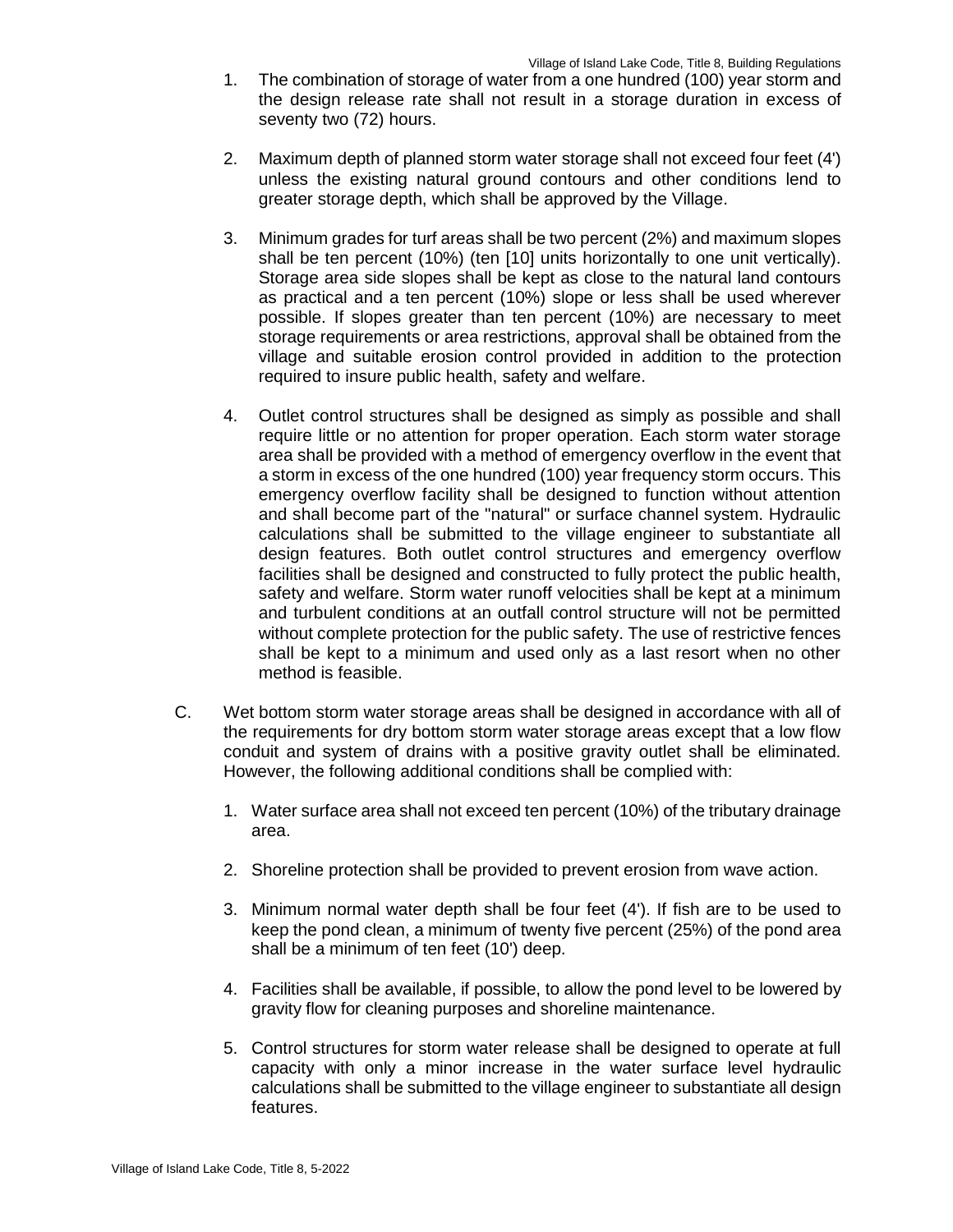- 6. Aeration facilities to prevent pond stagnation shall be provided. Design calculations to substantiate the effectiveness of these aeration facilities shall be submitted with final engineering plans. Agreements for the perpetual operation and maintenance of aeration facilities shall be prepared to the satisfaction of the village.
- 7. In the event that the water surface of the pond is to be raised for purposes of storing water for irrigation or in anticipation of the evapotranspiration demands of dry weather, the volume remaining for storage of excess storm water runoff shall still be sufficient to contain the one hundred (100) year storm runoff.
- D. Paved surfaces that are to serve as storm water storage areas shall have minimum grades of one percent (1%) and shall be restricted to storage depths of one foot (1') maximum. Roof top storage shall be designed with permanent- type control outlets and parapet walls to contain runoff on the roof top. Emergency overflow areas shall be provided to insure that the weight of water stored will not exceed the structural capacity of the roof. If a portion of an area within a storm water storage area is to be paved for parking or recreational purposes, the paved surface shall be placed at the highest elevation within the storage area as possible. Maximum parking lot grades shall not exceed normal design parameters of three percent (3%) to five percent (5%).

# **8-8-8 GROUND WATER RECHARGE**

The ability to retain and maximize the ground water recharge capacity of the area being developed is encouraged. Design of the storm water runoff control system shall give consideration to providing ground water recharge to compensate for the reduction in the percolation that occurs when the ground surface is paved and roofed over. Specific design calculations and detail shall be provided with the final plans and specifications presented for village approval. The use of natural gravel deposits for the lower portions of storm runoff storage areas, the flattening of drainage slopes and the retention of existing topography are examples of possible recharge methods.

# **8-8-9 CONSTRUCTION OF STORM WATER CONTROL FACILITIES**

- A. Where development of a property presents the threat of flooding or damage by flash runoff to downstream residents, the facilities for storm water runoff control shall be constructed prior to any earth moving or drainage construction on the project site.
- B. During the construction phases of land development, facilities shall be provided to prevent the erosion and washing away of the earth**<sup>1</sup>** . Silting of downstream areas shall be prevented through the strategic use of stilling basins, sodding of runoff channels and by limiting the period of time during which the earth is stripped of vegetation.
- C. The construction of the storm water control system shall be accomplished as part of the cost of land development. If the amount of storage capacity can be increased to provide benefit to the village, negotiations for public participation in the cost of development may be feasible.

## **8-8-10 SUBMITTAL OF ENGINEERING DESIGN DATA**

Plans, specifications and all calculations for storm water runoff control as required hereunder shall be submitted to the village engineer for review and approval prior to the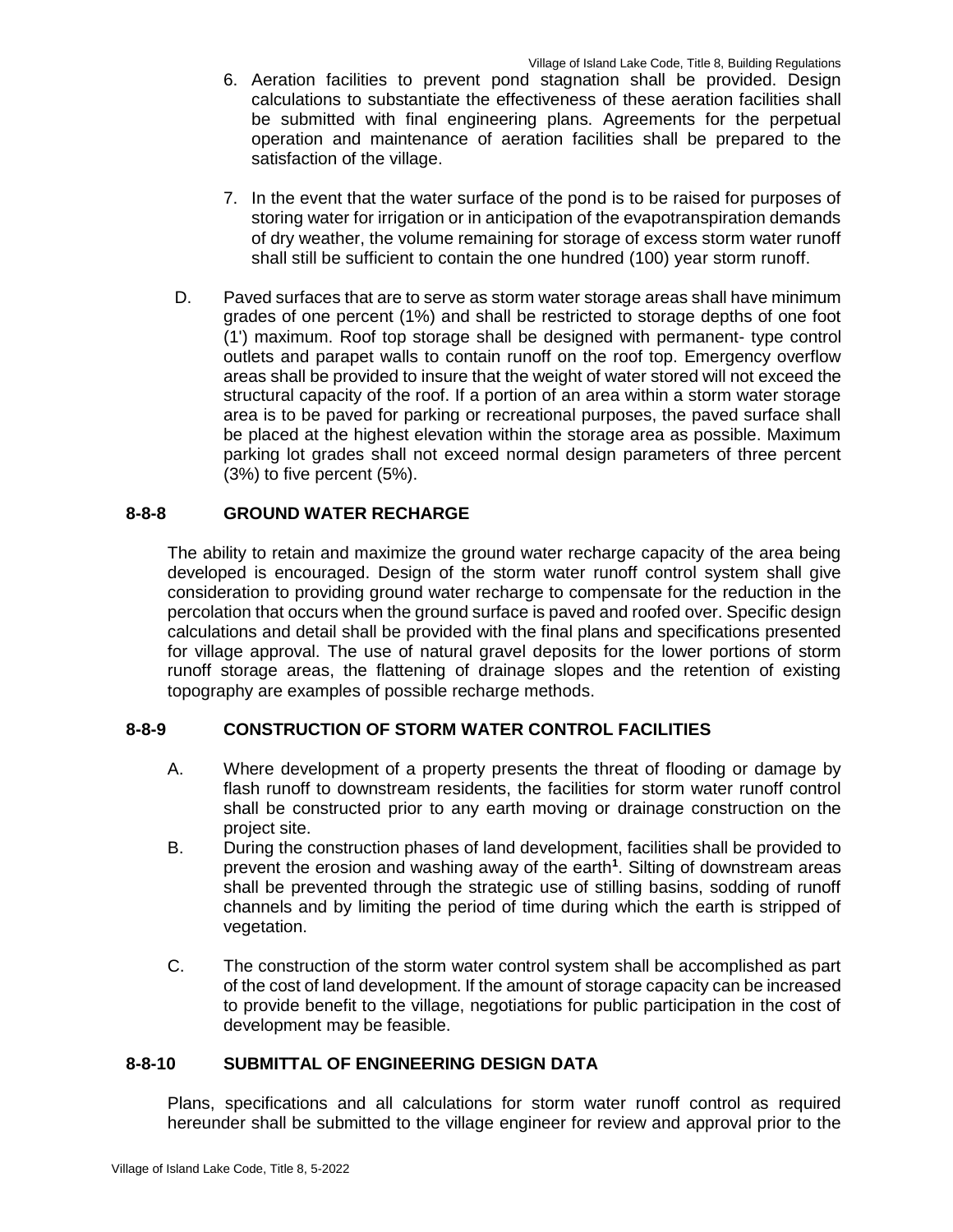village's approval of a final plat in the case of subdivisions and planned unit developments, or issuance of a building permit in the case of commercial or industrial construction.

## **8-8-11 SURFACE WATER RUNOFF**

- A. This section shall apply where there is construction and/or alteration of buildings and structures or any parts of appurtenances thereto. Top dressing shall not be included.
- B. The applicant for a permit shall submit a topographic survey, review of data to the Municipality relating to surface water runoff control, the grading plans submitted at the time of land development where applicable and set out proposed elevations using USGS sea level datum for any proposal. Such information shall include pertinent elevations relating to surrounding and contiguous properties and show clearly any possible altering of surface water or subterranean flow patterns.
- C. The placement of any fill material affecting any construction and/or alteration and further involving any driveways, parking areas, terraces or retaining walls shall require a permit from the building commissioner. The building commissioner shall act upon the recommendation of the village engineer for the type of construction, surface water detention, effect of filling or shaping the land and avoidance of hazard to persons or damage to property which may result from the issuance of the permit.
- D. If, in the construction or alteration of a building or structure, it is found that a drain tile will be affected, the drain tile shall be relocated or replaced so that there is no obstruction of the tile line and so that the tile line will carry storm water for the purpose for which it was intended.
- E. If said permit involves the filling of land within the confines of these regulations, a permit fee in the amount in the annual fee ordinance contained in section 1-1630f of this code shall be due and payable upon application of these rules and regulations to the subject tract.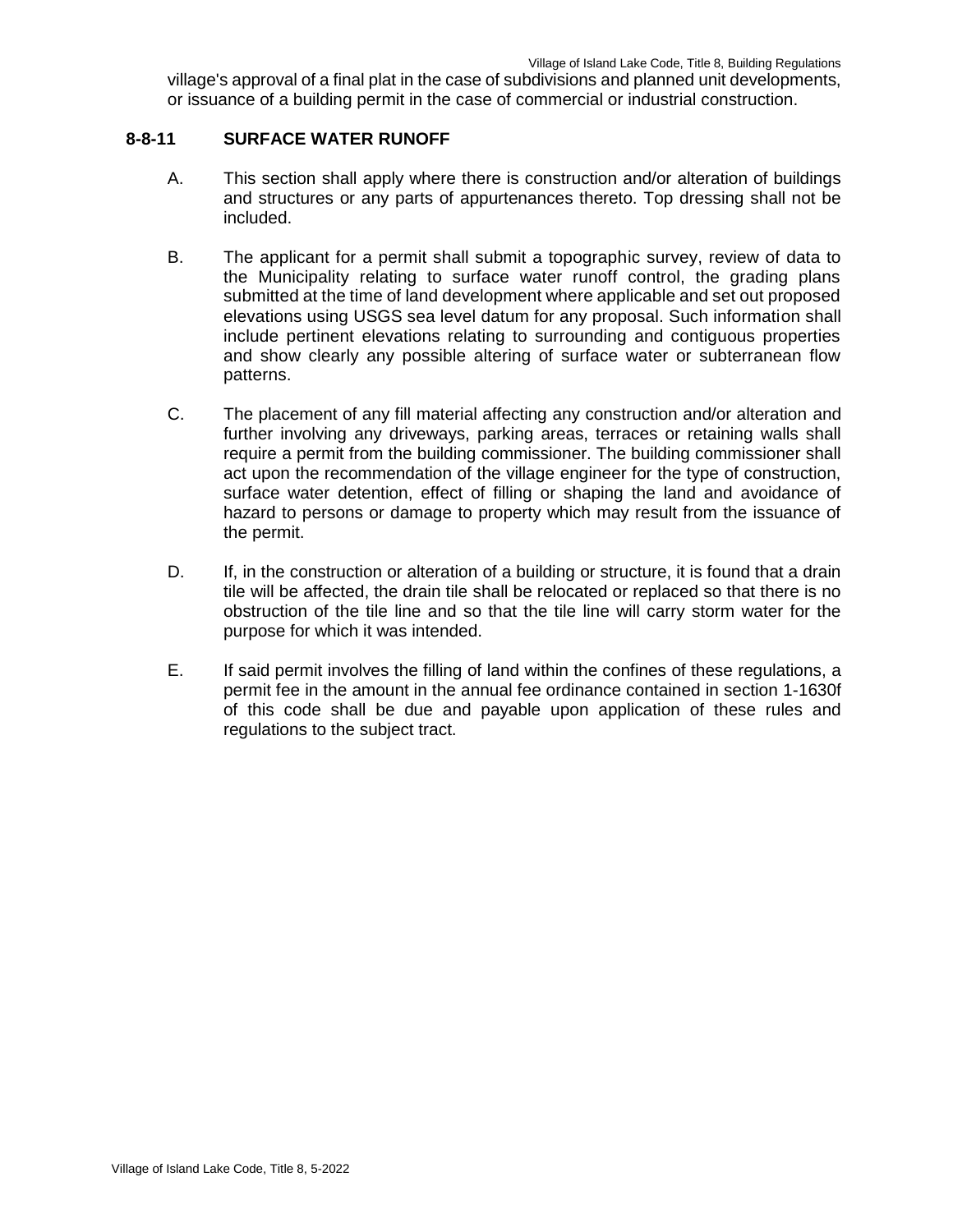# **Chapter 9 (3/25/2021)**

# **ROOFTOP ANTENNAS AND SOLAR PANELS**

## **8-9-1 PARABOLIC OR DISH TYPE TELEVISION ANTENNAS**

A. Definition:

"Parabolic or dish-type television antennas" as used herein shall mean any circular or similar dish shaped transmitting or receiving antenna for communications or for transmitting or receiving television signals from a satellite.

B. Maximum Number Allowed Per Parcel:

Not more than one parabolic or dish type antenna shall be permitted on any parcel of land used or occupied by one main building or one main use.

- C. Residential Property:
	- 1. No Permit Required: No permit shall be required for the installation and operation of a parabolic or dish type antenna where such antenna is totally enclosed within a residential building or where such antenna is one meter or less in diameter and meets all of the following requirements:
		- a. The maximum height does not exceed thirty five feet (35') from ground level, or including any structure, as measured in accordance with the provisions of the zoning ordinance (Title 9 of this code) applicable to the zoning district classification of the subject property.
		- b. Shall not be located in a front or side yard of the subject property as such yards are defined in the zoning ordinance of the Village (Title 9 of this code).
	- 2. Permit Required: No parabolic or dish type antenna which is not totally enclosed within a building or which, if not so enclosed, is greater than one meter in diameter shall be installed until and unless an application for a construction permit has been filed with the Village and approved by the building commissioner; no such application shall be approved unless the construction plans and specifications accompanying said application shall comply with the following requirements:
		- a. The manufacturer's installation and operational manual, or a copy thereof, shall be filed with the application
		- b. That said antenna shall be installed and operated in accordance with the specifications contained in the manufacturer's manual; provided, however, that such installation and operation shall otherwise comply with the terms and provisions contained in this chapter.
		- c. The maximum height of the installation from ground level at the site shall not exceed six feet (6').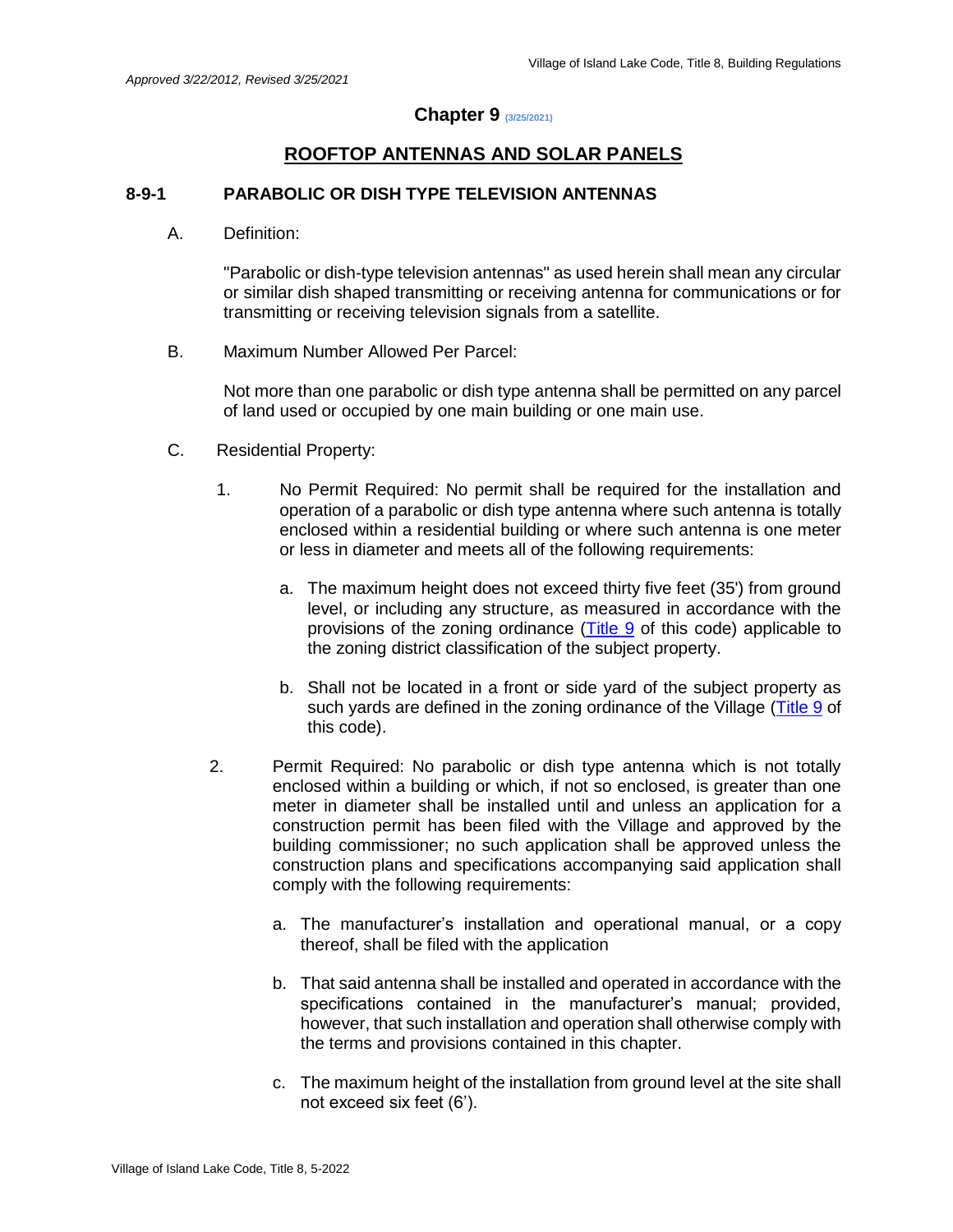- d. The antenna shall not be located in any front or side yard as such yards are defined for the subject property according to the terms and provisions of the zoning ordinance of the Village (Title 9 of this code).
- e. The antenna and pertinent structures in connection therewith shall comply with the minimum setback requirements for the subject property as provided in the zoning ordinance of the Village (Title 9 of this code).
- f. The parabolic or dish type antenna shall not be in excess of six feet (6') in diameter.
- g. Such antenna shall be mounted directly upon the ground. The installation or mounting of such antenna on any roof or tower or similar form of structural support is hereby prohibited.
- h. Such antenna shall be completely screened so as not to have any portion thereof visible from any location outside the perimeter of the property on which it is installed. Provided, however, that any fence or shrubbery providing such screening shall otherwise comply with the ordinances of the Village.
- D. Nonresidential Property:
	- 1. No Permit Required: No permit shall be required for the installation and operation of any parabolic or dish type antenna in a nonresidential zone within the village if such antenna is either fully enclosed within the building structure or, if not so enclosed, is one meter in diameter or less in size and otherwise complies with the height and setback requirements for such property as provided in the zoning ordinance of the Village (Title 9 of this code).
	- 2. Permit Required: No such antenna whose diameter exceeds one meter and which is not wholly enclosed within a building shall be installed and operated within the village unless and until an application for permit has been filed with the village and approved by the building commissioner. No permit shall be issued for such antenna unless the following requirements are met:
		- a. The manufacturer's installation and operational manual, or a copy thereof, shall be filed with the application.
		- b. That said antenna shall be installed and operated in accordance with the specifications contained in the manufacturer's manual; provided, however, that such installation and operation shall otherwise comply with the terms and provisions contained in this chapter.
		- c. The maximum height of the installation from ground level at the site shall not exceed six feet (6').
		- d. The antenna shall not be located in any front or side yard as such yards are defined for the subject property according to the terms and provisions of the zoning ordinance of the Village (Title 9 of this code).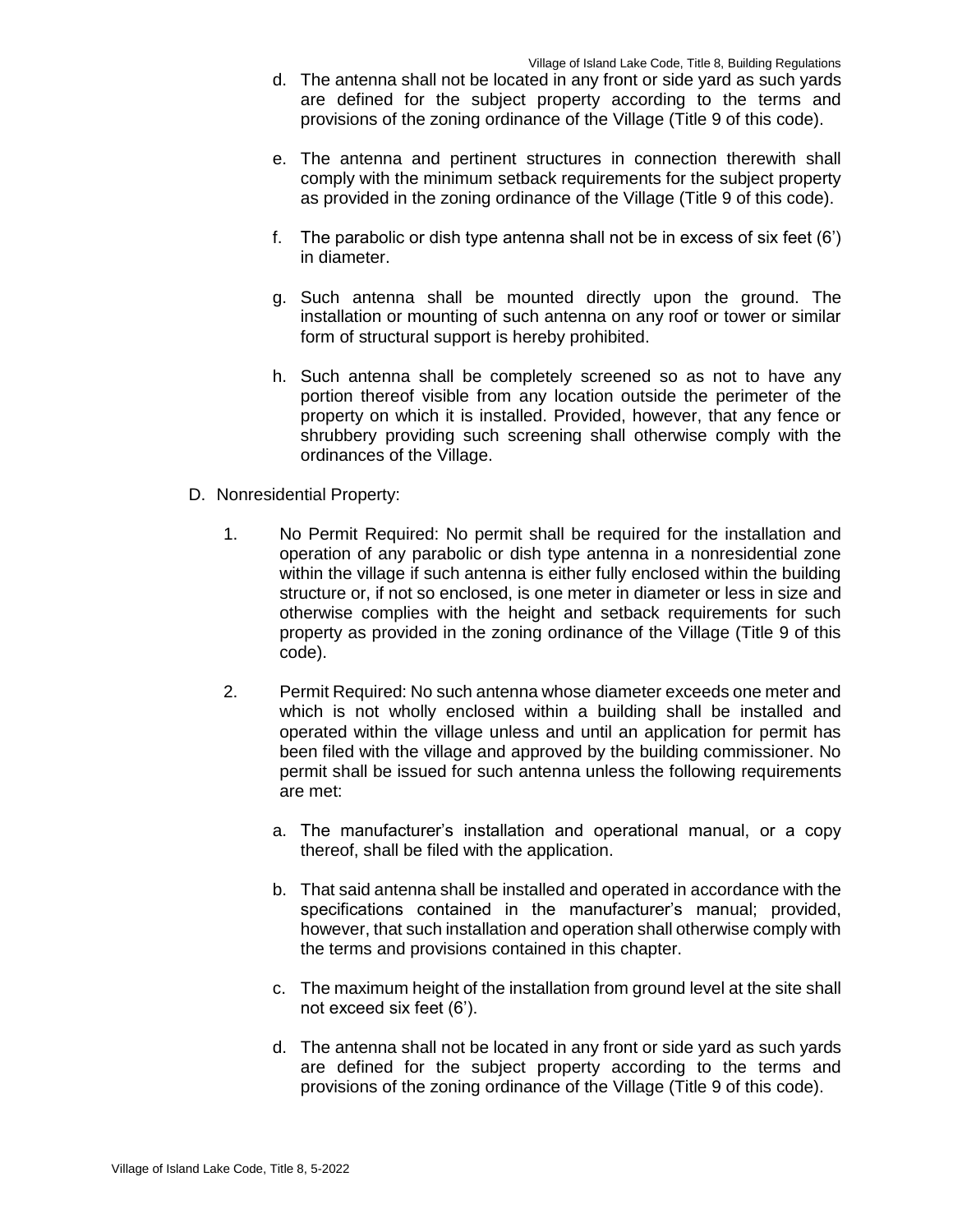- e. The antenna and pertinent structures in connection therewith shall comply with the minimum setback requirements for the subject property as provided in the zoning ordinance of the Village (Title 9 of this code).
- f. All the terms and provisions of the building code of the Village (Chapter 1 of this title) are met.
- g. Such antenna shall be completely screened so as not to have any portion thereof visible from any location outside the perimeter of the property on which it is installed. Provided, however, that any fence or shrubbery providing such screening shall otherwise comply with the ordinances of the Village.
- E. Application Fees:

The application fee for a permit for a residential antenna shall be in the amount set forth in the annual fee ordinance schedule contained in section 1-16-3 of this code.

## **8-9-2 SOLAR PANELS**

- A. Definitions: As used in this chapter, the following terms shall have the following meanings, unless the context clearly indicates a different meaning:
	- 1. *Collector:* Same as solar collector.
	- 2. *Enforcement Officer:* The Building Officer of the Village, or any employee authorized by the Building Officer to act under this chapter.
	- 3. *Low Slope Roof:* A roof with a slope of less than four inches (4") vertically for every twelve inches (12") horizontally, or less than thirty three centimeters (33 cm) vertically for every meter horizontally.
	- 4. *Reflector:* Any device designed or intended to reflect the sun's rays to a solar collector or designed to concentrate the sun's rays on a solar collector.
	- 5. *Snow Load:* The greatest weight of snow to be anticipated from any snowfall in the Village, to be calculated from United States Weather Bureau statistics.
	- 6. *Solar Cell:* Any device designed or intended to produce electricity directly from the energy of sunlight, without moving parts.
	- 7. *Solar Collector:* Any device designed or intended to collect energy from the sun and use that energy to heat air, other gas or liquid to be transmitted through pipes or ducts for heating or energy purposes. A window letting sunlight directly into a room to be heated is not a solar collector.
	- 8. *Solar Component:* Any solar collector, solar engine, reflector, pipe, duct or other component of a system using solar collectors or solar engines.
	- 9. *Solar Energy Engine:* Any device designed or intended to produce motion from heat generated by sunlight; such motion may be by turning a wheel, pulley or gear, or by moving a shaft back and forth. The motion may be produced by a sterling engine, a steam engine, or any mechanical device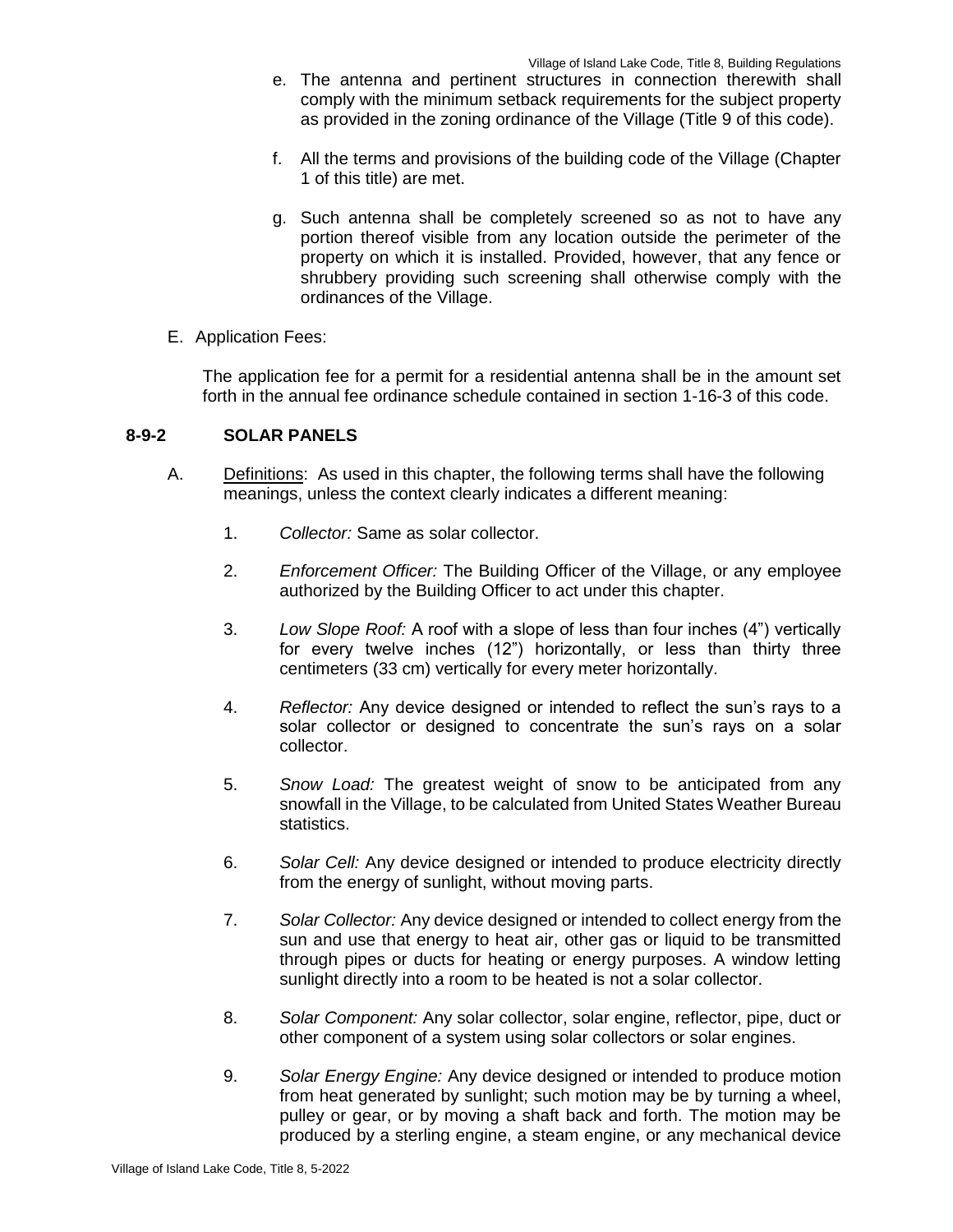using heat and light from the sun.

- 10. *Solar Panel:* A solar collector in the shape of a panel, more than 144 square inches in area, regardless of the thickness of the panel.
- 11. *Wind Load:* Pressure of wind against any object or structure, such as a solar collector.
- B. Scope: This chapter shall apply to all solar collectors and all component parts of a solar system using solar collectors, installed in the Village. Solar energy engines are also regulated by this chapter, whenever such an engine or any part of such engine is mounted on a roof. This chapter shall cover not only solar collectors on new buildings being constructed but also solar collectors on existing buildings. No such solar collector shall be installed without complying with the terms of this chapter.
- C. Permit Required: No solar collector or solar engine shall be installed or constructed without a permit having been issued for the solar collector. Applications shall be accompanied by drawings or blueprints showing the locations and clearances from the roof of all existing and proposed solar collectors, ducts, pipes, controls and other components, including those parts of the system to be installed on the roof or above the roof and those parts of the system to be installed elsewhere in the building. Methods for installing pipes through the roof shall be indicated. The slope of the roof shall be indicated. The application shall be accompanied by specifications for any manufactured components to be installed and shall contain a complete description of any components to be fabricated on or off the site for the installation.
- D. Location; Height and Setback: All solar collectors shall be installed either on the roof of the main building or shall be otherwise incorporated into and made an integral part of the main building itself. The maximum height and setback regulations of the Village Zoning Ordinance shall be observed. Solar collectors are not allowed in any yard as free standing structures.
- E. Minimum Roof Slope: No solar collector, solar engine or accessories, pipes or ducts for any solar collector or solar engine shall be installed on any roof having a slope of less than two percent (<2%) (1/4 of an inch per foot or 2 centimeters per meter).
- F. Low Sloped Roof Installation: Installations on low sloped roofs shall comply with the following requirements:
	- 1. Clearances: All collectors, reflectors, engines, pipes, ducts and other components shall have sufficient clearance between the roof and the installation to permit roof repairs to be made and to permit circulation of air to avoid constant dampness, considering the configuration and location of the solar components and the roof. A space of two feet (2') or sixty-one centimeters (61 cm) shall be adequate clearance in all instances; provided, that a smaller space shall be permitted if it can be demonstrated that all normal repairs and resurfacings of the roof may be made under the proposed clearances. The clearances required herein shall not apply to vertical pipes installed through the roof surface or installed outside of the outside walls to provide access to solar components.
	- 2. Load Capacity: No solar component shall be installed on any roof unless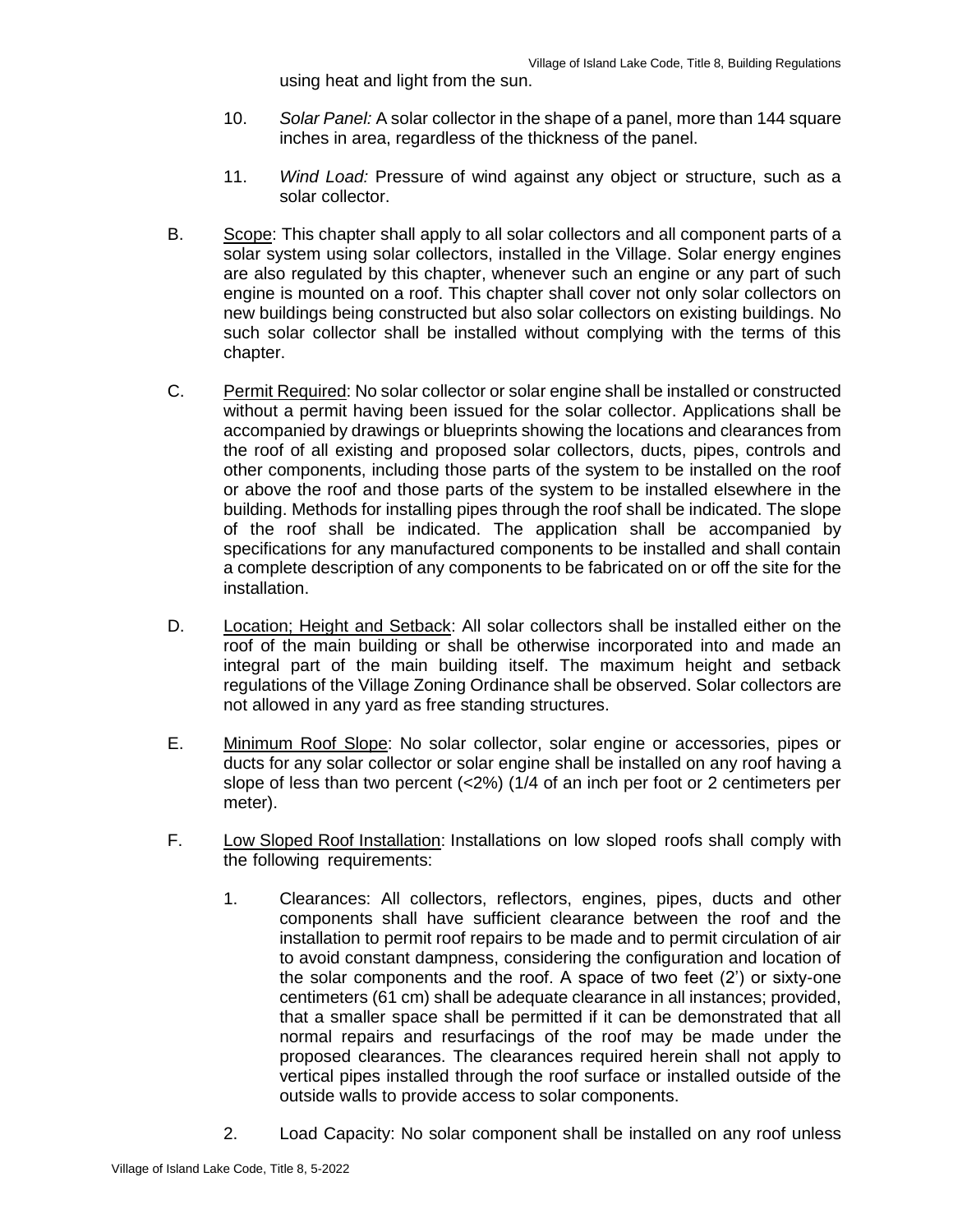the roof has sufficient capacity to hold the weight of the roof, the weight of the solar components and the anticipated snow load. The weight of fluid to be used in any panels, pipes or other components will be included in the calculations of load. In determining the anticipated snow load, the effect of the solar components on causing drifting shall be considered. If the rated capacity of the roof structure is at least one and one-half (1 1/2) times the weight of the roof components, the solar components and the anticipated snow load, the roof structure shall be deemed to have sufficient load capacity.

- 3. Protection From Drifting Or Sliding Snow: On any installation where solar collectors, solar engines and reflectors may cause snow to drift on a roof, provisions shall be made by snow fences, chutes or other barriers to prevent snowdrifts from accumulating on the roof. Wherever a solar collector, or other solar component may cause snow to slide, the part of the roof where the snow may accumulate as a result of sliding shall have sufficient capacity to hold the weight of the snow anticipated to accumulate because of sliding. Wherever the location and slope of a solar collector or other solar component may cause snow to slide onto any doorway, patios, decks, sidewalk or other place used by pedestrian traffic, protection in the form of chutes, awnings or other devices shall be provided to prevent any snow from sliding onto any such doorway, patios, decks, sidewalk or other place.
- 4. Roof Penetration: Wherever any pipe, duct or other solar component penetrates the surface of a roof, the roof shall be protected from leaks in the manner provided for any stack, pipe or conduit penetrating the roof surface.
- 5. Roof Preparation: Before any solar component is installed, the roof shall be inspected and any repairs and maintenance work needed shall be done to put the roof in leakproof condition.
- G. Other than Low Sloped Roof Installation: All of the requirements for installations on low sloped roofs shall apply to installations on roofs other than low sloped roofs, except that in lieu of clearance from the roof, a solar panel may be attached flush to the roof. Such solar panel may be an integral part of the roof, providing a waterproof cover, with a waterproof seal between the panel and the rest of the roof. If such panel is not made an integral part of the roof but is attached flush with the roof, the top and sides of the panel shall be sealed where they meet the roof surface or shingles, to prevent water from getting under the panel.
- H. Access: Any roof over three (3) stories above the ground shall be provided with a means of access other than an outside ladder against an outside wall. No solar components shall be installed in a location so as to interfere with walkways on any roof.
- I. Leakproof Components: Each solar component which may contain any liquid or gas shall be designed and constructed to prevent the leakage of any liquid or gas under any combination of temperature and pressure possible either during use or when the system is not in use.
- J. Wind Pressure: Each solar collector, solar panel and solar engine shall be securely anchored to withstand the maximum wind pressure anticipated, considering the effects, if any, of the solar components in channeling wind, and without considering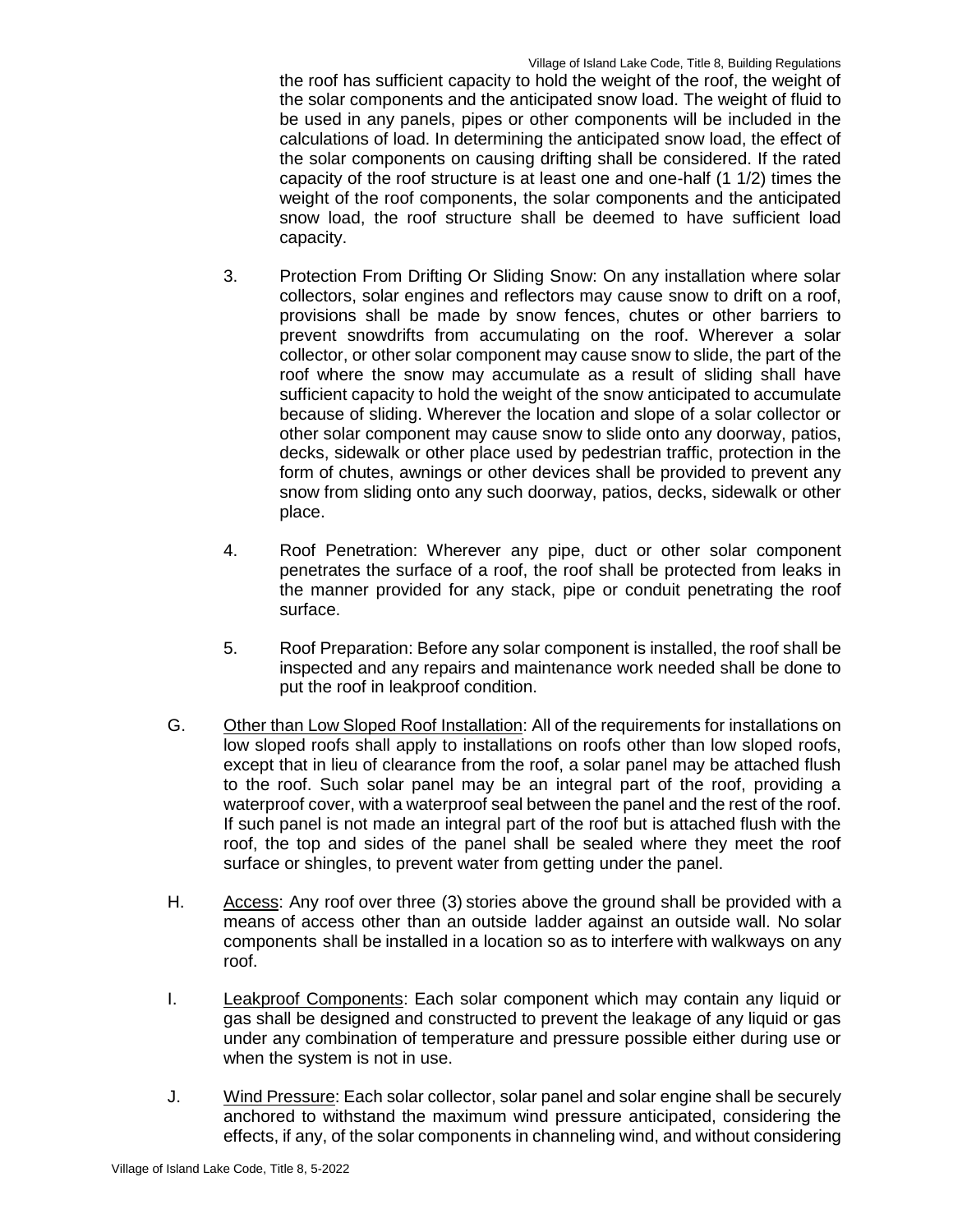the weight of any liquid in the components.

- K. Innovative Designs: Nothing in this chapter shall be interpreted as prohibiting any innovative design. Any design not specifically permitted by this chapter may be installed, upon a showing that the proposed system of solar components will achieve the safety objectives and structural objectives of the provisions of this chapter.
- L. Inspections, Repairs: Each solar collector, reflector, solar engine and all solar components shall be inspected at least once each year. Such inspections shall be at the owner's expense, and may be made by any qualified person selected by the owner. The inspection shall include looking for any evidence of dampness on the roof due to shading, lack of air circulation or leaks, and shall include examining the structural parts securing all components. A certified report of such inspection shall be filed annually by, or on behalf of, the owner/applicant with the Building Officer on or before March 1 of each year.
- M. Interference with Adjoining Property: Nothing herein contained nor any permit issued hereunder, shall be constructed to restrict or limit the use and development of any adjoining or other premises.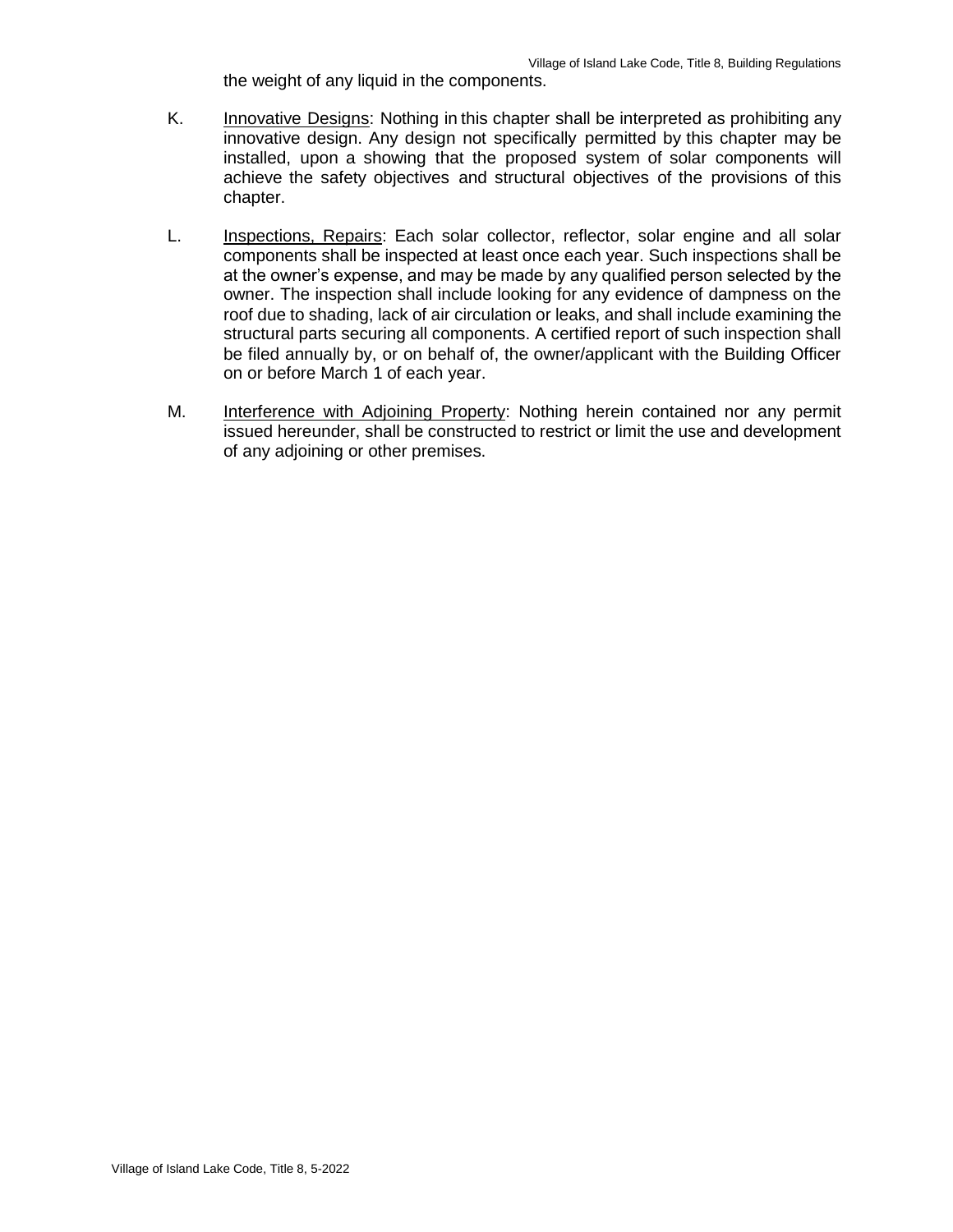# **BOAT DOCKS AND PIERS**

## **8-10-1 PURPOSE**

- A. Authorize the construction of minor recreational boat docking facilities and modification of or additions to said facilities.
- B. Contribute to improving the safety of the public and its properties, be they land or tangibles.
- C. Provide a standard by which existing structures may be brought into compliance with this chapter should the structure in question be cited as being in an unsafe, unsightly, or dilapidated condition.

## **8-10-2 DEFINITIONS**

DOCK: That portion of a pier which is explicitly constructed on dry land. PIER: Any flat structure, explicitly extending out over a waterway, which is typically used as a landing place for boats and/or rafts.

PIER POST: A device that is anchored to the lake bottom and holds up a pier.

WATERWAY: Any lake, river, pond, channel, bay or stream.

## **8-10-3 APPLICABILITY**

This chapter applies to all proposed and existing nonpublic recreational boat docks and piers constructed on the river, lakes or streams falling within the boundaries of the village.

## **8-10-4 GENERAL CRITERIA, STANDARDS AND PROVISIONS**

- A. Private piers and docks may be constructed and maintained only on privately owned and improved waterfront lots. Piers and docks may include railings, bench, small storage box and provisions for life preservers only.
- B. A pier shall project no more than twenty four feet (24') into the waterway and in no instance shall the length be greater than one-fourth  $(1/4)$  of the width of the waterway and a pier shall not exceed six feet (6') in width.
- C. The width of the dock shall not be greater than ten feet (10') and in no instance be greater than one-half  $(1/2)$  of the length of the owner's shoreline frontage. Docks may only cantilever over the shoreline by six inches (6").
- D. For L-shaped and T-shaped piers, the length of that portion parallel to the shoreline must not exceed fifty percent (50%) of the landowner's shoreline frontage or twenty feet (20'), whichever is less. Total length perpendicular to the shoreline shall not exceed twenty four feet (24') including the "T" or "L".
- E. Any dock or pier implicitly parallel to the shoreline must be constructed as an integral part of a sea wall (which conforms to the "shoreline protection" ordinance, Chapter 11 of this title).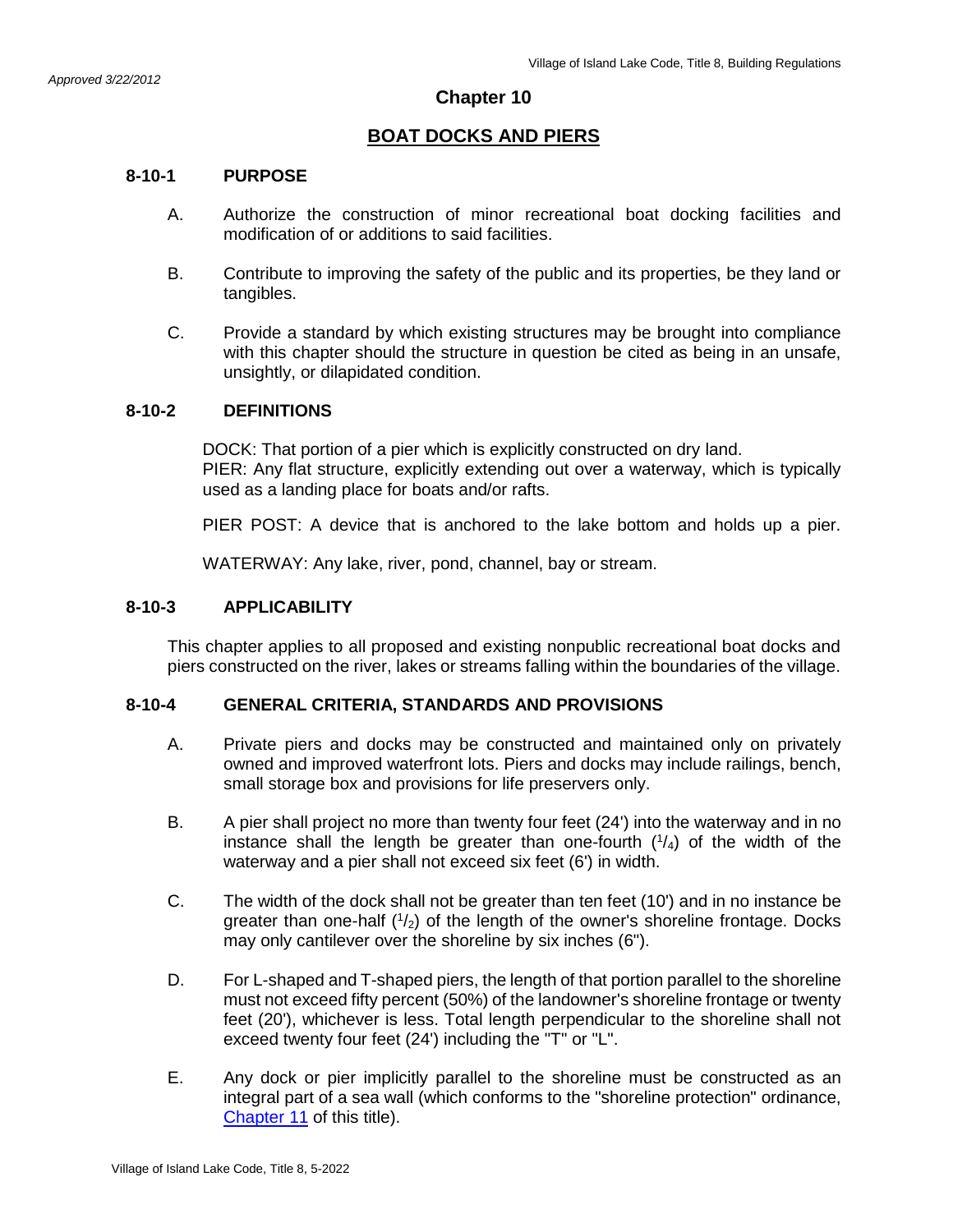- F. Any pier must be aligned so as not to cross the projection of neighboring property lines into the waterway or come within four feet (4') of any such lines.
- G. Top of pier elevation shall not exceed thirty six inches (36") above the mean water level (MWL) while the bottom of pier elevation shall be no less than eighteen inches (18") above MWL.
- H. Pier post shall be marked with amber reflective devices (3 inches in width or larger) visible from all sides. Reflective tape approved for use by the department of transportation (DOT) or screw on reflectors are acceptable. Piers require an amber reflector, visible from the water, placed at the farthest point into waterway.
- I. The dock or pier must be securely anchored to the shore and lake bottom to prevent its incidental detachment and becoming a floating hazard during times of high water and/or winds.
- J. No floating piers will be allowed.
- K. Any and all electrical fixtures or outlets attached or adjacent to the pier shall be outdoor rated and be installed under full compliance with the national electrical code.
- L. All docks and piers will be constructed of a noncorrosive, and/or decay resistant type material such as, but not limited to: cedar, wolmanized wood, redwood, aluminum, or coated steel. Fasteners, such as nails, screws or brackets will be galvanized or stainless steel and only biodegradable paints or stains may be used.
- M. The foregoing restrictions shall not apply to piers and docks maintained by the village.
- N. Diving platforms will not be permitted.
- O. Boat docks or piers made of poured concrete or similar material will not be permitted.
- P. Stand alone shore station not adjacent to a pier or sea wall will not be permitted.
- Q. Tires may not be used for bumpers.

## **8-10-5 EXISTING DOCKS AND PIERS**

No dock or pier existing prior to the effective date hereof may hereafter be extended or altered without a permit having been secured therefor. All alterations or extensions must comply with the provisions of this chapter. Normal maintenance shall be allowed on such preexisting docks or piers without securing a permit. However, docks or piers in "substantial disrepair" (defined as a dock or pier which requires repair or replacement of 50 percent or more of the materials of which it is constructed) may not be maintained, repaired, restored or altered except upon issuance of a permit therefor in conformity with the provisions of this chapter. Docks or piers in "substantial disrepair" as defined herein shall be repaired, pursuant to the foregoing, or improved within ten (10) days after receipt of notice to do so by the building department.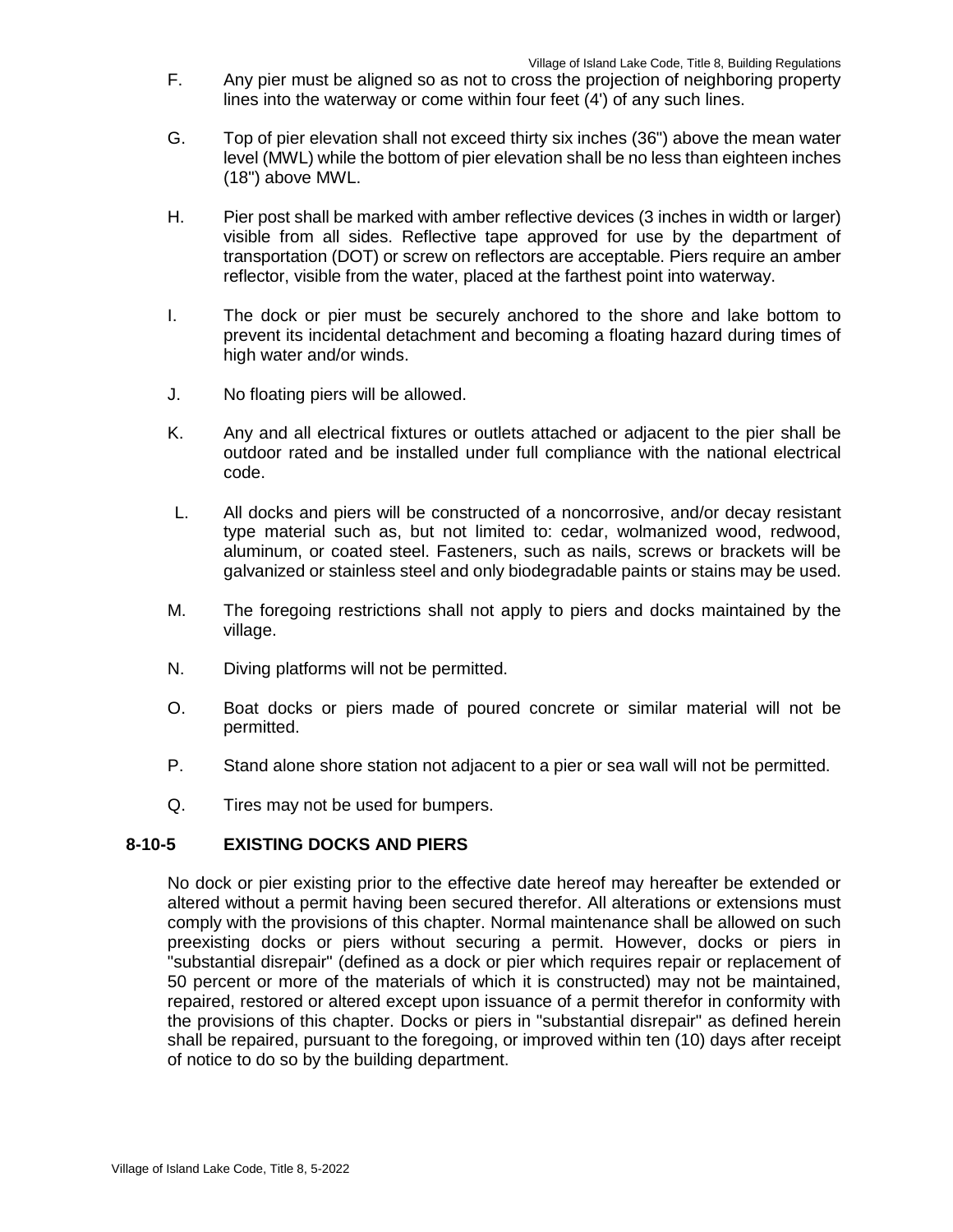## **8-10-6 MAINTENANCE**

- A. All docks or piers are to be maintained by the property owner; this implies that the owner will maintain the structure in a safe and sound condition year round.
- B. Docks and piers shall be maintained in good condition as determined by the building department. The owner shall repair or replace the dock or pier which is determined to be in disrepair upon ten (10) days' notice to do so from the building department.

## **8-10-7 SPECIAL CONDITIONS**

- A. The fact that a building permit has been issued for any dock or pier shall not relieve the holder thereof of responsibility for compliance with provisions of this chapter or the requirements of any other ordinance applicable thereto at the time that said dock or pier was constructed or repaired.
- B. If at any future date the department of transportation, the army corps of engineers or the village determines that the pier obstructs or impairs navigation, or in any way infringes on the rights or interests of the public or any individual party, the permittee agrees to make necessary modifications to the pier as determined by the department of transportation, the army corps of engineers or the village.
- C. This chapter does not convey title to any permittee or recognize title of any permittee to any submerged or other lands, and furthermore, does not convey, lease or provide any right or rights of occupancy or use of the public or private property on which the project or any part thereof will be located, or otherwise grant to any permittee any right or interest in or to the property whether the property is owned or possessed by the state or by any private or public party or parties.
- D. This chapter does not release any permittee from liability for damage to persons or property resulting from the work covered by the permit, and does not authorize any injury to private property or private rights.
- E. This chapter does not relieve any permittee of the responsibility to obtain other federal, state or local authorizations required for the construction of the permitted activity; and if the permittee is required by law to obtain authorization from any federal authority to do the work, the authorization is not effective until the federal approval is obtained.
- F. The permittee shall, at his own expense, remove all temporary piling, cofferdams, false work, and material incidental to the construction of the project, from the floodway, stream or lake in which the work is done. If the permittee fails to remove such structures or materials, the village may have removal made at the expense of the permittee. If future need for public navigation or public interests of any character by the state or federal government necessitates changes in any part of the structure or structures, such changes shall be made by and at the expense of the permittee or his successors as required by the department of transportation, or other properly constituted agency, within sixty (60) days from receipt of written notice of the necessity from the department or other agency, unless a longer period of time is specifically authorized.
- G. If a project authorized by this permit is located in or along a meandered stream, the permittee and his successors shall make no claim whatsoever to any interest in any accretions caused by the project.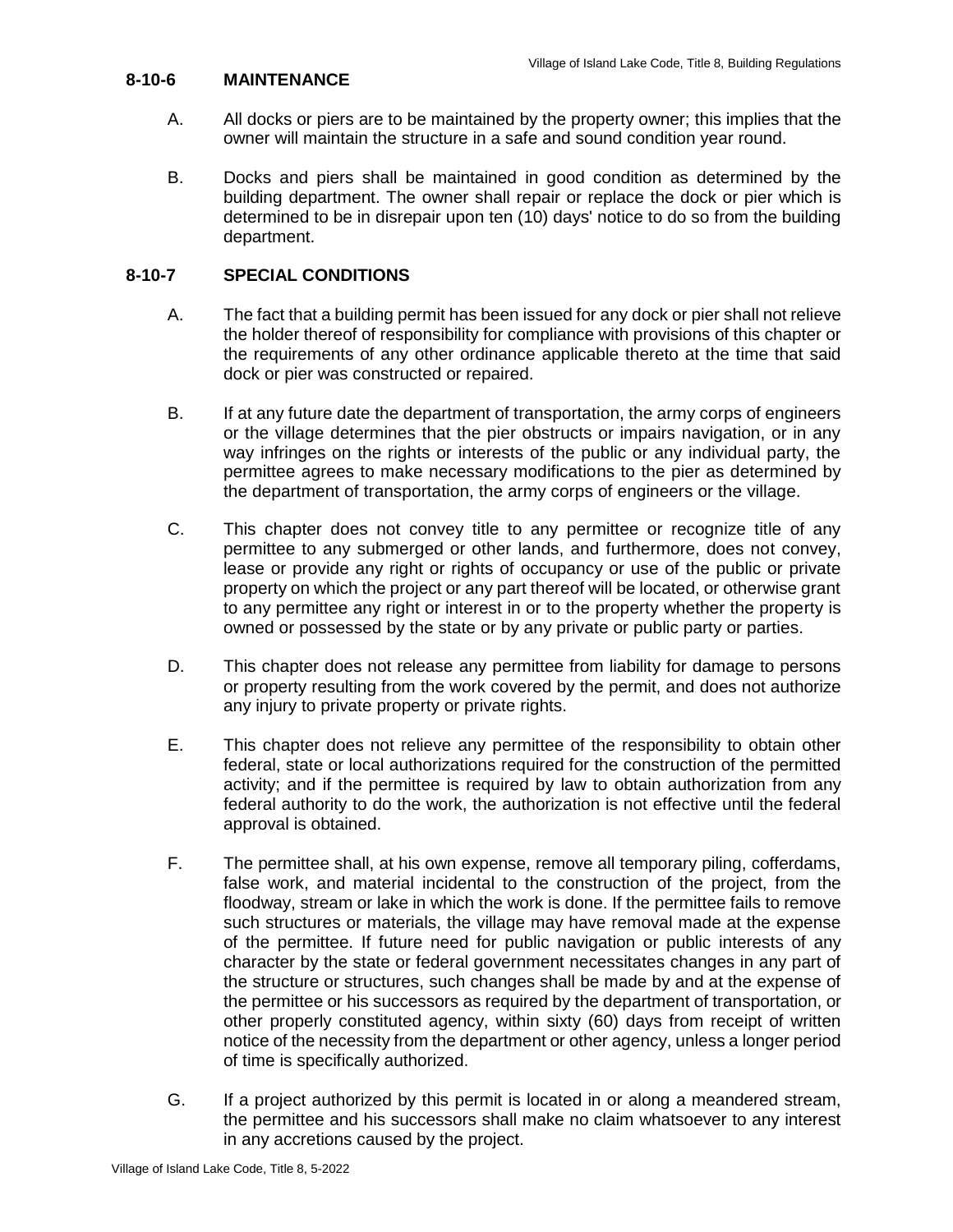H. In issuing this permit, the village does not approve the adequacy of the design or structural strength of any structure or improvement authorized by this permit.

## **8-10-8 PERMIT APPLICATION REQUIREMENTS**

The permit fee shall be in the amount set forth in the annual fee ordinance schedule contained in section 1-16-3 of this code. The following requirements must be met prior to the issuance of a dock or pier permit:

- A. Signature of the person making the application. If not the property owner, must show name of property owner.
- B. Lot layout showing lot lines and location of the improvement between the sidelines of the property.
- C. Approximate shoreline profile and mean water level (obtain MWL from the building inspector).
- D. Dimensions of the dock or pier and the distance it extends out from the shoreline.
- E. Details of construction; material, framing, decking, etc.
- F. Method of anchoring the dock or pier to the shoreline and lake bottom (including type and size of pipe or timber).
- G. Supply one copy of the above information on an eight and one-half inch by eleven inch  $(8<sup>1</sup>/<sub>2</sub>" x 11")$  or eleven inch by seventeen inch  $(11" x 17")$  sheet(s) to be kept on file with the village.

## **8-10-9: PENALTY**

All persons in violation of the provisions of this chapter shall have ten (10) days from the date of written notification by the building department or representative of the village to remedy such violation. "Notice" as used in this chapter, shall be deemed given if written notice of the violation is mailed or personally served upon the owner or occupant of the lot or lots in violation. The owner and the occupant shall be equally liable for any violations of this chapter. Any person who violates any of the provisions of this chapter shall be fined in accordance with the general penalty provisions contained in section 1-41 of this code for each offense.

In addition to the foregoing penalty provisions, all docks or piers erected, repaired or maintained in violation of the provisions of this or any other ordinance applicable thereto shall be deemed a nuisance, and may be abated or enjoined as in the case of other nuisances.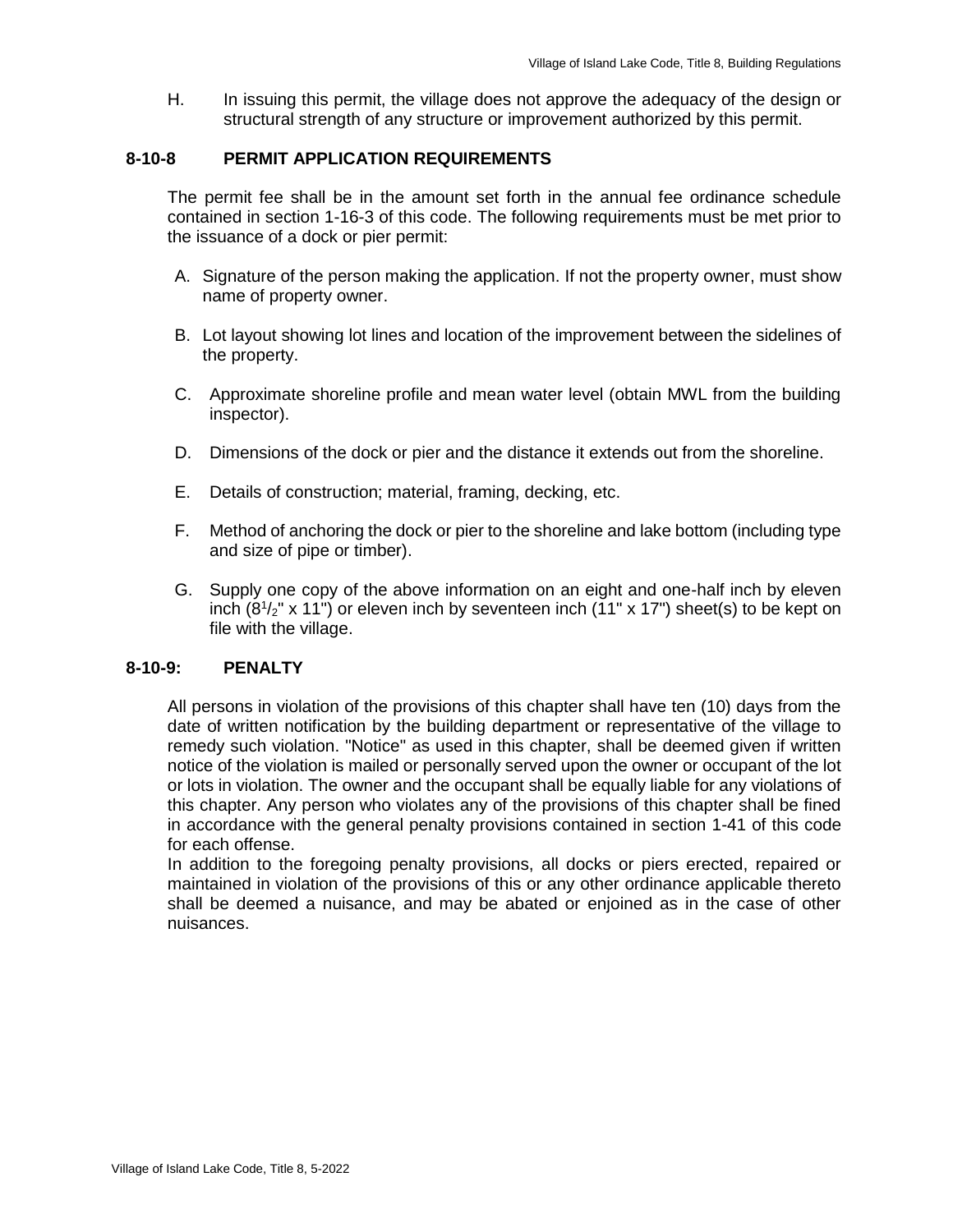# **SHORELINE PROTECTION**

# **8-11-1 PURPOSE**

- A. To authorize shoreline and streambank protection activities along the waters encompassed by the boundaries of the village.
- B. To provide minimum standards to safeguard persons, to protect property and prevent the despoliation of the environment, and to promote the public welfare, by regulating and controlling the design, construction quality of materials, and use and maintenance of any structure or activity, or lack of, which disturbs or breaks the topsoil or otherwise results in the movement of earth on land and shoreline situated in the Village of Island Lake, Lake and McHenry Counties, IL.
- C. To protect the public interest in public bodies of water, the preservation of the flood carrying capacity of lakes and streams and the prevention of significant increase in potential flood damage.
- D. Reduce the burden, financial and otherwise, the public has to bear by failure of others to comply with the following provisions.
- E. Provide a safe and healthy environment for those people who utilize the waters within the village for personal enjoyment.

# **8-11-2 APPLICABILITY**

- A. Shoreline Protection Activities: This chapter applies to shoreline protection activities on the streams, creeks, river and lake under the jurisdiction of the village, any reaches of shoreline and streambank which are experiencing active or passive erosion, are covered by this chapter.
- B. Permit Issuance Conditions: No permit shall be issued for the construction of any new building(s) on any waterfront property where no, or inadequate, shoreline protection exists. Shoreline protection, in full compliance with the following provisions, shall be provided prior to the issue of any such building permit.
- C. Activities: This chapter does not apply to the following activities: channel modifications such as the excavation of pilot channels; structural channel control measures such as the construction of dikes and jetties; any activity which would result in the creation of land either directly, or indirectly by accretion; and projects which conflict with a federal, state or local project or improvement or with any other rules of the village.
- D. Coordination with Other Agencies: This permit does not supersede nor relieve any permittee's responsibility to obtain other federal, state or local permits. The U.S. Army Corps of Engineers regulatory functions office should be contacted to obtain any additional design criteria and required permits.

# **8-11-3 GENERAL CRITERIA**

In order to be in compliance with this chapter, an individual project must meet the following general criteria: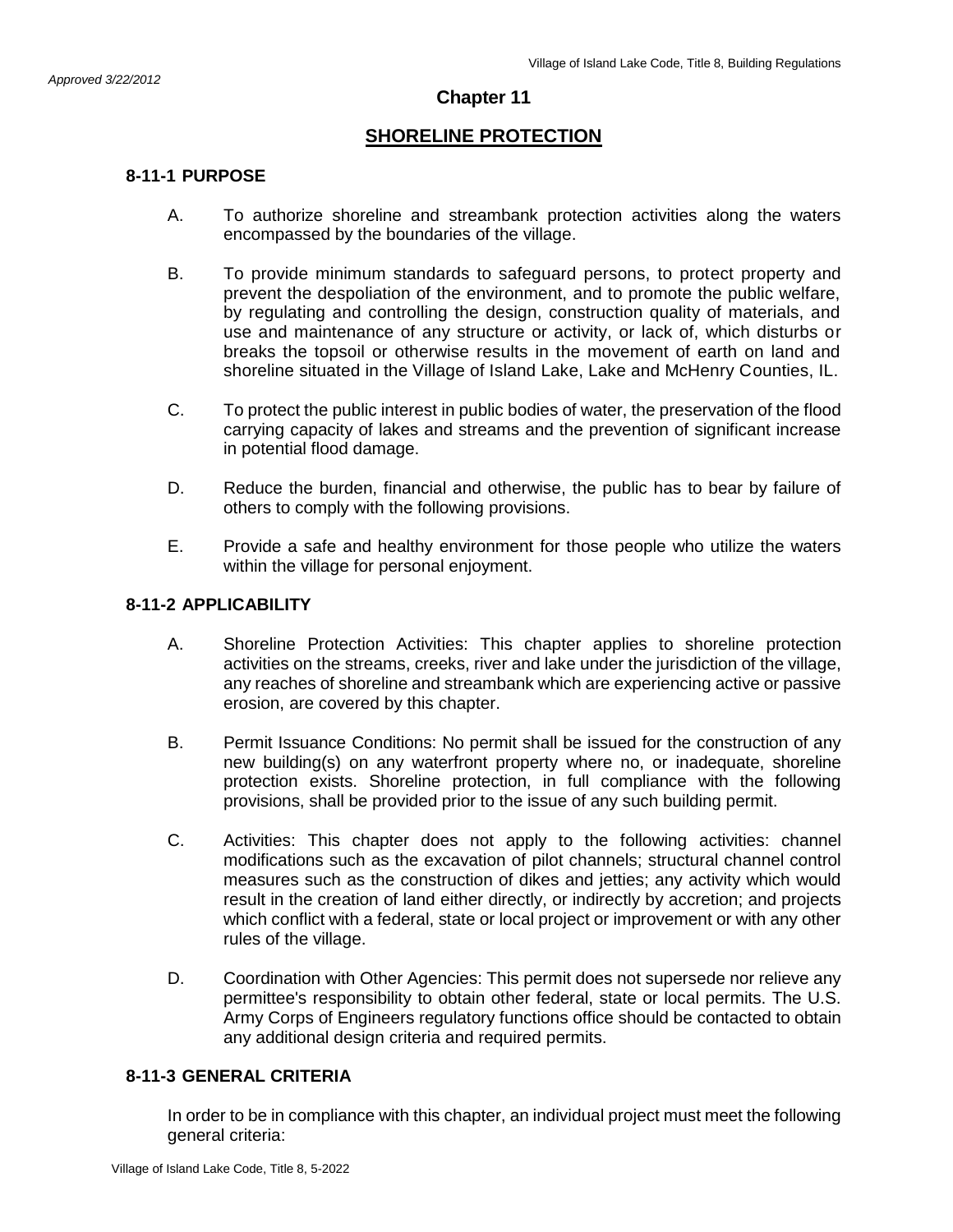- A. Only the following materials, individually or in combination, may be used: stone riprap (river run stone or crushed limestone), steel, PVC, or aluminum sheet piling, cellular retaining blocks, geotechnical fabric materials, and natural vegetation provided all other conditions of this chapter are met. Alternative materials to those listed above may be submitted for the board of trustees to review and approve. Such materials may be, but are not limited to, gabion baskets or fabric formed concrete revetments.
- B. The following materials listed, but not limited to, may not be used in any case: auto bodies or parts, garbage or debris, scrap lumber, concrete refuse, metal refuse, roofing materials, asphalt or other bituminous materials, tires or wheels, or any material which would cause, or have potential to cause, water pollution as defined by the EPA act or any other material found to be unsuitable, for its intended use, by the building inspector and/or the village board of Island Lake.
- C. The length of shoreline protection shall not be less than the property owner's full shoreline frontage.
- D. Any/all material utilized shall be properly sized and anchored to resist anticipated forces, such as, but not limited to, current, wave, earth, and ice action.
- E. Protective structures shall be constructed so as to be totally self-supporting during periods of low water levels.
- F. Materials shall be placed in a way which would not cause erosion, or the accumulation of debris, on properties to or opposite the project.
- G. Materials or protective structures shall not be placed higher than the existing top of bank.
- H. Alterations to the grade and subsequent elevations of the existing property may require an additional permit(s) (per Ordinance 8.4; Erosion and Sedimentation Control, 8.5; Special Flood Hazard Areas, and 8.8; Storm Water Drainage). Consult the building inspector for additional information.
- I. The maximum slope allowable for vegetation to be utilized as shoreline protection shall be three (3) horizontal to one vertical.
- J. Materials should be placed so that the modified cross sectional area of the channel will conform to that of the natural channel upstream and downstream of the site. In no case shall the cross sectional area of the natural channel be reduced by more than ten percent (10%) nor the volume of material placed exceed one cubic yard per lineal foot of streambank or shoreline. The bank may be graded to obtain a flatter slope and to lessen the quantity of material required.
- K. Disturbance of vegetation shall be kept to a minimum during construction to prevent erosion and sedimentation. All disturbed areas shall be sod or seeded with exclusion blanket upon completion of construction. Silt fence shall/must be installed before construction starts.
- L. In the case of sea walls and gabion structures on lakes, the structure shall be constructed at or landward of the water line, as determined by the normal pool elevation, unless: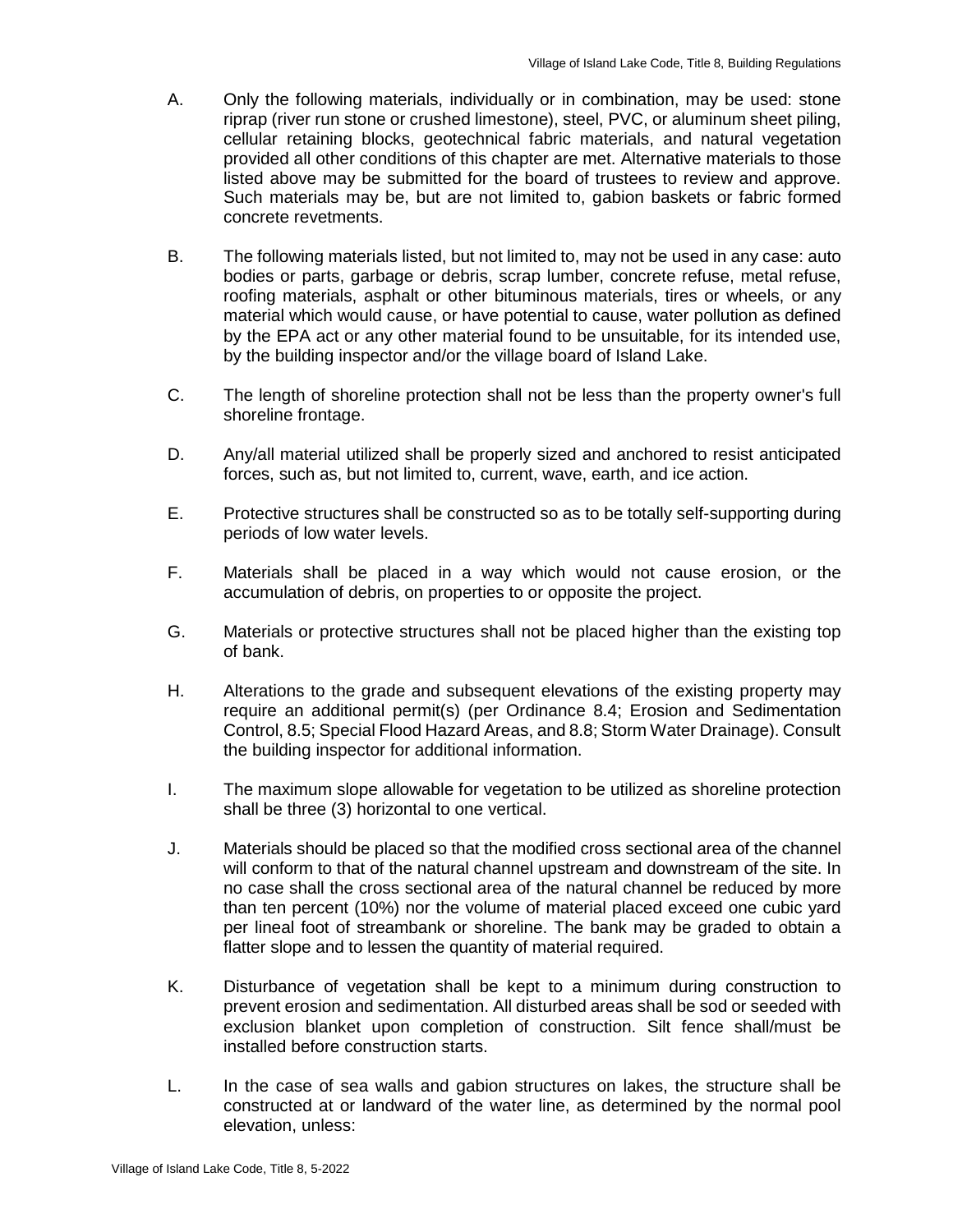- 1. It is constructed in alignment with an existing sea wall(s) or gabion structure(s); and
- 2. The volume of material placed, including the structure, would not exceed one cubic yard per linear foot.

## **8-11-4 DESIGN GUIDELINES**

- A. Technical Assistance: For technical assistance in designing shoreline or streambank protection it is suggested that you contact the U.S. Army Corps of Engineers Waterways Experiment Station, Vicksburg, Mississippi 39180, for a copy of the booklet, "Streambank Protection Guidelines...For Landowners and Local Governments" or a registered professional engineer.
- B. General Guidelines For Riprap Placement: The following suggestions are listed as general guidance for the placement of riprap, the most common form of bank protection
	- 1. A well distributed mix of stones weighing from ten (10) to twenty (20) pounds per stone or larger should be used.
	- 2. The thickness of the riprap layer should be from ten (10) to eighteen (18) inches. Portions of the riprap layer that would normally be underwater should be increased to twelve (12) to eighteen (18) inches.
	- 3. Below the riprap layer there shall be a six inch (6") layer of filter medium such as sand or washed gravel, and a layer of filter fabric.
	- 4. Dumped riprap should be placed at a slope of two (2) horizontal to one vertical or flatter. The slope may be increased to 1.5 horizontal to one vertical for hand placed riprap.
	- 5. A riprap trench or apron should be provided at the base of the protected bank for stability.
	- 6. Both ends of the project should be "tied" into the bank; the most common method being to excavate a trench in the bank and fill it with riprap.
- C. Privately Owned Sand Beaches: A sand beach will only be allowed in areas behind shoreline protection. Beach must be constructed in such a way that at no time will sand be introduced into the lake. Existing sand beach areas are not allowed to bring in any new sand. Anyone doing so will be subject to fines in the amount set forth in the annual fee ordinance contained in section 1-16-3 of this code or more and information will be given to the U.S. army corps for additional penalties as their guidelines allow.
- D. Concrete: Concrete retaining/sea walls provide an excellent form of shoreline protection provided proper design and construction methods are used. The following minimum guidelines are intended to provide general information on sound concrete retaining wall construction practices:
	- 1. All concrete used shall have a twenty eight (28) day compressive strength of three thousand (3,000) psi.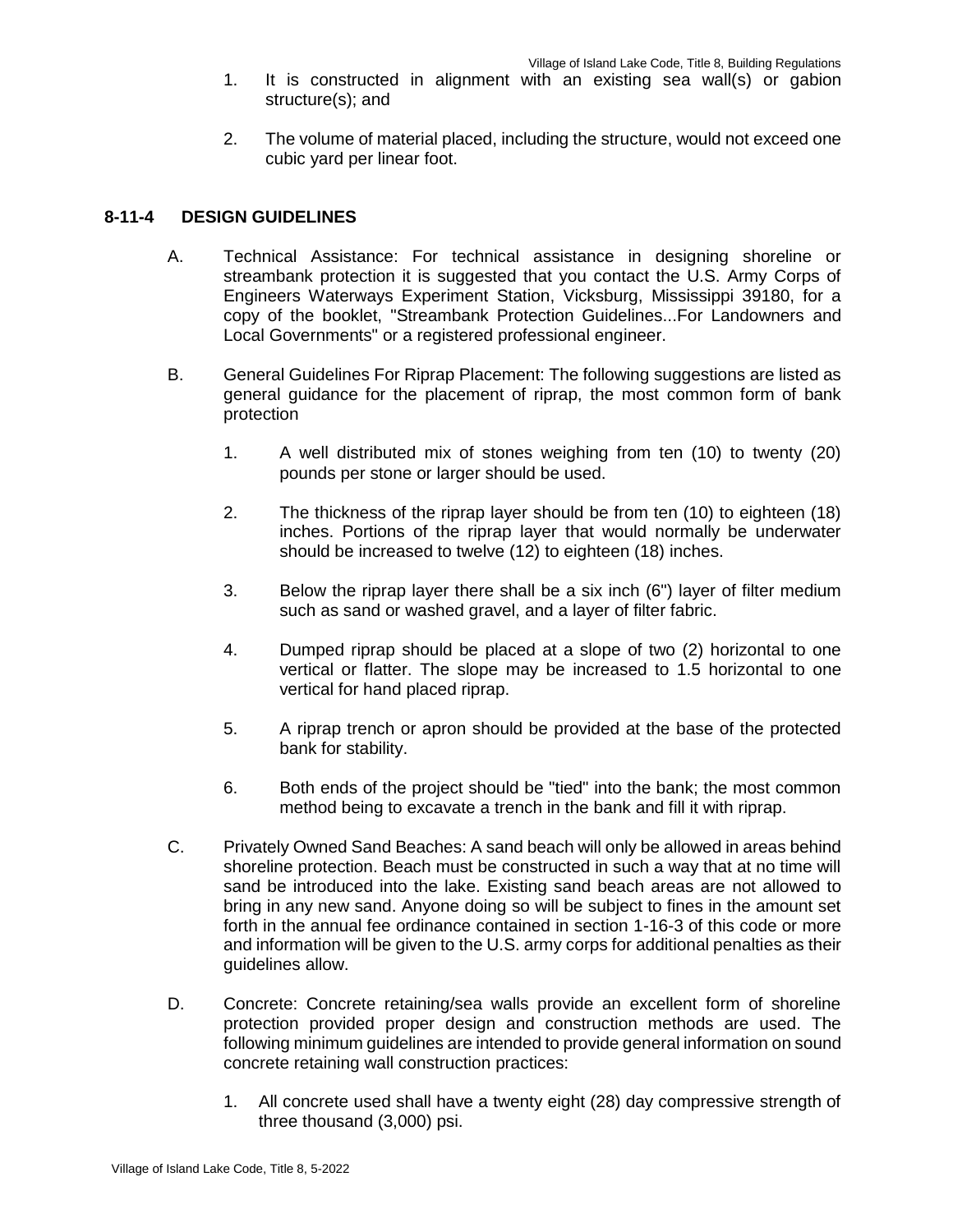- 2. Minimum wall thickness should be eight inches (8").
- 3. All concrete retaining walls shall have a footing which will be a minimum of forty two inches (42") below the grade of the waterward side, and be keyed into the earth.
- 4. All concrete retaining walls, except gravity walls, will have at least the minimum amount of reinforcing steel, properly located, required by the (ACI) American Concrete Institute Code.
- 5. A sufficient amount of two inch (2") round weep holes shall be installed to reduce the hydrostatic back pressure on the wall. A system of drain tiles and washed gravel backfill shall also be utilized to relieve such pressures.
- 6. The air content of the concrete shall be 5.1% to reduce the likelihood of damage due to freeze-thaw action.
- 7. Consult a registered engineer or competent contractor regarding the proper design required to overcome the various loads created by, but not limited to, varying soil conditions, water table elevations, frost-heave, and supercharge loads due to the location of buildings and/or roadways, etc.
- E. Steel/Aluminum Sheet Pile: Sheet pile can also provide long lasting cost effective shoreline protection provided proper design and construction methods are utilized. The following minimum guidelines are intended to provide basic background information on sound design and construction considerations:
	- 1. Steel shall be at least ASTM A-328 grade or better with a minimum yield point (Fy) of 38.5 Ksi or better, a minimum allowable stress (Fa) of 25 Ksi or better and a minimum length of six feet (6').
	- 2. Aluminum sheeting, bracing assemblies, wales, cap, tie rods, shims and clips, shall be made from aluminum alloy 6061-T6 designation B22 (Fu [min] - 38 Ksi and Fy [min] - 35 Ksi).
	- 3. Use of dissimilar metals together should be avoided.
	- 4. Care should be taken to install the sheet pile plumb and horizontal.
	- 5. A major percentage of retaining wall failures is due to improper installation or lack of tie backs, therefore, tie backs must be designed for and installed accurately to ensure proper stress transfer
	- 6. Anchor plates or "dead-men", minimum length of six feet (6'), will be installed in undisturbed soil if possible.
	- 7. A cap four inch by four inch (4" x 4") minimum must be installed on the top of the wall to ensure rigidity, alignment, and safety.
	- 8. Install an adequate amount of two inch (2") round weep holes to relieve hydrostatic back pressure. A system of drain tiles and washed gravel backfill shall also be utilized to relieve such pressures.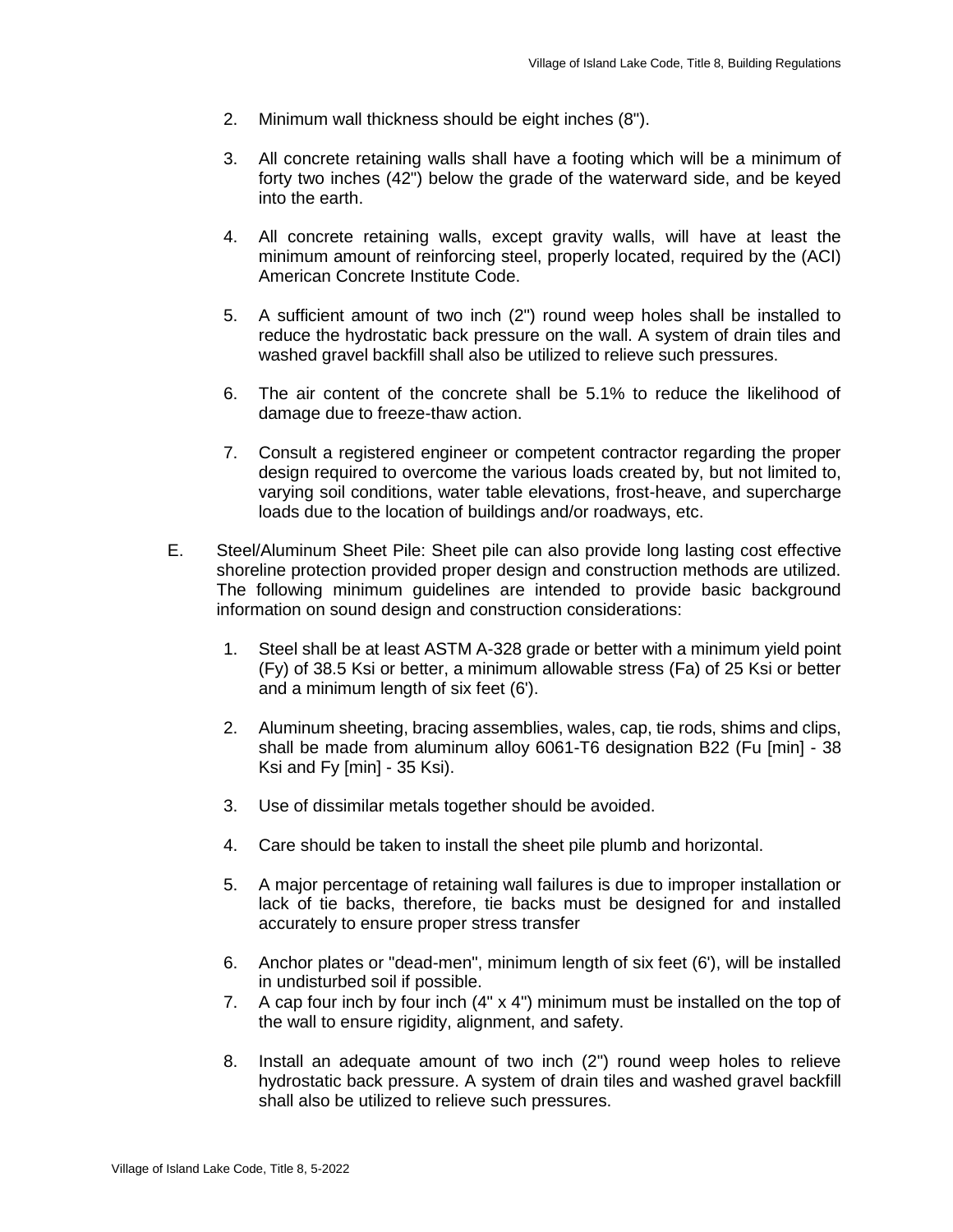- 9. Consult a registered engineer or competent contractor regarding proper design and installation requirements.
- 10. Consult the manufacturer of the sheet pile used to ensure any and all special conditions are met, such as, but not limited to, soil conditions (including chemical), chemical makeup of water (pH, etc.), minimum number and spacing of tie rods, or use of concrete cap.
- 11. Sheet piling shall extend a minimum of forty two inches (42") below grade (at the waterward side) or shall extend an equal amount to that exposed above grade, i.e., a five foot (5') tall wall shall extend five feet (5') below grade for a total sheet length of ten feet (10').
- F. Backfilling: The removal of materials from the lake bed for backfilling is strictly prohibited. Penalties will follow the guidelines of section 404 of the clean water act, paragraph S4A.
- G. Special Conditions:
	- 1. A permit issued for the work, as mentioned above, does not authorize any other construction related activity such as, but not limited to, changes in grade or pier construction.
	- 2. Existing sea walls that do not comply with the above specifications may continue to exist under "nonconforming use" until such time the structure is either modified or deemed to be in an unsafe or unsightly condition by the building inspector.
	- 3. There shall be no excavation of shoreline for any reason unless and until a permit is granted by the village for such work.
	- 4. If at any future date the department of transportation, the corps of engineers or the village determines that the sea wall obstructs or impairs navigation, or in any way infringes on the rights or interests of the public or any individual party, the permittee agrees to make necessary modifications to the sea wall as determined by the department of transportation, the corps of engineers, or the village.
	- 5. This chapter does not convey title to any permittee or recognize title of any permittee to any submerged or other lands, and furthermore, does not convey, lease or provide any right or rights of occupancy or use of the public or private property on which the project or any part thereof will be located, or otherwise grant to any permittee any right or interest in or to the property whether the property is owned or possessed by the state or by any private or public party or parties.
	- 6. This chapter does not release any permittee from liability for damage to persons or property resulting from the work covered by the permit, and does not authorize any injury to private property or invasion of private rights.
	- 7. This chapter does not relieve any permittee of the responsibility to obtain other federal, state or local authorizations required for the construction of the permitted activity; and if the permittee is required by law to obtain authorization from any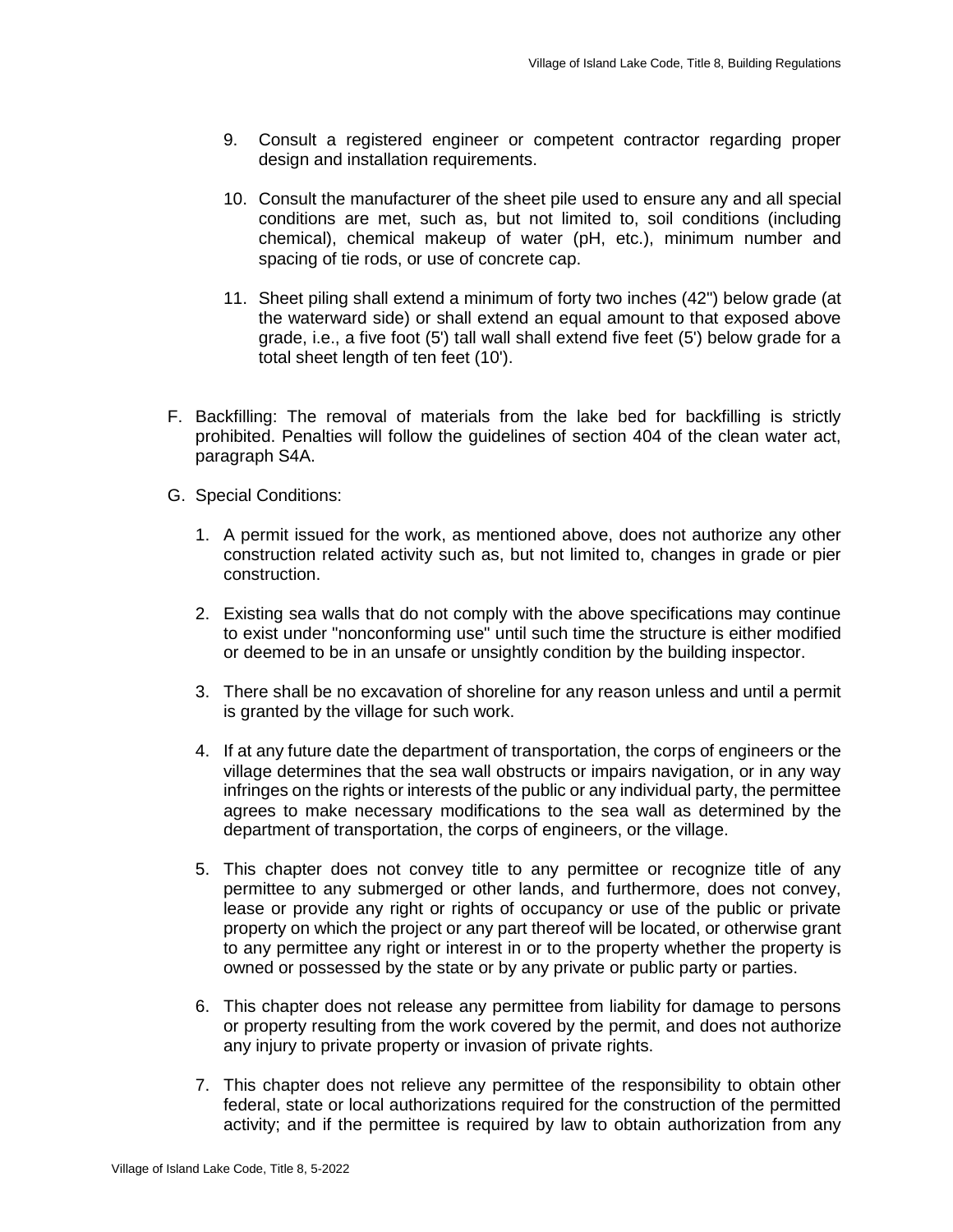federal authority to do the work, the authorization is not effective until the federal approval is obtained.

- 8. The permittee shall, at his own expense, remove all temporary piling, cofferdams, false work, and material incidental to the construction of the project, from the floodway, stream or lake in which the work is done. If the permittee fails to remove such structures or materials, the village may have removal made at the expense of the permittee. If future need for public navigation, or public interests of any character by state or federal government, necessitates changes in any part of the structure or structures, such changes shall be made by and at the expense of the permittee or his successors as required by the department of transportation or other properly constituted agency, within sixty (60) days from receipt of written notice of the necessity from the department or other agency, unless a longer period of time is specifically authorized.
- 9. If a project authorized by this permit is located in or along a meandered stream, the permittee and his successors shall make no claim whatsoever to any interest in any accretions caused by the project.
- 10. In issuing this permit, the village does not approve the adequacy of the design or structural strength of any structure or improvement authorized by this permit.
- 11. All sea walls, whether originally built in conformity with the requirements of this chapter or existing as a legal nonconforming use, shall be maintained to prevent shoreline erosion in safe sightly condition. Any sea wall deemed unsafe or unsightly by the building inspector shall be repaired or rebuilt so as to conform to the requirements of this chapter.
- H. Permit Application Requirements: Permit fee shall be in the amount set forth in the annual fee ordinance schedule contained in section 1-16-3 of this code. The following information must be submitted to the building department and the lake management committee for their review and approval:
	- 1. Signature of the person making the application. If not the property owner, must show name of property owner.
	- 2. Lot layout showing lot lines and location of the improvement between the sidelines of the property.
	- 3. Approximate shoreline profile and mean water level (obtain MWL from the building inspector).
	- 4. The dimensions of the sea wall and the distance it extends along the shoreline.
	- 5. Supply one copy of the above information on an eight and one-half inch by eleven inch  $(8<sup>1</sup>/<sub>2</sub>" x 11")$  or eleven inch by seventeen inch  $(11" x 17")$  sheet(s) to be kept on file with the village.
	- 6. Details of construction, such as, but not limited to: materials used, framing details, reinforcing plan, anchoring detail, drainage system, and finish.
	- 7. Submit typical cross section(s) view showing: elevations, thickness, rolled rod placement (where applicable), footing dimensions, tie backs, weep hole(s), and backfill type and amount.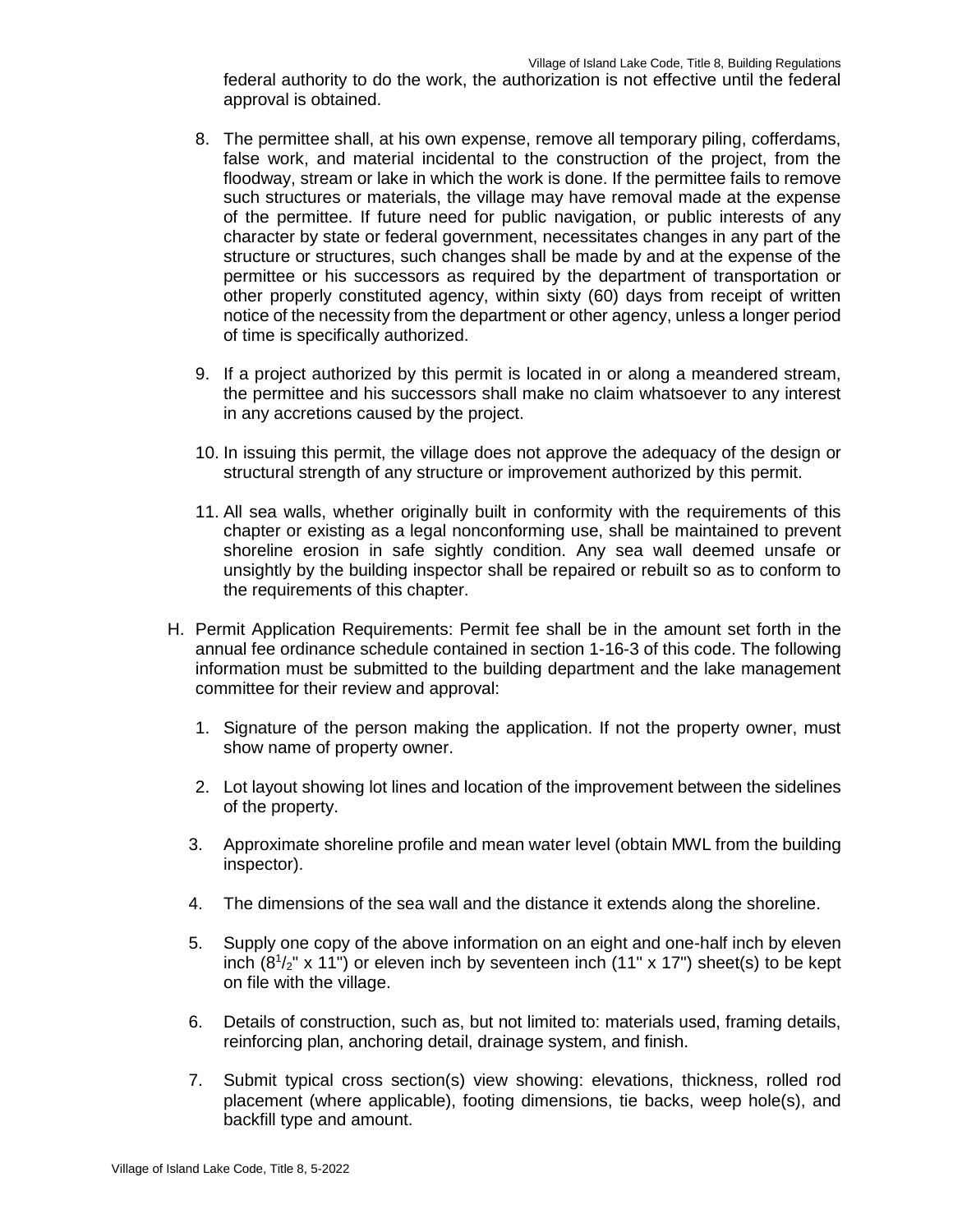# **8-11-5 REVIEW**

See section  $8-4-5-3$  of this title.

#### **8-11-6 EXCEPTIONS**

See section 8-4-10 of this title

## **8-11-7 APPEALS**

.

See section 8-4-11 of this title.

## **8-11-8 VIOLATIONS AND PENALTIES**

No person shall construct, enlarge, alter, repair or maintain any grading, excavation or fill, or cause the same to be done, contrary to or in violation of any provisions of this chapter. Any person violating any of the provisions of this chapter shall be deemed guilty of a misdemeanor, and each such person shall be deemed guilty of a separate offense for each and every day or portion thereof during which any violation of any of the provisions of this chapter is committed, continued, or permitted. Upon conviction of any such violation, such person shall be punished by a fine in accordance with the general penalty provisions contained in section 1-4-1 of this code. In addition to any other penalty authorized by this chapter, any person convicted of violating any of the provisions of this chapter shall be required to restore the property to the condition existing prior to the commission of the violation, or to bear the expense of such restoration.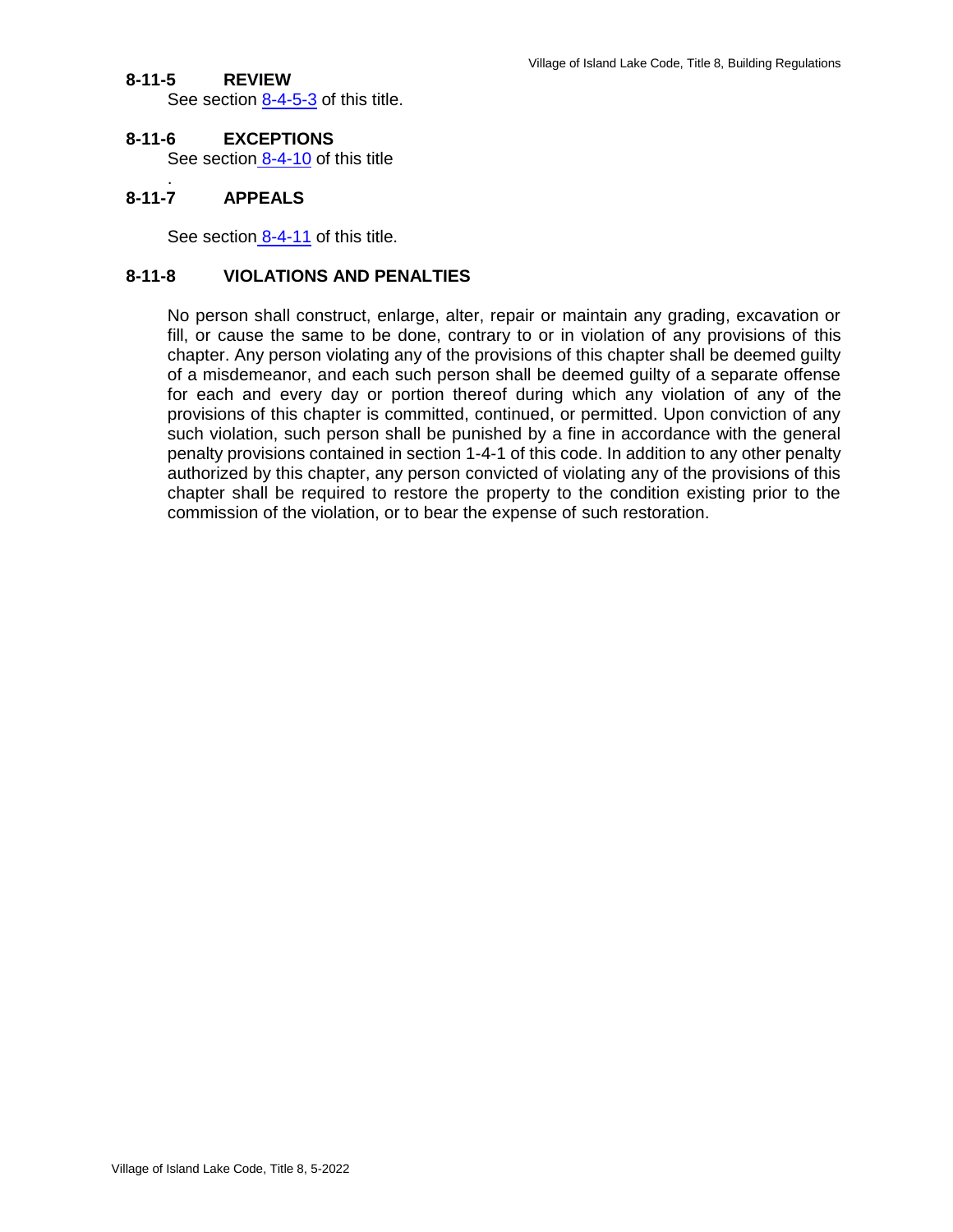# **Chapter 12**

# **FIRE PREVENTION**

## **8-12-1 PURPOSE**

Adoption of fire prevention regulations for the purpose of governing conditions hazardous to life and property from fire.

## **8-12-2: ESTABLISHMENT AND DUTIES OF THE FIRE MARSHAL**

- A. The fire prevention code shall be enforced by the fire marshal, deputy fire marshal and personnel assigned to inspection duties by the fire marshal or deputy fire marshal.
- B. The fire marshal and the deputy fire marshal shall be selected from the roster of the Wauconda fire department by the Wauconda fire department chief.

## **8-12-3 AMENDMENTS TO THE INTERNATIONAL FIRE CODE**

The following provisions shall further apply and shall supersede any and all references listed within the adopted edition of the international fire code 2000 edition:

- A. Additions, Insertions and Changes:
	- 1. Section F-101.1 Insert the Village of Island Lake
	- 2. Section F-105.1.1 Permit fees: See the Island Lake fee schedule for all permit fees
	- . 3. Section F-105.3 Conditions of Permit: add the following: No permit shall be valid for a period in excess of one year. A permit may be issued for a period of less than one year when the Fire Inspector deems that a special hazard exists.
	- 4. Section F-105.4.7

Add the following: Digitized Data Computer format plans may be required in addition to regular print submittal for subdivision and/or building plans. Type of computer format plans shall be specified by the Wauconda Fire Department.

- 5. Section 202 Code Official changes as follows: the Fire Marshal is hereby designated the Fire Official.
- 6. Section 307.2.3 Add the following: Approval Required, add sentence "The Fire Official shall refer such request to the Village Board of Trustees for its approval."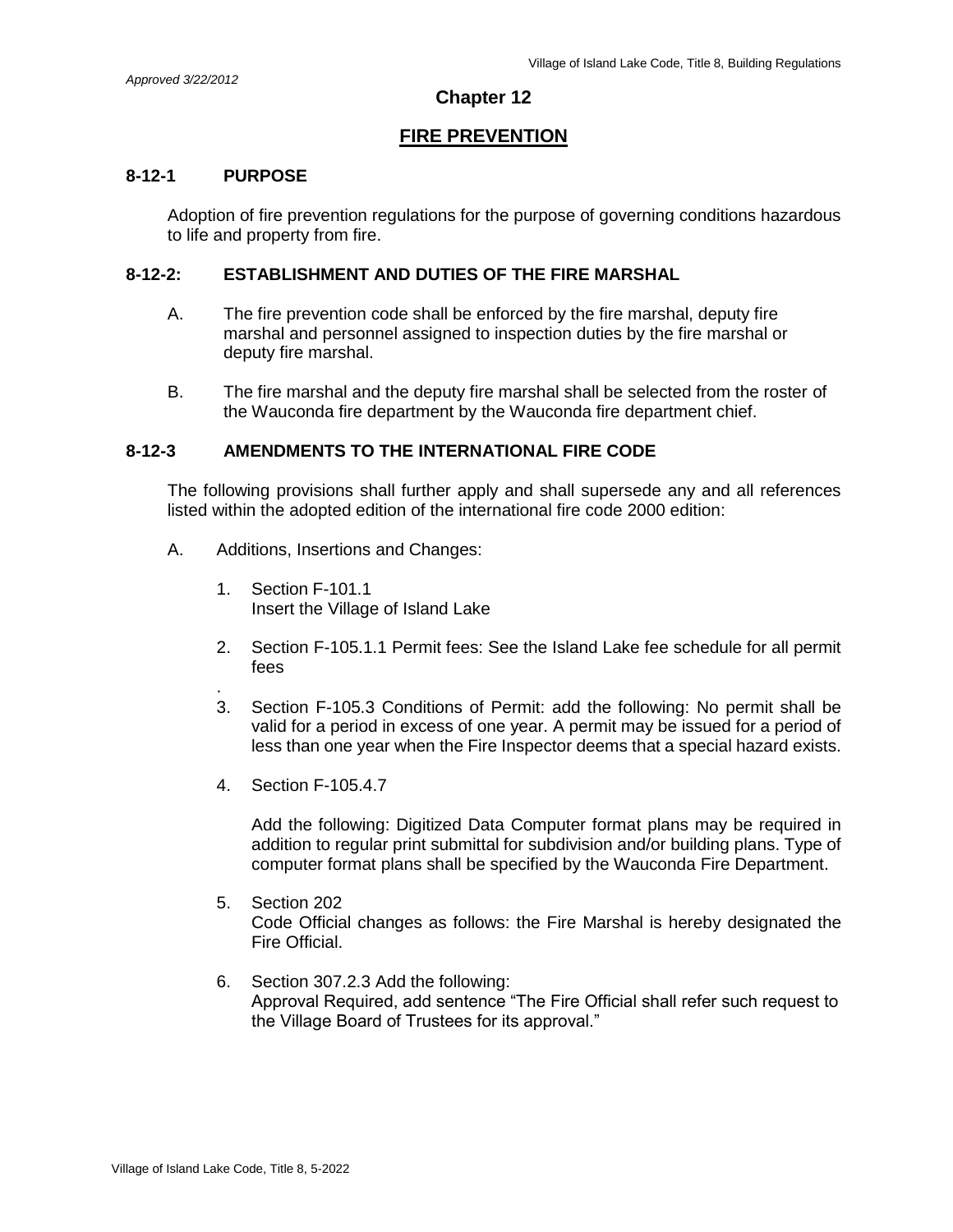- 7. Section 503.1.4 Add the following:
- a. Public or private access shall be provided to each building so that the responding fire apparatus will be able to be so located that all points of the interior of the building may be reached by one hundred fifty feet (150') of initial attack hose. Where the size or height of the building does not allow this regulation to be met, an interior stand-pipe system equipped with Fire Department hose connections, approved by the Fire Marshal, may be allowed as an exception. The stand-pipe shall be connected to a public water system.
- b. Public or private access for motor fire apparatus shall be around the building so that there may be proper operation of ladders and mechanical elevated mechanisms. Fire lanes shall be all-weather roadways at least twenty feet (20') in width with greater widths to accommodate vehicles when turning.
- c. Access routes shall be so arranged that Fire Department apparatus may respond from all points of the building to adjacent fire hydrants along routes not to exceed three hundred feet (300') from the most remote point of the building to the nearest fire hydrant.
- d. Fire lanes on private property shall be designed by the Fire Marshal, and parking of motor vehicles or otherwise obstructing such fire lanes or access routes shall be prohibited at all times.
- e. All designated fire lanes are to be either marked or posted with a designated sign with the approval of the Fire Marshal.
- 8. Section 506 Key boxes See also 8-12-5.
- 9. Section 508.5 Fire hydrants see also 8-12-4.
- 10. Section 804.1 Restricted occupancies shall read as follows:

Natural cut trees shall be prohibited in all public places, business (B), education (E), mercantile (M), places of assembly (A), Groups I-1, I-2, I-3, I-4, R-1, R-2, R-4 and common areas of multi-family buildings shall not have live Christmas trees or similar products on the premises.

- 11. Section 607 Elevators see also 8-12-9
- 12. Section 903.2 Delete 903.2.1 11 and add the following 903.2.
	- a. New Construction: Automatic sprinkler systems shall be installed in all new commercial and industrial occupancies of one thousand five hundred (1,500) square feet or more, gross building area. Automatic sprinkler systems shall be installed in all new health care, institutional, education, hotels, motels, dormitories, non-residential day care, assisted living, high hazard, and bed and breakfast facilities regardless of size.

Automatic sprinkler systems shall be installed in accordance with National Fire Protection Association Standard No. 13, 1999 Edition. The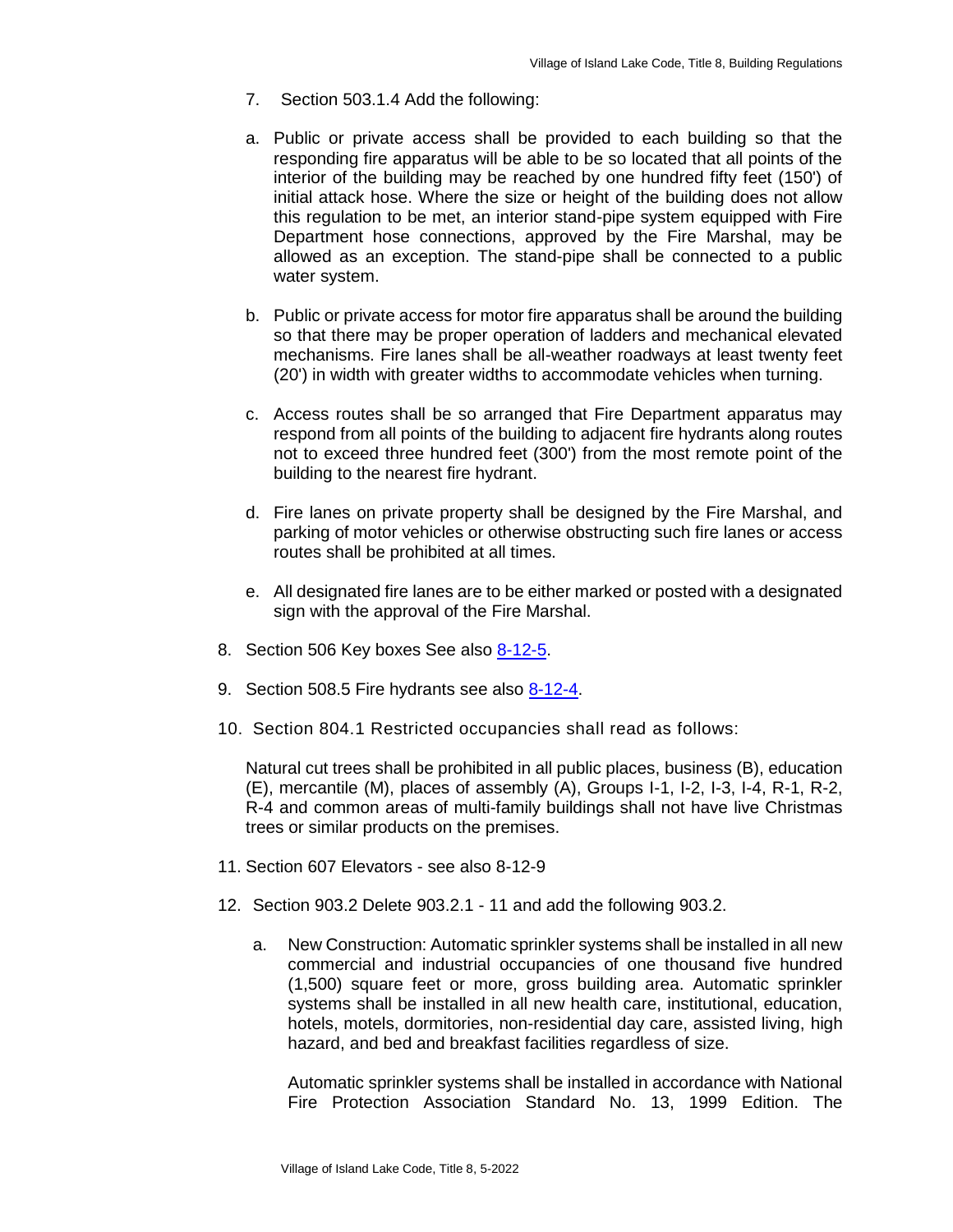system shall also have the approval of the Fire Marshal or designee in respect to design installation and number of zones.

Provide a strobe above the fire department connection for all sprinkler and stand-pipe systems.

Sprinkler hydraulic designs for all NFPA sprinkler systems shall be designed with a minimum of a five (5) pound difference between sprinkler system design including hose requirements and the available water supply. The five (5) pound safety factor shall be applied to the water flow test after any adjustments for seasonal low.

- b. Existing Buildings:
	- (1) If a structure is larger than two thousand five hundred (2,500) square feet gross building area and if the structure is enlarged in any manner, a sprinkler system shall be installed.
	- (2) If any existing structure is enlarged to two thousand five hundred (2,500) square feet or more gross building area, a sprinkler system shall be installed.
	- (3) Interior Alterations: Existing buildings, two thousand five hundred (2,500) square feet or larger gross building area: Interior alterations to an existing structure which are structural or effect any structural member or any part of the structure having a required fire resistance rating and effect ten per cent (10%) or more of the structure shall be evaluated by the Building Commissioner, in conjunction with the Fire Marshal. The Building Commissioner and the Fire Marshal shall determine if fire and life safety have been effected to the degree to necessitate a sprinkler system.
	- (4) Change of Occupancy: When there is a change in use or occupancy of an existing building two thousand five hundred (2,500) square feet or larger gross building area; the Building Commissioner in conjunction with the Fire Marshal shall determine if fire and life safety have been effected to the degree to necessitate a sprinkler system.

Sections 903.2.2 - 903.2.11 are not used

Section 903.5 Add Floor Plans A diagram showing area served by control valves shall be submitted. The same diagram shall be placed in the building adjacent to the system risers.

- 13. Delete sections 907.2.1 907.2.9 and add the following 907.2.1
	- a. Fire Alarm Systems in new construction: A fire alarm system shall be installed in all new assembly, business, educational, factory, industrial, high hazard, institutional, mercantile, storage, utility, miscellaneous, health care, hotel, motel, dormitories, non-residential day care, bed and breakfast facilities, mixed use, and buildings with four or more dwelling units.
		- (1) The system shall contain automatic detecting devices, manual pull boxes, horn/strobe, and a remote signaling system connected to the Municipal Alarm Panel.
		- (2) The system shall be designed, installed, and maintained according to National Fire Protection Association No. 72 1999 Edition.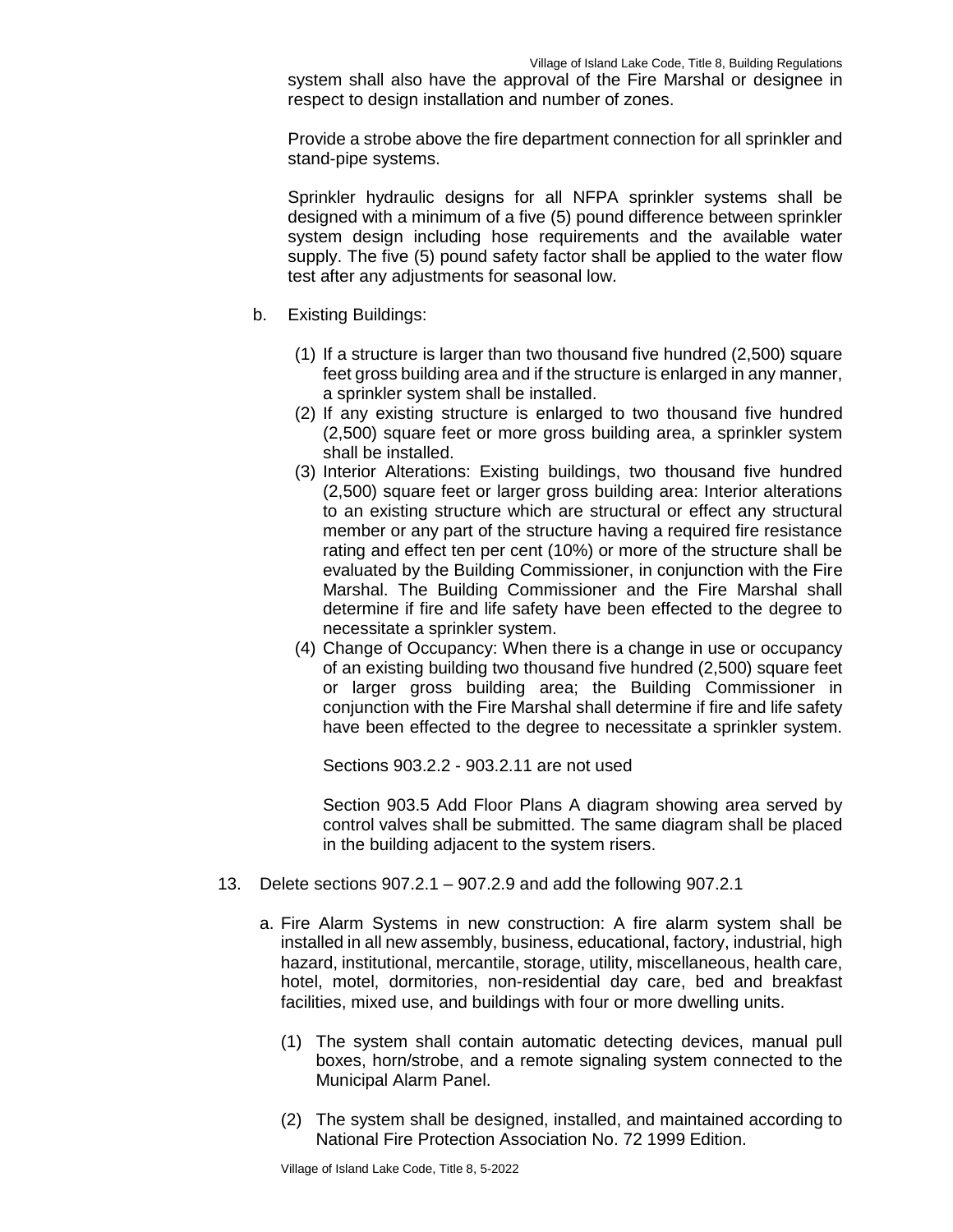- (3) All tamper switches and control valves shall be electronically supervised with the alarm being transmitted to a location approved by the fire official.
- (4) All fire alarm systems, including water flow switches, trouble alarms, and supervisory alarms shall transmit an alarm to a location approved by the fire official.
- b. Fire Alarm Systems in Existing Construction: The listed structures and occupancies shall install an approved fire alarm system with a remote signaling connection to the Municipal Alarm Panel. When there is a change of occupancy, or a modification, alteration, or enlargement of the structure. (\*See exception herein.)
	- (1) Residential Hotels, motels, lodging homes, dormitories and buildings with four or more dwelling units sharing a common area, assembly, health care, factory, high hazard, institutional, utility, miscellaneous, and mixed uses.
	- (2) Schools All schools with more than thirty students in attendance at one time.
	- (3) Business All mercantile, industrial or business buildings and any building used for the manufacture, sale or storage of combustible materials.
	- (4) Day Care Facilities other than Home Day Care.
	- (5) Mixed occupancies Any combination of the listed occupancies or combination of those listed with residential occupancies.

Exceptions: In buildings accessory to the principal use on lot and existing buildings of less than two thousand five hundred (2,500) square feet, the Fire Marshal, with the advice of the Building Commissioner, shall determine the extent of compliance necessary to maintain reasonable life safety.

Sections 907.2.2 - 907.2.9 are not used

14. Section 3308

Fireworks display is amended in its entirety to read as follows: The sale, possession, use and distribution of fireworks for display purposes shall be prohibited within the Village of Island Lake.

- 15. Section 3401 Flammable and combustible Liquids see also 8-126.
- 16. Section Liquefied Petroleum Gases see also 8-12-7.
- 17. Chapter 45 NFPA Standards See 8-12-10.
- 18. Appendices Adopt Appendix A, B delete B105.1 exception, delete B105.2 exception.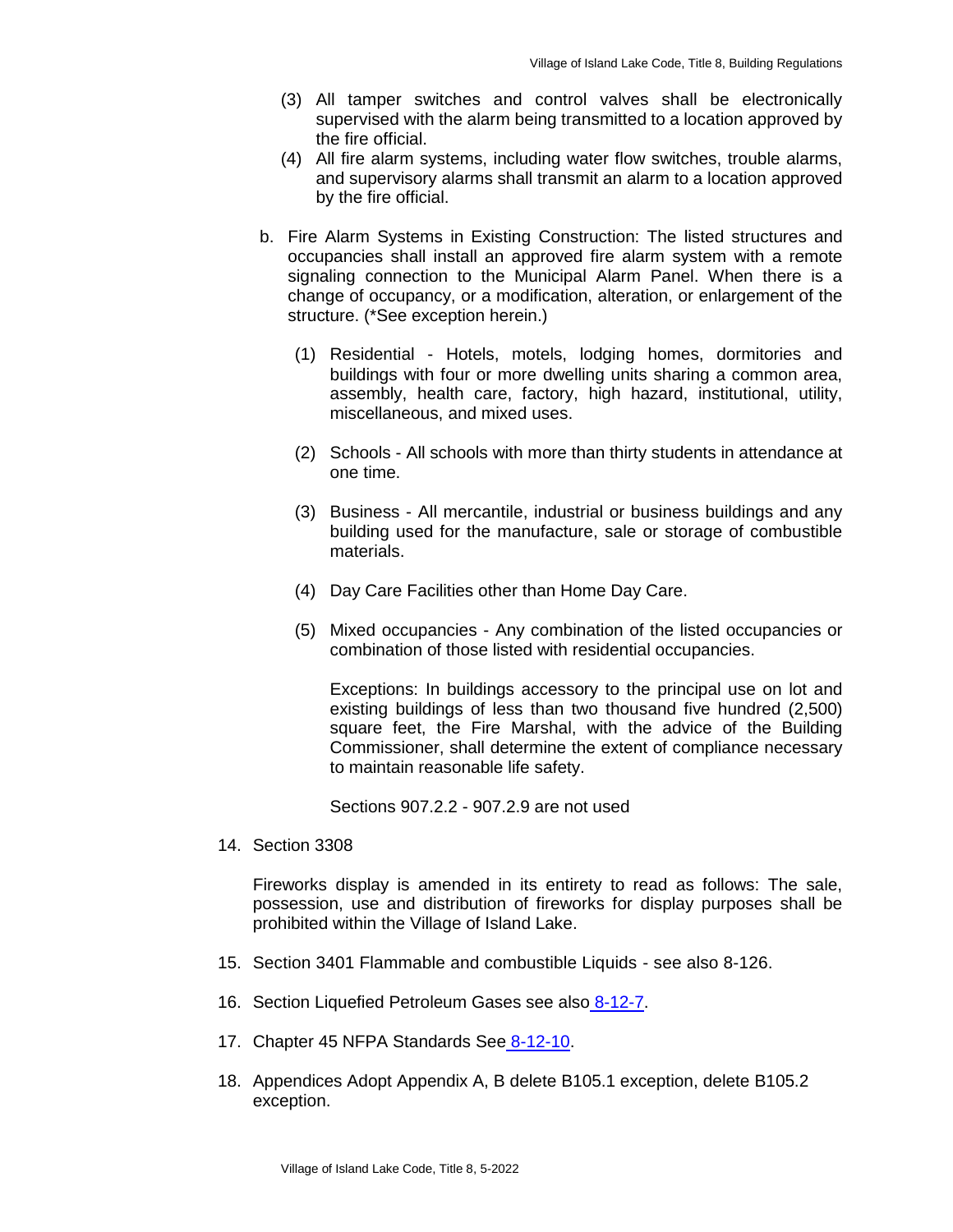# **8-12-4 WATER SUPPLIES FOR FIRE DEPARTMENT USE**

- A. All newly constructed buildings shall be served by a public water supply meeting the regulations of this code.
- B. Fire hydrants shall be located adjacent to all public roadways or private roadways, fire lanes or accessways that are properly maintained. Hydrants located approximately ten feet (10') from the roadway shall be deemed to meet accessibility for motorized fire apparatus.
- C. Fire hydrants shall have a minimum size of not less than a six inch (6") barrel, five inch (5") operating valve, with two (2) outlets of two and onehalf inches  $(2^{1}/2^{n})$  and one outlet of four and one-half inches  $(4^{1}/2^{n})$ . Branch lines serving hydrants shall be provided with auxiliary gate valves.
- D. Water supplies shall be provided for buildings commensurate with the hazards contained therein. Calculations of quantities necessary shall be provided by the designer subject to the approval of the fire marshal.
- E. Construction of new water mains shall be as specified by the village engineer and the fire marshal.

#### **8-12-5 EMERGENCY ACCESS KEYS**

- A. Keys Required: All owners, operators or tenants of buildings containing industrial, commercial, multiple residency units, or a material yard for construction materials are required to furnish to the fire marshal on request, keys to various spaces hereinafter described. Failure to furnish such keys constitutes a violation of this section.
- B. Installation: When access to or within a structure, or an area on said premises, is unduly difficult because of secured openings, and where immediate access is necessary for lifesaving purposes, the fire marshal may require a key box to be installed in an approved location. The key box shall be a type approved by the fire marshal.
- C. Keys Contained: The key box shall contain keys to locked points of egress whether on the interior or exterior of such buildings:
	- 1. Locked mechanical rooms.
	- 2. Locked electrical rooms.
	- 3. Elevator rooms.
	- 4. Other areas directed by the fire marshal.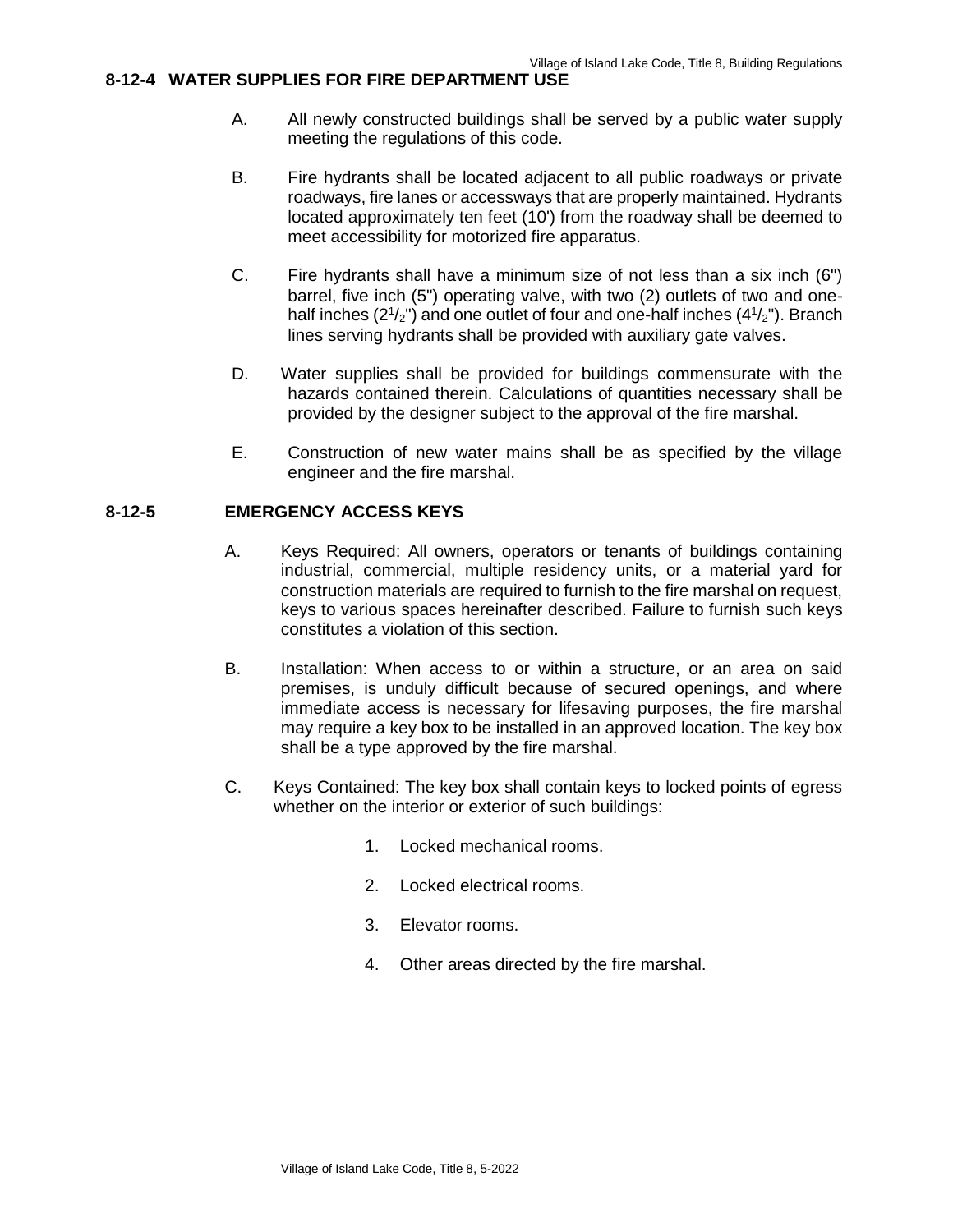# **8-12-6 EMERGENCY ACCESS KEYS**

- D. Keys Required: All owners, operators or tenants of buildings containing industrial, commercial, multiple residency units, or a material yard for construction materials are required to furnish to the fire marshal on request, keys to various spaces hereinafter described. Failure to furnish such keys constitutes a violation of this section.
- E. Installation: When access to or within a structure, or an area on said premises, is unduly difficult because of secured openings, and where immediate access is necessary for lifesaving purposes, the fire marshal may require a key box to be installed in an approved location. The key box shall be a type approved by the fire marshal.
- F. Keys Contained: The key box shall contain keys to locked points of egress whether on the interior or exterior of such buildings:
	- 5. Locked mechanical rooms.
	- 6. Locked electrical rooms.
	- 7. Elevator rooms.
	- 8. Other areas directed by the fire marshal.

# **8-12-6 GASOLINE AND VOLATILE OILS**

- A. Flammable or Combustible Liquid Storage: All flammable or combustible liquids at service stations shall be contained in underground storage tanks. Flammable and combustible liquids at nonservice station operations may be stored underground or aboveground.
- B. Aboveground Storage: Aboveground storage for flammable and combustible liquids shall meet the following minimum standards in addition to those standards set forth by the Illinois administrative code, title 41, chapter 1, parts 160, 170 and 180:
	- 1. The tank shall be fire resistive and have the ability to withstand a liquid pool fire generated by its maximum capacity spill.
	- 2. The tank assembly shall have a minimum of a two (2) hour fire rating.
		- a. The tank shall carry an approved testing agency listing.
		- b. The installation of tanks within buildings shall be strictly prohibited.
		- c. Clearance shall be provided beneath the tank or tank assembly so as to permit visual inspection.
		- d. Tanks shall be provided with overfill protection.
		- e. All exposed fuel piping shall be within a secondary containment pipe or system.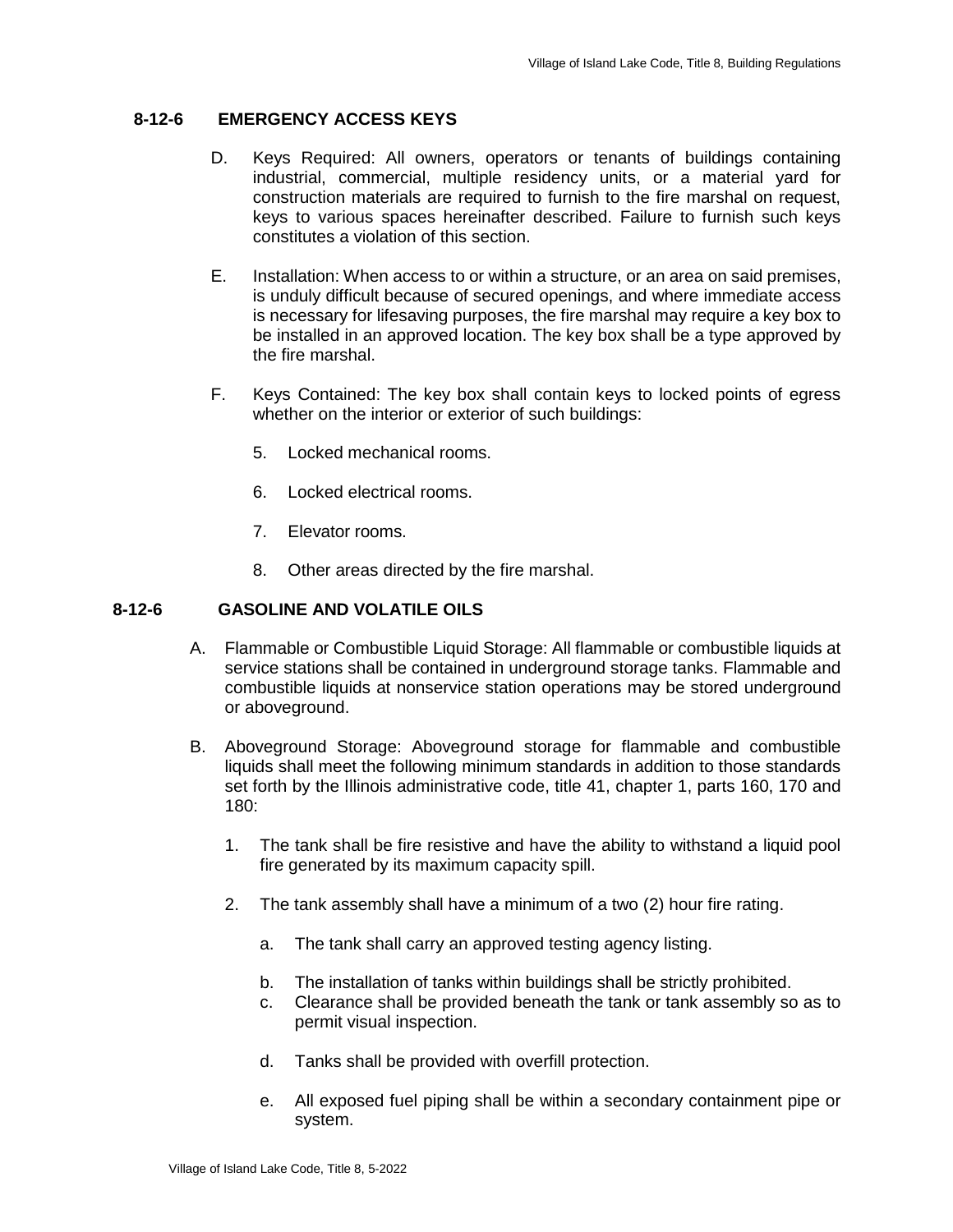- f. Aboveground tanks shall have a maximum capacity of two thousand five hundred (2,500) gallons.
- C. Construction Site Storage: All storage of flammable and combustible liquids shall meet the following minimum requirements:
	- 1. An inspection shall be made by the fire marshal prior to operation.
	- 2. All tanks shall be secured in a chainlink fence at least six feet (6') in height, secured by lock and key.
	- 3. There shall be a minimum ten foot (10') distance between the tank(s) and the fence on all sides.
	- 4. All dispensing valves shall be secured by lock and key.
	- 5. All storage shall be in steel tanks specifically designed for flammable liquid storage and dispensing and the tank(s) shall carry an approved testing agency listing.
	- 6. All storage tanks shall be of the aboveground "stand type" or the aboveground "skid types".
	- 7. No site shall have more than one thousand (1,000) gallons of flammable liquids and one thousand (1,000) gallons of combustible liquids. Each tank shall be no more than five hundred (500) gallons.
	- 8. All construction site storage shall comply with Illinois administrative code, title 41, chapter 1, applicable parts 160, 170 and 180.
- D. Equivalency: Nothing in this chapter is intended to prevent the use of systems, methods or devices of equivalency or superior quality, strength, fire resistive, effectiveness, durability and safety over those prescribed by this code, provided technical documentation is submitted to the fire marshal to demonstrate equivalency and the system, method or device is approved for the intended purpose.
- E. Enforcement: The fire marshal shall enforce the regulations adopted in this chapter.

# **8-12-7 LIQUEFIED PETROLEUM GAS; REGULATIONS; USE; PERMIT**

- A. Storage And Handling: Standards for storage and handling of liquefied petroleum gases as contained in the 1995 edition of standard no. 58 by the National Fire Protection Association are mandatory and are adopted and incorporated by this reference. Any person, firm or corporation storing or handling such products shall comply with the foregoing standards and failure to comply with said standards is prohibited.
- B. Installation Standards: Standards for the installation of gas appliances and gas piping as contained in the 1996 edition of the National Fire Protection Association are mandatory and are adopted and incorporated by this reference. Any person, firm or corporation handling such products shall comply with the foregoing standards and failure to comply with said standards is prohibited.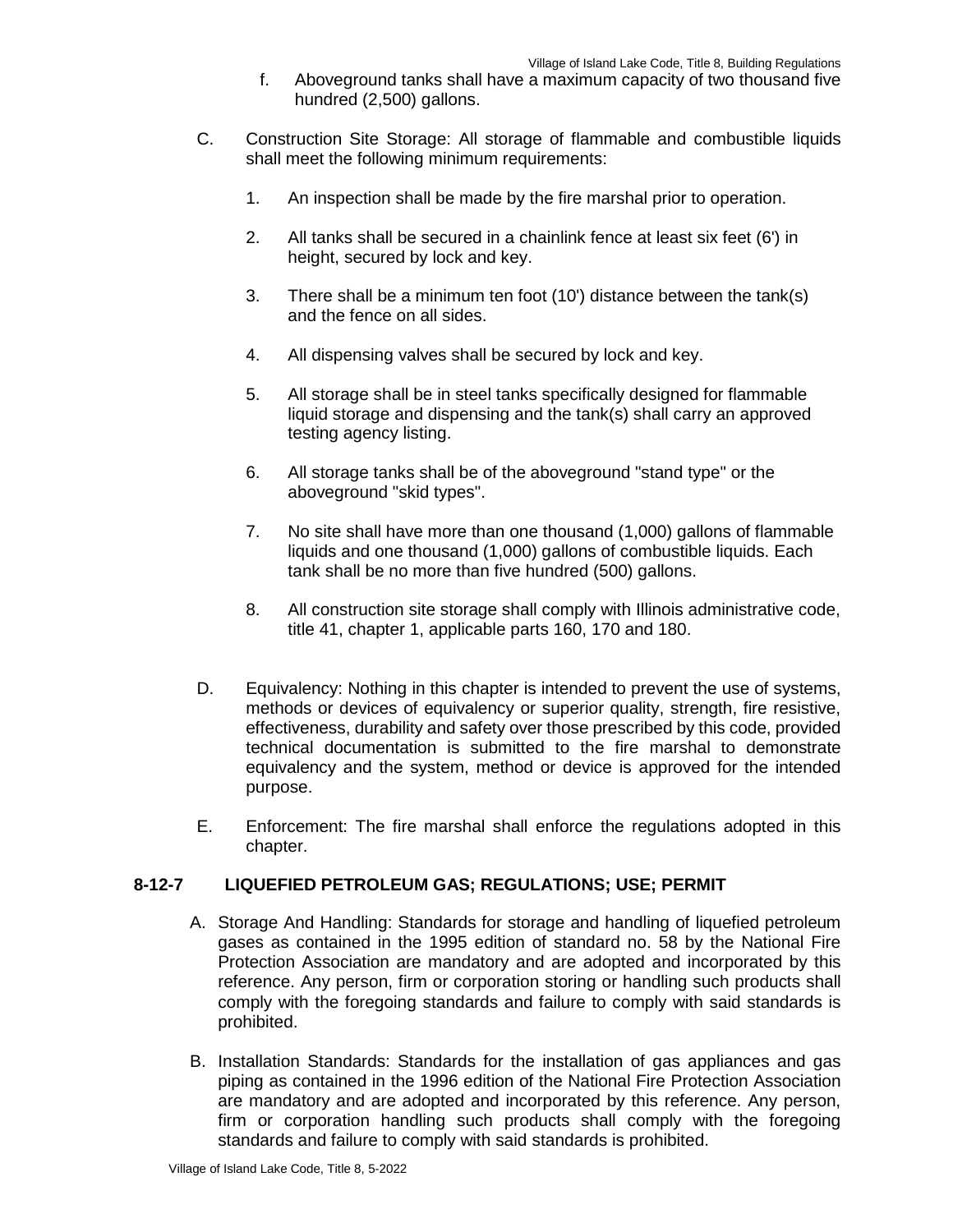C. Installations Must Be In Compliance: The installation of containers by every person, firm or corporation making such installation and the design, construction and location of such containers and pertinent equipment, shall be in compliance with this chapter. In any instance where a container of approved construction or design has been used to contain anhydrous ammonia or any other product, the container shall be thoroughly purged of the

other product before it is placed into service for liquefied petroleum gas and a tag attesting to the thorough purging of the container shall be placed near the fill valve of the container before liquefied petroleum gas is placed into the container.

- D. Maximum Container: The maximum allowable size container used for distribution of liquefied petroleum gas in an industrial zoning district shall be one thousand (1,000) gallons of water capacity. The total aggregate of all fixed containers on site in an industrial zoning district shall be no more than one thousand (1,000) gallons of water capacity.
- The maximum allowable size aboveground container used for distribution of liquefied petroleum gas in an industrial zoning district shall be one thousand (1,000) gallons of water capacity. The total aggregate of all fixed aboveground containers on site in an L1 zoning district shall be no more than one thousand (1,000) gallons of water capacity.
- E. Fixed Installations: Plans for fixed installations shall be submitted to the fire marshal prior to construction. Plans must show the following: the plot of ground to be utilized and its immediate surroundings on all sides, the complete layout of the tanks, the capacity of each tank, the type of tank, supports, type of construction of each building and all clearances.
- F. Protective Requirements: At fixed installations, the facilities shall be enclosed with a protective fence and crash posts as specified by the fire marshal. Where these facilities are located at an establishment completely enclosed by fencing equivalent to that hereinafter set forth, an additional enclosure for facilities within the establishment shall not be required, except that such container facilities shall be enclosed or encircled by a guardrail or by posts six inches (6") or more in diameter set in firm ground to a depth of at least twenty four inches (24") and rising aboveground to a height of thirty inches (30") or more set at intervals of not more than four feet (4') center to center.

Building, walls or buildings that are part of the establishment and are so located together with adjacent fencing to enclose the facilities shall be acceptable as a portion of any necessary fencing.

- G. Lighting: Lights conforming to National Fire Protection Association standard no. 58, 1995 edition will be provided to illuminate storage containers, control valves and other equipment.
- H. Operation: Operation of the installation is prohibited until final inspection and approval.
- I. Service Prohibited: No suppliers shall service any installation not in compliance with the law.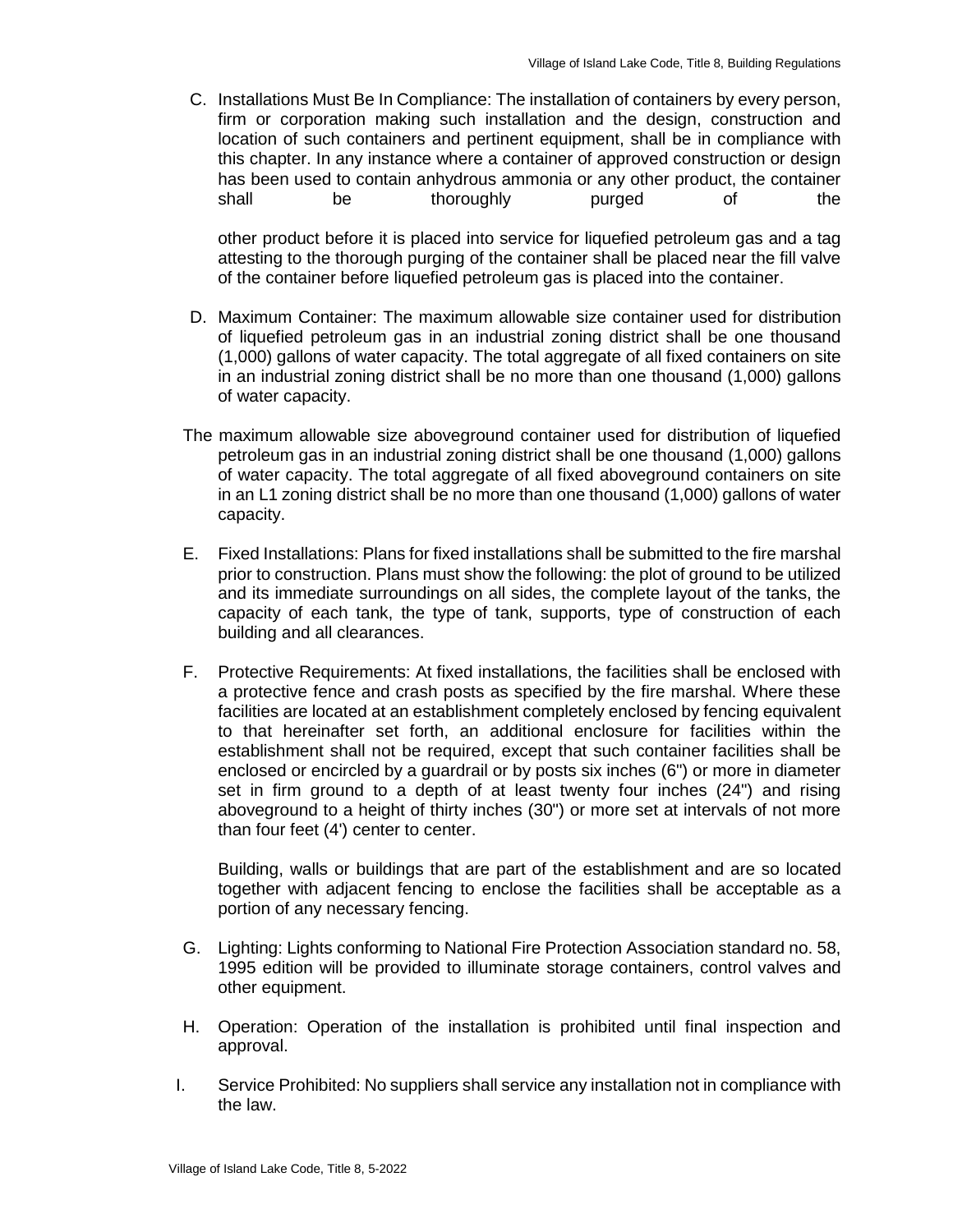- J. Personnel Must Be Properly Trained: Personnel performing installation, service, operation and maintenance work must be properly trained in such work. The training course(s) must be approved by the fire marshal. Those persons successfully completing such courses must conspicuously post a completion certificate at the tank location.
- K. Dispensing Of Gas: No person other than the trained attendant may dispense any liquefied petroleum gas.
- L. Age Requirements: No person under the age of eighteen (18) may dispense any liquefied petroleum gas. No person under the age of sixteen (16) may be dispensed to.
- M. Portable Tank: Maximum size portable tank to be filled shall be sixty (60) gallons. There shall be no vehicular filling.
- N. Incorporated By Reference: In addition to the aforementioned requirements, this chapter shall adopt and incorporate by reference title 41 of the Illinois administrative code, chapter 1, part 200, state fire marshal: storage transportation, sale and use of liquefied petroleum gas, as in effect June 1, 1984.
- O. Annual Permit: No person or corporation shall handle, store or dispense liquefied petroleum gas without first obtaining an annual permit in the amount set forth in the annual fee ordinance schedule contained in section 1-16-3 of this code. The term of the annual permit shall be from May 1 to April 30 of the following year. No permit for liquefied petroleum dispensing shall be issued by the mayor and board of trustees unless the person(s), corporation, or business applying thereto shall have first procured public liability insurance in an amount of not less than one million dollars (\$1,000,000.00) for injuries, including accidental death, to any one person for each occurrence and three million dollars (\$3,000,000.00) aggregate and not less than one million dollars (\$1,000,000.00) for property damage for each occurrence and not less than three million dollars (\$3,000,000.00) combined single limit for bodily injury and property damage. The policy coverage shall include comprehensive form, premises-operations, explosion collapse hazard, fire hazard, products completed operations, broad form property damage and independent contractors. The persons or parties to be indemnified and save harmless under the policy shall be the village and its officials and employees, Wauconda fire department officials and employees, customers, vendors and the public in general. A certificate of said insurance shall be filed with the village collector, showing a minimum duration of one year to be renewed when necessary, as determined by the village collector.

# **8-12-8 HAZARDOUS MATERIALS RESPONSE**

A. Definitions: As used in this chapter:

EMERGENCY ACTION: Any action taken at or near the scene of a hazardous materials incident to prevent or minimize harm to human health, to property, or to the environment from the release of hazardous material, including responding to fires or explosions which are caused by or arise from the hazardous materials incident.

EMERGENCY RESPONSE AGENCY: Village of Island Lake and Wauconda fire department.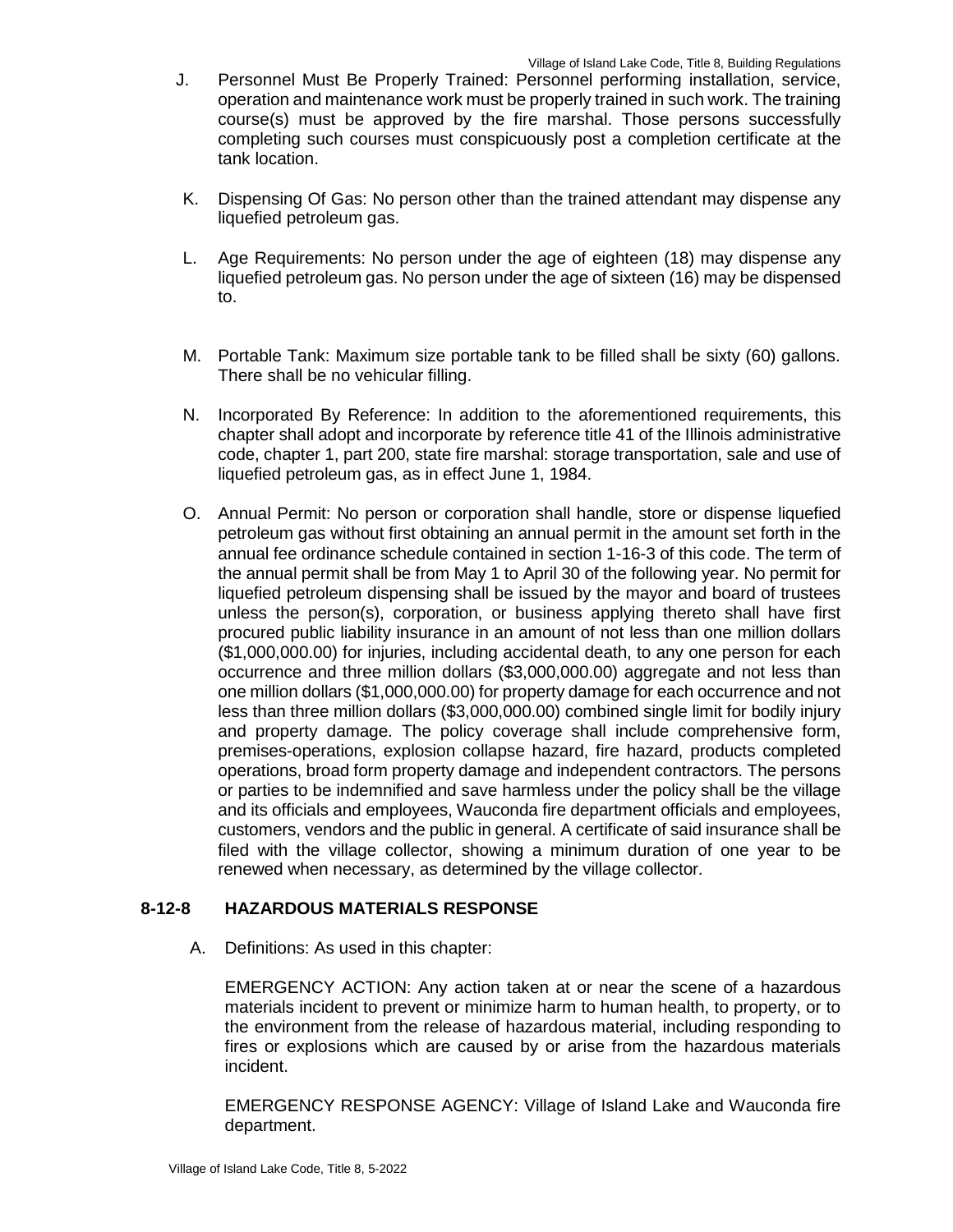HAZARDOUS MATERIAL: A substance or material in a quantity and form determined by the United States department of transportation to be capable of posing an unreasonable risk to health and safety or property when transported in commerce.

HAZARDOUS MATERIALS INCIDENT: An occurrence involving the potential or actual release of a hazardous material.

PERSON: An individual, a corporation, a partnership, an unincorporated association or any unit of federal, state or local government.

RESPONSIBLE PARTY OR RESPONSIBLE PARTIES: A person or persons who:

- 1. Owns or has custody of hazardous material that is involved in an incident requiring emergency action by an emergency response agency.
- 2. Causes or substantially contributes to the cause of the incident.
- B. Reimbursement To Emergency Response Agencies:
	- 1. The responsible party or parties shall reimburse the village and any other governmental agency or private entity providing any emergency action at the village's request for all costs incurred in providing such emergency action.

2. Costs shall include, but are not limited to, costs of material and supplies, contract labor and materials, compensation of personnel benefits, defined fringe benefits and overhead or administrative costs, equipment rental, cleanup expenses and the like.

- C. Determination Of Emergency Action: The fire chief, or in his absence his next in command, shall have the authority to determine if an incident requires emergency action, and to use his judgment as to the nature and extent of the services to be provided by the village and fire department within the capabilities, and whether to utilize governmental agencies or private entities to provide emergency action.
- D. Notification of Reimbursement: Within ninety (90) days after providing emergency action, the village shall notify the responsible party or parties of the village's claim for reimbursement and shall furnish an itemized listing of costs occurred. Furnishing such an itemized list shall be deemed a request for reimbursement.
	- 1. If the responsible party or parties, as the case may be, do not reimburse the village within thirty (30) days after receipt of such claim for reimbursement, then the village is authorized to file suit in the circuit court of Lake County or in any county where any responsible party resides to collect the amount due.
	- 2. The village is authorized to file suit on its own behalf and on behalf of any other governmental agencies or private entities who were requested to provide emergency action.
	- 3. Amounts due from responsible party or parties shall bear interest at the rate of ten percent (10%) per annum from the date of the emergency action until paid.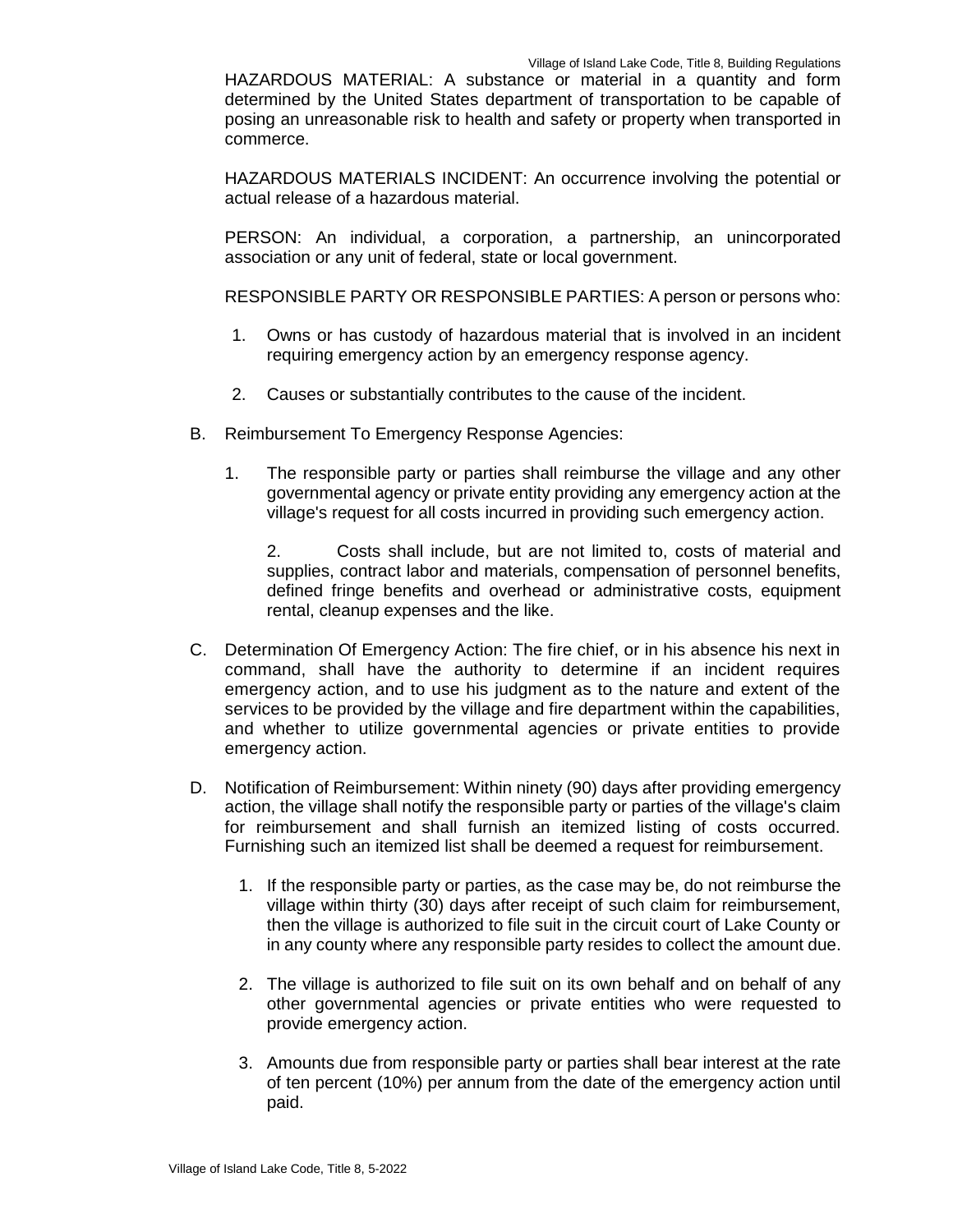4. In addition to all other amounts to which it is entitled, the village shall also be entitled to recover reasonable attorney fees and all costs incurred in enforcing its rights under this chapter.

## **8-12-9 ELEVATORS**

- A. Section 607.0 Elevators, add the following new section to the current accepted international codes:
	- 1. Smoke detectors shall be installed in each elevator lobby front and rear at each floor, elevator shaft and machine room. Smoke detectors installed shall perform local control functions and be part of the fire alarm system. The detector shall, upon activation, perform the intended function and activate the alarm notification devices or activate a visible and audible supervisory signal at a constantly attended location. In buildings not required to be equipped with a fire alarm system, the automatic detector shall be powered by normal electrical service and, upon actuation, perform the intended function. The detectors shall be located in accordance with NFPA 72 listed in chapter 45.
	- 2. The emergency operation shall be activated by any smoke detector in elevator lobbies front and rear, elevator shaft and machine room. The detection installation shall consist of two cross zoned smoke detectors within the elevator lobbies, shaft and machine room or a smoke detector monitored by an alarm verification zone or approved equivalent method.
	- 3. When an elevator is required by this code or the adopted codes and standards, one elevator to be used in all new buildings shall be sized for stretcher use by the fire department. Minimum size to be two thousand five hundred (2,500) pounds with a clear inside dimension of six feet eight inches (6'8") wide by four feet three inches (4'3") deep with a forty two inch (42") side slide door.
	- 4. Emergency signs shall be changed to read: A pictograph sign of an approved standard type (Appendix H, Figure H1, page 314 ASME A17.1) shall be posted over each elevator call station on all floors front and rear, indicating that in cases of fire, the occupants shall not use the elevators and that stairways are the approved method of exit.
	- 5. The above requirements do not apply to platform or wheel chair lifts, which do not serve more than two levels or travel more than 12 feet.

#### **8-12-10 NFPA STANDARDS**

Add the following standards with the edition indicated or change to the edition indicated: NFPA 12-2000 NFPA 13-1999 NFPA 13D-1999 NFPA 13R-1999 NFPA 14-2000 NFPA 15-2001 NFPA 18-1995 NFPA 20-1999 NFPA 25-2002 NFPA 30-2000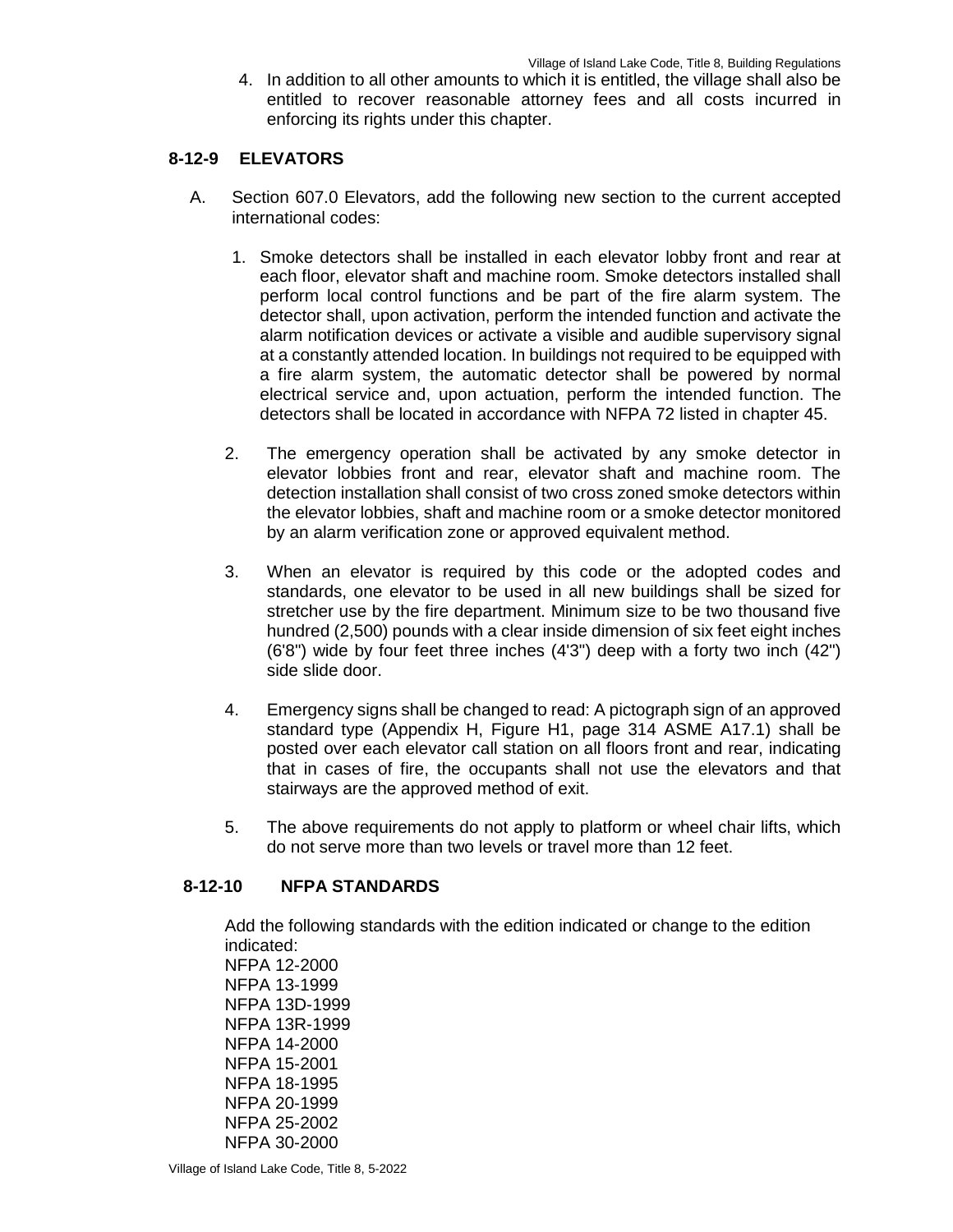NFPA 30A-2000 NFPA 31-2001 NFPA 32-2000 NFPA 33-2000 NFPA 34-2000 NFPA 35-1999 NFPA 36-2001 NFPA 40-2001 NFPA 45-2000 NFPA 50-2001 NFPA 51-2002 NFPA 51A-2002 NFPA 51B-1999 NFPA 72-1999

# **8-12-11 SMOKE DETECTORS REQUIRED IN ALL RESIDENCES**

- A. New Construction: Smoke detectors shall be installed and maintained in all newly constructed residential structures pursuant to the international building code and international residential code. At least one smoke detector shall be installed on each level of the residence, including the basement. A smoke detector shall be installed in each sleeping area and also in the immediate vicinity outside of sleeping area. A CO detector shall be installed in the immediate vicinity of the sleeping area.
- B. Existing Residences: Smoke detectors shall be installed and maintained in operable condition at all times in all existing residences within the village. At least one smoke detector shall be installed on each level of the residence, including the basement. A smoke detector shall be installed in each sleeping area and also in the immediate vicinity outside sleeping area. Smoke detectors per the international building or residential code when a residence is remodeled, renovated, or rebuilt. A CO detector shall be installed in the immediate vicinity of the sleeping area.

# **8-12-12 PENALTY; OTHER REMEDIES**

The remedies provided shall be in addition to any other remedies provided by law.

- A. Nothing in this chapter shall be construed to affect any suit or proceeding pending in any court, or any rights acquired, or liability incurred, or any cause or causes of action arising, acquired or existing under any act or ordinance or portion thereof hereby repealed or amended by this chapter; nor shall any just or legal right, claim, penalty or remedy of any character of the corporate authority existing on the effective date hereof be lost, impaired or affected by this chapter.
- B. All ordinances or parts of ordinances in conflict herewith to the extent of such Conflicts are hereby repealed.
- C. If any provision, clause, sentence, paragraph, section, or part of this chapter or application thereof to any person, firm, corporation, public agency or circumstance, shall, for any reason be adjudged by a court of competent jurisdiction to be unconstitutional or invalid, said judgment shall not affect, impair or invalidate the remainder of this chapter and the application of such provision to other persons,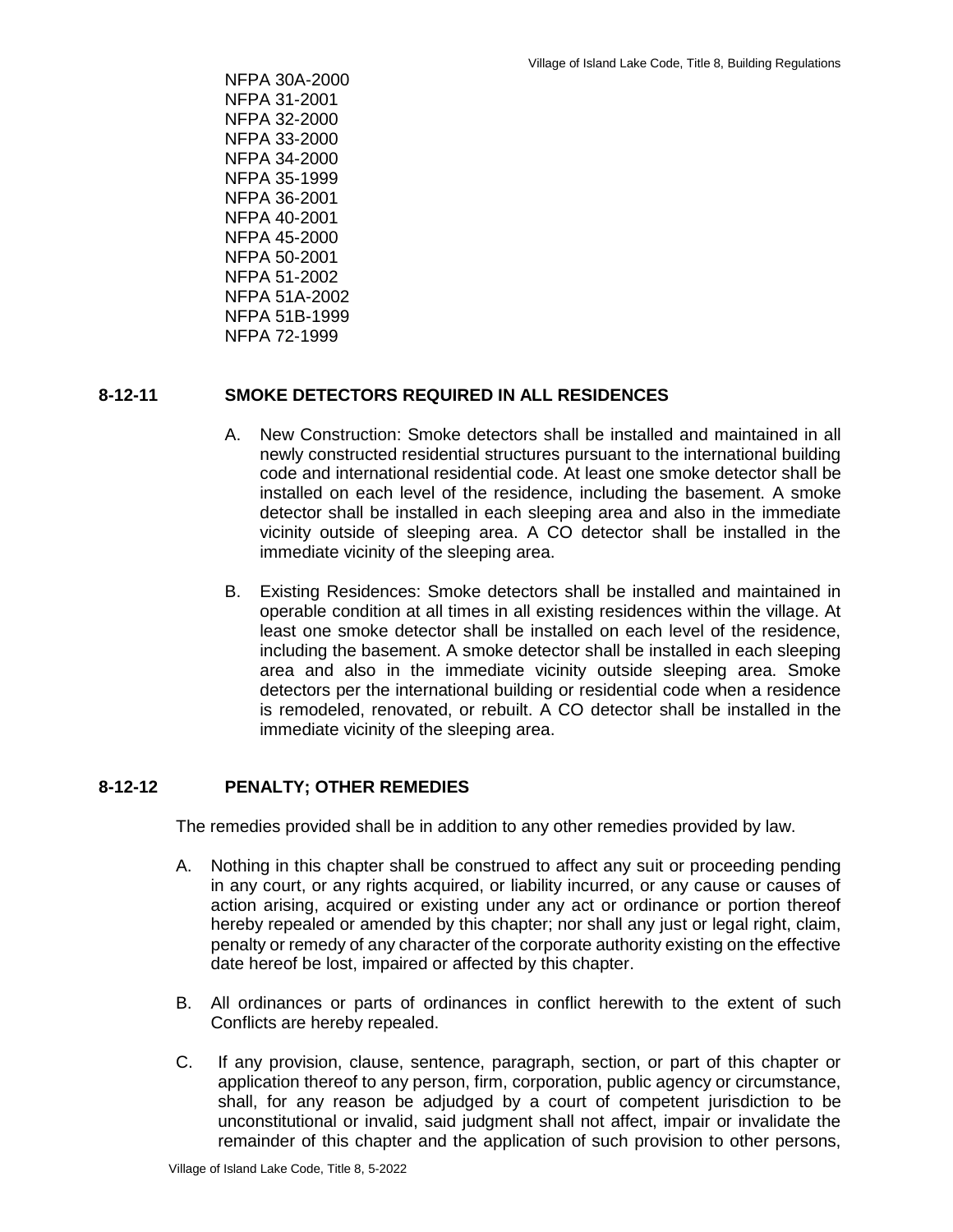firms, corporation, or circumstances, but shall be confined in its operation to the provision, clause, sentence, paragraph, section, or part thereof directly involved in the controversy in which said judgment shall have been rendered and to the person, firm, corporation, or circumstances involved. It is hereby declared to be the legislative intent of the corporate authorities that this chapter would have been adopted had such unconstitutional or invalid provision, clause, sentence, paragraph, section, or part thereof not been included.

D. That any person, firm or entity violating the terms and conditions of this chapter shall be subject to a fine in the amount set forth in the annual fee ordinance schedule contained in section 1-16-3 of this code with each and every day that the violation is allowed to exist constituting a distinct and separate offense under the terms of this chapter. In addition, the corporate authority may take whatever action it deems appropriate to enforce the terms of this chapter, including the action for injunction. All attorney fees and costs incurred by the municipality in enforcing the terms of this chapter shall be paid by the violator.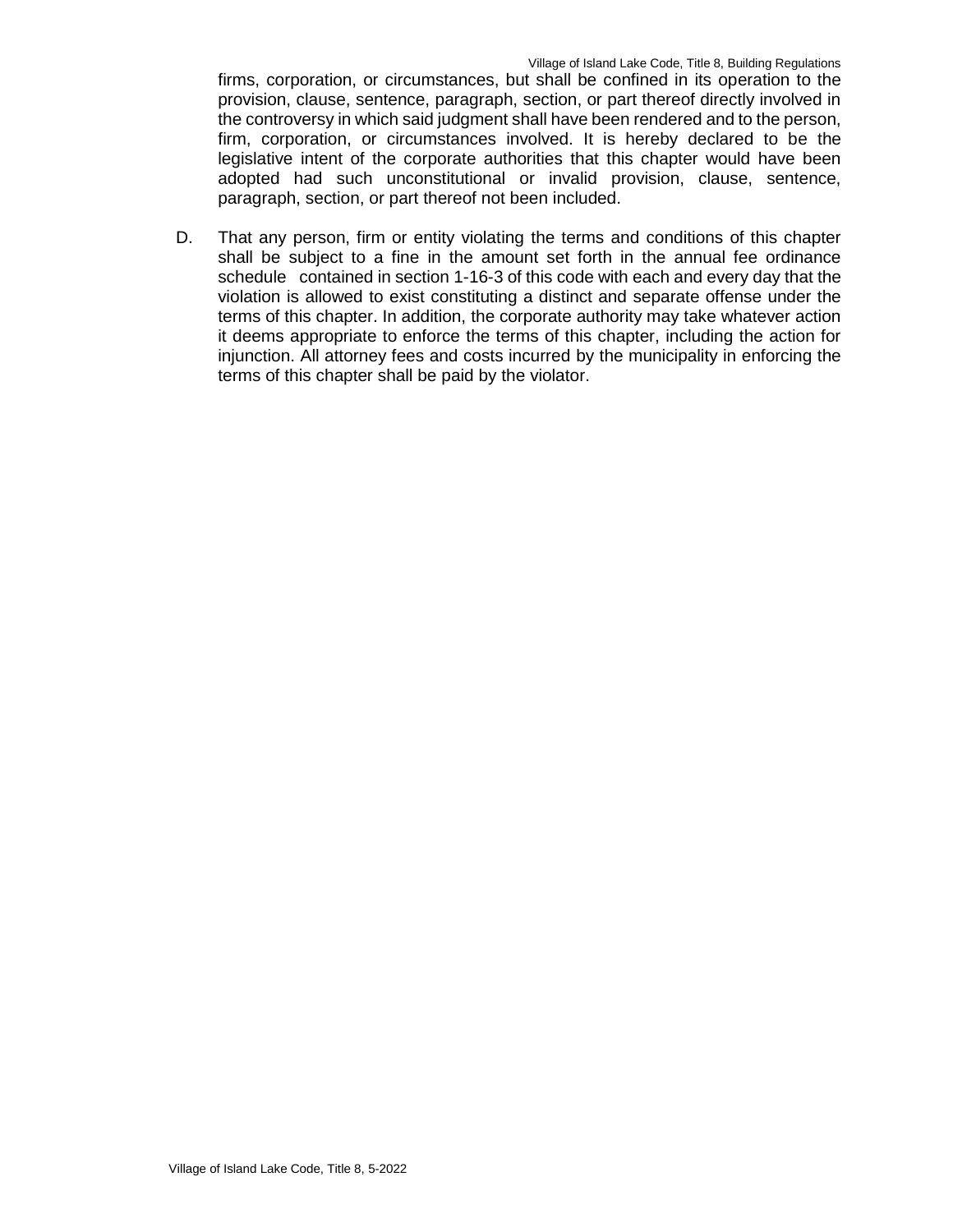# **Chapter 13**

# **RESIDENTIAL RENTAL PROPERTY REGISTRATION AND INSPECTION**

## **8-13-1 DEFINITIONS**

Unless otherwise expressly stated or clearly indicated by context, the following terms as used in this Chapter 13 shall have the meanings indicated in this section:

*Code*: The Municipal Code of the Village of Island Lake, as amended, all village rules, regulations, and policies, and all state laws, rules, regulations, and policies.

*Village official*: The Mayor of the Village of Island Lake or the Mayor's designee.

*Dwelling Unit*: A building or portion thereof designed to be used as a residence; a single unit providing complete independent facilities for the exclusive use of a person or persons, including, but not limited to, provisions for living, sleeping, eating, cooking, and sanitation. A dwelling unit shall not include motels, hotels, nursing homes, or hospital patient housing.

*Initial inspection*: The first inspection of a dwelling unit for the purpose of determining compliance with the code.

#### *Let for occupancy or let*:

To permit, provide or offer possession or occupancy of a dwelling unit to a person who is or who is not the legal owner of record thereof, pursuant to a written or unwritten lease, agreement, license, or similar instrument, or pursuant to a recorded or unrecorded agreement or contract of sale for the premises.

*Occupant*: A person occupying a dwelling unit or using the property as a legal address for any purpose.

*Owner*: Any person, agent, operator, firm, or corporation having a legal or equitable ownership interest in a property.

*Person*: A corporation, firm, partnership, association, organization, or any group acting as a unit or legal entity, as well as a natural person.

*Property agent*: A person, operator, firm, partnership, corporation, or other legal entity designated in writing by the property owner on the owner's Residential Rental Property Registration application.

*Re-inspection*: Any inspection of a residential rental property that occurs after the initial inspection.

*Residential rental property*: Any dwelling unit let for occupancy to a person or persons for any amount of rent or compensation and for use as a dwelling unit.

#### **8-13-2 PROHIBITED CONDUCT.** It is unlawful for any person to:

A. Lease or operate a Residential Rental Property without first registering it with the Village of Island Lake and complying with the provisions of this Chapter, together with other applicable codes and ordinances of the Village of Island Lake.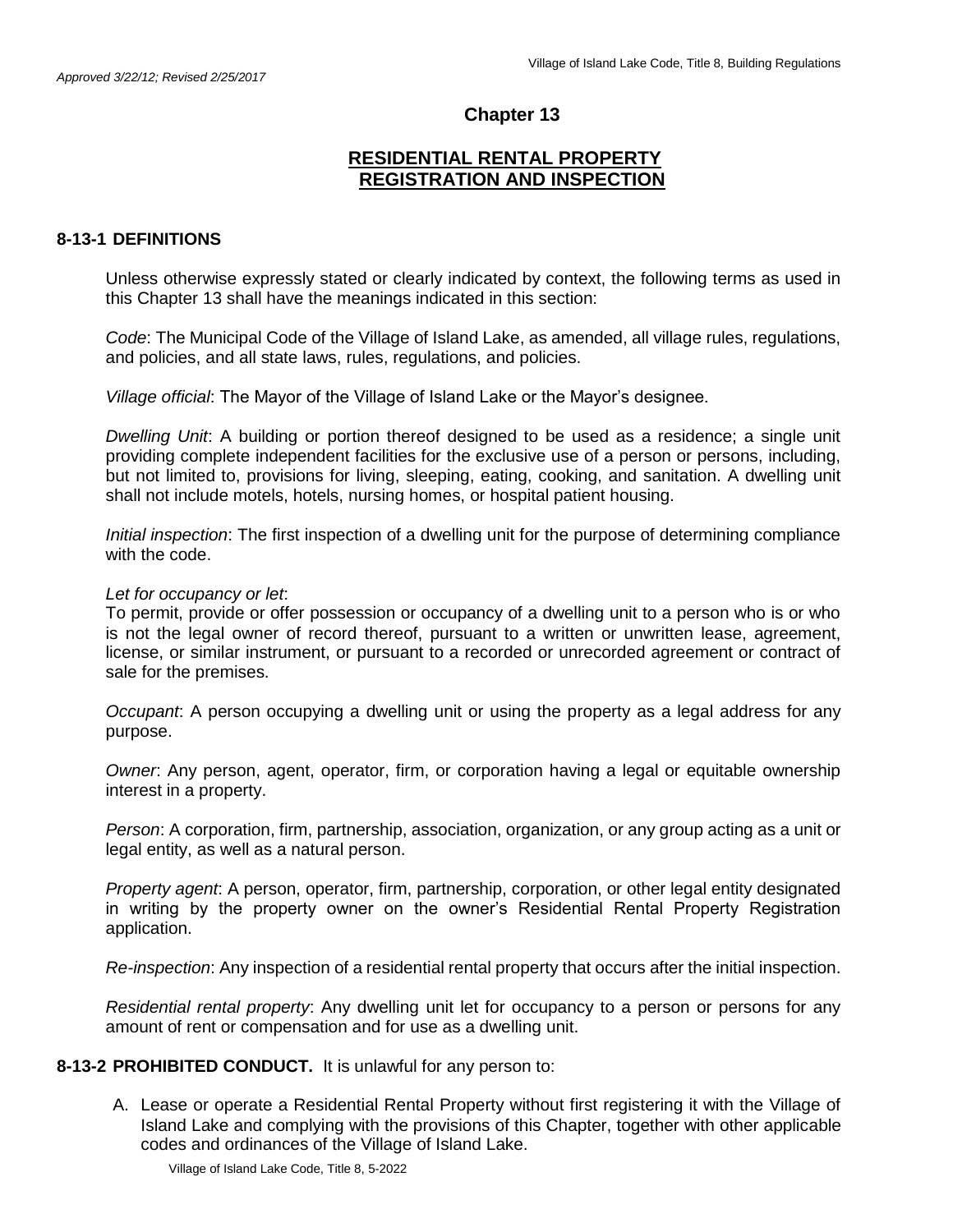- B. Occupy a Residential Rental Property that is not currently and validly registered with the Village of Island Lake.
- C. Permit a Residential Rental Property to be used in a manner that constitutes a public nuisance after (1) having received written notice from the village or any other governmental entity that the use of the rental dwelling constitutes a public nuisance and (2) having failed to take action to terminate the public nuisance after receipt of notice of such condition.

# **8-13-3 RESIDENTIAL RENTAL PROPERTY REGISTRATION – CONDITIONS AND TERMS**

- A. Residential Rental Property Registration will remain valid until the sooner of any of the following occurs:
	- 1. The village revokes or suspends the registration in accordance with the Chapter 13;
	- 2. The second July 1st after the registration has been approved.
	- 3. The Residential Rental Property is damaged or destroyed to the extent that it is no longer habitable; or
	- 4. A change in tenancy.
- B. Registration may not be transferred between owners.
- C. Registration may not be transferred from one Residential Rental Property to another.
- D. Registration may be denied or may be revoked by the Village of Island Lake as provided in this article.

# **8-13-4 RESIDENTIAL RENTAL PROPERTY REGISTRATION – APPLICATION**

- A. Owners shall complete a Rental Unit Registration Application on a form provided by the village and provide all other information reasonably requested by the village. At a minimum, owners shall provide the following information for each Residential Rental Property:
	- 1. Owner's legal name, address, telephone number, and email address;
	- 2. Emergency contact information including a name, cell phone number, email address, and home address;
	- 3. Indicate who performs maintenance on the residential rental property. In the event that maintenance is performed by a Property Maintenance Company or Manager, include the Company or Manager's name, cell phone, email address, and home address;
	- 4. The address of the residential rental property;
	- 5. The residential rental property's square footage, number of bedrooms, number of bathrooms, and whether there is an attached garage.
	- 6. Whether the residential rental property contains a finished basement. If the residential rental property does contain a finished basement or an attic, the Owner shall indicate the number of bedrooms and/or bathrooms in those locations;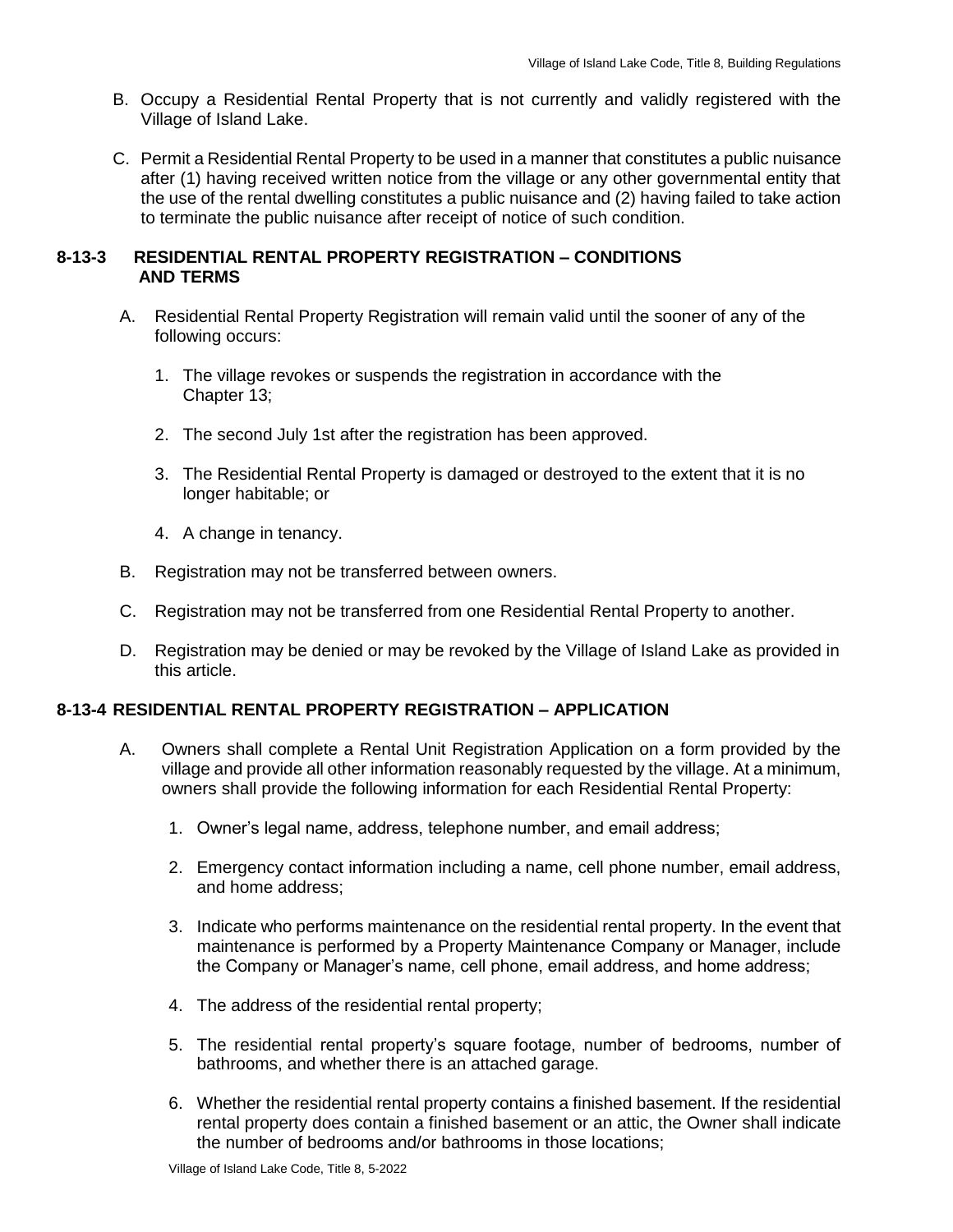- 7. The address of any and all other residential rental property owned by Owner located in the Village of Island Lake; and
- 8. The legal name of each residential rental property's adult occupants.
- B. Every Applicant shall pay an application fee as set forth in the annual fee ordinance contained in section 1-16-3.
- C. An owner shall submit a revised application to the village within 30 days of any modification to the information the owner previously provided on the registration application.
- D. Applications for Rental Unit Registration shall be filed within one hundred twenty (120) days of the effective date of this Chapter 13. Thereafter, applications for Rental Unit Registration shall be filed at least thirty (30) days before Rental Unit Registration's expiration.
- E. Owners that fail to submit a Rental Unit Registration Application in accordance with the timeframes set forth in 8-13-4 shall be required to pay a late application fee as set forth in the annual fee ordinance contained in section 1-16-3.

# **8-13-5 INSPECTIONS**

- A. Upon submitting a Rental Unit Registration Application, the owner shall schedule with the village an inspection of the residential rental property.
- B. Each inspection made by the village official shall be for the purpose of determining compliance with the code.
- C. The village official shall approve a Rental Unit Registration Application only upon finding that there is no condition that would constitute a hazard to the health and safety of the occupants and the residential rental property is otherwise fit for occupancy. If such findings are not made, the village official shall issue notice to comply to the owner or property agent. Upon re-inspection and evidence of compliance, the village official shall approve the Rental Unit Registration Application.
- D. The village official shall approve a Rental Unit Registration Application on the condition that the residential rental property remains in a safe, habitable, and code-compliant condition. If upon re-inspection the village determines that conditions exist, such as a failure to comply with section 8-12-11, which constitute a hazard to the occupants' health or safety, the village may immediately suspend or revoke the Rental Unit Registration by mailing notice to the owner or property agent.
- E. The village official may conduct periodic inspections of all residential rental property to ensure compliance with this article and the Village Code as a whole.
- F. The village official shall provide notice of the inspection to the owner and at least one of the occupants of the dwelling. Notice shall be given to the owner of record or the beneficial owner of the dwelling by either mailing notice to the address of the person or entity to whom real estate tax bills are mailed or by hand delivery to the owner. Notice shall be given to the occupant(s) by mailing the notice to the address of the dwelling to be inspected or by hand delivery of the notice to an occupant who is 14 years of age or older or by posting the notice on the front door of the dwelling.
- G. An inspection shall be conducted only if an occupant, who is 18 years of age or older, has given their consent to the inspection at a time agreed upon by the village official. In the event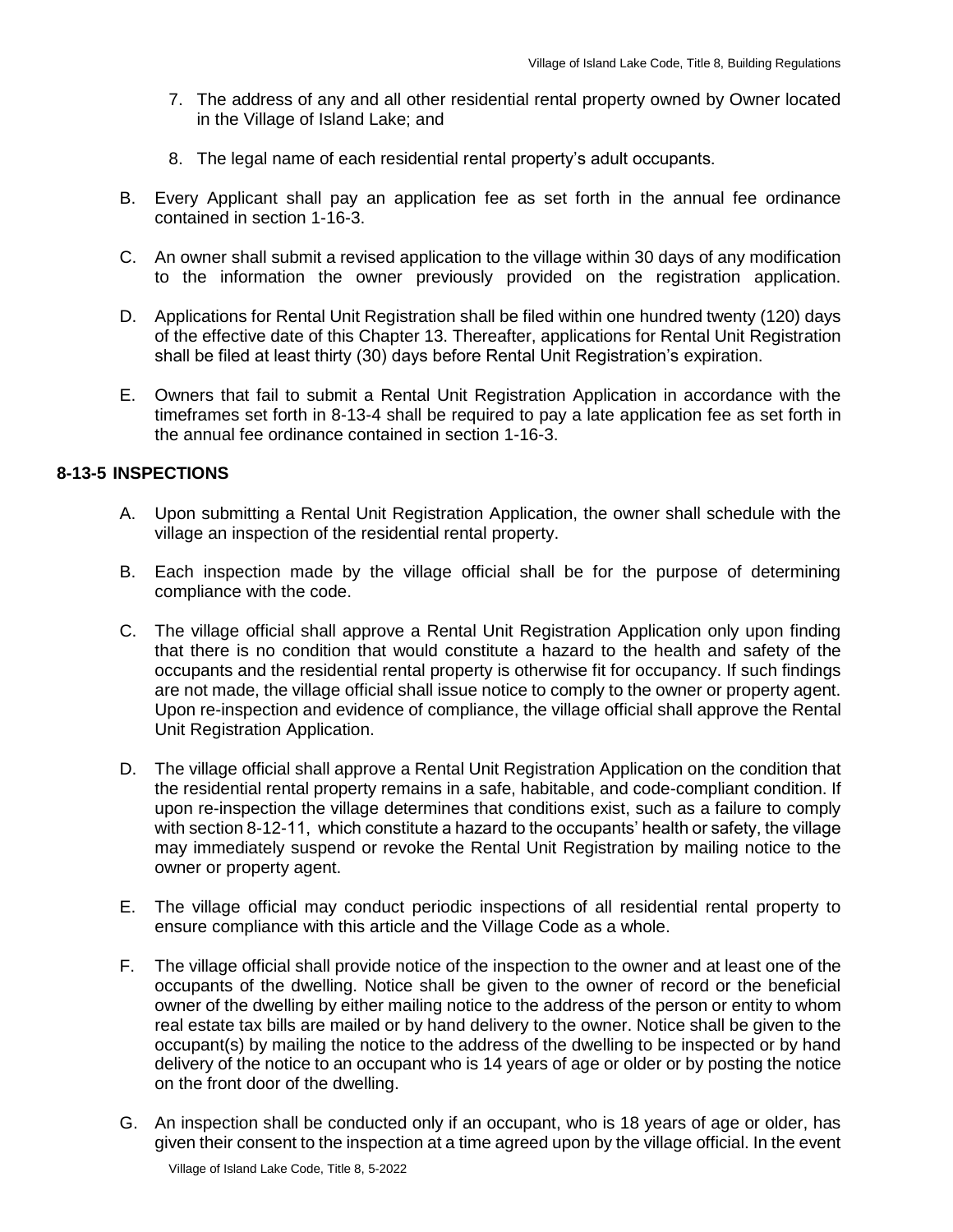that the Residential Rental Property is unoccupied, the owner shall give consent to the inspection at a time agreed upon by the village official.

- H. In the event an owner, property agent, or occupant of a residential rental property refuses consent to the inspection, schedule a time to inspect the residential rental property, or otherwise fails to comply with the code, the village reserves all remedies to secure compliance with this Chapter 13, including, without limitation, seeking an administrative search warrant or suspending or revoking an owner's Rental Unit Registration.
- I. Violations discovered during inspection shall be identified in a written notice to the owner or the property agent. If the identity of the owner cannot be readily ascertained, the notice shall be mailed to the last taxpayer of record shown on the records of the McHenry or Lake County Treasurer. Violation notices shall be mailed to the owner or property agent within thirty (30) days of their discovery by the village official.
- J. The village official shall complete as many re-inspections as are reasonably necessary to ensure that appropriate corrective action has been taken to bring the residential rental property into compliance with the code. If a re-inspection is conducted by the village, the owner shall pay a fee in the amount set forth in the annual fee ordinance as contained in section 1-16-3.
- K. Nothing in this Chapter 13 shall restrict, limit, or alter the village's authority to inspect any property nor impose penalties for violations of the code.

# **8-13-6 APPEALS**

- A. Any person receiving a violation notice pursuant to this Chapter 13, and any person whose Rental Unit Registration Application is denied, or any person whose Rental Unit Registration has been suspended or revoked shall have the right to appeal to the village board. Such an appeal shall be in writing and filed with the village official within 14 days of the date of the village official's action. The appeal shall contain a complete statement of the reasons for the appeal, the specific facts supporting the appeal, and all evidence the appellant intends to rely on to support the appeal.
- B. The village board shall schedule a meeting to consider the appeal within 30 days of receiving the appeal. The village board may consider all facts, evidence, and testimony presented by the appellant and the village official, and all other information the village board determines to be relevant to the appeal.
- C. The village board shall send written notice of its decision to the owner within 30 days of hearing the appeal and its decision shall be a final administrative decision.

# **8-13-7 RESERVED**

# **8-13-8 EFFECT ON EXISTING RESIDENTIAL RENTAL PROPERTY**

Owners of residential rental property with leases which began before the date this section was adopted shall be required to submit a Rental Unit Registration Application, but will be exempt from the initial inspection.

# **8-13-9 NO WARRANTY OF HABITABILITY**

The approval of a Residential Rental Property Registration application shall not be construed as a warranty of habitability of the dwelling unit or any guarantee to the registrant or any occupant of the rental dwelling that the rental dwelling is free from all violations of all applicable property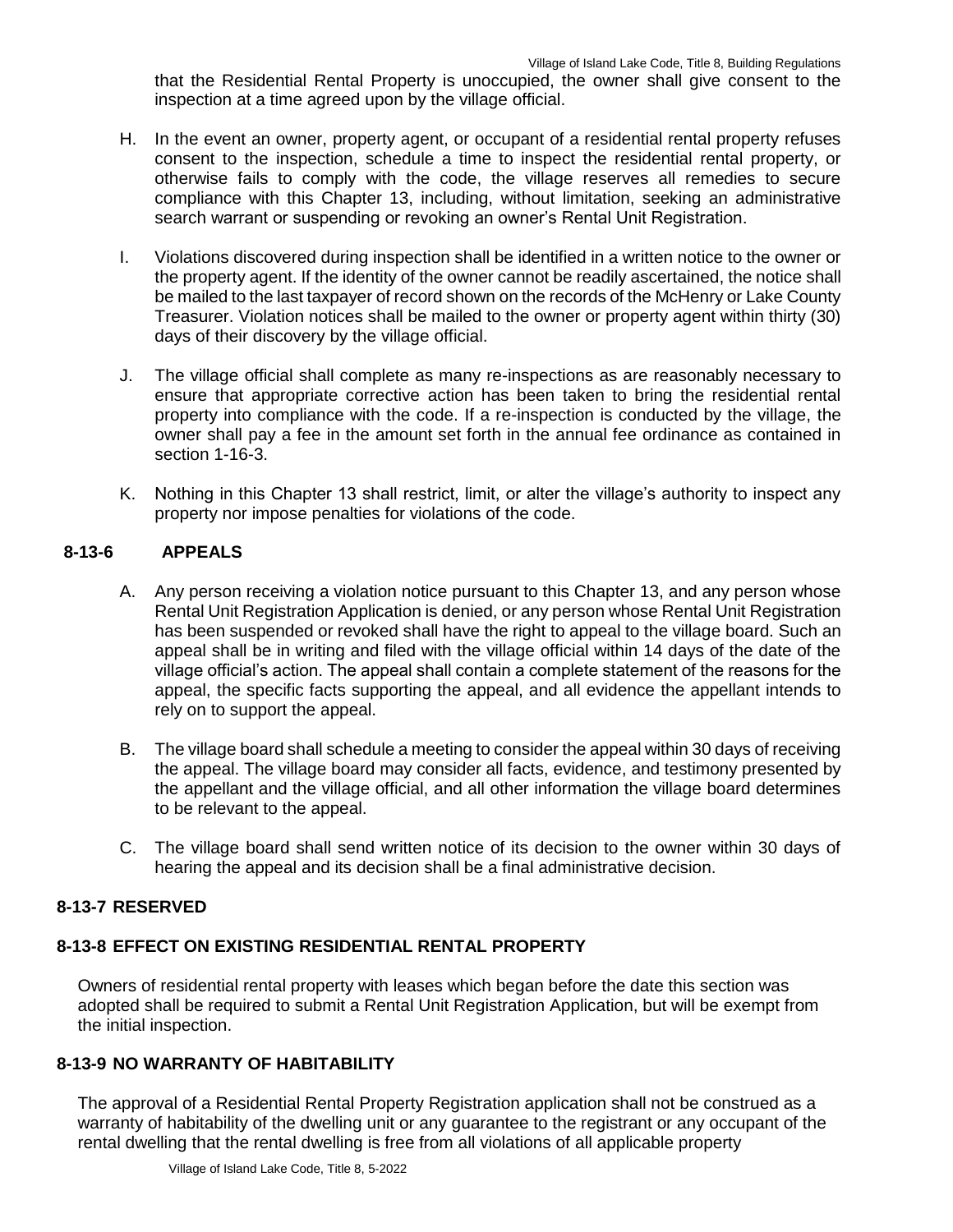maintenance laws, ordinances, or regulations. Nothing in this article shall be construed as creating a duty of obligation of the village or its village official or agents and employees to any individual registered owners or occupant of or visitor to a rental dwelling.

## **8-13-10 PENALTY**

- A. The village official may suspend, revoke, or refuse to renew the Residential Rental Property Registration held by the owner or person in charge of a rental dwelling who violates this Ordinance or any other ordinance of the Village of Island Lake.
- B. In addition to any other remedy, including, without limitation, remedies at law and in equity, any person violating the terms of this Chapter 13 shall be fined not more than \$750.00 for each day the violation continues, nor less than \$100 for each day the violation continues, and shall be liable for the Village's attorney fees relating to the prosecution and enforcement of these provisions. Each day a violation continues shall be a separate offense.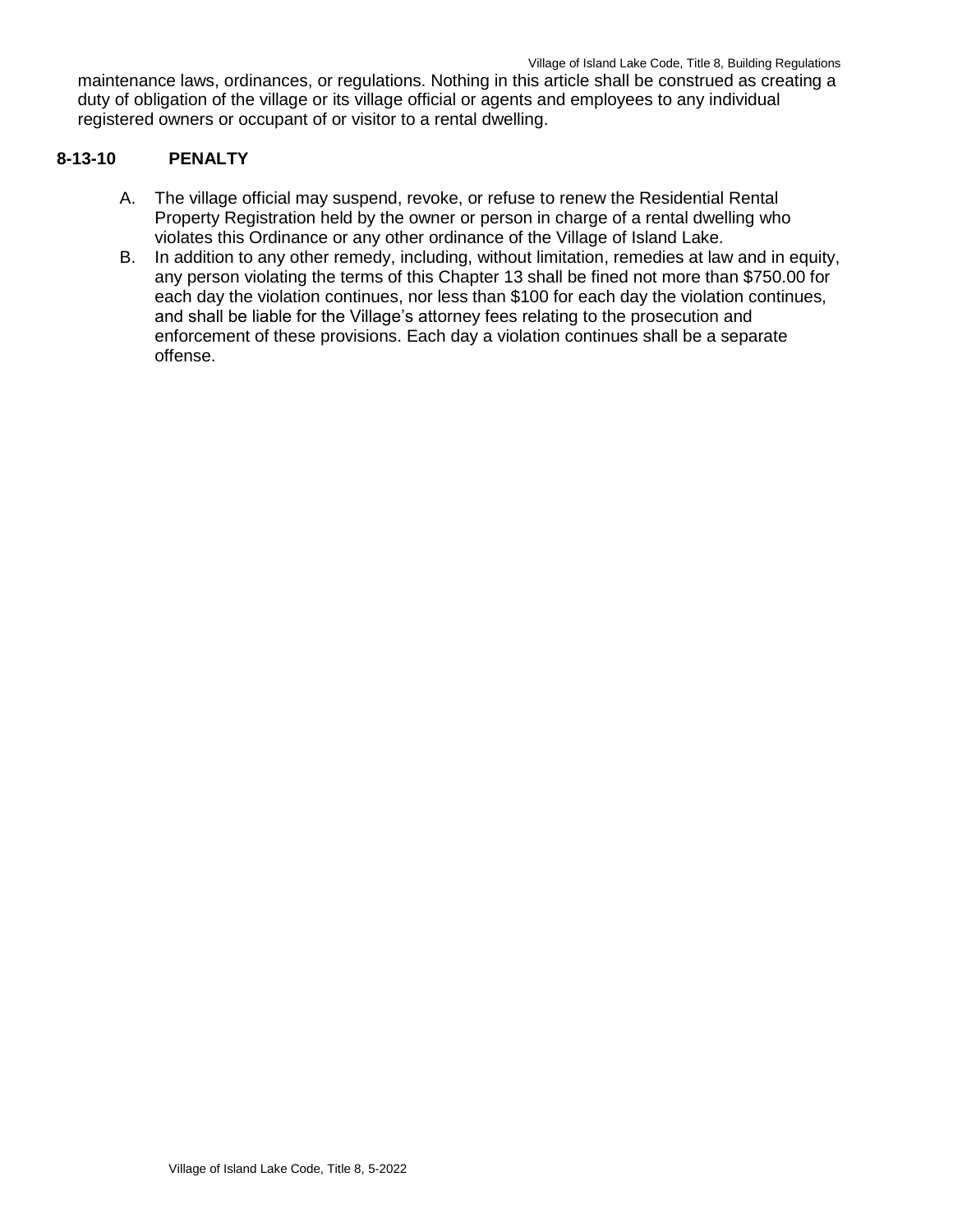#### **Chapter 14**

## **LANDSCAPING AND TREES**

## **8-14-1 INTENT AND SCOPE**

It is the intent of this chapter to establish regulations limiting the removal and insuring the replacement of trees from all public and private property within the village and in doing so safeguard the ecological and aesthetic environment of the community and protect property values. These regulations are further intended to dissuade the unnecessary and arbitrary clearing of land so as to preserve the existing natural vegetation. Village review of the required landscape plan shall not commence until the Tree Inventory and Tree Preservation Plan as outlined herein are submitted in an acceptable format

## **8-14-2 PROVISIONS:**

- A. Applicability: These regulations shall apply, unless otherwise noted, to all developments, substantial redevelopments, or changes in use requiring technical review by the village, except detached single family residential lots whether improved or unimproved and commercial nurseries.
- B. Procedure.
	- 1. Approval: No deciduous tree having a trunk diameter of six (6) inches or greater as measured at four and one half (4 1/2") feet above ground level, hereinafter referred to as Diameter Breast Height (DBH), or evergreen tree measuring twelve (12) feet of more in height shall be removed without a Tree Removal Permit from the village building inspector or his/her authorized designee.
		- a. Exception, Emergency: A tree removal permit is not required when removal is necessary due to an emergency, immediate threat to a person, property or the community and where such emergency renders compliance with the permit process unreasonable. The individual who removes the tree shall first attempt to call the village building inspector (or duly authorized agent) to obtain field permission to remove the tree. If permission cannot be obtained due to the unavailability of village staff, the tree may be removed, provided the person removing the tree notifies the building inspector within forty eight (48) hours of the removal of the tree and submits a tree removal application as set forth herein.
	- 2. Permit Fee: A fee of one hundred dollars (\$100.00) shall be charged for each tree removal permit to cover the cost of staff review. A single permit may authorize the removal of more than one tree, but shall only apply to a single parcel of land.
	- 3. Conditions for permit approval: The building inspector may approve an application for a tree removal permit. Only under one or more of the following circumstances will the staff review fee be waived and tree replacement not be required:
		- a. Safety Hazard: The tree poses a safety hazard to persons, property or the community which cannot be remedied by proper tree pruning techniques alone.

b. Diseased or weakened trees: If the tree is substantially diseased or weakened by age, storm, fire or other injury. Trees intentionally damaged or injured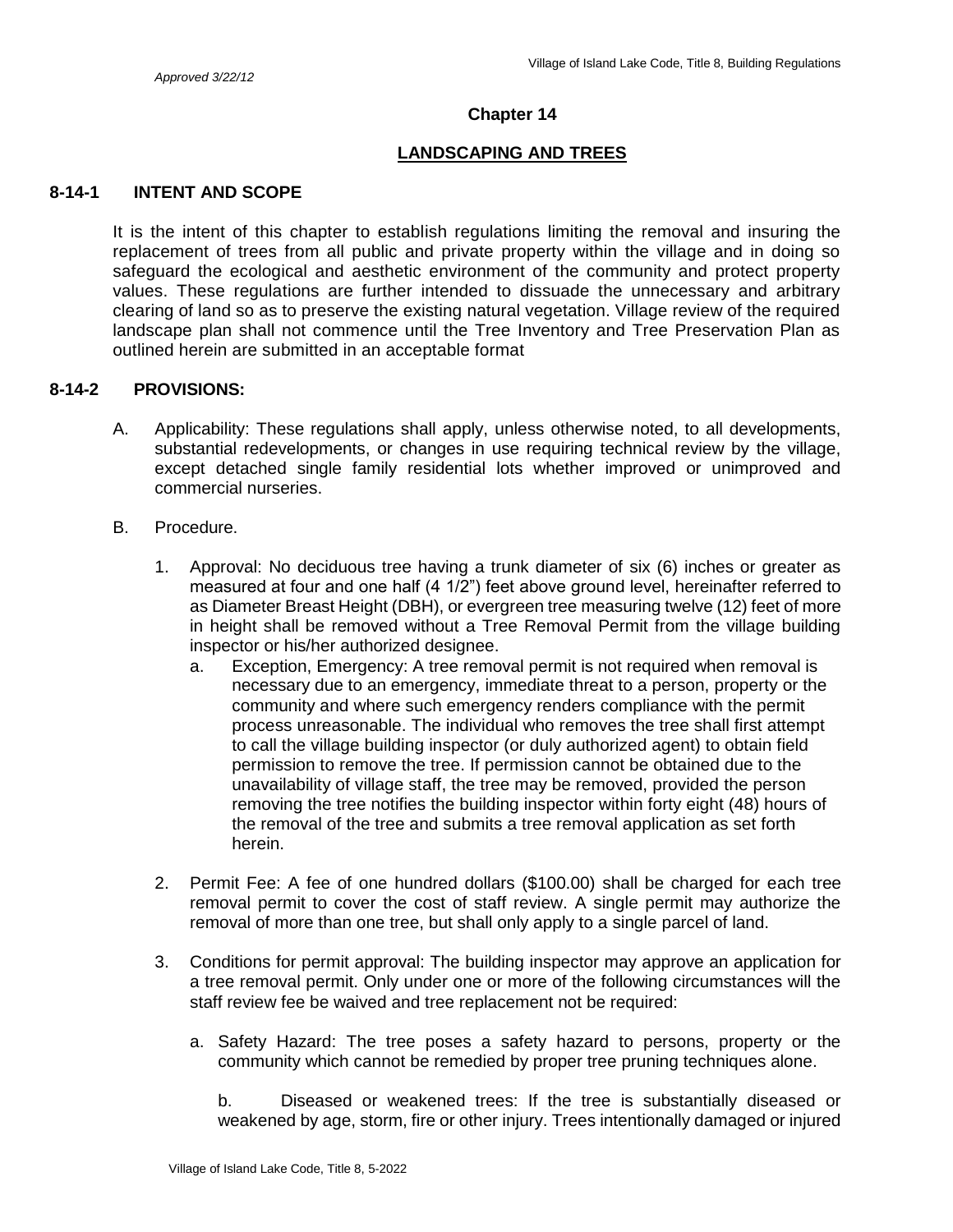in any way are excluded. A report from a licensed Illinois arborist may be requested by the building inspector if deemed appropriate.

- c. Observation of Good Forestry Practices: If removal of one or more specified trees is in accordance with good forestry practice as determined by an Illinois licensed arborist and approved by the village building inspector or his/her designee(s).
- d. A Final Landscape Plan and a Tree Preservation Plan have both been approved for the property.
- 4. Application: The written application shall consist of a description of the tree(s) proposed for removal and supporting justification. The description shall include a plat of survey showing the location, size, crown spread, type, and condition of each tree to be removed and the location of proposed improvements. Size of evergreen trees shall be measured by height in feet.
- 5. Fine: in addition to providing or paying for replacement trees in accordance with section G, violators of this section may be fined \$100.00 per caliper inch for each tree removed without, or in violation of a permit or preservation plan. If said tree has already been removed, diameter remaining stump will be used to determine the size in order to assess a penalty. Each tree removed shall constitute a separate offense.
- C. Applicability: Ali developments, substantial redevelopments, or changes in use requiring technical review by the village shall contain a Tree Preservation Plan, except detached single family residential lots whether improved or unimproved. No vegetation protected by this ordinance shall be removed prior to compliance with the procedures set forth in section B. If no deciduous trees six inches in DBH or larger exist on the site, the developer shall include a certification on the Landscape Plan prepared by a licensed Landscape Architect stating that no such trees exist on the property.
- D. Tree inventory: A tree inventory prepared by a licensed Landscape Architect or Licensed Arborist shall be submitted at the time of technical review indicating the location, elevation, size, crown spread, type, and condition of all deciduous trees located on the parcel with a diameter of six (6") inches or greater at Diameter Breast Height (DBH) and all evergreen trees located on site with a size of twelve (12') feet or greater. Size of evergreen trees shall be measured by height in feet. All trees shall be tagged with a metal one (1") inch disk numbered to correspond to the tree inventory.

The following rating system shall be used to evaluate existing vegetation:

Rating:

1 = Worst Condition: A rating of one (1) is given to a tree that has a majority of deadwood, extensive sweep or lean, diseased or damaged by insect pests and larvae, lightening damage, split or other physical damage.

 $2 =$  Bad Condition: A rating of two (2) is given to a tree that has some deadwood, minor sweep or lean, distorted shape, trunk or bark damage, multi-stems, or poor physical condition.

3 = Typical Condition: A rating of three (3) is given to a tree that is average in condition, form, physical state, appearance and health.

- 4 = Above Average Condition: A rating of four (4) is given to a tree of desirable species that has lithe or no damage, fairly straight, sound shape and form, and is in good overall physical quality.
- 5 = Excellent Condition: A rating of five (5) is given to a tree that is excellent in appearance, condition and form, appearing to have well-developed root system, balanced branching and healthy. A tree with a rating of five (5) is a desirable species worth preserving.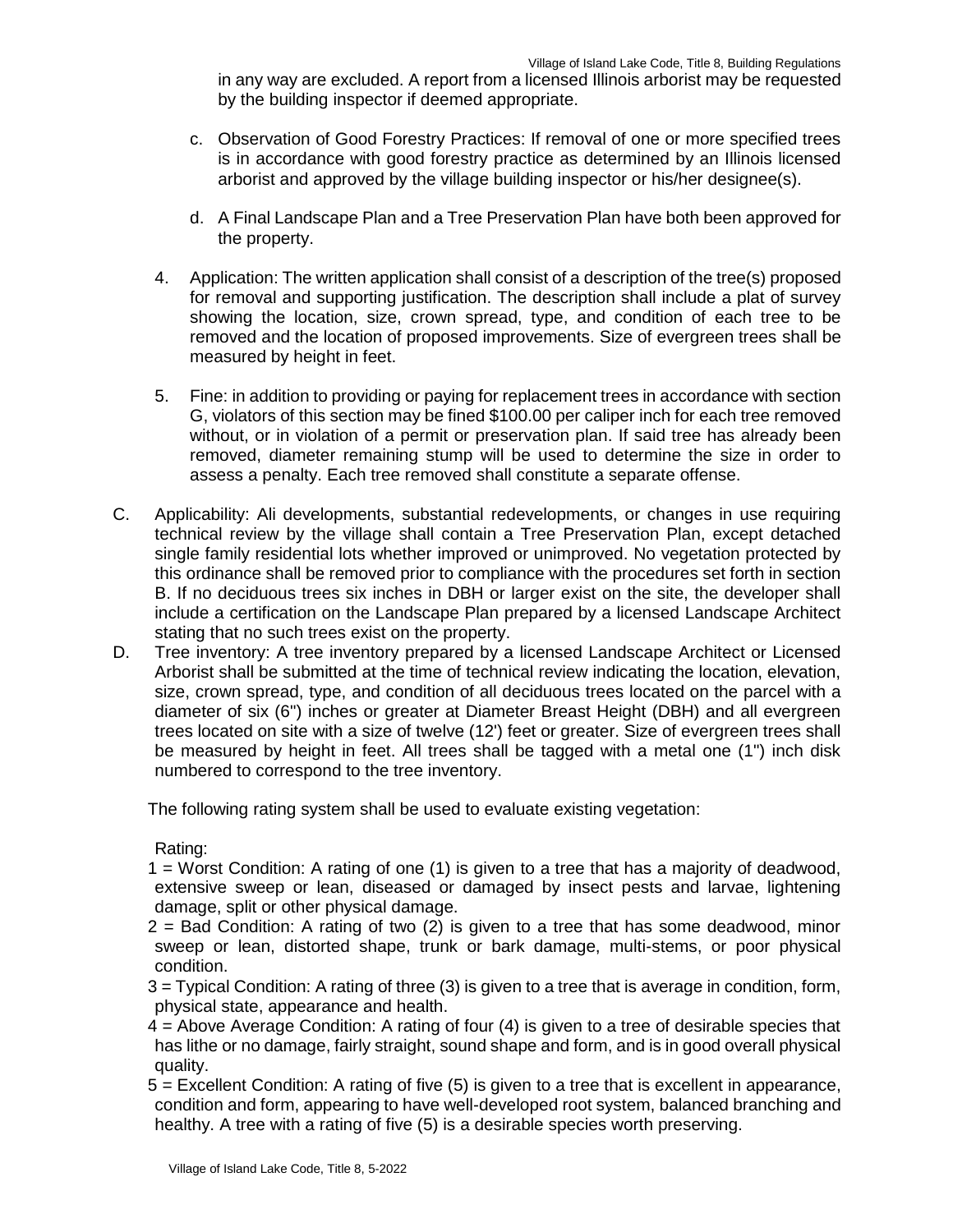E. Tree Preservation Plan: A Tree Preservation Plan prepared by a licensed Landscape Architect or Licensed Arborist using a plat of survey shall- be submitted at the time of technical review that indicates the location, elevation, size, crown spread, type, and condition of each tree designated to be removed and each tree to be preserved which is located within twenty five (25') feet of any proposed improvement or construction activity and the methods to be used to preserve such trees. For remaining tress to be preserved, only the location of the trees is required.

The tree preservation plan shall specify the following:

- 1. Location of preserved trees keyed into the Tree Survey.
- 2. Proposed grading with one (1') foot contours.
- 3. Location of the tree preservation fencing as required in this article.
- 4. Crown spread of preserved trees.
- F. Integration of proposed improvements with existing vegetation: Subject to the determination of the village building inspector or his/her authorized designee; every reasonable effort shall be made to integrate proposed development with existing vegetation. The village building inspector may require changes to the site plan and/or grading plan if in his/her opinion an alternate but equivalent plan retaining the same intensity of use will lessen the impact on existing desirable vegetation or other natural features. In the event that underground utilities are proposed within five (5') feet of the trunk of a tree, the auguring of the utility line should be considered and may be requested by the village.
- G. Tree Replacement Required: Any tree intended to be removed or unintentionally removed or damaged during construction including evidentiary compaction or disturbance of root zone within the drip line shall be replaced at the petitioner's expense, with nursery-grown stock as herein prescribed.

Replacements for evergreen trees shall be deciduous nursery-grown stock at a rate of one caliper (1") inch for each two (2') feet in height of removed or razed tree unless otherwise approved by the village building inspector or his/her designee(s).

Except when a tree designated for removal is one of the following species such tree shall be replaced with one replacement tree from the list of species provided herein. Buckthorn (Rhamnus cathartica), Cottonwood (Populus deltoids) Poplar (Populus), Box Elder (Acer negundo), Siberian Elm (Ulmus pumila), Tree of Heaven (Ailanthus altissima), Willow (Salix), Mulberry (Morus alba), Osage Orange, (Maclura pomifera) or Russian Olive (Elaeagnus angusifolia).

Replacement Equivalents:

Trunk size of removed Tree (in DBH) Number of 3" Caliper replacement Trees

| 4"-9"          | 1 |
|----------------|---|
| 10"-15"        | 2 |
| 16"-21"        | 3 |
| 22"-27"        | 4 |
| 28"-33"        | 5 |
| 34" or greater | 6 |

1. Trunk sizes: The trunk size trees designated for removal shall be expressed in DBH (Diameter at Breast Height) at four and on half  $(4<sup>-1</sup>/2<sup>2</sup>)$  feet above the ground. All replacement trees shall be measured in Caliper (diameter) at six (6") inches above ground.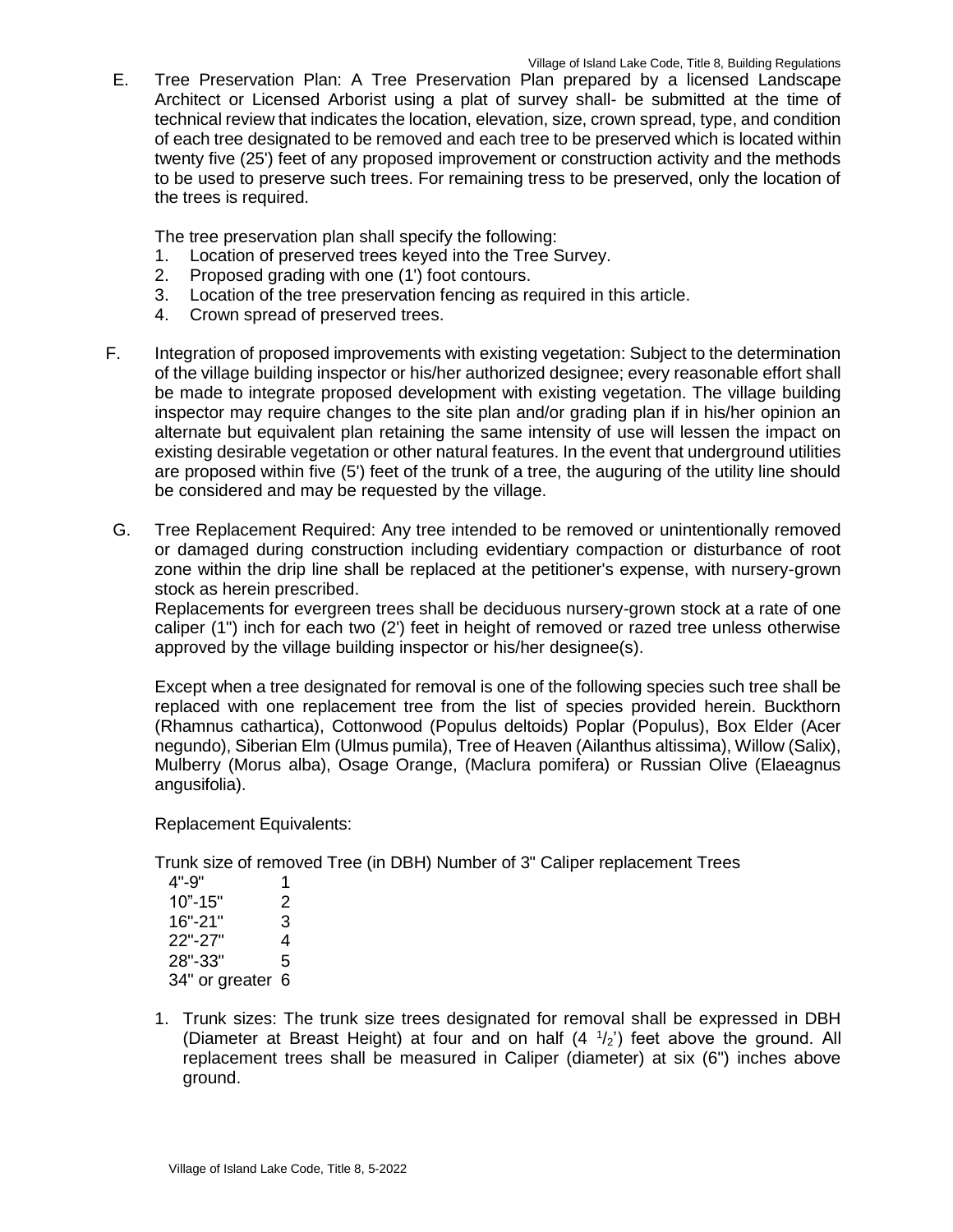- 2. Minimum Size of Replacement trees: All replacement trees shall have a minimum caliper of three (3") inches when planted.
	- a. Replacement Trees: Replacement trees shall be healthy and of a quality and species as outlined herein, approved by the building inspector (or authorized agent) and planted in accordance with accepted landscaping practices, or with planting guidelines adopted by the village.

All replacement trees shall be certified by the State or Federal Department of Agriculture to be free from hazardous insects and apparent disease. Trees shall meet the standards of "American Standards for Nursery Stock," ANSI Z60.1-1990, (or more recent) of the American Association of Nurseryman.

Trees shall be high-quality nursery grown stock. Substandard "B-grade" or "Park grade" trees are not acceptable.

Trees shall have been grown in a climate zone similar to Island Lake, Illinois i.e., United States Department of Agriculture (or most recent USDA zone hardiness map) zone 4 or 5. Trees from zone 6B or more, i.e. warmer climate zones are not acceptable.

Plants shall be in a healthy, vigorous condition, free of dead or broken branches, scars that are not completely healed, frost cracks, disfiguring knots, broken or abraded bark, redundant leaders or branches, rubbing branches, or aberrations of any kind. Plants shall not have multiple leaders, unless this is the natural form; multi-stem trees are not acceptable. Plants shall have full, even, well developed branching and a dense, fibrous, and vigorous root system. Trees grown in soil with greater than forty (40%) percent sand content will not be allowed. Minimum root ball top diameter for all three (3") inch caliper parkway trees shall be thirty two (32") inches. Written evidence of compliance with source requirements may be required at time of installation.

- b. Applicant shall be solely responsible for the care and feeding of all replacement trees for a period of two years from the planting date. If said replacement tree(s) die(s) within two (2) years of planting, it must be replaced promptly with a tree(s) of the same size and variety as the original replacement.
- c. Species of replacement trees: All replacement trees shall be limited to the following except by written approval of the village building inspector or his/her authorized designee(s):

TABLE INSET:

| <b>Botanical Name</b>            | <b>Common Name</b>         |
|----------------------------------|----------------------------|
| Acer freemanii cultivars (cv's.) | Freeman maple              |
| Acer nigrum 'Green Column'       | Green Column black maple   |
| Acer saccharum 'Green Mountain'  | Green Mountain sugar maple |
| Acer saccharum 'Legacy'          | Legacy sugar maple         |
| Celtis occidentalis and cv's     | Hackberry                  |
| Quercus biocolor                 | Swamp white oak            |
| Quercus macrocarpa               | Bur oak                    |
| Quercus rubra                    | Red oak                    |
| Tilia Americana and cv's         | American Linden            |
| Tilia H 'Redmond'                | Redmond linden             |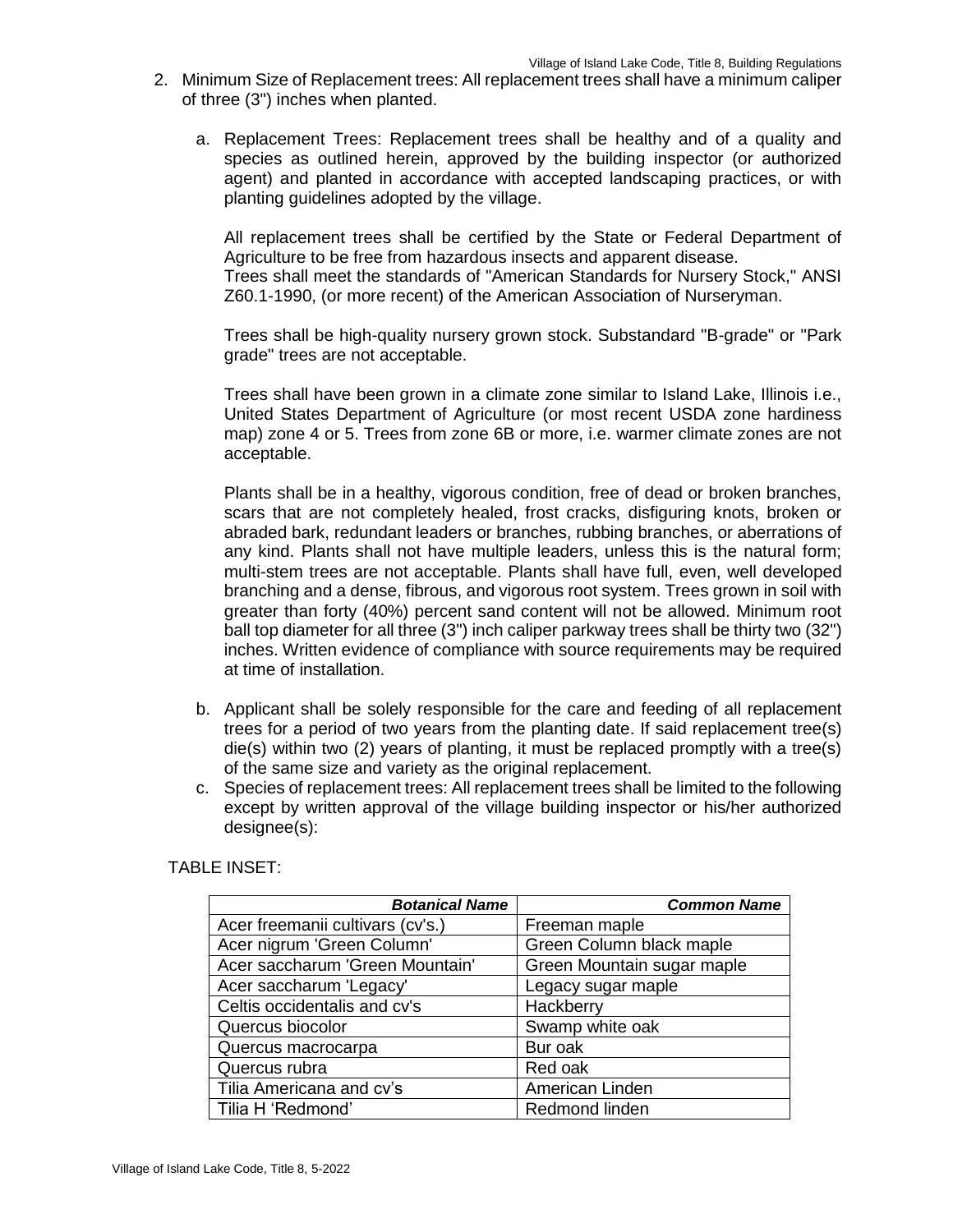- d. Stump measurement. In the event trees are destroyed or removed, leaving no evidence for measurement at DBH, tree size will be measured at the stump diameter and said measurement used to calculate replacement requirements.
- e. Failure to replace trees. If replacement trees are not planted within six months (weather permitting) after the removal of a tree with a permit, or as replacement in violation of this ordinance, the Village of Island Lake may at its discretion demand a tree replacement fee in lieu of actual tree replacement. Fee shall be in the amount set forth in the annual fee ordinance contained in section 1-16-3 of this code per caliper inch.
- f. Tree Replacement Fee: Applicant may voluntarily opt to pay the village a tree replacement fee in the amount set forth in the annual fee ordinance contained in section 1-16-3 of this code per caliper inch of replacement tree value, in lieu of replacing trees. Funds will be used expressly for tree acquisition, replanting within the village or removal of nuisance trees at the discretion of the village board.
- g. Fine: In addition to providing or paying for trees, violators of this section may be fined in the amount set forth in the annual fee ordinance contained in section 1-16- 3 of this code per caliper inch for each tree removed without, or in violation of a permit or preservation plan. If said tree has already been removed, diameter of remaining stump will be used to determine the size in order to assess a penalty.
- H. Amended plans: If final engineering review or field conditions during construction necessitate changes to an approved tree preservation plan, said plan shall be revised and submitted to the village building inspector for his/her review, minor changes, and approval. The amended landscape plan shall note the location, size, and type of all proposed replacement trees in accordance with the requirements of this Ordinance. Substantial changes as determined by the village board require the approval of the village board.
- I. Preservation techniques:
	- 1. Installation of temporary protective barriers: Prior to any construction activity, the developer shall install highly visible, durable fencing a minimum of four (4') feet in height and shall be securely attached to driven steel posts spaced a maximum of eight (8') feet apart for tree(s) designated to be preserved which is/are located within twenty-five (25') feet of any proposed improvement, excavation, or change in grade. Location of the proposed fencing shall be shown around each tree on the tree preservation plan.
		- a. For protected trees less than twelve (12") inches DBH, fencing shall be installed at the drip line of the tree to be preserved.

b. For protected trees greater than twelve (12") inches DBH, fencing shall be installed at one (1') foot diameter distance from the tree trunk in every direction for every one (1') inch of DBH of the tree to be preserved

2. Materials, equipment, and processes detrimental to trees. No materials, site debris, vehicles, or construction equipment, shall be located at any time within the drip line or protected zone of any tree designated to be preserved on methodology. If, in the opinion of the building inspector or his/her designee(s), techniques and procedures specified as part of the approved tree preservation plan were not undertaken in a timely matter or adequately maintained during the construction period, a stop work order may be issued until such time compliance is achieved.